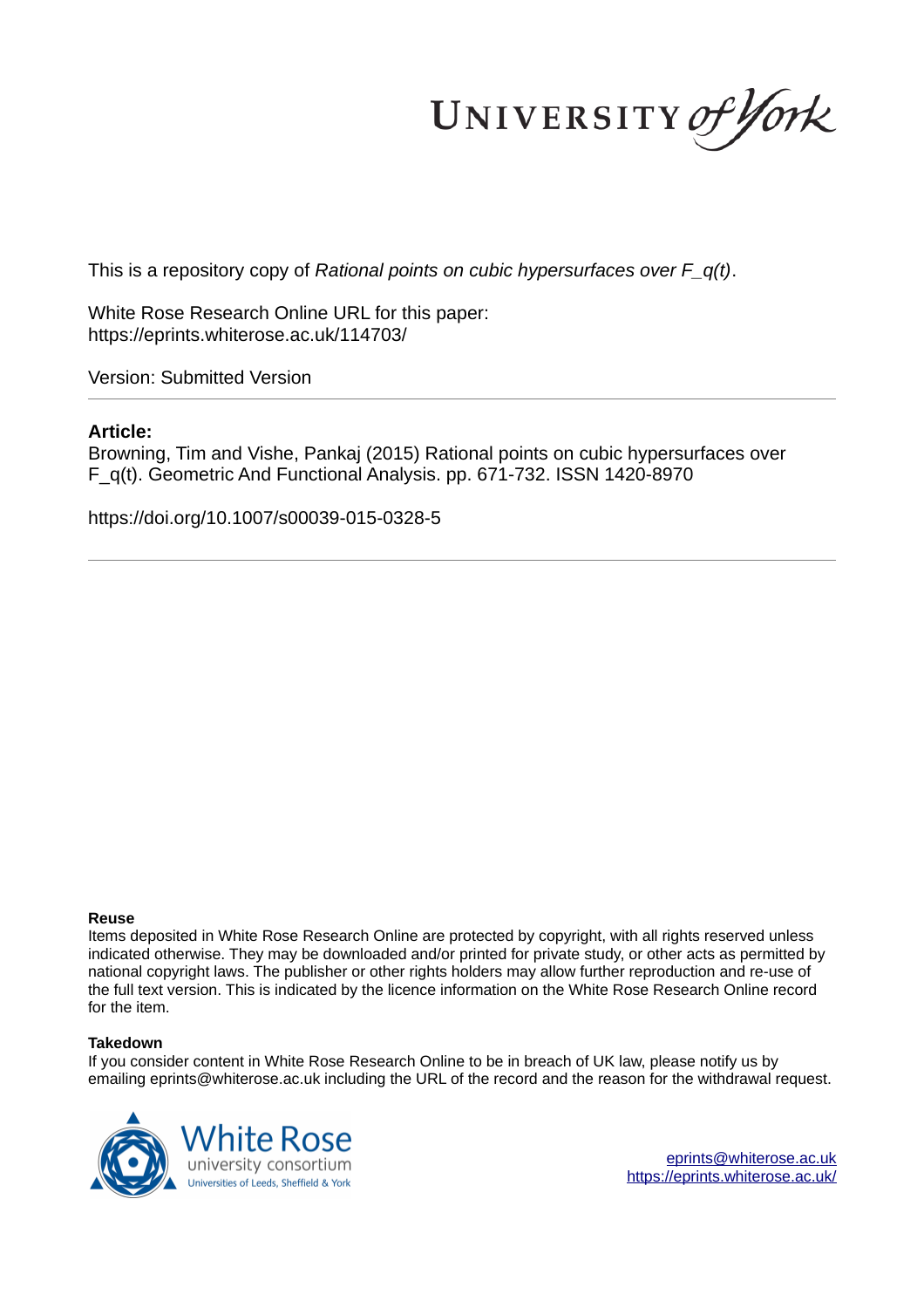# RATIONAL POINTS ON CUBIC HYPERSURFACES OVER  $\mathbb{F}_q(t)$

T.D. BROWNING AND P. VISHE

Abstract. The Hasse principle and weak approximation is established for non-singular cubic hypersurfaces X over the function field  $\mathbb{F}_q(t)$ , provided that  $char(\mathbb{F}_q) > 3$  and X has dimension at least 6.

### CONTENTS

|            | 1. Introduction                                         |    |
|------------|---------------------------------------------------------|----|
| 2.         | Auxiliary facts about function fields                   | 5  |
| 3.         | Global L-functions and $\ell$ -adic sheaves             | 13 |
|            | 4. Activation of the circle method over function fields | 19 |
|            | 5. Cubic exponential sums: basic estimates              | 23 |
|            | 6. Cubic exponential sums: averages                     | 26 |
|            | 7. Return to the main counting function                 | 35 |
|            | 8. Contribution from square-free moduli                 | 42 |
|            | 9. Contribution from square-full moduli                 | 53 |
| References |                                                         |    |

# 1. INTRODUCTION

Let K be a global field and let  $X \subset \mathbb{P}_{K}^{n-1}$  be a cubic hypersurface defined over K. A "folklore" conjecture predicts that the set  $X(K)$  of K-rational points on X is non-empty as soon as  $n \geq 10$ . When  $K = \mathbb{F}_q(C)$  is the function field of a smooth and projective curve C over the finite field  $\mathbb{F}_q$  this conjecture follows from the Lang–Tsen theorem (see [10, Thm. 3.6]), since K has transcendence degree 1 over a  $C_1$ -field. Alternatively, when K is a number field, it follows from recent work of the authors  $[2]$  provided that X is assumed to be non-singular. We record this observation as follows.

**Theorem 1.1.** Let K be a global field and let  $X \subseteq \mathbb{P}_{K}^{n-1}$  be a non-singular cubic hypersurface defined over K. If  $n \geq 10$  then  $X(K) \neq \emptyset$ .

Date: February 4, 2015.

<sup>2010</sup> Mathematics Subject Classification. 11G35 (11P55, 11T55, 14G05).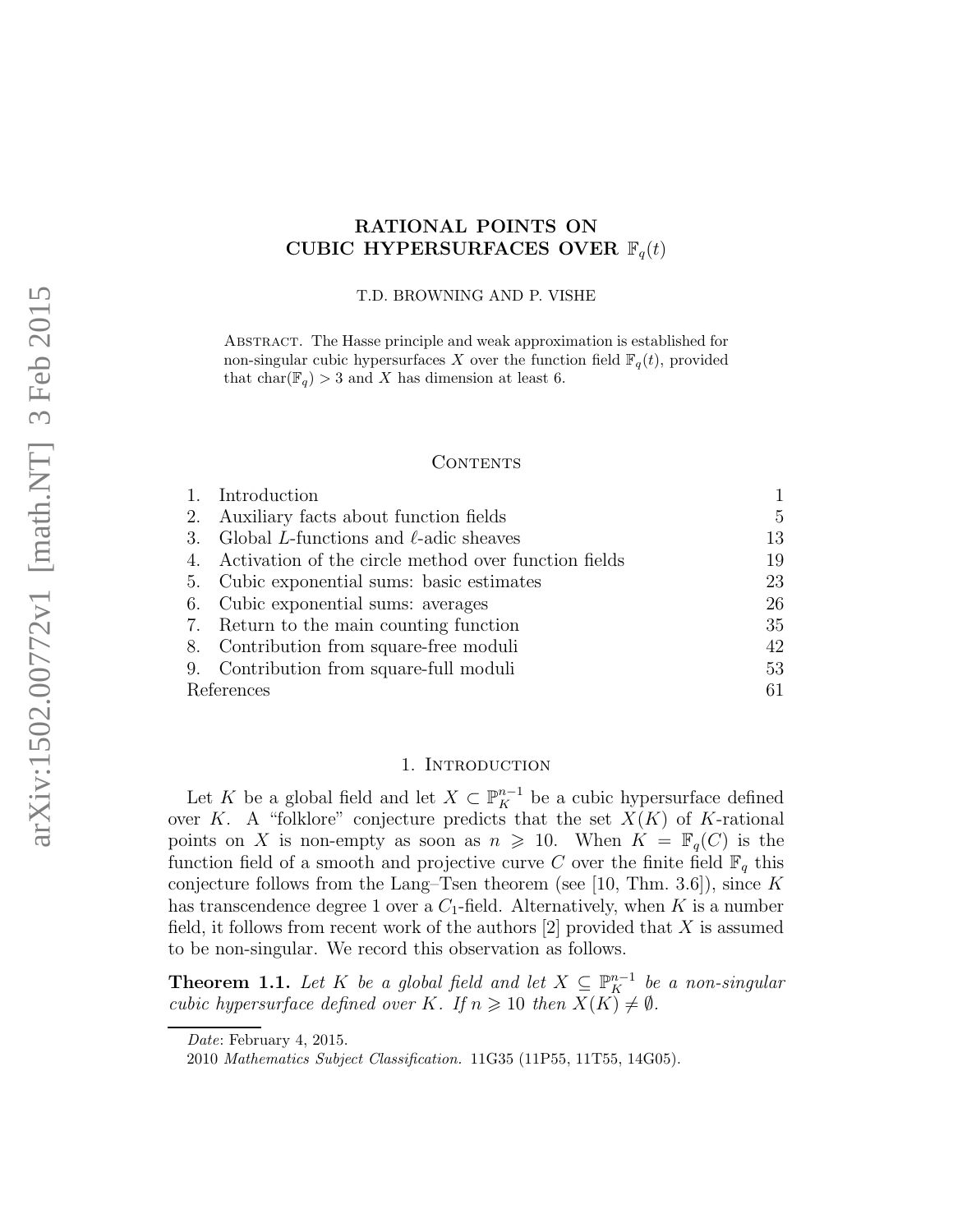#### 2 T.D. BROWNING AND P. VISHE

The main goal of this paper is to improve this result in the special case  $K = \mathbb{F}_q(t)$ . Compared to the situation over number fields, there are relatively few results in the literature which deal with the Hasse principle and weak approximation for cubic hypersurfaces defined over  $K$ . One notable exception is found in work of Colliot-Thélène  $[3, §3]$ , which establishes the Hasse principle for the diagonal threefolds

$$
a_1x_1^3 + \cdots + a_5x_5^3 = 0, \quad (a_1, \ldots, a_5 \in K^*),
$$

provided that q is odd and  $q \equiv 2 \mod 3$ . Furthermore, subject to a collection of explicit constraints on the coefficients, he is able to draw the same conclusion for diagonal cubic surfaces in  $\mathbb{P}^3$ . These results are established by adapting to K work of Swinnerton-Dyer [32] on this problem over number fields. It is worth highlighting that Swinnerton-Dyer's approach relies on a delicate analysis of certain Selmer groups and this leads to a final result which is conditional on the conjecture that the Tate–Shafarevich group of an elliptic curve is finite. The advantage of working over the function field  $K$  is that the analagous statements can be made  $unconditional$  — a feature that will resurface in the present investigation.

Turning to weak approximation, in the setting  $n = 4$  of non-singular cubic surfaces it follows from work of Hu [19, Thm. 5] that X satisfies weak approximation at the places of good reduction, provided that  $char(\mathbb{F}_q) > 3$  and  $q > 47$ . For larger values of n a suitable variant of the Hardy–Littlewood circle method can be brought to bear on this problem. Let  $X \subset \mathbb{P}_{K}^{n-1}$  be a non-singular cubic hypersurface defined over K. Assuming that  $char(\mathbb{F}_q) > 3$ it follows from work of Lee (see [24] and his 2013 PhD thesis [25]) that weak approximation holds for X over K provided that  $n \geq 14$ . Note that the Hasse principle is trivial for  $n$  in this range by Theorem 1.1.

By developing an alternative version of the circle method, we shall establish the following improvement.

**Theorem 1.2.** Let  $K = \mathbb{F}_q(t)$  with  $char(\mathbb{F}_q) > 3$ . Let  $X \subset \mathbb{P}_K^{n-1}$  be a nonsingular cubic hypersurface defined over K, with  $n \geq 8$ . Then X satisfies the Hasse principle and weak approximation over K.

The restriction on the characteristic of  $\mathbb{F}_q$  in this result is unfortunate but intrinsic to the method. The same restriction appears in Lee's work [24, 25], where it stems from the use of Weyl differencing in the analysis of certain cubic exponential sums, which produces factors of 3! within the argument of the resulting sums. In our case, the restriction on the characteristic comes from the need to find an auxiliary point on the hypersurface  $X$  at which the associated Hessian does not vanish. For diagonal forms over  $\mathbb{F}_q(t)$ , Liu and Wooley [26] have shown how to handle arbitrary characteristic. Their approach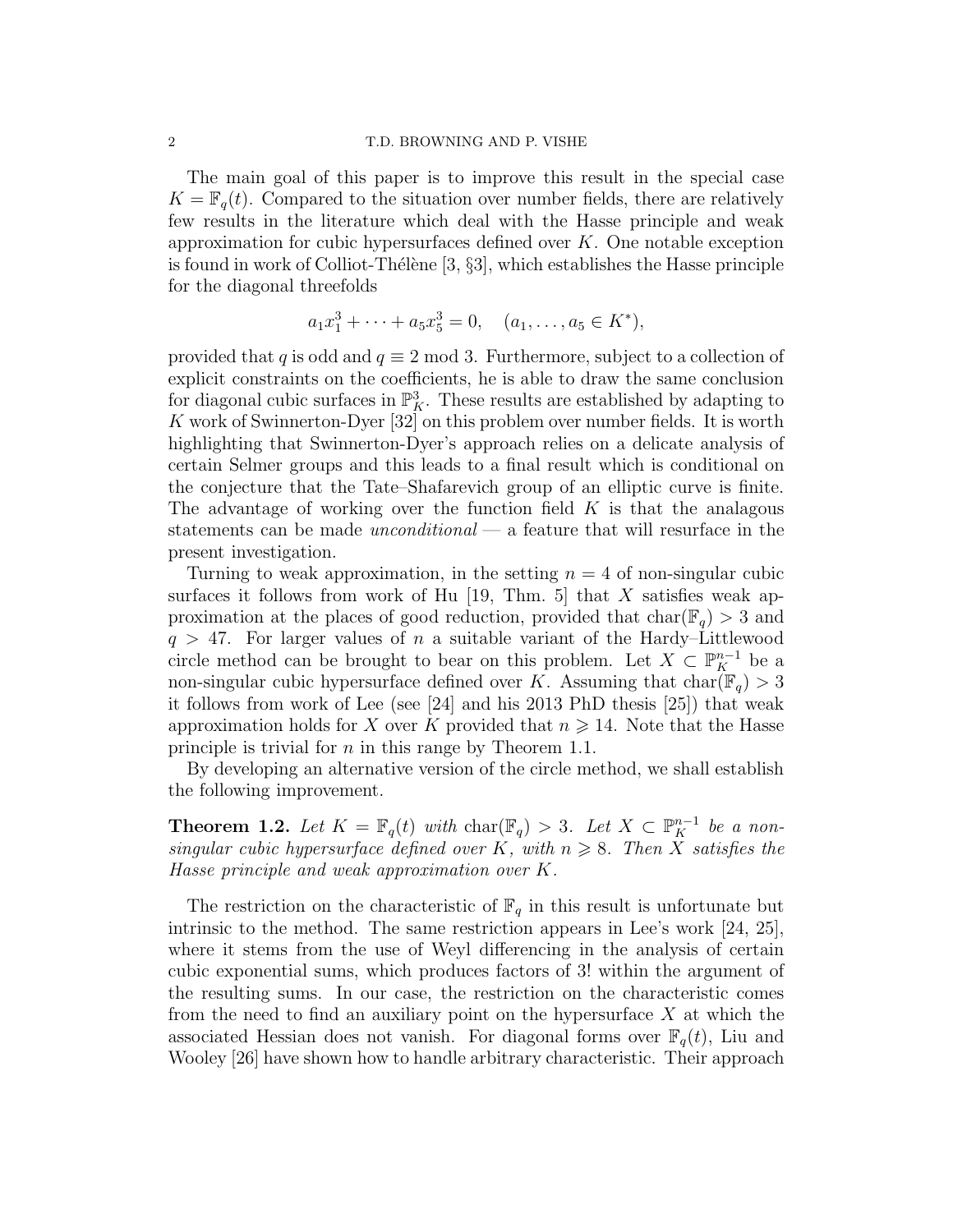uses the large sieve to act as a substitute for Weyl differencing and it would be interesting to see whether this innovation could be adapted to general forms.

It is natural to compare Theorem 1.2 with the situation of non-singular cubic hypersurfaces over function fields  $K = k(C)$  of a curve over an algebraically closed field  $k$  of characteristic 0. In this setting Lang–Tsen theory confirms that  $X(K) \neq \emptyset$  for  $n \geq 4$ . On the other hand, Hassett and Tschinkel [12, Thm. 1 have shown that X satisfies weak approximation over K provided that  $n \geqslant 7$ .

Theorem 1.2 is the  $\mathbb{F}_q(t)$  analogue of recent work by Hooley [17] about nonsingular cubic hypersurfaces  $X \subset \mathbb{P}_{\mathbb{Q}}^{n-1}$  over the rational numbers. Hooley's main result establishes the Hasse principle for X, provided that  $n \geq 8$ , conditionally under a certain unproved "Hypothesis HW" about the analytic properties of Hasse–Weil L-functions associated to a family of 5-dimensional cubic hypersurfaces. Over the last century the theory of the Hardy–Littlewood circle method has become heavily industrialised in its application to cubic forms over Q, reaching a zenith in Hooley's work on octonary cubic forms. The igniting spark in his work is the smooth  $\delta$ -function technology that was introduced by Duke, Friedlander and Iwaniec [7]. This paves the way to getting non-trivial averaging over the approximating fractions  $a/q$  that appear in the associated cubic exponential sums. Note that Hooley requires non-trivial averaging over both numerators and denominators to handle cubic forms in 8 variables. This is usually termed a "double Kloosterman refinement", with the usual "Kloosterman refinement" connoting non-trivial averaging over the numerators only. The ordinary Kloosterman refinement is only capable of handling cubic forms in  $n \geqslant 9$  variables (see pioneering work of Heath-Brown [13] and Hooley [15]), but when it works it produces completely unconditional results. The use of a double Kloosterman refinement over Q leads to the analysis of global L-functions associated to cubic hypersurfaces of dimension 5. Since our knowledge about such L-functions is extremely scarce in dimen $s$ ion  $> 1$ , any progress is dependent on Hypothesis HW, which describes the meromorphic continuation and location of zeros of these L-functions. The significance of Theorem 1.2 is that working over  $K = \mathbb{F}_q(t)$  affords a completely unconditional result.

The proof of Theorem 1.2 is long and complicated and we proceed to outline some of the key ingredients. Our approach is based on estimating the number  $N(d)$  of suitably weighted vectors  $(x_1, \ldots, x_n) \in \mathbb{F}_q[t]^n$ , with  $\max_i \deg x_i < d$ , for which  $[x_1, \ldots, x_n] \in X(K)$ . The principal result of this paper is Theorem 7.1, which provides an asymptotic formula for  $N(d)$  when  $n = 8$ , as  $d \to \infty$ . This will suffice to prove Theorem 1.2 when  $n = 8$ . For  $n \geq 9$  we will deduce the result via a fibration  $X \to \mathbb{P}^1_K$  in §7.1. Theorem 7.1 is established using the circle method.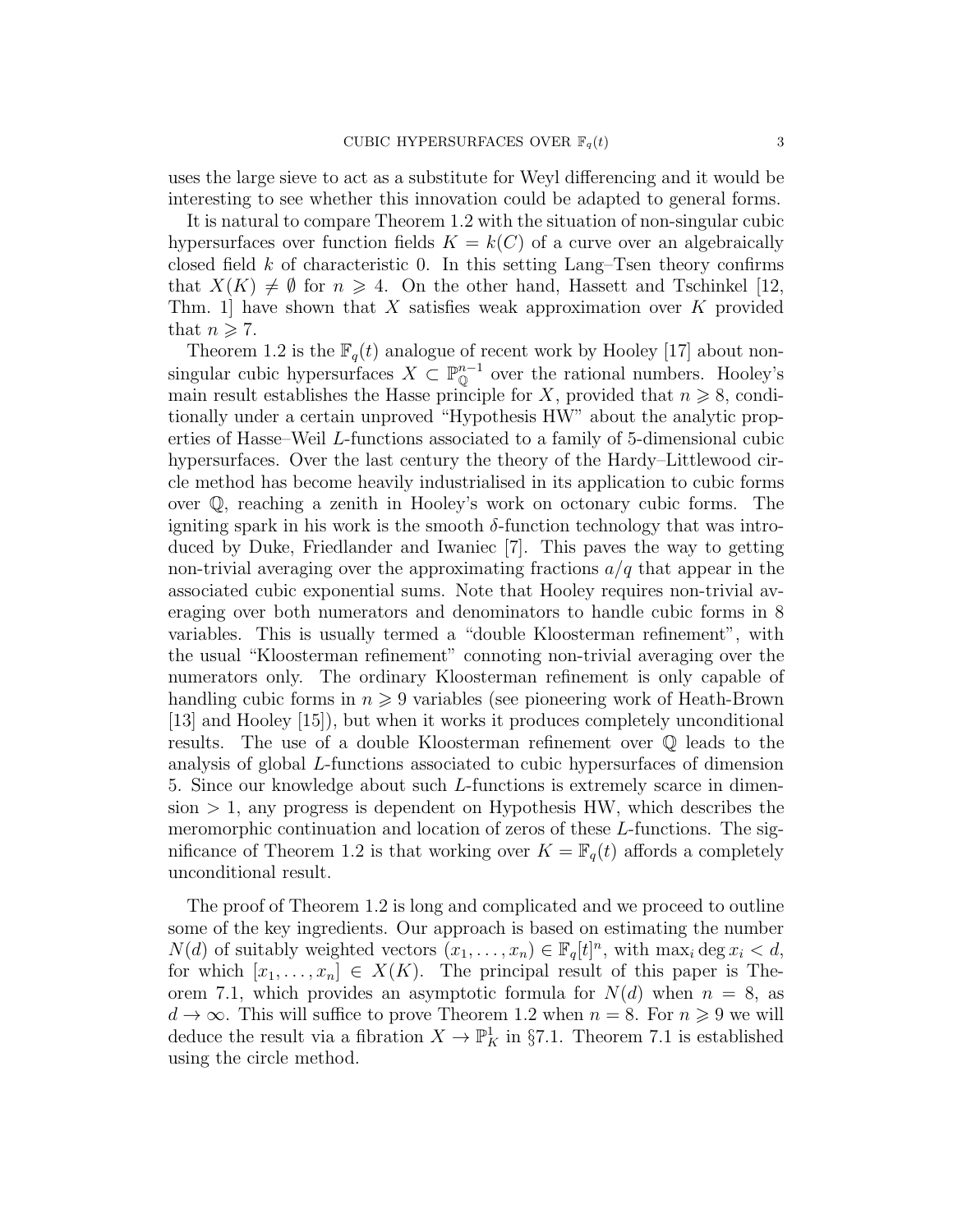#### 4 T.D. BROWNING AND P. VISHE

As one might expect, parts of the circle method machinery become greatly simplified when transported to the function field  $K$ . The first simplification comes in the analogue of the smooth  $\delta$ -function that lies at the heart of Hooley's work. Indeed,  $K$  is a non-archimedean local field and its absolute values satisfy the ultrametric inequality. This allows us to cover the analogue of the unit interval with non-overlapping arcs using nothing more sophisticated than a version of Dirichlet's theorem on Diophantine approximation over K (see Remark 4.3). Thus we are immediately placed in the position of being able to carry out a double Kloosterman refinement. This appears to be the first attempt to extract non-trivial savings, à la Kloosterman, over function fields.

The process of non-trivial averaging leads us to consider, for  $0 \le i \le 2m$ , global L-functions  $L(H^{i}(Y), s)$  which are affiliated to the *i*th Weil cohomology group  $H^i(Y)$  of a non-singular cubic hypersurface  $Y \subset \mathbb{P}^{m+1}_K$  of dimension  $m$ . In §3 we will relate these L-functions to a very general class of global L-functions that were associated to arbitrary lisse  $\ell$ -adic sheaves by Grothendieck [11]. The second major advantage of working over  $K$  is that, thanks to Grothendieck and Deligne  $[6, 11]$ , we know that these L-functions are actually rational functions of  $q^{-s}$  that satisfy the Riemann hypothesis. Thus there are polynomials  $P_0, P_1, P_2 \in \mathbb{Z}[T]$  such that

$$
L(H^{i}(Y), s) = \frac{P_1(q^{-s})}{P_0(q^{-s})P_2(q^{-s})},
$$

in which the inverse roots of  $P_k(T)$  have absolute value  $q^{(i+k)/2}$  for  $k \in \{0, 1, 2\}$ . In §8, for even  $n \geq 8$ , this information will allow us to execute an unconditional double Kloosterman refinement by getting savings in the treatment of the relevant cubic exponential sums with square-free modulus. This is the most novel part of our investigation.

In order to make use of the analytic properties of  $L(H^{i}(Y), s)$ , we will also need to contend with an issue that represents a much greater challenge in the function field setting than in the classical one. Over Q, partial summation is widely used as a means of transforming the summation of products of sequences into easier summations, but this device is not readily available over K. The underlying obstacle comes from the fact that there are only two rational integers with a given absolute value, but  $q^{d+1}$  elements of  $\mathbb{F}_q[t]$  with given degree  $d$  (and all of these will have equal absolute value). We will circumvent this difficulty by introducing Dirichlet characters on  $(\mathbb{F}_q[t^{-1}]/t^{-J}\mathbb{F}_q[t^{-1}])^*$ , for a positive integer J, and then showing that the analytic properties enjoyed by  $L(H^{i}(Y), s)$  continue to hold when  $H^{i}(Y)$  is twisted by the Galois representation induced by these characters.

There remains the not insignificant task of handling cubic exponential sums with square-full modulus. Unfortunately, the passage to function fields doesn't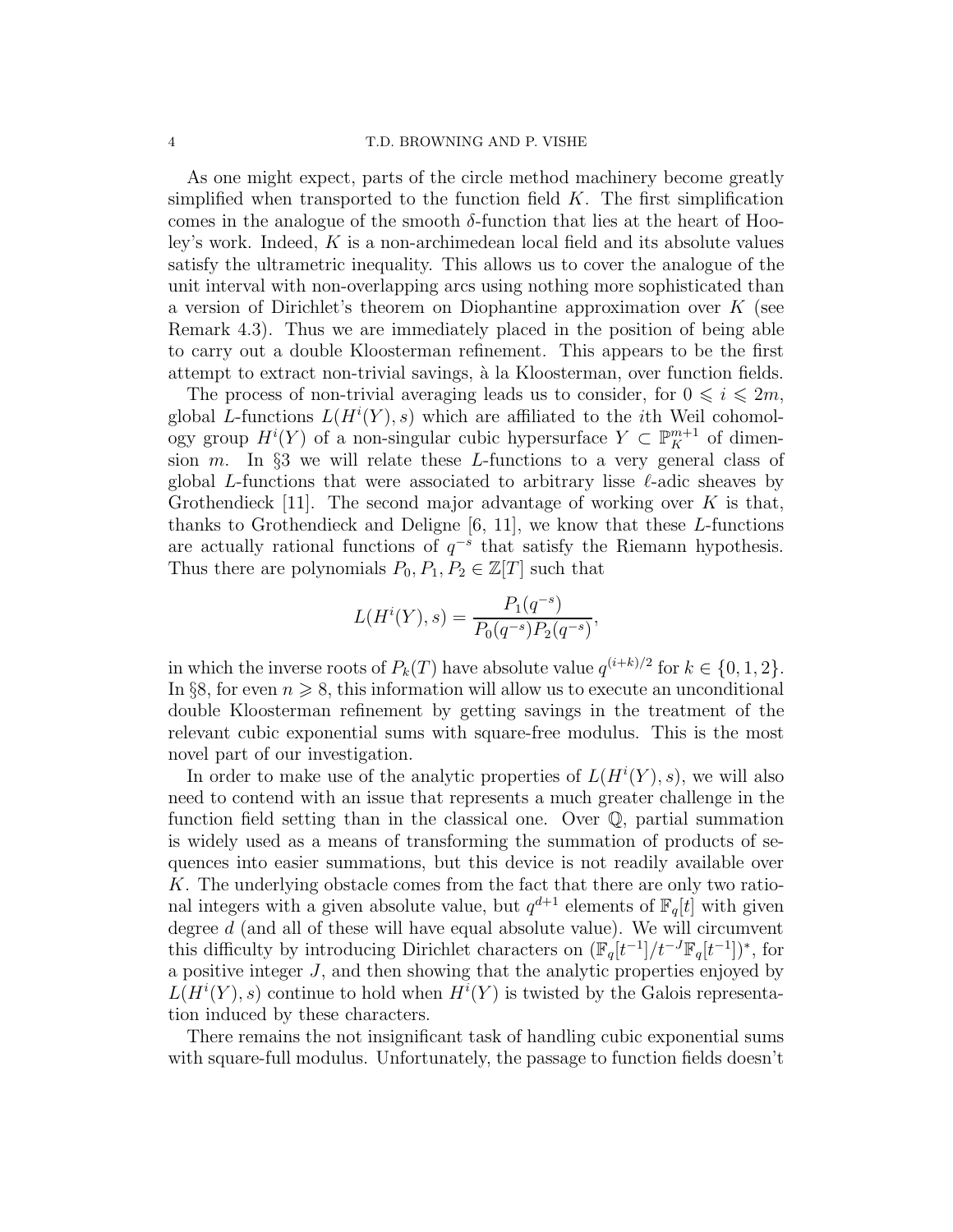offer any simplification of this task and the necessary arguments are mostly direct analogues of the corresponding treatment over  $\mathbb Q$  found in [13] and [17]. Given the length of the paper we will capitalise on the inherent similarities by not providing a complete treatment of all the estimates that are recorded in §5 and §6. Instead we shall content ourselves with proving the function field analogues of the key ideas that underpin the arguments over Q. One ingredient that we require is a non-trivial bound for the number of K-rational points on a geometrically irreducible hypersurface  $V \subset \mathbb{P}_{K}^{n-1}$  which is not a hyperplane. Let  $H: \mathbb{P}_{K}^{n-1}(K) \to \mathbb{R}$  be the standard exponential height function. Then, as a special case of Lemma 2.10, it follows that

$$
\# \left\{ x \in V(K) : H(x) \leqslant q^B \right\} = O_{\varepsilon, V} \left( q^{B(n-3/2+\varepsilon)} \right),
$$

for any  $B \geq 1$  and any  $\varepsilon > 0$ . There are very few results of this sort in the literature over function fields and it would be interesting to see whether the rapid recent advances involving the "determinant method" over number fields could be adapted to improve this upper bound.

Suppose now that  $X \subset \mathbb{P}_{\mathbb{F}_q}^{n-1}$  is a non-singular cubic hypersurface defined over a finite field  $\mathbb{F}_q$ , with  $char(\mathbb{F}_q) > 3$ . There is a correspondence between the counting function  $N(d)$  for  $\mathbb{F}_q(t)$ -points on X of bounded height and the cardinality of  $\mathbb{F}_q$ -points on the moduli space  $\text{Mor}_d(\mathbb{P}^1_{\mathbb{F}_q}, X)$ , which parameterises the  $\mathbb{F}_q$ -rational maps of degree d on X. Following an idea of Ellenberg and Venkatesh it is possible to exploit the Lang–Weil estimate to make deductions about the basic geometry of this moduli space via an asymptotic formula for  $N(d)$  which is also uniform in the q-aspect. Using the present investigation as a base, we intend to return to this topic in a different paper.

Acknowledgements. While working on this paper the first author was supported by ERC grant 306457 and the second author by EPSRC programme grant EP/J018260/1. This work has benefitted from useful conversations with Alexei Entin, Bruno Kahn, Emmanuel Kowalski, Daniel Loughran, Philippe Michel and Trevor Wooley. Their input is gratefully acknowledged.

# 2. Auxiliary facts about function fields

2.1. Notation. In this section we collect together some notation and basic facts concerning the function field  $K = \mathbb{F}_q(t)$ . To begin with, for any real number R we will always write  $R = q^R$ .

Let  $\mathscr{O} = \mathbb{F}_q[t]$  be the ring of integers of K and let  $\Omega$  be the set of places of K. These correspond to either monic irreducible polynomials  $\varpi$  in  $\mathscr O$ , which we call the *finite primes*, or the *prime at infinity*  $t^{-1}$  which we usually denote by  $\infty$ . The associated absolute value  $|\cdot|_v$  is either  $|\cdot|_{\infty}$  for some prime  $\varpi \in \mathscr{O}$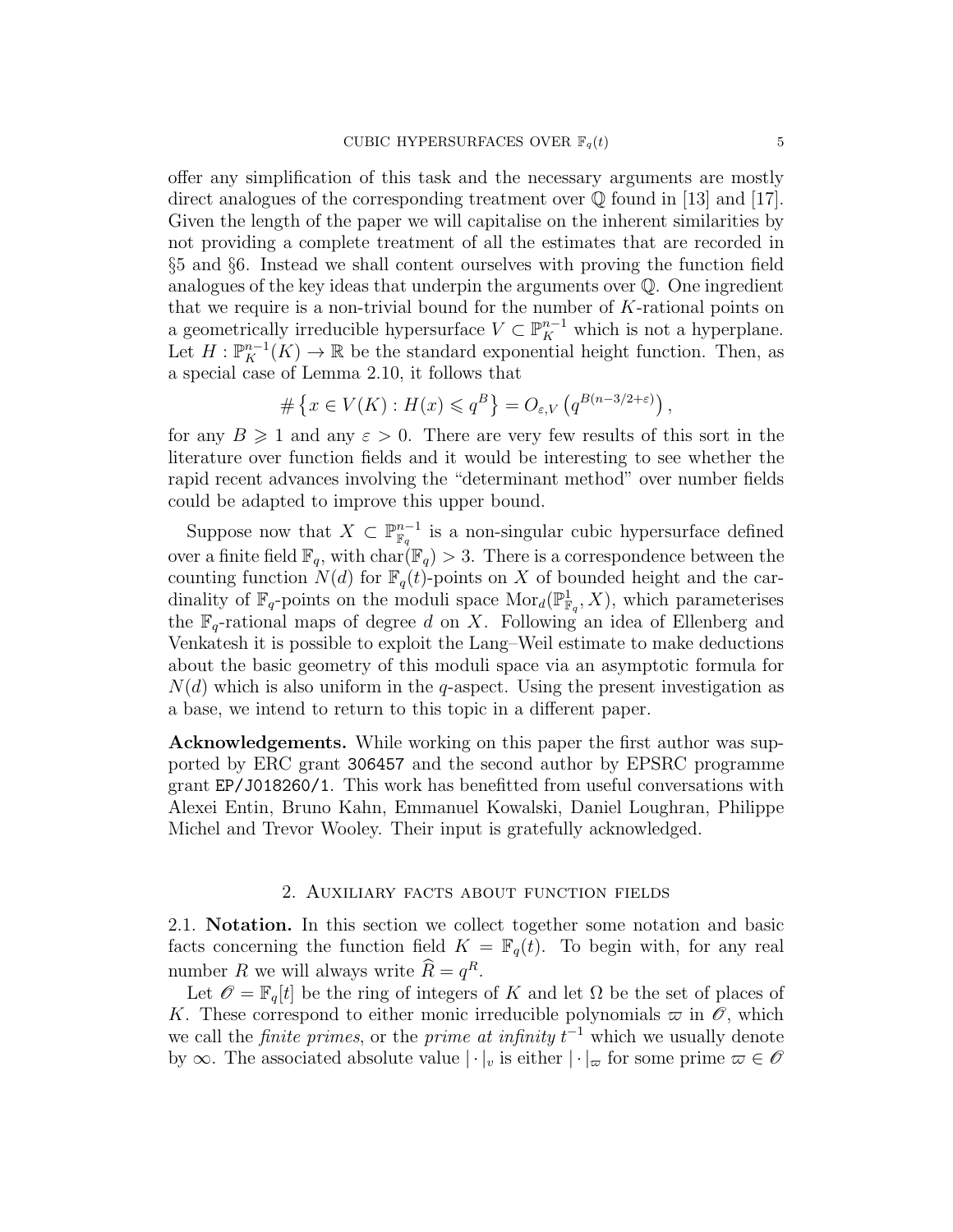or  $\lvert \cdot \rvert_{\infty}$ , according to whether v is a finite or infinite place, respectively. These are given by

$$
|a/b|_{\infty} = \left(\frac{1}{q^{\deg \varpi}}\right)^{\text{ord}_{\varpi}(a/b)}
$$
 and  $|a/b|_{\infty} = q^{\deg a - \deg b}$ ,

for any  $a/b \in K^*$ . We extend these definitions to K by taking  $|0|_{\infty} = |0|_{\infty} = 0$ . We will usually just write  $|\cdot| = |\cdot|_{\infty}$ .

For  $v \in \Omega$  we let  $K_v$  denote the completion of K at v with respect to  $|\cdot|_v$ . We put  $\mathscr{O}_v = \{a \in K_v : |a|_v \leq 1\}$  for the maximal compact subring and  $\mathscr{O}_v^* = \{a \in K_v : |a|_v = 1\}$  for the unit group. Furthermore, we let  $\mathbb{F}_v$  denote its residue field. We have  $\mathbb{F}_{\infty} = \mathbb{F}_q$  and  $\mathbb{F}_{\infty} = \mathbb{F}_{q^{\deg(\infty)}}$  for any finite prime  $\varpi$ . The elements of  $\mathscr{O}_{\infty}$  are power series expansions in  $t^{-1}$ .

We may identify  $K_{\infty}$  with the set

$$
\mathbb{F}_q((1/t)) = \left\{ \sum_{i \le N} a_i t^i : \text{for } a_i \in \mathbb{F}_q \text{ and some } N \in \mathbb{Z} \right\}
$$

and put

$$
\mathbb{T} = \{ \alpha \in K_{\infty} : |\alpha| < 1 \} = \left\{ \sum_{i \leq -1} a_i t^i : \text{for } a_i \in \mathbb{F}_q \right\}.
$$

Let  $\delta \in \mathbb{T}$ . Then  $\mathbb{T}/\delta \mathbb{T}$  is the set of cosets  $\alpha + \delta \mathbb{T}$ , of which there are  $|\delta|$ .

We can extend the absolute value at the infinite place to  $K_{\infty}$  to get a nonarchimedean absolute value  $|\cdot|: K_{\infty} \to \mathbb{R}_{\geqslant 0}$  given by  $|\alpha| = q^{\text{ord } \alpha}$ , where ord  $\alpha$ is the largest  $i \in \mathbb{Z}$  such that  $a_i \neq 0$  in the representation  $\alpha = \sum_{i \leq N} a_i t^i$ . In this context we adopt the convention ord  $0 = -\infty$  and  $|0| = 0$ . We extend this to vectors by setting  $|\mathbf{x}| = \max_{1 \leq i \leq n} |x_i|$ , for any  $\mathbf{x} \in K_\infty^n$ .

Since  $\mathbb T$  is a locally compact additive subgroup of  $K_{\infty}$  it possesses a unique Haar measure d $\alpha$ , which is normalised so that  $\int_{\mathbb{T}} d\alpha = 1$ . We can extend d $\alpha$ to a (unique) translation-invariant measure on  $K_{\infty}$  in such a way that

$$
\int_{\{\alpha \in K_\infty: |\alpha|<\widehat{N}\}} \mathrm{d}\alpha = \widehat{N},
$$

for any  $N \in \mathbb{Z}_{>0}$ . These measures also extend to  $\mathbb{T}^n$  and  $K_\infty^n$ , for any  $n \in \mathbb{Z}_{>0}$ .

For given  $x, b \in \mathcal{O}^n$  and  $M \in \mathcal{O}$  we will sometimes write  $x \equiv b \mod M$  to mean that  $\mathbf{x} = \mathbf{b} + M\mathbf{y}$  for some  $\mathbf{y} \in \mathscr{O}^n$ .

2.2. Characters. There is a non-trivial additive character  $e_q : \mathbb{F}_q \to \mathbb{C}^*$  defined for each  $a \in \mathbb{F}_q$  by taking  $e_q(a) = \exp(2\pi i \operatorname{Tr}(a)/p)$ , where  $\operatorname{Tr} : \mathbb{F}_q \to \mathbb{F}_p$ denotes the trace map. This character induces a non-trivial (unitary) additive character  $\psi: K_{\infty} \to \mathbb{C}^*$  by defining  $\psi(\alpha) = e_q(a_{-1})$  for any  $\alpha = \sum_{i \leq N} a_i t^i$ in  $K_{\infty}$ . In particular it is clear that  $\psi|_{\mathscr{O}}$  is trivial. More generally, given any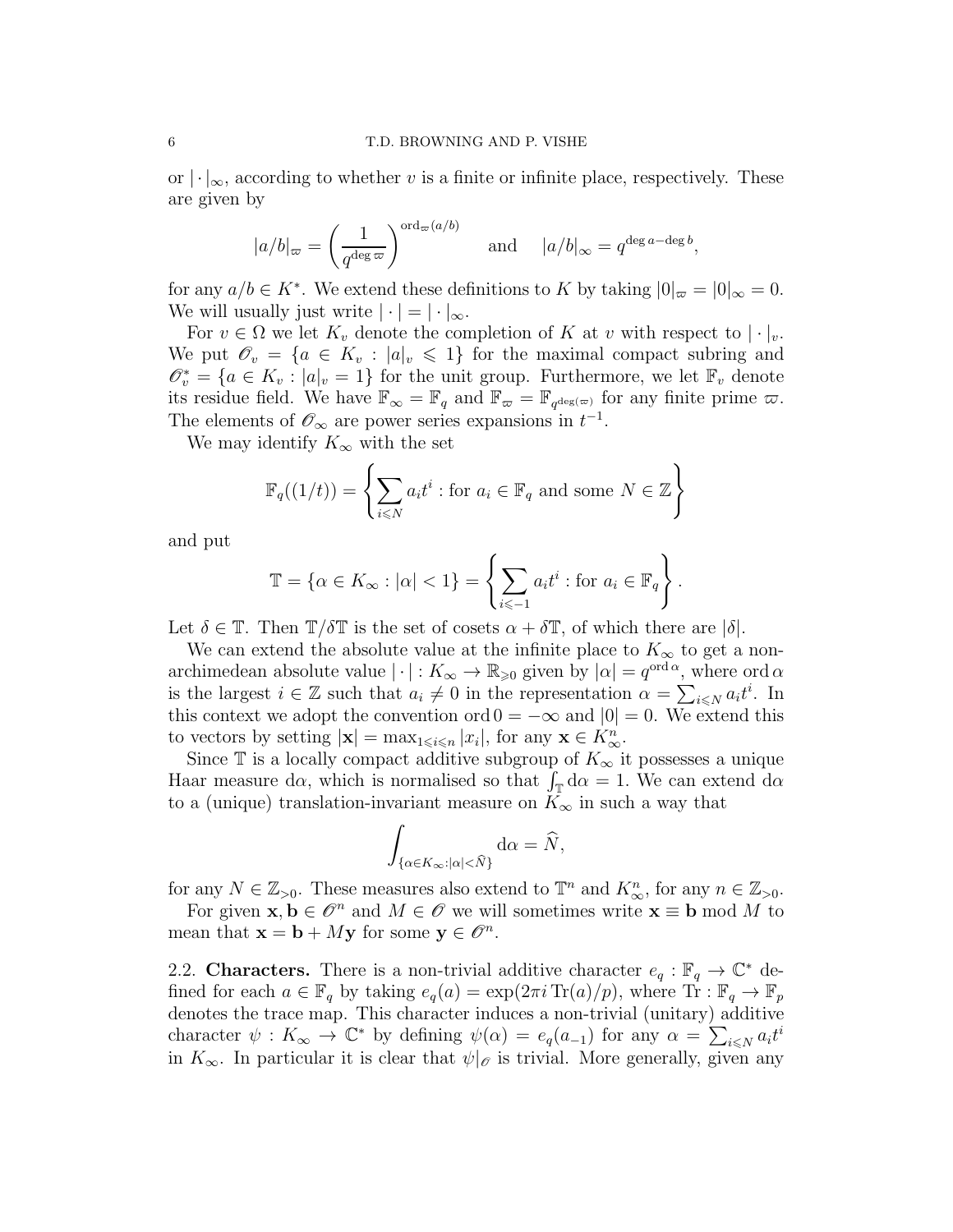$\gamma \in K_{\infty}$ , the map  $\alpha \mapsto \psi(\alpha \gamma)$  is an additive character on  $K_{\infty}$ . We have the basic orthogonality property

$$
\sum_{\substack{b \in \mathscr{O}\\|b| < \hat{N}}} \psi(\gamma b) = \begin{cases} \hat{N}, & \text{if } |\gamma| < \hat{N}^{-1}, \\ 0, & \text{otherwise.} \end{cases}
$$

for any  $\gamma \in K_{\infty}$  and any integer  $N \geq 0$  (see Lemma 7 of [23]).

We will also need standard characters at the finite places (we follow Ex. 7.5 of [27] for their construction). Let  $K_{\varpi}$  be the completion of K at the place corresponding to finite prime  $\varpi \in \mathscr{O}$  of degree  $d \geq 1$ , with corresponding ring of integers  $\mathscr{O}_{\varpi}$ . According to [27, Ex. 7.5(c)], any element  $x \in K_{\varpi}$  can be written as  $x = y/\varpi^{N} + z$  for some integer  $N \geq 0$  and  $z \in \mathscr{O}_{\varpi}$ , where  $y = a_1 t^{dN-1} + a_2 t^{dN-2} + \cdots + a_{dN}$ , with all coefficients  $a_i \in \mathbb{F}_q$ . With this representation one defines the non-trivial additive character  $\psi_{\varpi}: K_{\varpi} \to \mathbb{C}^*$  to be given by

$$
\psi_{\varpi}(x) = e_q(a_1).
$$

Letting  $\mathbf{A}_K$  denote the adèles over K, we may now define the *standard adelic character*  $\psi_K : \mathbf{A}_K \to \mathbb{C}^*$  to be

$$
\psi_K(x) = \psi(x_{\infty}) \prod_{\varpi} \psi_{\varpi}(x_{\varpi}),
$$

for any  $x = (x_v) \in A_K$ . It follows from [27, Ex. 7.6] that  $\psi_K$  is a non-trivial additive character of  $\mathbf{A}_K$  which is trivial on K.

2.3. Fourier analysis on non-archimedean local fields. The material we summarise here is found in [27, §7], but has its genesis in work of Schmid and Teichmüller [28]. (The authors are grateful to Ivan Fesenko for this reference.) We first fix a non-trivial additive character  $\varphi : F \to \mathbb{C}^*$  on a non-archimedean local field F. A function  $f : F \to \mathbb{C}$  is said to be *smooth* if it is locally constant (that is,  $f(x) = f(x_0)$  for all x sufficiently close to  $x_0$ ). A *Schwartz–Bruhat* function is a smooth function  $f : F \to \mathbb{C}$  with compact support. We denote by  $S(F)$  the set of all such functions. Then for any  $f \in S(F)$  we may define the Fourier transform of f by

$$
\widehat{f}(y) = \int_{F} f(x)\varphi(xy) \mathrm{d}x,
$$

where dx is Haar measure. This function also belongs to  $S(F)$ .

Let  $K = \mathbb{F}_q(t)$ . We define  $S(\mathbf{A}_K)$  to be the space of functions given by

$$
f(x) = \prod_{\nu} f_{\nu}(x_{\nu}),
$$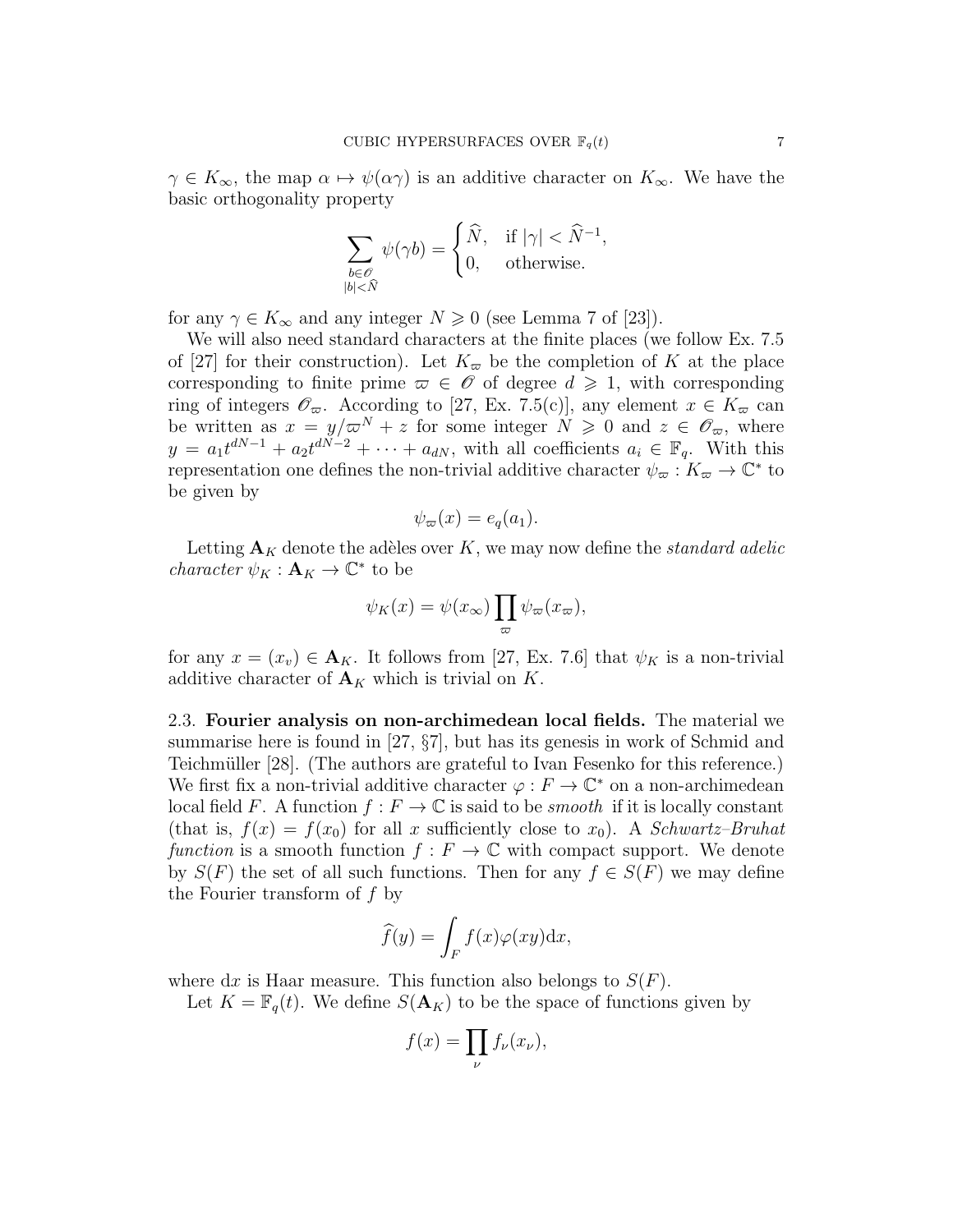for  $x = (x_{\nu}) \in \mathbf{A}_K$ . Here,  $f_{\nu} \in S(K_{\nu})$  for every place  $\nu$  and  $f_{\varpi}|_{\mathscr{O}_{\varpi}} = 1$  for almost all primes  $\varpi$ . The *adelic Fourier transform* of any  $f \in S(\mathbf{A}_K)$  is given by

$$
\widehat{f}(y) = \int_{\mathbf{A}_K} f(x) \psi_K(xy) dx,
$$

where  $\psi_K$  is the standard adelic character on  $\mathbf{A}_K$  and dx is Haar measure on  $\mathbf{A}_K$  (normalised to be the self-dual measure for  $\psi_K$ ). With this notation the Poisson summation formula (see [27, Thm. 7.7], for example) states that

$$
\sum_{x \in K} f(x) = \sum_{x \in K} \widehat{f}(x),
$$

for any  $f \in S(\mathbf{A}_K)$ . This extends to a summation over  $\mathbf{x} \in K^n$  in the obvious way.

We will need to introduce some weight functions on  $K<sup>n</sup>$ . For a prime  $\varpi$ define  $w_{\varpi}: K_{\varpi} \to \{0,1\}$  via

$$
w_{\varpi}(x) = \begin{cases} 1, & \text{if } |x|_{\varpi} \leq 1, \\ 0, & \text{otherwise.} \end{cases}
$$

This gives an indicator function for the ring of integers  $\mathscr{O}_{\varpi}$ . It is easy to check that  $\hat{w}_{\varpi} = w_{\varpi}$ . Next let  $w_{\infty} : K_{\infty} \to \{0, 1\}$  be the indicator function for  $\mathbb{T}$ , defined via

$$
w_{\infty}(x) = \begin{cases} 1, & \text{if } |x| < 1, \\ 0, & \text{otherwise.} \end{cases}
$$

We proceed to define weight functions  $w_f, w: K^n \to \{0, 1\}$  via

$$
w_f(\mathbf{x}) = \prod_{1 \le i \le n} \prod_{\varpi} w_{\varpi}(x_i), \quad w(\mathbf{x}) = \prod_{1 \le i \le n} w_{\infty}(x_i). \tag{2.1}
$$

Let  $\mathbf{z} \in K^n$ . Then  $|\mathbf{z}| < \widehat{P}$  if and only if  $w(\mathbf{z}/t^P) = 1$  and  $\mathbf{z} \in \mathscr{O}$  if and only if  $w_f(\mathbf{z}) = 1.$ 

We will use the *n*-dimensional Poisson summation formula to prove the following result.

**Lemma 2.1.** Let  $f \in K_\infty[x_1,\ldots,x_n]$  be a polynomial and let  $v \in S(K_\infty^n)$ . Then we have

$$
\sum_{\mathbf{z}\in\mathscr{O}^n}\psi(f(\mathbf{z}))v(\mathbf{z})=\sum_{\mathbf{c}\in\mathscr{O}^n}\int_{K^n_\infty}v(\mathbf{u})\psi(f(\mathbf{u})+\mathbf{c}.\mathbf{u})\mathrm{d}\mathbf{u}.
$$

*Proof.* Recalling the definitions of the weight functions  $w_f$  and w, we may write

$$
\sum_{\mathbf{z}\in\mathscr{O}^n}\psi(f(\mathbf{z}))v(\mathbf{z})=\sum_{\mathbf{z}\in K^n}g(\mathbf{z}),
$$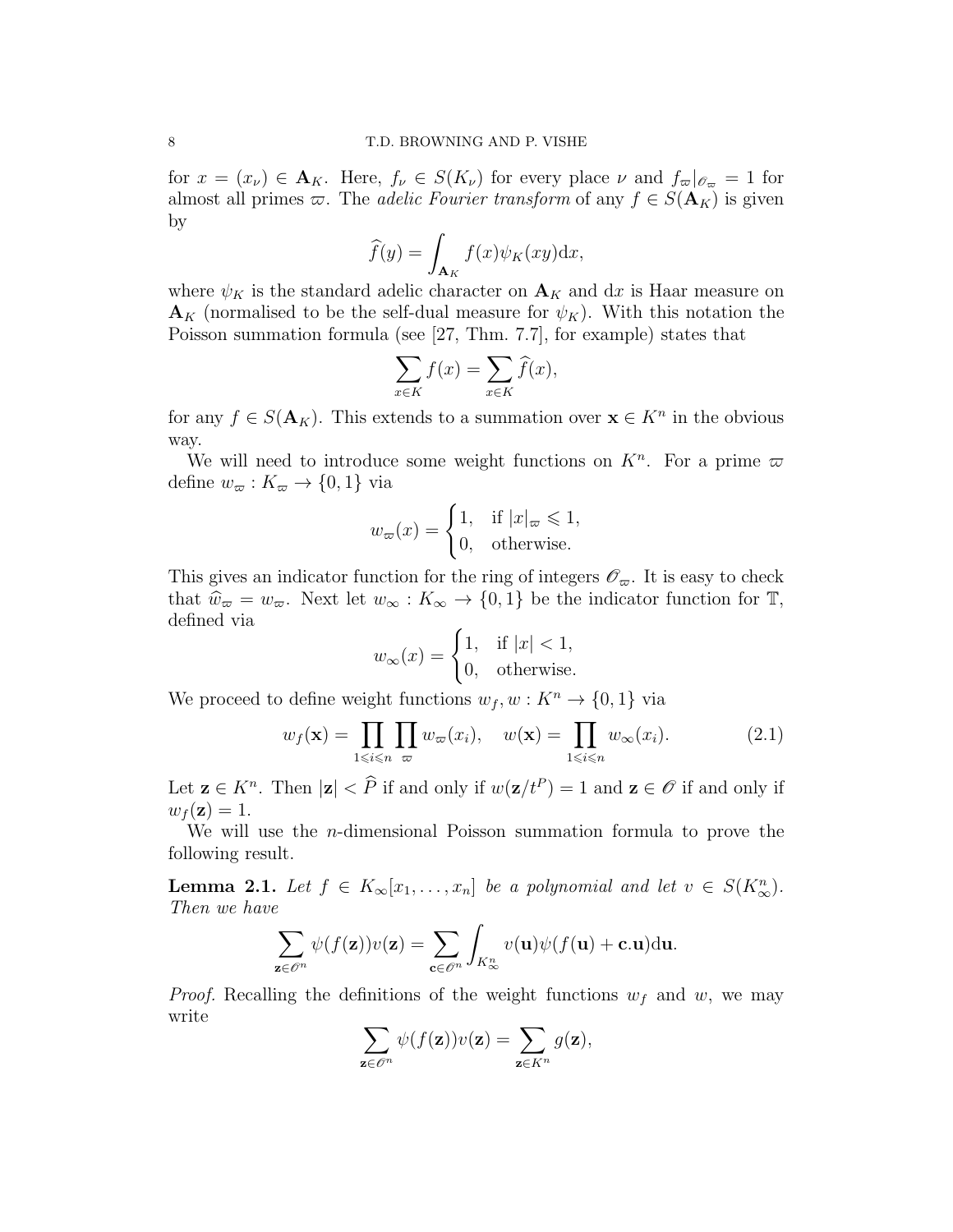where  $g(\mathbf{z}) = \psi(f(\mathbf{z})) w_f(\mathbf{z}) v(\mathbf{z})$ . It is clear that  $g \in S(\mathbf{A}_{K}^{n})$  and so we are free to apply the n-dimensional version of Poisson summation to conclude that

$$
\sum_{\mathbf{z}\in\mathscr{O}^n}\psi(f(\mathbf{z}))v(\mathbf{z})=\sum_{\mathbf{c}\in K^n}\widehat{w}_f(\mathbf{c})\int_{K^n_\infty}v(\mathbf{u})\psi(f(\mathbf{u})+\mathbf{c}.\mathbf{u})\mathrm{d}\mathbf{u}.
$$

Since  $\widehat{w}_f(\mathbf{c}) = w_f(\mathbf{c})$ , the lemma follows.

2.4. Some integral formulae. In this section we collect some basic facts and estimates concerning multi-dimensional integrals over  $K^n_{\infty}$ . Recall the definition of the additive character  $\psi: K_{\infty} \to \mathbb{C}^*$  from §2.2. We begin by recording the following fact (see Lemma 1(f) of [23]).

**Lemma 2.2.** Let  $Y \in \mathbb{Z}$  and  $\gamma \in K_{\infty}$ . Then

$$
\int_{|\alpha|<\widehat Y}\psi(\alpha\gamma){\rm d}\alpha=\begin{cases}\widehat Y,&\textit{if $|\gamma|<\widehat Y^{-1}$},\\ 0,&\textit{otherwise}.\end{cases}
$$

Taking  $Y = 0$ , it follows from this result that

$$
\int_{\mathbb{T}} \psi(\alpha x) d\alpha = \begin{cases} 1, & \text{if } x = 0, \\ 0, & \text{if } x \in \mathscr{O} \setminus \{0\}. \end{cases}
$$
\n(2.2)

We also have the following change of variables formula, which readily follows from Igusa [20, Lemma 7.4.2].

**Lemma 2.3.** Let  $\Gamma \subset K^n_{\infty}$  be a box defined by the inequalities  $|x_i| < R_i$ , for some real numbers  $R_1, \ldots, R_n$ . Let  $f : \Gamma \to \mathbb{C}$  be a continuous function. Then for any  $M \in GL_n(K_\infty)$  we have

$$
\int_{\Gamma} f(\boldsymbol{\alpha}) \mathrm{d} \boldsymbol{\alpha} = |\det M| \int_{M \boldsymbol{\beta} \in \Gamma} f(M \boldsymbol{\beta}) \mathrm{d} \boldsymbol{\beta}.
$$

It will be convenient to reserve some notation for the height of a polynomial  $f \in K_{\infty}[x_1,\ldots,x_n]$ . Assuming that  $f(\mathbf{x}) = \sum_i a_i \mathbf{x}^i$ , for coefficients  $a_i \in K_{\infty}$ , we define

$$
H_f = \max_{\mathbf{i}} |a_{\mathbf{i}}|.
$$

We proceed to establish the following result.

**Lemma 2.4.** Let  $f \in K_\infty[x_1,\ldots,x_n]$  be a polynomial and let  $\mathbf{w} \in K_\infty^n$ . Assume that  $|\mathbf{w}| \geq 1$  and  $|\mathbf{w}| > H_f$ . Then

$$
\int_{\mathbb{T}^n} \psi \left( f(\mathbf{x}) + \mathbf{w} . \mathbf{x} \right) d\mathbf{x} = 0.
$$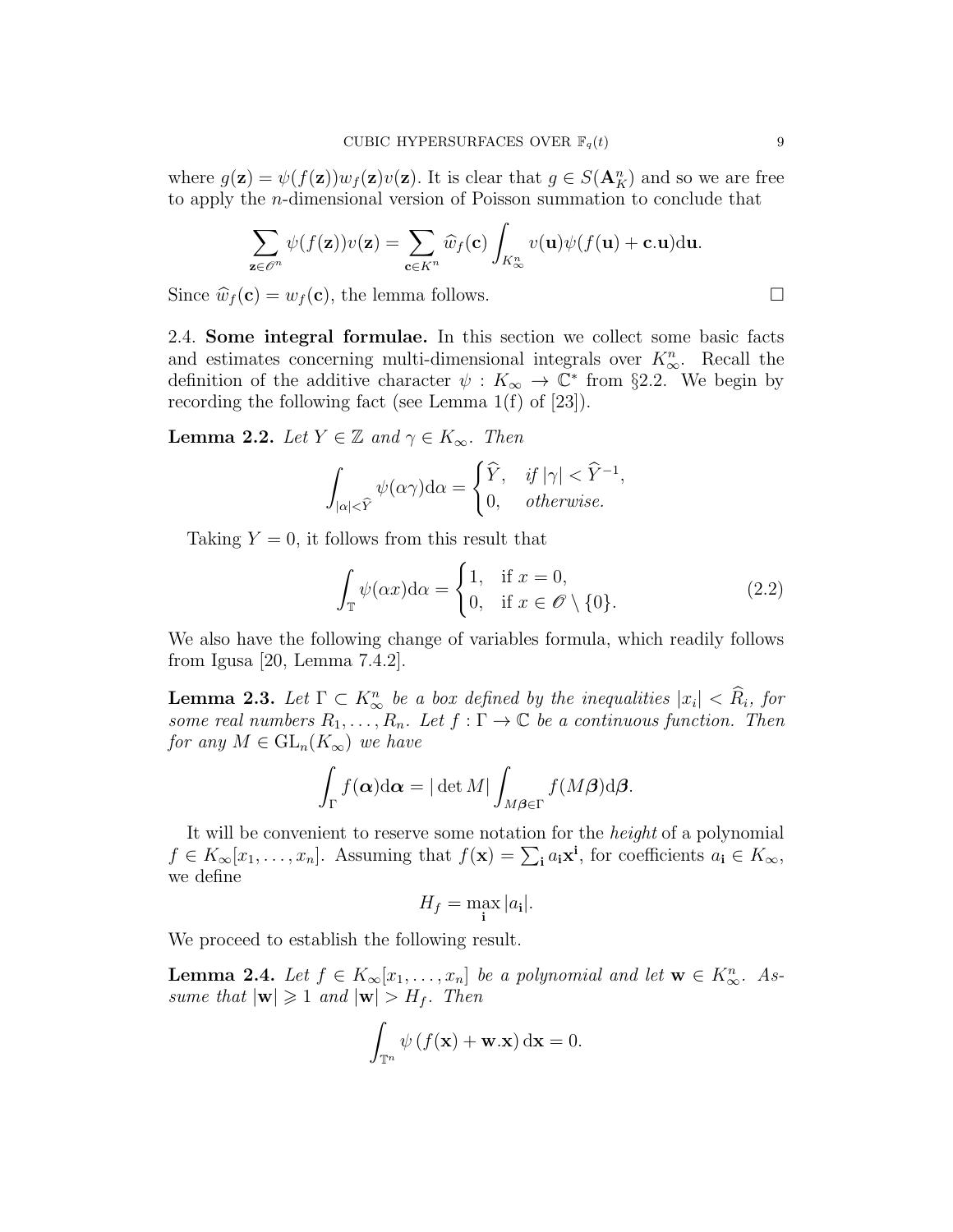*Proof.* Suppose without loss of generality that  $|\mathbf{w}| = |w_1| = \hat{N}$  for some integer  $N \geqslant 0$ . We concentrate on the one-dimensional integral

$$
I = \int_{\mathbb{T}} \psi \left( f(x, x_2, \dots, x_n) + w_1 x \right) \mathrm{d}x,
$$

for fixed  $x_2, \ldots, x_n \in \mathbb{T}$ . Write  $g(x) = f(x, x_2, \ldots, x_n)$ . We may suppose that  $g(x) = c_0 x^d + \cdots + c_{d-1} x$  for appropriate coefficients  $c_i = c_i(x_2, \ldots, x_n) \in K_\infty$ . Our hypothesis implies that

$$
H_g \le H_f < \hat{N}.\tag{2.3}
$$

It is clear that  $\psi(g(x)+w_1x)=1$  if  $|x|< q^{-N-1}$ . But then, using the definition of integration over T, we find that

$$
I = \lim_{m \to \infty} q^{-m} \sum_{a_{-m}, \dots, a_{-1} \in \mathbb{F}_q} \psi \left( h(a_{-m}t^{-m} + \dots + a_{-1}t^{-1}) \right)
$$
  
=  $q^{-N-1} \sum_{a_{-N-1}, \dots, a_{-1} \in \mathbb{F}_q} \psi \left( h(a_{-N-1}t^{-N-1} + \dots + a_{-1}t^{-1}) \right),$ 

where  $h(x) = g(x)+w_1x$ . The coefficient of  $t^{-1}$  in  $w_1x$  is  $a_{-N-1}$  Moreover, (2.3) implies that  $|g(a_{-N-1}t^{-N-1} + y) - g(y)| < |t^{-1}|$  for any  $y \in \mathbb{T}$ . This implies that the coefficient of  $t^{-1}$  in  $g(x)$  is a polynomial in  $a_{-N}, \ldots, a_{-1}$  alone, from which it follows that  $I = 0$ , since

$$
\sum_{a_{-N-1}\in \mathbb{F}_q} e_q(a_{-N-1}) = 0.
$$

This completes the proof of the lemma.  $\square$ 

As an easy consequence of Lemma 2.4 we get the following result.

**Lemma 2.5.** Let  $f \in K_\infty[x_1,\ldots,x_n]$  be a polynomial. Suppose that there exists  $\mathbf{u} \in \mathbb{T}^n$  and  $\lambda \geq 1$  such that  $|\nabla f(\mathbf{u})| \geq \lambda$  and  $|\partial^{\beta} f(\mathbf{u})| < \lambda$ , for all  $|\boldsymbol{\beta}| \geqslant 2$ . Then

$$
\int_{\mathbb{T}^n} \psi(f(\mathbf{x})) \mathrm{d}\mathbf{x} = 0.
$$

*Proof.* Make the change of variables  $\mathbf{x} = \mathbf{u} + \mathbf{y}$  and note that

$$
f(\mathbf{x}) = f(\mathbf{u}) + \mathbf{y} \cdot \nabla f(\mathbf{u}) + \frac{1}{2} \mathbf{y}^T \nabla^2 f(\mathbf{u}) \mathbf{y} + \dots
$$

The conclusion is now a direct consequence of Lemma 2.4 with  $\mathbf{w} = \nabla f(\mathbf{u})$ .  $\Box$ 

Given a non-zero polynomial  $F \in K_\infty[x_1,\ldots,x_n]$ , integrals of the form

$$
J_F(\gamma; \mathbf{w}) = \int_{\mathbb{T}^n} \psi \left( \gamma F(\mathbf{x}) + \mathbf{w} . \mathbf{x} \right) d\mathbf{x}
$$
 (2.4)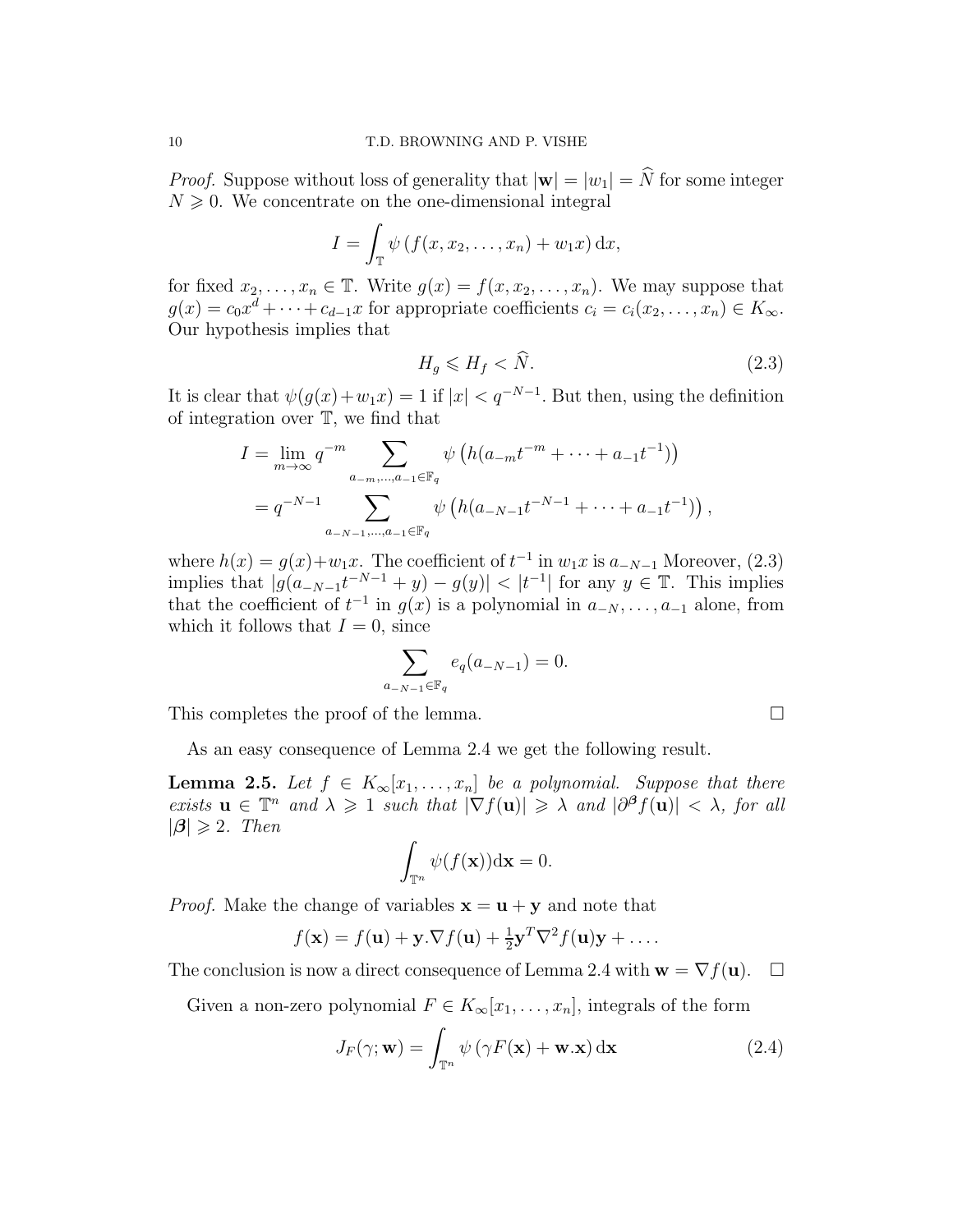will feature prominently in our work, for given  $\gamma \in K_{\infty}$  and  $\mathbf{w} \in K_{\infty}^n$ . On noting that  $H_{\gamma F} = |\gamma| H_F$ , the following result is a trivial consequence of Lemma 2.4.

**Lemma 2.6.** We have  $J_F(\gamma; \mathbf{w}) = 0$  if  $|\mathbf{w}| > \max\{1, |\gamma|H_F\}$ .

The following result will be useful when  $|\mathbf{w}|$  is not too large.

Lemma 2.7. We have

$$
J_F(\gamma; \mathbf{w}) = \int_{\Omega} \psi (\gamma F(\mathbf{x}) + \mathbf{w}.\mathbf{x}) \, \mathrm{d}\mathbf{x},
$$
  
where  $\Omega = \{ \mathbf{x} \in \mathbb{T}^n : |\gamma \nabla F(\mathbf{x}) + \mathbf{w}| \leqslant H_F \max\{1, |\gamma|^{1/2}\} \}$ 

*Proof.* Let  $\Omega_0 = \mathbb{T}^n \setminus \Omega$ . We break the integral over  $\Omega_0$  into a sum of integrals over smaller regions. Let  $\delta \in K_{\infty}$  be such that  $|\delta| = \min\{1, |\gamma|^{-1/2}\}.$  Introducing a dummy sum over  $y \in (\mathbb{T}/\delta \mathbb{T})^n$  and then using Lemma 2.3 to make the change of variables  $\mathbf{x} = \mathbf{y} + \delta \mathbf{z}$ , we obtain

$$
\int_{\Omega_0} \psi (\gamma F(\mathbf{x}) + \mathbf{w}.\mathbf{x}) d\mathbf{x} = |\delta|^{-n} \sum_{\mathbf{y} \in (\mathbb{T}/\delta \mathbb{T})^n} \int_{\Omega_0} \psi (\gamma F(\mathbf{x}) + \mathbf{w}.\mathbf{x}) d\mathbf{x}
$$

$$
= \sum_{\mathbf{y} \in (\mathbb{T}/\delta \mathbb{T})^n} \int_{\{\mathbf{z} \in \mathbb{T}^n : \mathbf{y} + \delta \mathbf{z} \in \Omega_0\}} \psi (f(\mathbf{z})) d\mathbf{z},
$$

where  $f(\mathbf{z}) = \gamma F(\mathbf{y} + \delta \mathbf{z}) + \mathbf{w}.(\mathbf{y} + \delta \mathbf{z})$ . We want to show that the inner integral vanishes, to which end we claim that  $y + \delta z \in \Omega_0$  if and only if y satisfies

$$
|\gamma \nabla F(\mathbf{y}) + \mathbf{w}| > H_F \max\{1, |\gamma|^{1/2}\}.
$$
 (2.5)

.

Using Taylor expansion and observing that  $|\delta \gamma| = \min\{1, |\gamma|^{1/2}\}\,$ , we deduce that there is a vector **u** depending on **z**, with  $|\mathbf{u}| < H_F \min\{1, |\gamma|^{1/2}\}\$ , such that  $\gamma \nabla F(\mathbf{y} + \delta \mathbf{z}) + \mathbf{w} = \gamma \nabla F(\mathbf{y}) + \mathbf{w} + \mathbf{u}$ . Put  $A = H_F \max\{1, |\gamma|^{1/2}\}$ . If  $y + \delta z \in \Omega_0$  then

$$
A<\max\{|\gamma\nabla F(\mathbf{y})+\mathbf{w}|,|\mathbf{u}|\}<\max\{|\gamma\nabla F(\mathbf{y})+\mathbf{w}|,A\},
$$

which implies that  $(2.5)$  holds. Conversely, if  $(2.5)$  holds then

$$
A < |\gamma \nabla F(\mathbf{y}) + \mathbf{w} + \mathbf{u}| < |\gamma \nabla F(\mathbf{y} + \delta \mathbf{z}) + \mathbf{w}|.
$$

This therefore establishes the claim. Hence we have

$$
\int_{\Omega_0} \psi(\gamma F(\mathbf{x}) + \mathbf{w}.\mathbf{x}) \, \mathrm{d}\mathbf{x} = \sum_{\substack{\mathbf{y} \in (\mathbb{T}/\delta \mathbb{T})^n \\ |\gamma \nabla F(\mathbf{y}) + \mathbf{w}| > H_F \max\{1, |\gamma|^{1/2}\}}} \int_{\mathbb{T}^n} \psi(f(\mathbf{z})) \, \mathrm{d}\mathbf{z}.
$$

Now all the partial derivatives of  $f(\mathbf{z})$  of order  $k \geqslant 2$  are strictly less than  $H_F |\gamma||\delta|^k \leq H_F \min\{1, |\gamma|\}.$  Moreover, our preceding argument shows that  $|\nabla f(\mathbf{z})| > H_F \max\{1, |\gamma|\}\$  for every  $\mathbf{z} \in \mathbb{T}^n$ . An application of Lemma 2.5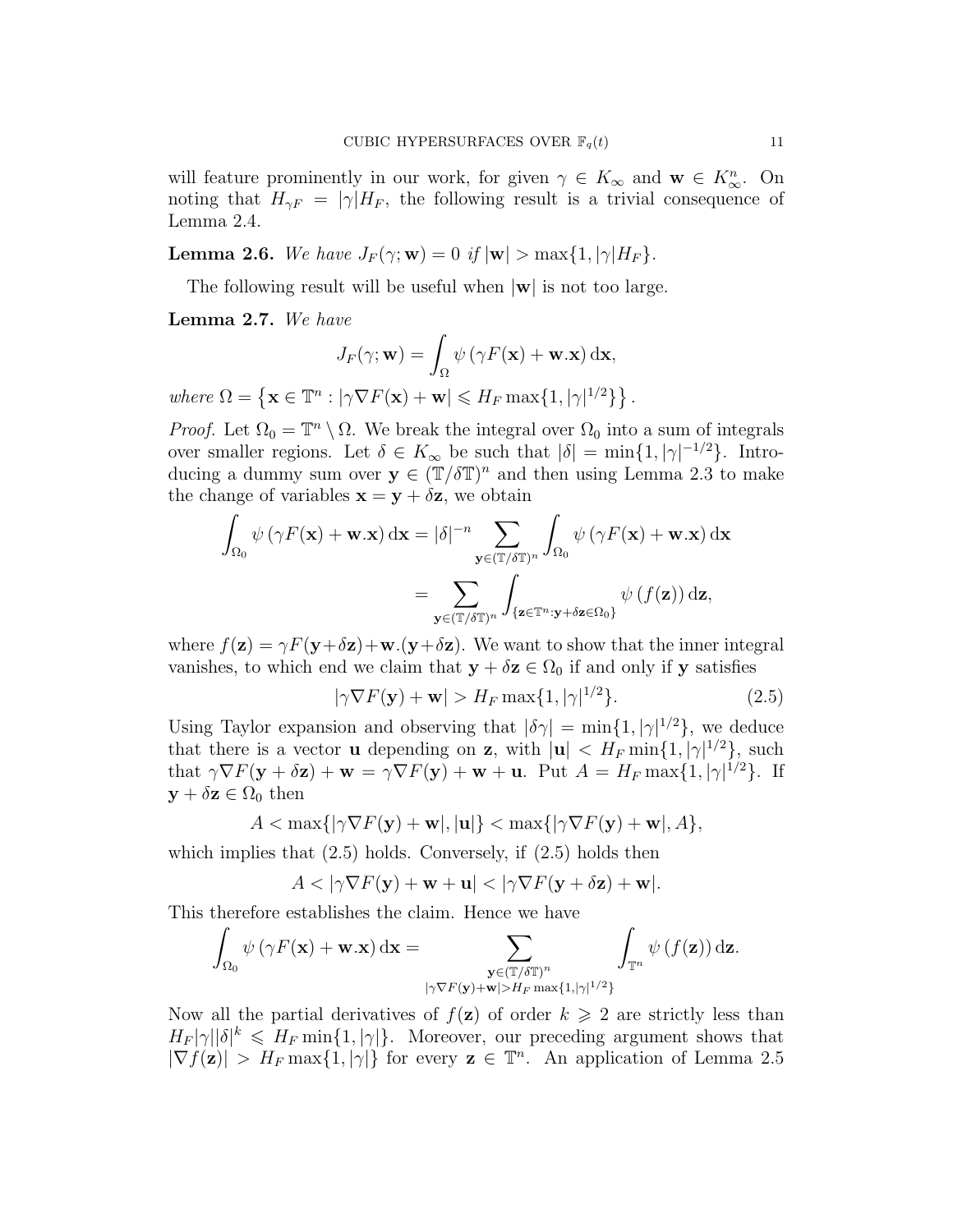therefore shows that the inner integral vanishes, as required to complete the  $\Box$ 

2.5. Density of integer points on affine hypersurfaces. Let  $V \subset \mathbb{A}^n_K$  be an affine variety defined over  $\mathscr O$  of degree  $d \geq 1$  and dimension  $m \geq 1$ . Using a version of the large sieve inequality over function fields due to Hsu [18], our main goal in this section is to establish a pair of estimates for the number of  $\mathscr O$ -points on V with bounded absolute value.

**Lemma 2.8.** We have  $\#\{\mathbf{x} \in V(\mathscr{O}) : |\mathbf{x}| \leq \widehat{N}\} = O_{d,n}(q^{(N+1)m})$ , where the implied constant only depends on d and n.

This result is optimal whenever V contains a linear component of dimension  $m$ . Alternatively, we will obtain the following improvement.

**Lemma 2.9.** Assume that V is absolutely irreducible and  $d \geq 2$ . Then we have

$$
\#\{\mathbf{x}\in V(\mathscr{O}): |\mathbf{x}|\leqslant \widehat{N}\} = O_{d,n}(q^{(N+1)(m-1/2)}N\log q),
$$

where the implied constant only depends on d and n.

Now let  $G \in \mathcal{O}[X_1,\ldots,X_n]$  be a homogeneous polynomial, which is absolutely irreducible over K and has degree  $d \geq 2$ . The following result is now a trivial consequence of Lemma 2.9 applied to the absolutely irreducible hypersurface  $g = 0$ , where  $g(\mathbf{X}) = G(\mathbf{a} + k\mathbf{X})$ .

**Lemma 2.10.** Let  $k \in \mathcal{O}$  and let  $\mathbf{a} \in \mathcal{O}^n$ . Then for any any  $\varepsilon > 0$  we have

$$
\#\left\{\mathbf{x}\in\mathscr{O}^n:\ \frac{|\mathbf{x}|\leqslant\widehat{N},\ G(\mathbf{x})=0,}{\mathbf{x}\equiv\mathbf{a}\bmod k}\right\}\ll_{d,n,\varepsilon}\left(1+\frac{\widehat{N}}{|k|}\right)^{n-3/2+\varepsilon}
$$

.

The implied constant in this estimate depends at most on  $n$ , the degree of G and on the choice of  $\varepsilon$ . Lemma 2.10 is an extension of [13, Lemma 15] to function fields.

We proceed with the proof of Lemmas 2.8 and 2.9, which are based on Serre's proof of the analogous result for number fields (see Serre [30, Chapter 13]). We select coordinates on  $\mathbb{A}_{K}^{n}$  such that the projection  $\pi: V \to \mathbb{A}_{K}^{m}$  onto the first m coordinates induces a finite morphism. Let  $Z = \pi(V)$  be the corresponding (thin) subset of  $\mathbb{A}_{K}^{m}$  and let  $Z(N) = \#\{\mathbf{x} \in Z \cap \mathscr{O}^{m} : |\mathbf{x}| \leq \widehat{N}\}\.$  Since the fibre of each point under  $\pi$  has at most d points, it will be enough to prove the bound

$$
Z(N) = \begin{cases} O_{d,n}(q^{(N+1)(m-1/2)}N \log q), & \text{if } V \text{ is abs. irred. and } d \geqslant 2, \\ O_{d,n}(q^{(N+1)m}), & \text{otherwise.} \end{cases}
$$
(2.6)

Our key tool in proving these bounds will be the following large sieve inequality over K due to Hsu [18, Theorem 3.2].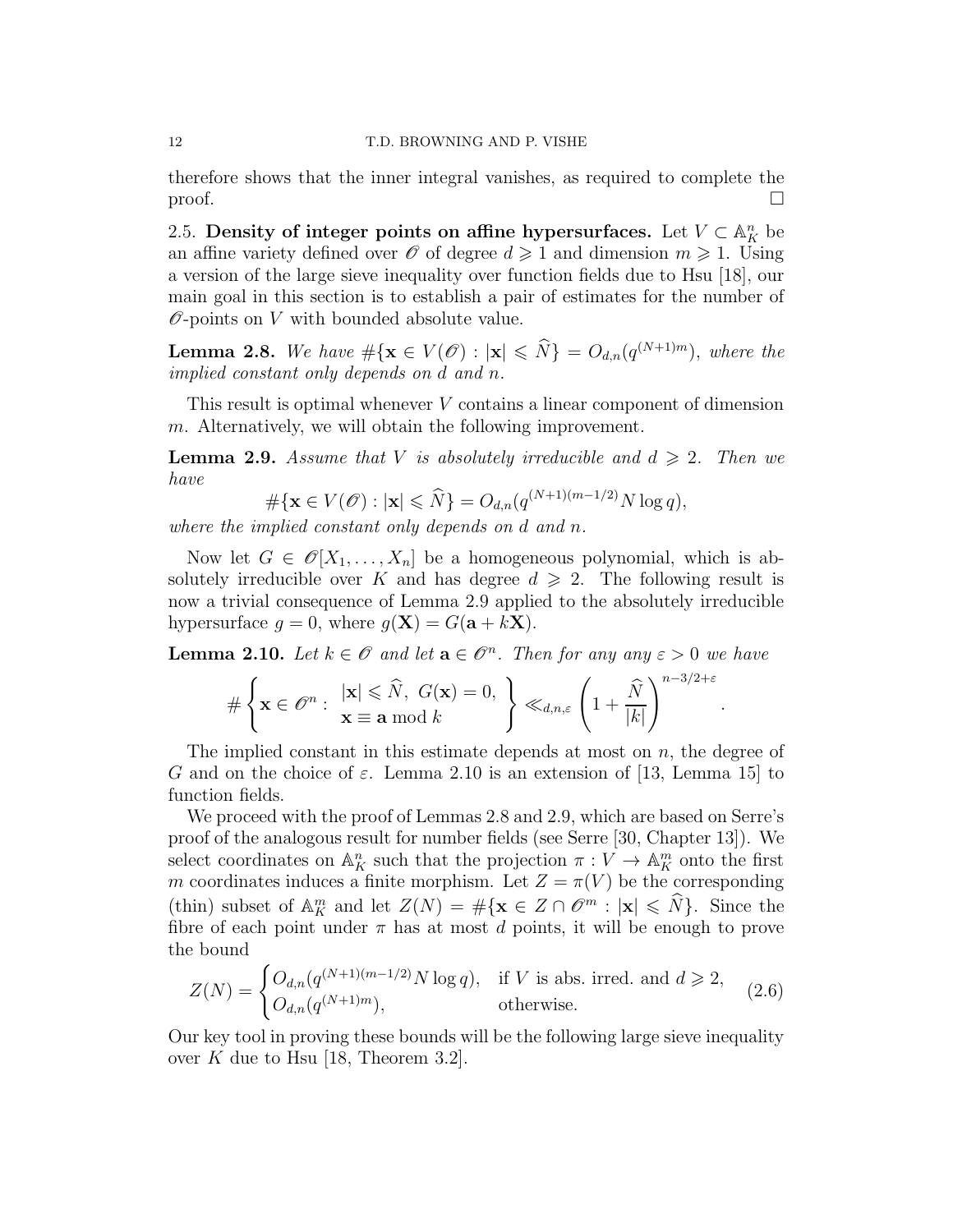**Lemma 2.11.** Let  $M, N, m \in \mathbb{Z}_{>0}$  and let X be a subset of  $\mathcal{O}^m$ . For each prime  $\varpi$  suppose that there exists a real number  $\alpha_{\varpi} \in (0,1]$  such that

$$
\#X_\varpi \leqslant \alpha_\varpi |\varpi|^m,
$$

where  $X_{\varpi}$  denotes the canonical image of X in  $(\mathscr{O}/\varpi\mathscr{O})^m$ . Then

$$
\#\{\mathbf{x}\in X: |\mathbf{x}|\leqslant \widehat{N}\}\leqslant q^{m(\max\{N,2M-1\}+1)}/L(M),
$$

where

$$
L(M) = 1 + \sum_{\substack{b \in \mathscr{O} \text{ monic } \omega | b}} \prod_{\substack{\varpi | b}} \left( \frac{1 - \alpha_{\varpi}}{\alpha_{\varpi}} \right).
$$

Taking  $\alpha_{\varpi} = 1$  for every  $\varpi$  and  $L(M) \geq 1$  we easily arrive at the second part of (2.6) by taking  $M = (N + 1)/2$ . For the first part, for any prime  $\overline{\omega} \in \mathscr{O}$ , we let  $Z(N)_{\overline{\omega}}$  denote the canonical image of Z in  $(\mathscr{O}/\overline{\omega}\mathscr{O})^m$ . The following result is proved in exactly the same way as the number field version [30, Thm. 5 in Chapter 13].

**Lemma 2.12.** Assume that V is absolutely irreducible and has degree  $d \geqslant 2$ . There is a finite Galois extension  $K_{\pi}/K$  of degree at most d! and a number  $c_{\pi} \in (0, 1-1/d!)$  such that if  $\varpi$  splits completely in  $K_{\pi}$  then

$$
\#Z(N)_{\varpi} \leqslant c_{\pi} |\varpi|^m + O_{d,n}(|\varpi|^{m-1/2}).
$$

We may now use this result to deduce the first part of (2.6). Let  $K_{\pi}$  be as in Lemma 2.12. Then if a prime  $\varpi$  splits completely in  $K_{\pi}$  it follows that  $Z(N)_{\varpi} \leqslant c_{\varpi} |\varpi|^{n-1}$  for some constant  $0 < c_{\varpi} \leqslant 1 - 1/d!$ . We now apply Lemma 2.11 with  $M = (N + 1)/2$ , invoking the prime number theorem to deduce that

$$
L(M) \geqslant \sum_{\substack{\varpi \in \mathscr{O} \text{ monic and irreducible} \\ |\varpi| \leqslant \widehat{M} \\ \varpi \text{ splits completely in } K_{\pi}}} (1 - c_{\varpi}) \geqslant \frac{1}{d!} \frac{q^M}{[K_{\pi} : K]M} + O(q^{M/2}),
$$

This completes the proof of (2.6), and so the proof of Lemma 2.9.

#### 3. GLOBAL L-FUNCTIONS AND  $\ell$ -ADIC SHEAVES

In §3.1 we review some facts about  $\ell$ -adic sheaves on affine curves and in §3.2 we recall the construction of their associated  $L$ -functions. In §3.3 we record the statement of the Weil conjectures as established by Deligne. Next, in §3.4, we recall the construction of the Hasse-Weil L-function of a smooth and projective variety over  $K = \mathbb{F}_q(t)$  and state some of its fundamental properties. Finally, in  $\S 3.5$ , we discuss the analagous properties of a global L-function obtained through twisting by a character of finite order.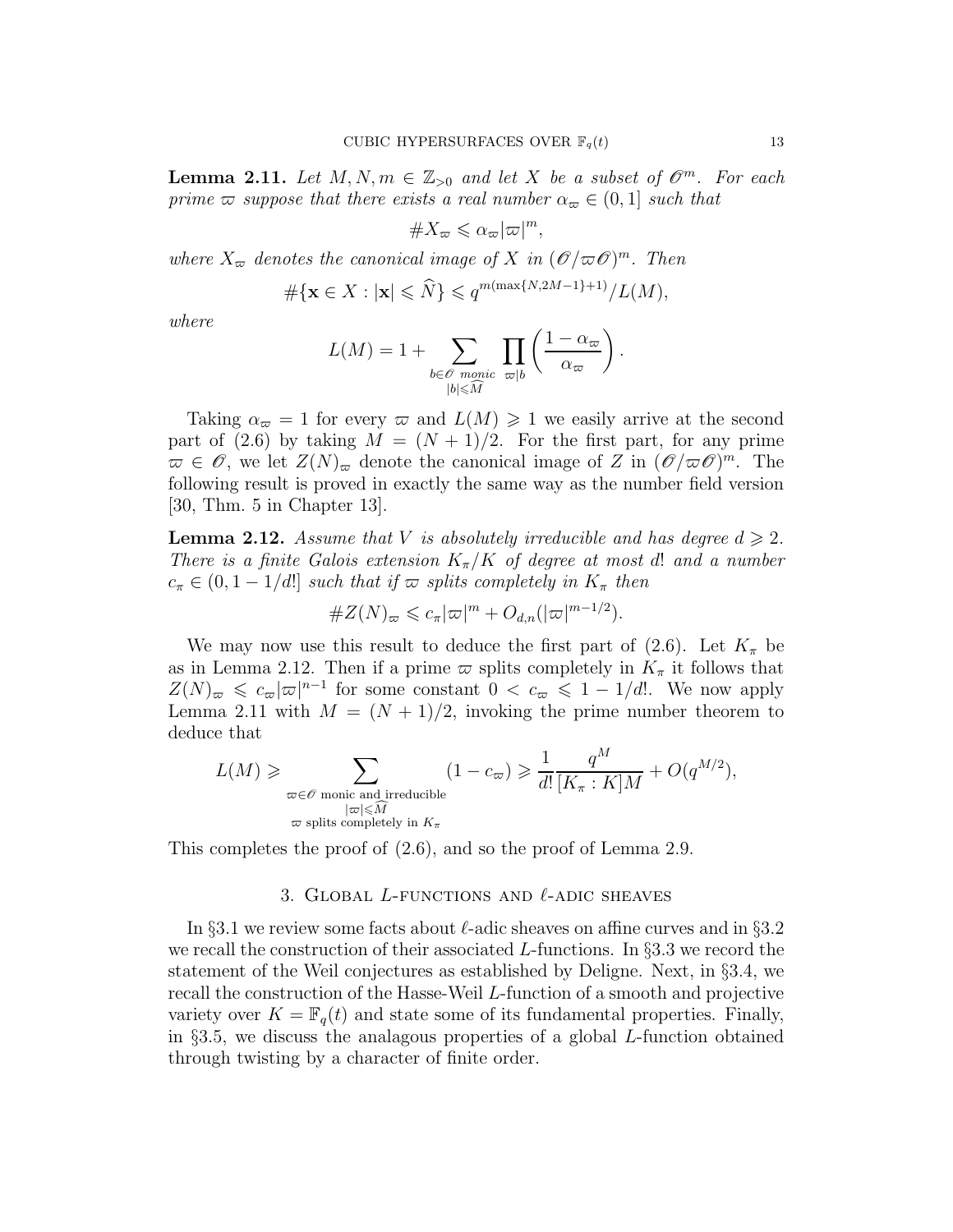3.1. Review of  $\ell$ -adic sheaves and  $\ell$ -adic cohomology. The main references for this section are Deligne [6] and Katz (see [21, Chapter 2] and [22]). Let us assume that  $j: U \hookrightarrow C$  is a non-empty affine open subset of a smooth proper geometrically connected curve C over the finite field  $\mathbb{F}_q$ . For any prime  $\ell \nmid q$ , suppose that we are given a lisse  $\mathbb{Q}_{\ell}$ -sheaf  $\mathscr{F}$  on U. For any integer  $i \geqslant 0$ we have both ordinary and compact cohomology groups

$$
H^i(\overline{U}, \mathscr{F}) \quad \text{and} \quad H^i_c(\overline{U}, \mathscr{F}).
$$

These are finite dimensional  $\mathbb{Q}_\ell$ -vector spaces on which  $Gal(\mathbb{F}_q/\mathbb{F}_q)$  acts continuously and which vanish for  $i > 2$ . There is a natural "forget supports" map  $H_c^i(\overline{U}, \mathscr{F}) \to H^i(\overline{U}, \mathscr{F})$ , which need not be an isomorphism (since U is not proper). We have

$$
H_c^0(\overline{U}, \mathscr{F}) = H^2(\overline{U}, \mathscr{F}) = 0.
$$

Let  $\eta = \text{Spec}(\mathbb{F}_q(U))$  be the generic point and  $\overline{\eta} = \text{Spec}(\overline{\mathbb{F}_q(U)})$  the geometric point above it. We denote by  $\pi_1^{\text{geom}} = \pi_1(\overline{U}, \overline{\eta})$  the "geometric" fundamental group. Then

$$
H^0(\overline{U}, \mathscr{F}) = \mathscr{F}^{\pi_1^{\text{geom}}}
$$

is the subspace of  $\pi_1^{\text{geom}}$ <sup>geom</sup>-invariants in the corresponding representation, and

$$
H^2_c(\overline{U}, \mathscr{F}) = \mathscr{F}_{\pi_1^{\text{geom}}}(-1)
$$

is the Tate twist of the coinvariants  $\mathscr{F}_{\pi_1^{\text{geom}}}$  under  $\pi_1^{\text{geom}}$  $_1^{\text{geom}}$  in  $\mathscr{F}.$ 

We will require information about the dimensions of these cohomology groups. The Euler characteristic of  $U$  is

$$
\chi_c(\overline{U}) = 2 - 2g - \sum_{x \in |C \setminus U|} \deg(x),\tag{3.1}
$$

where g is the genus of C and the sum is taken over the closed points  $x \in C\backslash U$ , with deg(x) being the degree of its residue field over  $\mathbb{F}_q$ . Next, the Swan conductor of  ${\mathscr{F}}$  takes the shape

$$
swap(\mathscr{F}) = \sum_{x \in |C \setminus U|} \deg(x) \, \text{swap}_x(\mathscr{F}).
$$

It measures the wild ramification of the sheaf. With this notation to hand, the Euler–Poincaré formula (see [21,  $\S 2.3.1$ ]) states that

$$
\sum_{i=0}^{2} (-1)^{i} \dim H_{c}^{i}(\overline{U}, \mathscr{F}) = \operatorname{rank}(\mathscr{F}) \chi_{c}(\overline{U}) - \operatorname{swap}(\mathscr{F}),
$$

whence

$$
\dim H_c^1(\overline{U}, \mathscr{F}) = \dim H_c^2(\overline{U}, \mathscr{F}) - \operatorname{rank}(\mathscr{F}) \chi_c(\overline{U}) + \operatorname{swap}(\mathscr{F}).
$$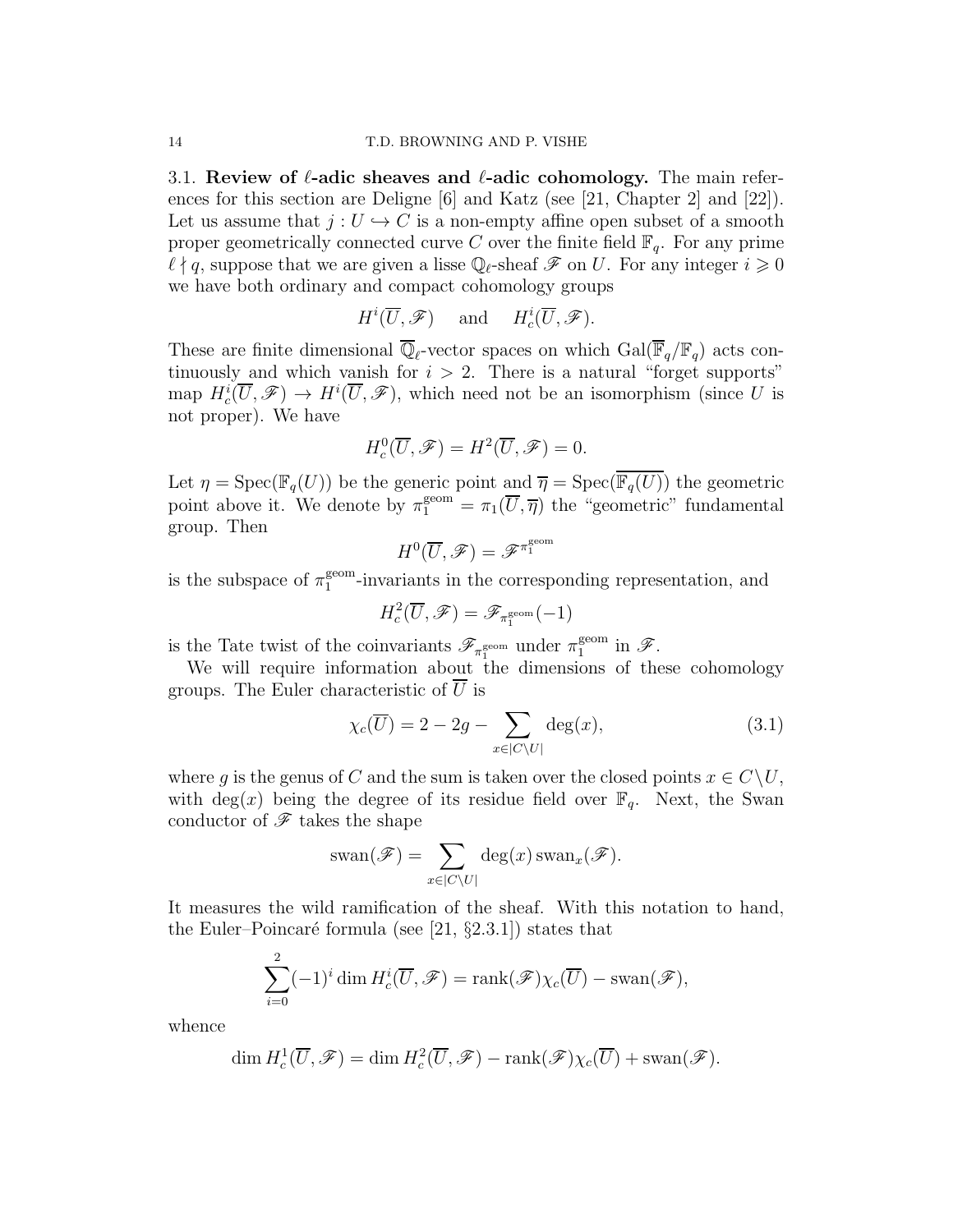We may also form a constructible  $\mathbb{Q}_{\ell}$ -sheaf  $j_*\mathscr{F}$  on C, where we recall that  $j: U \hookrightarrow C$  is the inclusion map. Its cohomology groups are related to the above groups via the identities

$$
H^{i}(\overline{C},j_{*}\mathscr{F}) = \begin{cases} H^{0}(\overline{U},\mathscr{F}), & \text{if } i = 0, \\ \text{Im}(H^{1}_{c}(\overline{U},\mathscr{F}) \to H^{1}(\overline{U},\mathscr{F})), & \text{if } i = 1, \\ H^{2}_{c}(\overline{U},\mathscr{F}), & \text{if } i = 2. \end{cases}
$$

Fix an embedding  $\iota : \overline{\mathbb{Q}}_{\ell} \hookrightarrow \mathbb{C}$  and suppose that  $\mathscr{F}$  is  $\iota$ -pure of weight  $w$ . Then, by the fundamental work of Deligne [6, Thm. 3.2.3], it follows that  $H^i(\overline{C}, j_*\mathscr{F})$ is *ι*-pure of weight  $w + i$  for each integer  $0 \le i \le 2$ .

It follows from the facts above that

$$
\dim H^i(\overline{C}, j_*\mathscr{F}) \leqslant \text{rank}(\mathscr{F}) \quad \text{ for } i = 0, 2 \tag{3.2}
$$

and

$$
\dim H^1(\overline{C}, j_*\mathscr{F}) \leqslant \text{rank}(\mathscr{F})(1 - \chi_c(\overline{U})) + \text{swap}(\mathscr{F}).\tag{3.3}
$$

Now suppose that  $\mathscr{F}_1$  and  $\mathscr{F}_2$  are lisse  $\mathbb{Q}_\ell$ -sheaves on U, with  $r_i = \text{rank}(\mathscr{F}_i)$ for  $i = 1, 2$ . Arguing as in the work of Fouvry, Kowalski and Michel (see the proof of  $[8, Prop. 8.2(2)]$ , one finds that

$$
swan(\mathscr{F}_1 \otimes \mathscr{F}_2) \leqslant r_1r_2 \left(swan(\mathscr{F}_1) + swan(\mathscr{F}_2)\right).
$$

It therefore follows from (3.3) that

$$
\dim H^1(\overline{C}, j_*(\mathscr{F}_1 \otimes \mathscr{F}_2)) \leqslant r_1 r_2 \left\{ 1 - \chi_c(\overline{U}) + \text{swap}(\mathscr{F}_1) + \text{swap}(\mathscr{F}_2) \right\}. (3.4)
$$

3.2. Global L-functions. Let  $\mathscr F$  be a *ι*-pure lisse  $\mathbb Q_\ell$ -sheaf of weight w on an open subset  $j: U \hookrightarrow C$ . In the 1960s, Grothendieck [11] associated a global L-function  $L(C, j_*\mathscr{F}, T)$  to the constructible  $\mathbb{Q}_\ell$ -sheaf  $j_*\mathscr{F}$ . It follows from the correspondence of  $30/09/64$  in [4] (see also [29, Conj.  $C_9$ ]), that this L-function is a rational function, with

$$
L(C, j_*\mathscr{F}, T) = \frac{P_1(T)}{P_0(T)P_2(T)},
$$
\n(3.5)

where  $P_0, P_1, P_2 \in \mathbb{Z}[T]$  are polynomials given by

$$
P_i(T) = \det \left( 1 - T \operatorname{Fr}_q \mid H^i(\overline{C}, j_*\mathscr{F}) \right)
$$

for  $0 \leq i \leq 2$ . Here  $\text{Fr}_q$  is the Frobenius endomorphism acting on  $H^i(\overline{C}, j_*\mathscr{F})$ . It follows from Deligne [6] that the inverse roots of  $P_i$  have modulus  $q^{(w+i)/2}$ .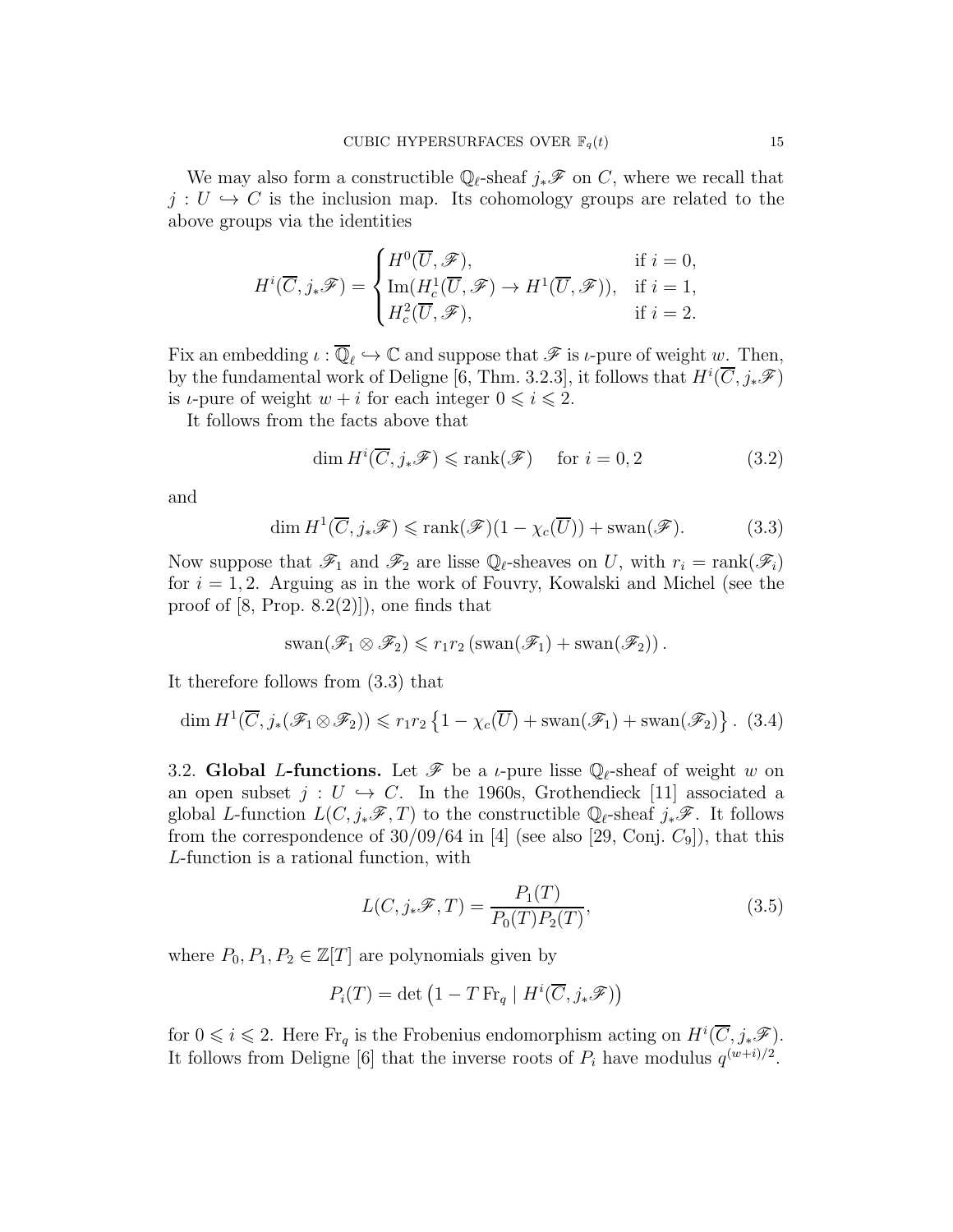3.3. The Weil conjectures. Let  $V$  be a smooth and projective variety of dimension m which is defined over a finite field  $\mathbb{F}_q$ . Then V is also defined over any extension  $\mathbb{F}_{q^r}$  of  $\mathbb{F}_q$  and we may define the zeta function

$$
Z(V,T) = \exp\left(\sum_{r=1}^{\infty} \frac{\#V(\mathbb{F}_{q^r})T^r}{r}\right).
$$

According to Deligne [5] and his resolution of the Weil conjectures, the zeta function can be expressed as a rational function

$$
Z(V,T) = \frac{P_1(V,T)P_3(V,T)\dots P_{2m-1}(V,T)}{P_0(V,T)P_2(V,T)\dots P_{2m}(V,T)},
$$
\n(3.6)

where

$$
P_i(V,T) = \det \left( 1 - T \operatorname{Fr}_q \mid H^i_{\text{\'et}}(\overline{V}, \mathbb{Q}_\ell) \right),\tag{3.7}
$$

for  $i \in \{0, \ldots, 2m\}$  and any prime  $\ell \nmid q$ . Here  $\mathrm{Fr}_q$  is the Frobenius endomorphism acting on  $H^i_{\text{\'et}}(\overline{V}, \mathbb{Q}_\ell)$  induced by the Frobenius map on  $\overline{V}$ . Note that if one takes  $\mathscr{F} = \mathbb{Q}_{\ell}$  to be the trivial sheaf in §3.2 then  $Z(\tilde{C}, T) = L(C, j_*\mathscr{F}, T)$ .

There is a factorisation

$$
P_i(V,T) = \prod_{j=1}^{b_{i,\ell}} (1 - \omega_{i,j} T), \qquad (3.8)
$$

where  $b_{i,\ell} = \dim_{\mathbb{Q}_{\ell}} H^i_{\text{\'et}}(\overline{V}, \mathbb{Q}_{\ell}).$  Deligne shows that each  $\omega_{i,j}$  is an algebraic integer with the property that  $|\omega_{i,j}| = q^{i/2}$ , for  $1 \leq j \leq b_{i,\ell}$  and  $0 \leq i \leq 2m$ . A formal consequence of (3.6) and (3.8) is the identity

$$
\#V(\mathbb{F}_{q^r}) = \sum_{i=0}^{2m} (-1)^i \sum_{j=1}^{b_{i,\ell}} \omega_{i,j}^r,
$$
\n(3.9)

to which we will return in due course.

3.4. Global L-functions once again. Let X be a smooth and projective variety of dimension m defined over  $K = \mathbb{F}_q(C)$  and let  $X = X \otimes_K K$ . Let  $S \subset \Omega$  denote the set of places outside of which X has good reduction. This implies that, for all  $v \in \Omega \setminus S$ , there is a smooth and projective  $\mathscr{O}_v$ -scheme  $\mathscr{X}_v$  such that  $\mathscr{X}_v \otimes_{\mathscr{O}_v} K_v$  can be identified with  $X \otimes_K K_v$ . We denote by  $X_v = \mathscr{X}_v \otimes_{\mathscr{O}_v} \mathbb{F}_v$  the reduction at v. This is a smooth and projective variety defined over the finite field  $\mathbb{F}_v$ . For any prime  $\ell \nmid q$  it will be convenient to put  $H^i_{\ell}(X) = H^i_{\text{\'et}}(\overline{X}, \mathbb{Q}_{\ell})$  for the geometric  $\ell$ -adic cohomology group.

In this section, following Serre [29], we define some global L-functions associated to X and discuss their analytic properties. Let  $i \in \{0, \ldots, 2m\}$  and let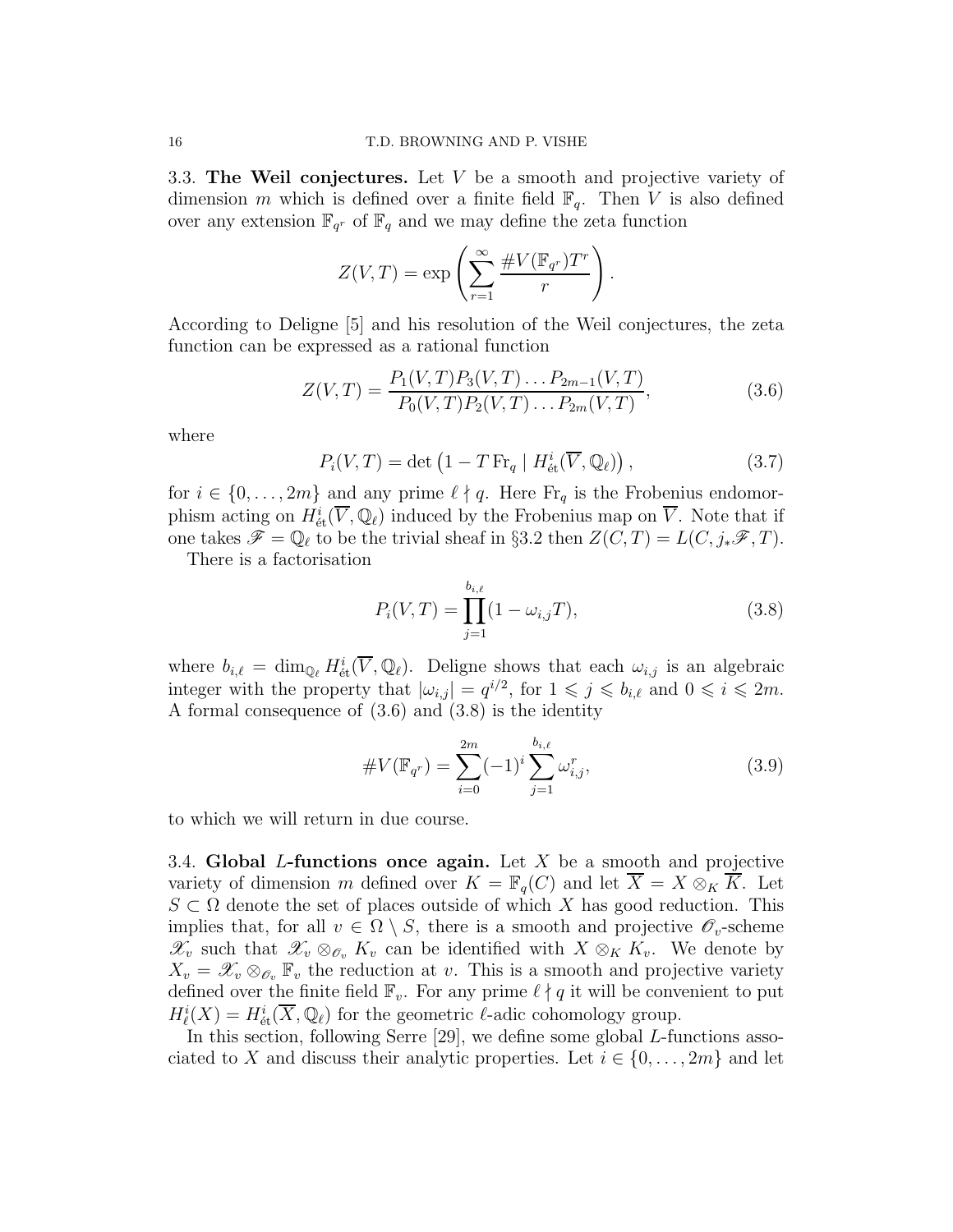$H^{i}(X)$  denote the *i*th Weil cohomology group. For any  $v \in \Omega$  and any prime  $\ell \nmid q$ , Serre defines the local factor

$$
L_v(H^{i}(X), s) = \det (1 - \# \mathbb{F}_v^{-s} \operatorname{Fr}_v | H^{i}_{\ell}(X)^{I_v})^{-1},
$$

where  $I_v$  is the inertia group of v and  $Fr_v$  is the geometric Frobenius endomorphism at v. Let  $P_{i,v}(T) = \det (1 - T \operatorname{Fr}_v | H_i^i(X)^{I_v})$ . When  $v \notin S$  this coincides with the polynomial  $P_i(X_v, T)$  that we met in (3.7). For arbitrary  $v \in \Omega$ , it follows from Terasoma [33] that  $P_{i,v}(T)$  is independent of the choice of  $\ell$  and from Deligne [6, Thm. 1.8.4] that its inverse roots have absolute value at most  $q^{i/2}$ . When  $v \notin S$  we then have

$$
Z(X_v, \# \mathbb{F}_v^{-s}) = \prod_{i=0}^{2m} L_v(H^i(X), s)^{(-1)^i}.
$$

For any  $i \in \{0, \ldots, 2m\}$ , Serre [29] defines the global L-function

$$
L(H^{i}(X), s) = \prod_{v \in \Omega} L_{v}(H^{i}(X), s).
$$

This L-function satisfies a functional equation. In fact

$$
L(H^{i}(X), s) = L(C, j_{*}H^{i}_{\ell}(X), q^{-s}),
$$

in the notation of  $\S 3.2$ . Hence it follows from  $(3.5)$  that

$$
L(H^{i}(X), s) = \frac{P_{1}(q^{-s})}{P_{0}(q^{-s})P_{2}(q^{-s})},
$$
\n(3.10)

where for  $k \in \{0, 1, 2\}$  one has

$$
P_k(T) = \det \left( 1 - T \operatorname{Fr}_q \mid H^k(\overline{C}, j_* H^i_{\ell}(X)) \right) \in \mathbb{Z}[T],\tag{3.11}
$$

with inverse roots having absolute value  $q^{(i+k)/2}$ . In particular, any poles or zeros of  $L(H^{i}(X), s)$  must have  $\Re(s) = (i + k)/2$  for  $k \in \{0, 1, 2\}.$ 

We now specialise the previous discussion to the case of a smooth hypersurface  $X \subset \mathbb{P}_{K}^{m+1}$  of degree d. As before, let S be the set of places outside of which X has good reduction and let  $X_v$  be the reduction of X at any  $v \in \Omega \backslash S$ . The middle cohomology group  $H_{\ell}^m(X)$  is the only one of interest to us, since

$$
H^i_{\text{\'et}}(\overline{X}_v, \mathbb{Q}_\ell) = \begin{cases} \mathbb{Q}_\ell(-i/2), & \text{if } i \text{ is even and } i \neq m, \\ 0, & \text{if } i \text{ is odd and } i \neq m, \end{cases}
$$

for any  $v \in \Omega \setminus S$  and  $i \in \{0, \ldots, 2m\}$  (see Ghorpade and Lachaud [9, §3], for example). It then follows from (3.9) that

$$
\#X_v(\mathbb{F}_v) = \# \mathbb{F}_v^m + \# \mathbb{F}_v^{m-1} + \dots + 1 + (-1)^m \sum_{j=1}^{b_m} \omega_{m,j}, \tag{3.12}
$$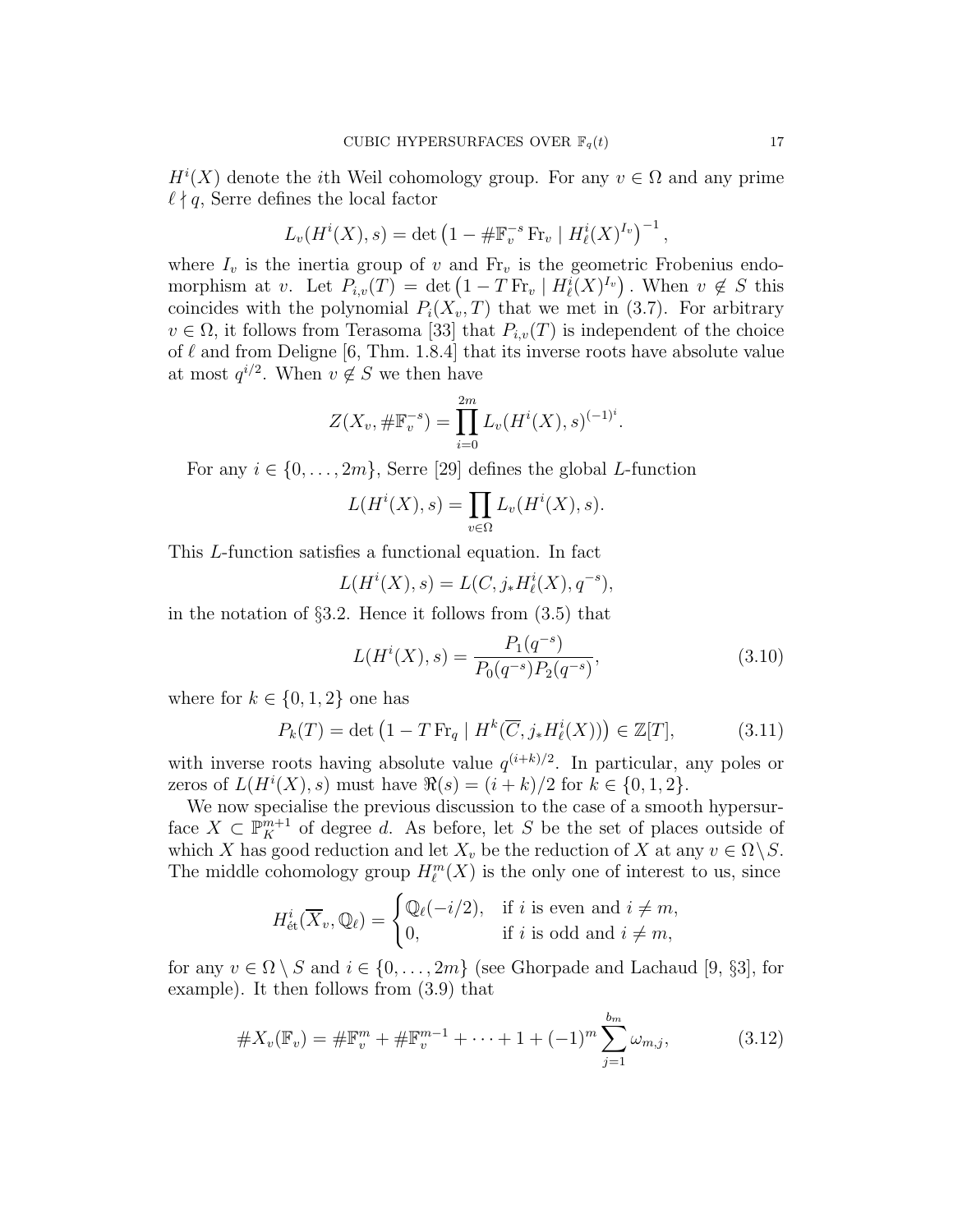where  $b_m = \dim_{\mathbb{Q}_{\ell}} H_{\ell}^m(X)$  is a positive integer that depends only on d and m (it does not depend on the choice of  $\ell$ ), and  $\omega_{m,j}$  are the eigenvalues of the Frobenius endomorphism at v on  $H^m_{\ell}(X)$ , satisfying  $|\omega_{m,j}| = \# \mathbb{F}_v^{m/2}$  for  $1 \leqslant j \leqslant b_m$ .

Taking  $i = m$  we will need to control the degrees of the polynomials  $P_k(T)$ appearing in (3.11). The closed points  $x \in C \setminus U$  correspond to the prime divisors  $\varpi$  of the discriminant  $\Delta_X$  of the hypersurface  $X \subset \mathbb{P}^{m+1}_K$ . Hence (3.1) yields

$$
-\chi_c(\overline{U}) = 2g - 2 + O_{d,m}(\log|\Delta_X|),
$$

where g is the genus of C. Moreover, as implicit in work of Hooley [14,  $\S6$ ], we have swan $(H_{\ell}^{m}(X)) = O_{d,m}(\log |\Delta_{X}|)$ , since swan $_{x}(H_{\ell}^{m}(X))$  can be bounded uniformly in terms of d and m for any closed point  $x \in C \setminus U$ . Combining  $(3.2)$  and  $(3.3)$ , we deduce that

$$
\deg P_0 \leqslant b_m, \quad \deg P_1 = O_{d,m,g} \left(1 + \log |\Delta_X|\right), \quad \deg P_2 \leqslant b_m.
$$

In our work it is the reciprocal of  $L(H^m(X), s)$  that features and so the location of its poles is dictated by the zeros of  $P_1(q^{-s})$  in (3.10). For sufficiently general X it is possible that a monodromy argument could be used to show that the primitive part of  $H^m(X)$  is irreducible. This would imply that  $H^0(\overline{C}, j_*H^m_{\ell}(X)) = H^2(\overline{C}, j_*H^m_{\ell}(X)) = 0$ , meaning that  $L(H^m(X), s)$  is in fact entire. The authors are grateful to Professor Kahn for this remark.

3.5. Twisting by a character. We continue to assume that  $X \subset \mathbb{P}_{K}^{m+1}$  is a smooth hypersurface of degree d and  $S \subset \Omega$  is the set of places corresponding to prime divisors of the discriminant  $\Delta_X$  of X. However, for the sake of simplicity, in this section we shall restrict to the case  $K = \mathbb{F}_q(t)$  (so that  $C = \mathbb{P}^1$  and  $g = 0$ ). We need to consider the effect of twisting the middle cohomology group  $H^m_{\ell}(X)$  by a fixed character of finite order.

Let  $N \in \mathbb{Z}_{>0}$  and let

$$
\chi_{\rm Dir}: (\mathscr{O}_{\infty}/t^{-N}\mathscr{O}_{\infty})^* \to \mathbb{C}^*
$$

be a Dirichlet character. Putting  $x = t^{-1}$  and  $A = \mathbb{F}_q[x]$ , we note that  $(\mathscr{O}_{\infty}/t^{-N}\mathscr{O}_{\infty})^* \cong (A/x^N A)^*$ . This lifts to a character  $\chi_{\text{Dir}} : \mathscr{O}_{\infty}^* \to \mathbb{C}^*$ . Given any idèle  $y = (y_{\varpi}) \in I_K$ , we may suppose that  $y_{\varpi} = u_{\varpi} \varpi^{e_{\varpi}}$  for  $u_{\varpi} \in \mathscr{O}_{\varpi}^*$  and  $e_{\varpi} \in \mathbb{Z}$  such that  $e_{\varpi} = 0$  for almost all  $\varpi$ . Putting  $a = \prod_{\varpi} \varpi^{-e_{\varpi}} \in K^*$ , we then have a unique representation  $y = au$  where  $u = (u_{\varpi}) \in \prod_{\varpi} \mathscr{O}_{\varpi}^*$  for every prime  $\varpi$ . We may now define a Hecke character  $\chi_{\text{Hecke}} : I_K \to \mathbb{C}^*$  via

$$
\chi_{\text{Hecke}}(au) = \chi_{\text{Dir}}(u_{\infty}).
$$

It is constant on  $K^*$  and gives a character on the idèle class group  $I_K/K^*$ .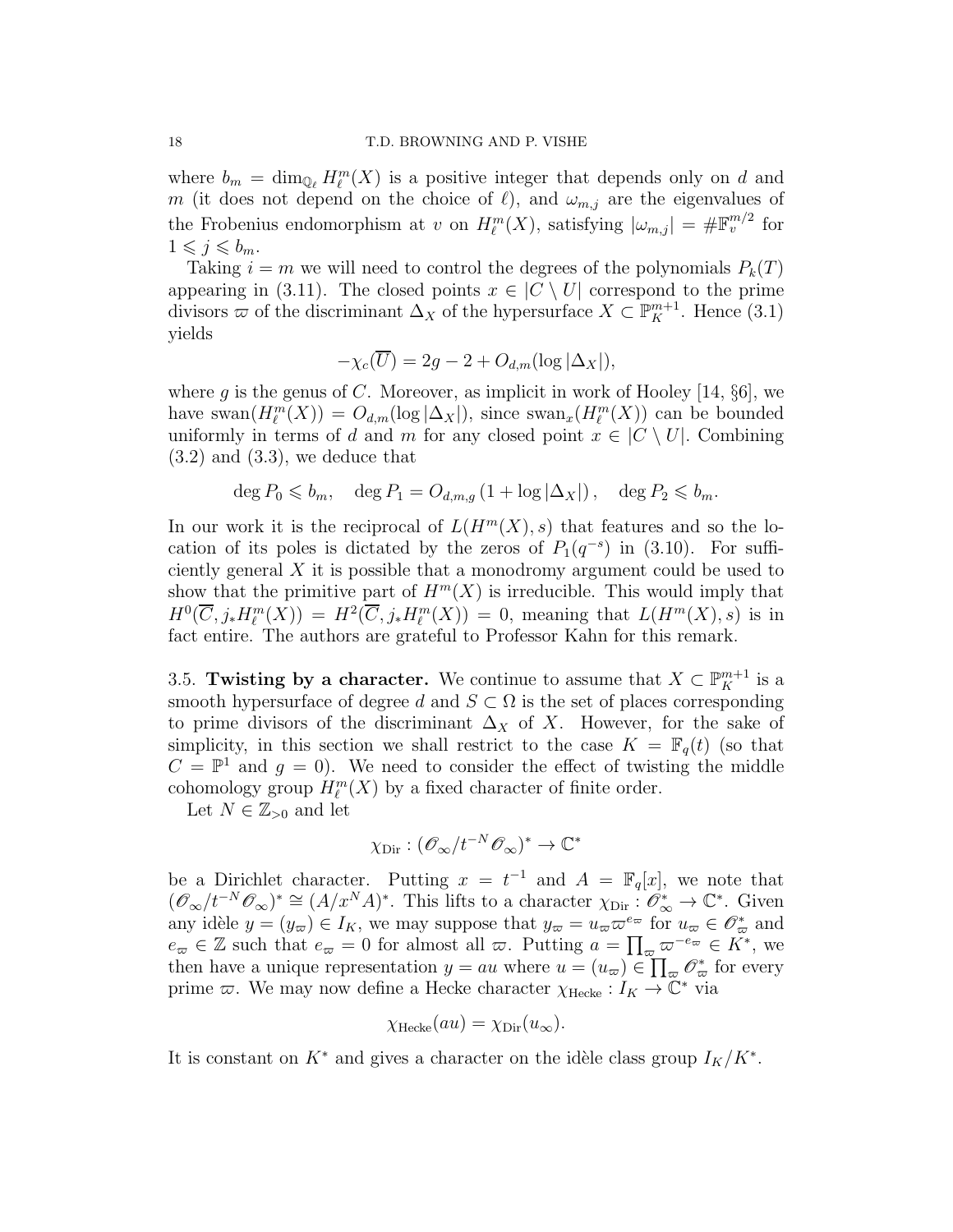There are two relevant multiplicative characters in our investigation. The first is  $\eta : \mathscr{O} \to \mathbb{C}^*$ , given by

$$
\eta(r) = \chi_{\rm Dir}(r/t^{\deg r})
$$

for any  $r \in \mathscr{O}$ . Note that  $r/t^{\deg r} \in \mathscr{O}_{\infty}^*$  for any  $r \in \mathscr{O}$ . The second is a Dirichlet character  $\eta' : (\mathscr{O}/M\mathscr{O})^* \to \mathbb{C}^*$  modulo M, for given  $M \in \mathscr{O}$  which in our application will have bounded absolute value. By class field theory one can view  $\eta$  and  $\eta'$  as lisse  $\mathbb{Q}_{\ell}$ -sheafs on U of rank 1, both of which are  $\iota$ -pure of weight 0. The character  $\eta$  is ramified only at infinity and  $\eta'$  is ramified only at the primes dividing M. One has swan $(\eta) = O(N)$  and swan $(\eta') = O_{|M|}(1)$ .

We may now define the global L-function  $L(\eta \otimes \eta' \otimes H^m(X), s)$ , with local factors

$$
L_v(\eta \otimes \eta' \otimes H^m(X), s) = \det \left(1 - \# \mathbb{F}_v^{-s} \operatorname{Fr}_v \mid \eta \otimes \eta' \otimes H^m_{\ell}(X)^{I_v}\right)^{-1},
$$

for  $v \in \Omega$ . We have  $L(\eta \otimes \eta' \otimes H^m(X), s) = L(C, j_*(\eta \otimes \eta' \otimes H^m_{\ell}(X)), q^{-s})$  and the analogue of (3.10) holds true. Thus

$$
L(\eta \otimes \eta' \otimes H^m(X), s) = \frac{P_1(q^{-s})}{P_0(q^{-s})P_2(q^{-s})},
$$
\n(3.13)

where  $P_k \in \mathbb{Z}[T]$  for  $k \in \{0,1,2\}$ , with inverse roots having absolute value  $q^{(m+k)/2}$ . Finally, using (3.4) and noting that  $\text{rank}(\eta \otimes \eta' \otimes H_{\ell}^{m}(X)) \leqslant b_m$ , we have

$$
\deg P_0 \leqslant b_m, \quad \deg P_1 = O_{d,m,|M|} \left( \log |\Delta_X| + N \right), \quad \deg P_2 \leqslant b_m. \tag{3.14}
$$

## 4. Activation of the circle method over function fields

We suppose that we are given a form  $F \in \mathcal{O}[x_1, \ldots, x_n]$  of degree  $d \geq 2$ together with a vector  $\mathbf{b} \in \mathscr{O}^n$  and an element  $M \in \mathscr{O}$  such that  $M \mid F(\mathbf{b})$ . Let  $\omega \in S(K_{\infty}^n)$  be a weight function. Then, for  $P \in \mathscr{O}$  we consider the counting function

$$
N(P) = \sum_{\substack{\mathbf{x} \in \mathcal{O}^n \\ F(\mathbf{x}) = 0 \\ \mathbf{x} \equiv \mathbf{b} \bmod M}} \omega(\mathbf{x}/P).
$$

We are interested in the behaviour of this as  $|P| \to \infty$ , for fixed M and b. According to (2.2) we may write

$$
N(P) = \int_{\mathbb{T}} S(\alpha) \mathrm{d}\alpha,
$$

where

$$
S(\alpha) = \sum_{\substack{\mathbf{x} \in \mathcal{O}^n \\ \mathbf{x} \equiv \mathbf{b} \bmod M}} \psi(\alpha F(\mathbf{x})) \omega(\mathbf{x}/P).
$$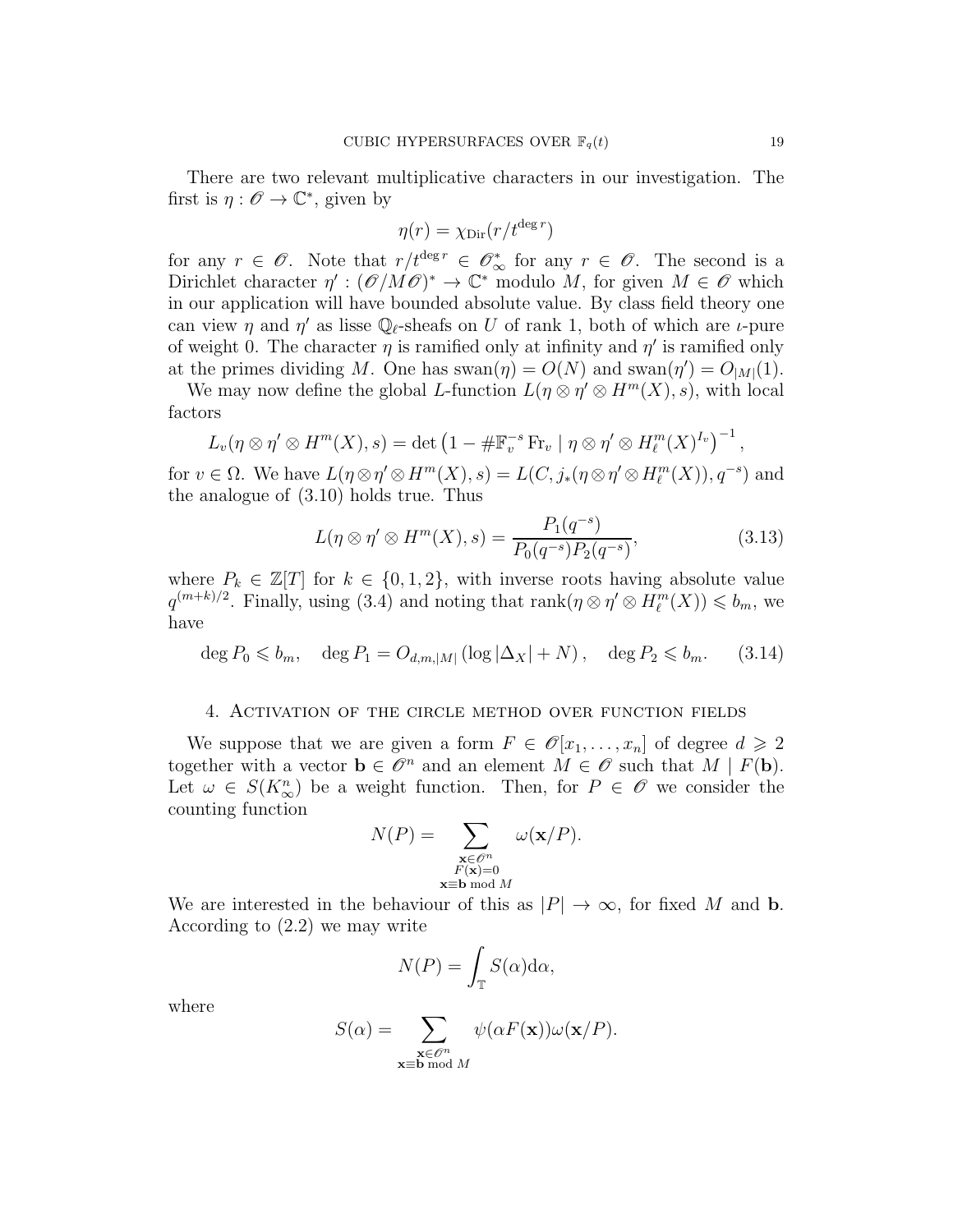We would like to dissect  $\mathbb T$  into a disjoint union of intervals in order to try and use non-trivial averaging in our estimation of  $S(\alpha)$ . The starting point for this is the following analogue of Dirichlet's approximation theorem (as proved in [23, Lemma 3] or [24, Lemma 5.1], for example).

**Lemma 4.1.** Let  $\alpha \in K_{\infty}$  and let  $Q > 1$ . Then there exists coprime  $a, r \in \mathcal{O}$ , with r monic, such that  $|a| < |r| \leq \widehat{Q}$  and

$$
|r\alpha - a| < \widehat{Q}^{-1}.
$$

For any  $Q > 1$  this result allows one to partition  $\mathbb T$  into a union of intervals centred at rationals  $a/r$ . The non-archimedean nature of K ensures that the intervals are actually non-overlapping, as follows.

**Lemma 4.2.** For any  $Q > 1$  we have a disjoint union

$$
\mathbb{T} = \bigsqcup_{\substack{r \in \mathscr{O} \\ |r| \leqslant \widehat{Q} \\ r \; \textit{monic}\; (a,r) = 1}} \bigsqcup_{\substack{a \in \mathscr{O} \\ |a| < |r| \\ \end{math}} \left\{ \alpha \in \mathbb{T} : |r\alpha - a| < \widehat{Q}^{-1} \right\}.
$$

*Proof.* Suppose that there exists  $\alpha \in \mathbb{T}$  belonging to two distinct intervals associated to  $a/r \neq a'/r'$ , say. Then by the ultrametric inequality we have

$$
\left|\frac{a}{r} - \frac{a'}{r'}\right| \le \max\left\{ \left|\frac{a}{r} - \alpha\right|, \left|\frac{a'}{r'} - \alpha\right|\right\} < \frac{1}{\widehat{Q}\min\{|r|, |r'|\}}
$$

On the other hand, since  $ar' - a'r$  is a non-zero element of  $\mathscr{O}$ , we have

$$
\left|\frac{a}{r} - \frac{a'}{r'}\right| \geqslant \frac{1}{|rr'|} \geqslant \frac{1}{\widehat{Q}\min\{|r|,|r'|\}}.
$$

This is a contradiction, which thereby establishes the lemma.  $\Box$ 

It follows from Lemma 4.2 that

$$
N(P) = \sum_{\substack{r \in \mathcal{O} \\ |r| \le \widehat{Q} \\ r \text{ monic}}} \sum_{|a| < |r|}^* \int_{|\theta| < |r|^{-1} \widehat{Q}^{-1}} S\left(\frac{a}{r} + \theta\right) d\theta,\tag{4.1}
$$

.

.

where we henceforth put

$$
\sum_{|a|<|r|}^*=\sum_{\substack{a\in\mathscr{O}\\|a|<|r|\\(a,r)=1}}
$$

Remark 4.3. The reader will note that there is no division into major and minor arcs in our expression for  $N(P)$ . In the classical setting over Q this would correspond to the opening steps of a Kloosterman refinement, a device which is rendered essentially trivial over function fields.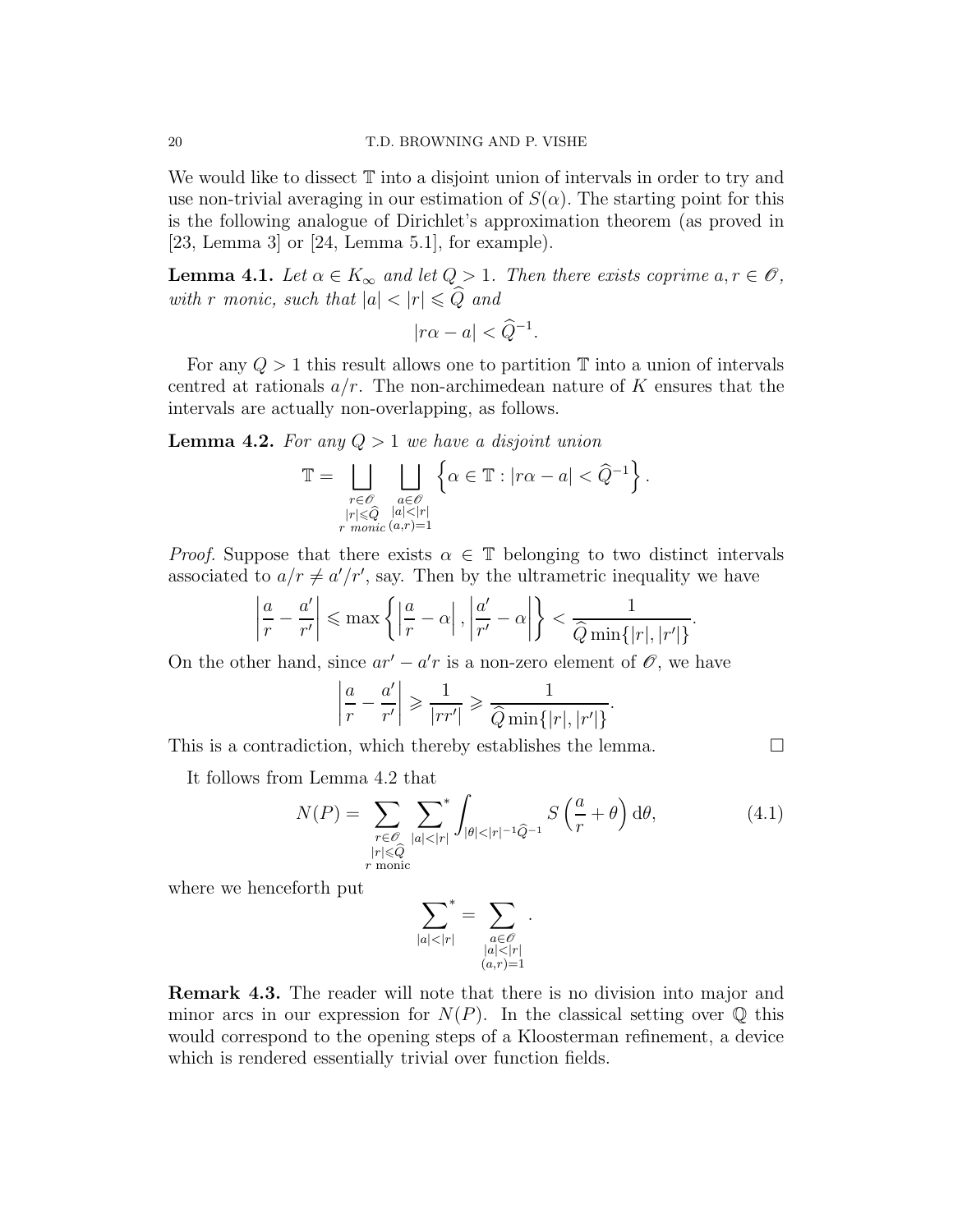We may write

$$
S\left(\frac{a}{r}+\theta\right)=\sum_{\substack{\mathbf{y}\in\mathscr{O}^n\\|\mathbf{y}|<|r_M|\\ \mathbf{y}\equiv\mathbf{b}\bmod{M}}}\psi\left(\frac{aF(\mathbf{y})}{r}\right)\sum_{\mathbf{z}\in\mathscr{O}^n}\psi(\theta F(\mathbf{y}+r_M\mathbf{z}))\omega\left(\frac{\mathbf{y}+r_M\mathbf{z}}{P}\right),
$$

where  $r_M = rM/(r, M)$  is the least common multiple of r and M. We evaluate the inner sum over z using Poisson summation. Thus Lemma 2.1 implies that

$$
\sum_{\mathbf{z} \in \mathscr{O}^n} \psi(\theta F(\mathbf{y} + r_M \mathbf{z})) \omega \left(\frac{\mathbf{y} + r_M \mathbf{z}}{P}\right)
$$
  
= 
$$
\sum_{\mathbf{c} \in \mathscr{O}^n} \int_{K_\infty^n} \omega \left(\frac{\mathbf{y} + r_M \mathbf{u}}{P}\right) \psi(\theta F(\mathbf{y} + r_M \mathbf{u}) + \mathbf{c}.\mathbf{u}) d\mathbf{u}.
$$

Making the change of variables  $\mathbf{x} = (\mathbf{y} + r_M \mathbf{u})P$ , it follows from Lemma 2.3 (together with the fact that the measure on  $K_{\infty}^{n}$  is translation invariant) that the right hand side is

$$
\left|\frac{P}{r_M}\right|^n \sum_{\mathbf{c}\in\mathscr{O}^n} \psi\left(\frac{-\mathbf{c}.\mathbf{y}}{r_M}\right) \int_{K_\infty^n} \omega(\mathbf{x}) \psi\left(\theta P^d F(\mathbf{x}) + \frac{P\mathbf{c}.\mathbf{x}}{r_M}\right) d\mathbf{x}.
$$

Putting everything together in (4.1), we may now establish the following result.

Lemma 4.4. We have

$$
N(P) = |P|^n \sum_{\substack{r \in \mathcal{O} \\ |r| \leq \widehat{Q} \\ r \text{ monic}}} |r_M|^{-n} \int_{|\theta| < |r|^{-1} \widehat{Q}^{-1}} \sum_{\mathbf{c} \in \mathcal{O}^n} S_{r,M,\mathbf{b}}(\mathbf{c}) I_{r_M}(\theta; \mathbf{c}) d\theta,
$$

where  $r_M = rM/(r, M)$  and

$$
S_{r,M,\mathbf{b}}(\mathbf{c}) = \sum_{|a| < |r|} \sum_{\substack{\mathbf{y} \in \mathscr{O}^n \\ \|\mathbf{y}\| < |r_M| \\ \mathbf{y} \equiv \mathbf{b} \bmod M}} \psi\left(\frac{aF(\mathbf{y})}{r}\right) \psi\left(\frac{-\mathbf{c}.\mathbf{y}}{r_M}\right),
$$
\n
$$
I_s(\theta; \mathbf{c}) = \int_{K_\infty^n} \omega(\mathbf{x}) \psi\left(\theta P^d F(\mathbf{x}) + \frac{P \mathbf{c}.\mathbf{x}}{s}\right) d\mathbf{x}.
$$

The exponential integrals can be estimated using the results in §2.4 provided that the weight function  $\omega$  is chosen suitably. The exponential sums  $S_{r,M,\mathbf{b}}(\mathbf{c})$ satisfy the following basic multiplicativity property.

**Lemma 4.5.** Let  $r = r_1r_2$  for coprime  $r_1, r_2 \in \mathcal{O}$ . Let  $M = M_1M_2M_3$  for  $M_1, M_2, M_3 \in \mathscr{O}$  such that  $M_1 \mid r_1^{\infty}, M_2 \mid r_2^{\infty}$  and  $(M_3, r) = 1$ . Then there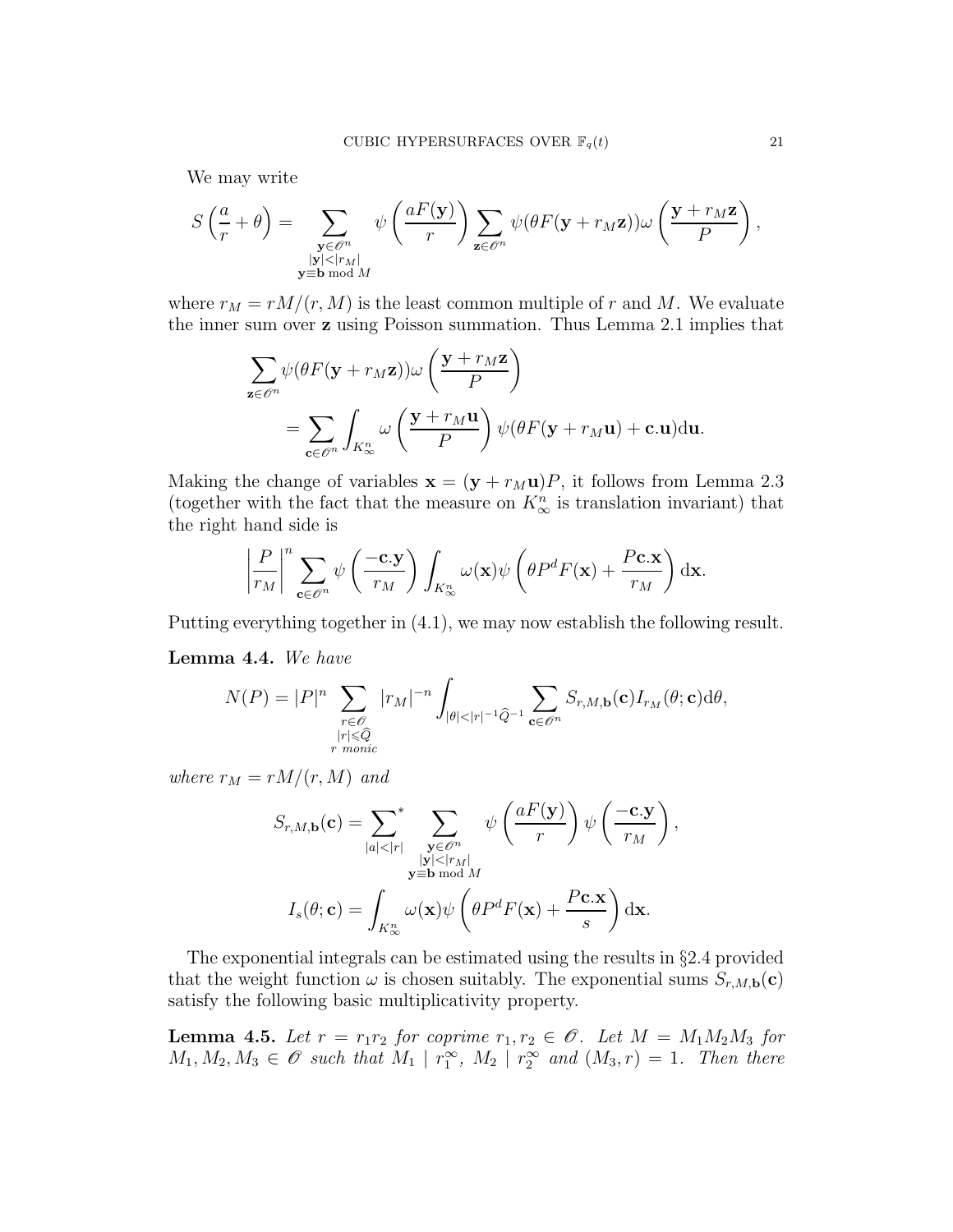exists  $\mathbf{b}_1, \mathbf{b}_2, \mathbf{b}_3 \in (\mathcal{O}/M\mathcal{O})^n$ , depending on  $\mathbf{b}, M$  and the residue of  $r_1, r_2$ modulo M, such that

$$
S_{r,M,\mathbf{b}}(\mathbf{c}) = S_{r_1,M_1,\mathbf{b}_1}(\mathbf{c}) S_{r_2,M_2,\mathbf{b}_2}(\mathbf{c}) \psi \left( \frac{-\mathbf{c}.\mathbf{b}_3}{M_3} \right)
$$

.

*Proof.* Let us put  $s_i = r_i M_i / (r_i, M_i)$  for  $i = 1, 2$ . Then  $s_1, s_2, M_3$  are pairwise coprime and we have a factorisation  $r_M = s_1 s_2 M_3$ . As  $y_1$  ranges over vectors modulo  $s_1$ ,  $y_2$  ranges modulo  $s_2$ , and  $y_3$  ranges modulo  $M_3$ , so the vector

$$
\mathbf{y} = s_2 M_3 \mathbf{y}_1 + s_1 M_3 \mathbf{y}_2 + s_1 s_2 \mathbf{y}_3
$$

ranges over a complete set of residues modulo  $r_M$ . Likewise, as  $a_1$  (resp.  $a_2$ ) ranges over elements of  $\mathscr O$  modulo  $r_1$  (resp. modulo  $r_2$ ), which are coprime to  $r_1$  (resp.  $r_2$ ), so  $a = r_2a_1 + r_1a_2$  ranges over a complete set of residues modulo  $r$ , which are coprime to  $r$ . It is now clear that

$$
\psi\left(\frac{aF(\mathbf{y})}{r}\right) = \psi\left(\frac{a_1s_2^3M_3^3F(\mathbf{y}_1)}{r_1}\right)\psi\left(\frac{a_2s_1^3M_3^3F(\mathbf{y}_2)}{r_2}\right)
$$

and

$$
\psi\left(\frac{-\mathbf{c}.\mathbf{y}}{r_M}\right) = \psi\left(\frac{-\mathbf{c}.\mathbf{y}_1}{s_1}\right) \psi\left(\frac{-\mathbf{c}.\mathbf{y}_2}{s_2}\right) \psi\left(\frac{-\mathbf{c}.\mathbf{y}_3}{M_3}\right).
$$

Choose  $t_1, t_2, t_3 \in \mathscr{O}$  such that  $t_1M_3s_2 \equiv 1 \mod M_1$ ,  $t_2M_3s_1 \equiv 1 \mod M_2$  and  $t_3s_1s_2 \equiv 1 \mod M_3$ . Then it is clear that the statement of the lemma holds with  $\mathbf{b}_i = t_i \mathbf{b} \bmod M$ , for  $1 \leqslant i \leqslant 3$ .

The importance of Lemma 4.5 is that it allows us to factorise the exponential sum in which we are interested, so that it suffices to examine the sum at the prime power moduli. When piecing these together it will be important to bear in mind the following convention that will henceforth be adopted.

**Definition 4.6.** Associated to any  $r \in \mathcal{O}$  and  $i \in \mathbb{Z}_{>0}$  are the elements

$$
b_i = \prod_{\varpi^i \| r} \varpi^i, \quad k_i = \prod_{\varpi^i \| r} \varpi, \quad r_i = \prod_{\substack{\varpi^e \| r \\ e \geqslant i}} \varpi^e,
$$

in  $\mathscr O$ . In particular, for any  $j \in \mathbb{Z}_{>0}$  we have the factorisation

$$
r = r_{j+1} \prod_{i=1}^{j} b_i = r_{j+1} \prod_{i=1}^{j} k_i^i, \quad (\text{with } (j+1)\text{-full } r_{j+1}).
$$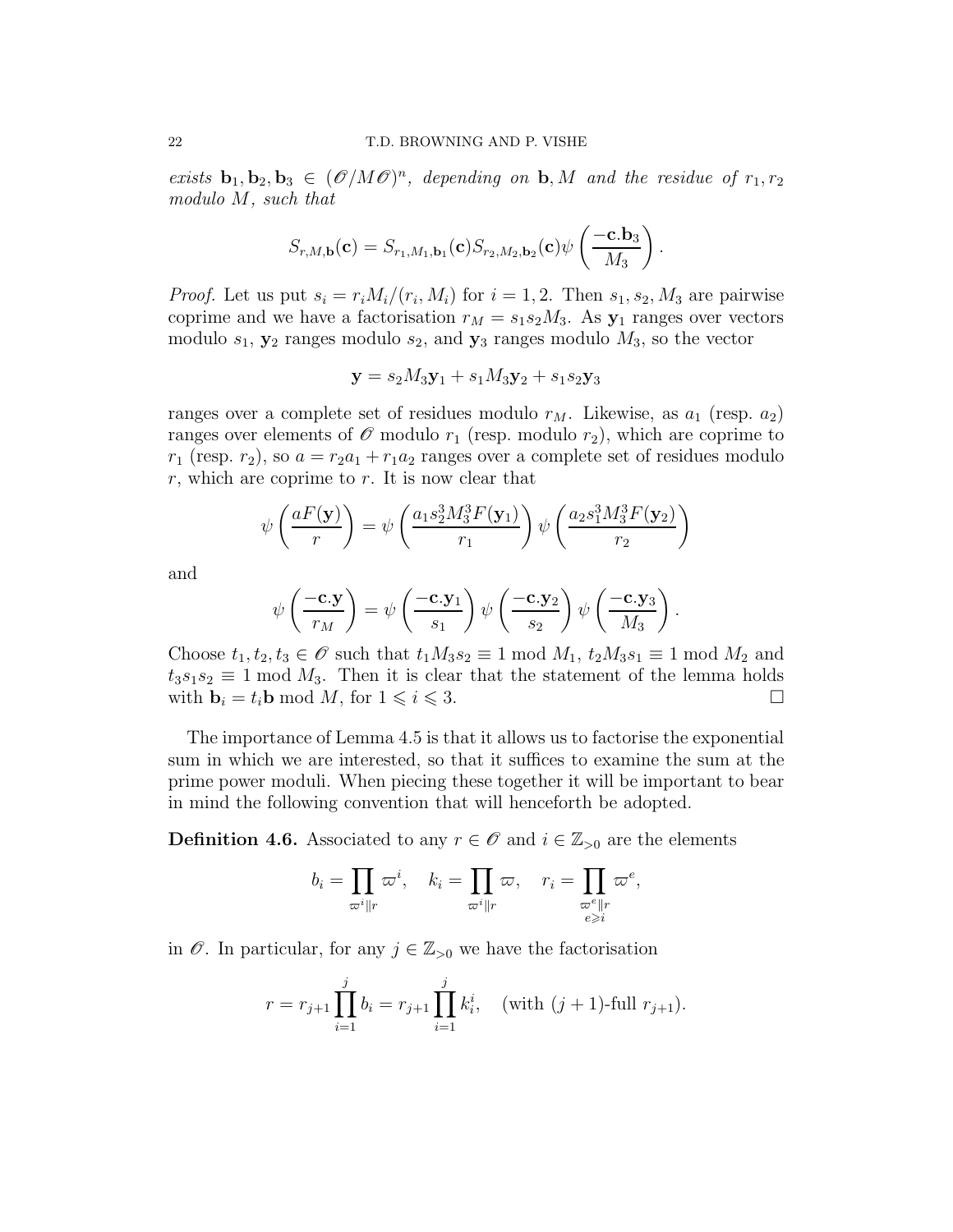### 5. Cubic exponential sums: basic estimates

We now specialise to the case of non-singular cubic forms  $F \in \mathcal{O}[x_1, \ldots, x_n]$ under the hypothesis that char( $\mathbb{F}_q$ ) > 3. We define the associated Hessian matrix

$$
\mathbf{H}(\mathbf{x}) = \left(\frac{\partial^2 F}{\partial x_i \partial x_j}\right)_{1 \le i,j \le n}.
$$
\n(5.1)

Our assumption on the characteristic of  $\mathbb{F}_q$  ensures that this matrix doesn't vanish identically. Of special importance to us will be the dual form

$$
F^* \in \mathscr{O}[x_1,\ldots,x_n],
$$

whose zero locus parameterises the set of hyperplanes whose intersection with the cubic hypersurface  $F = 0$  produce a singular variety. It is well-known that  $F^*$  is absolutely irreducible and has degree  $3 \cdot 2^{n-2}$ .

This section is devoted to a suite of estimates for the complete cubic exponential sum

$$
S_{r,M,\mathbf{b}}(\mathbf{c}) = \sum_{|a|<|r|} \sum_{\substack{\mathbf{y} \in \mathscr{O}^n \\ |\mathbf{y}| < |r_M| \\ \mathbf{y} \equiv \mathbf{b} \bmod M}} \psi\left(\frac{aF(\mathbf{y})}{r}\right) \psi\left(\frac{-\mathbf{c}.\mathbf{y}}{r_M}\right),
$$

both pointwise and on average over **c**. We recall that  $r, M \in \mathcal{O}$  and  $\mathbf{b}, \mathbf{c} \in \mathcal{O}^n$ , with  $M \mid F(\mathbf{b})$  and  $r_M = rM/(r, M)$ .

We begin by focusing our attention on the exponential sum  $S_{\varpi^{\alpha},M,\mathbf{b}}(\mathbf{c})$  for a prime  $\varpi$  and an integer  $\alpha \geq 1$ . We will typically do so for large primes. In particular we will have  $\varpi \nmid M$  for all of the primes considered in this section, so that

$$
S_{\varpi^{\alpha},M,\mathbf{b}}(\mathbf{c})=S_{\varpi^{\alpha},1,\mathbf{0}}(\mathbf{c})=S_{\varpi^{\alpha}}(\mathbf{c}),
$$

say.

The cases  $\alpha \in \{1,2\}$ . Suppose that  $\varpi \nmid M$  and  $\alpha \in \{1,2\}$ . Then

$$
S_{\varpi^{\alpha}}(\mathbf{c}) = \sum_{|a| < |\varpi^{\alpha}|} \sum_{|\mathbf{y}| < |\varpi^{\alpha}|} \psi\left(\frac{aF(\mathbf{y}) - \mathbf{c}.\mathbf{y}}{\varpi^{\alpha}}\right).
$$

When  $\alpha = 1$  it follows from Heath-Brown [13, Lemma 12]) and Hooley [16, Lemma 60] that there is a constant  $A(n, |\Delta_F|) > 0$  depending only on n and  $|\Delta_F|$  such that

$$
S_{\varpi}(\mathbf{c}) \leqslant A(n, |\Delta_F|) |\varpi|^{(n+1)/2} |(\varpi, \nabla F^*(\mathbf{c}))|^{1/2}.
$$
 (5.2)

These estimates are founded on the work of Deligne [5].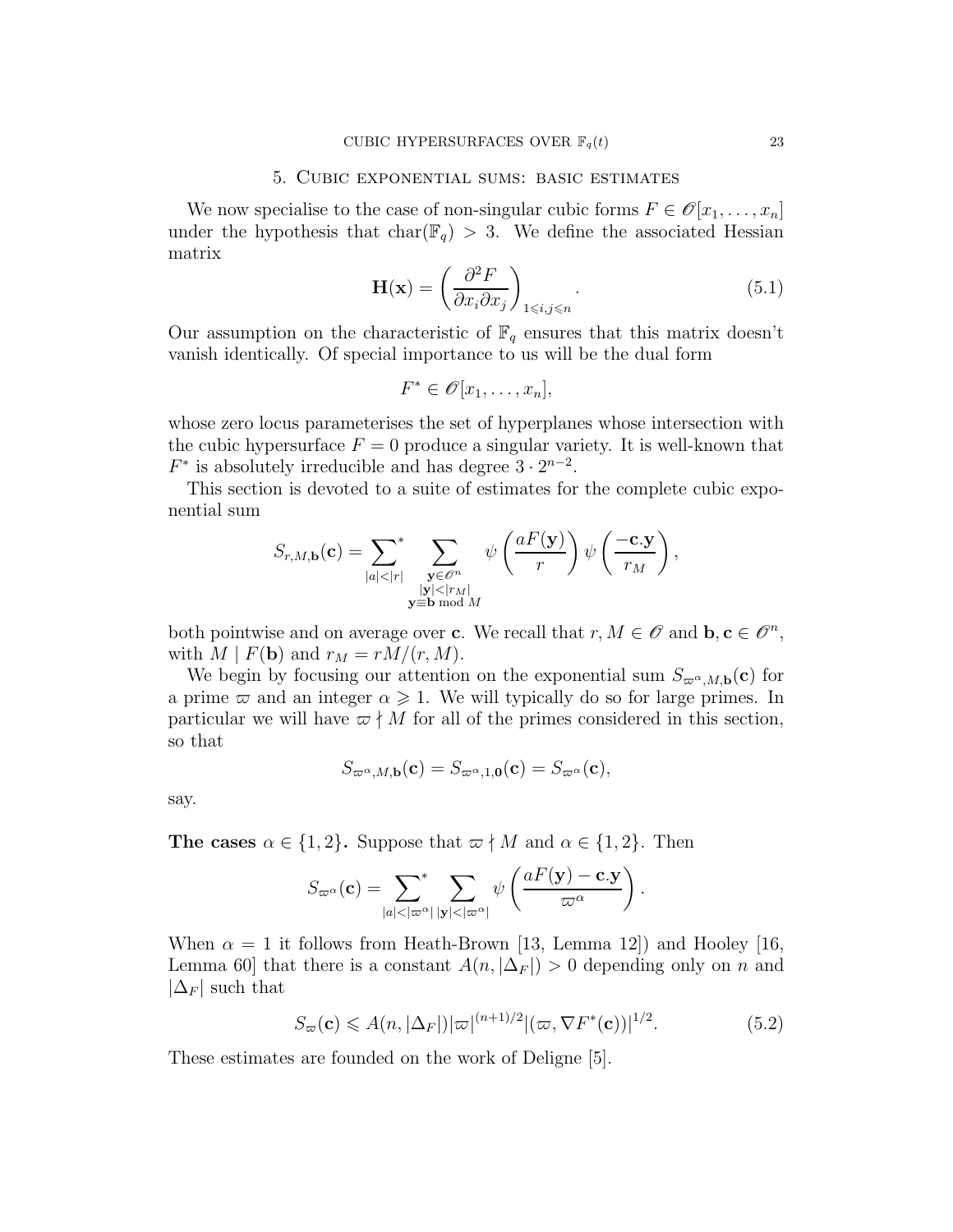Suppose next that  $\alpha = 2$ . We write  $a = a_1 + \varpi a_2$  and  $y = y_1 + \varpi y_2$ , for  $a_i, \mathbf{y}_i$  running modulo  $\varpi$ . Then

$$
S_{\varpi^2}(\mathbf{c}) = \sum_{|a_1| < |\varpi|} \sum_{|a_2| < |\varpi|} \sum_{|\mathbf{y}_1| < |\varpi|} \psi\left(\frac{a_1 F(\mathbf{y}_1) - \mathbf{c} \cdot \mathbf{y}_1}{\varpi^2}\right)
$$

$$
\times \sum_{|\mathbf{y}_2| < |\varpi|} \psi\left(\frac{(a_1 \nabla F(\mathbf{y}_1) - \mathbf{c}) \cdot \mathbf{y}_2 + a_2 F(\mathbf{y}_1)}{\varpi}\right).
$$

The inner sum over  $y_2$  vanishes unless  $a_1 \nabla F(y_1) \equiv \mathbf{c} \bmod \varpi$ . Likewise, the sum over  $a_2$  vanishes unless  $\varpi | F(\mathbf{y}_1)$ . It follows that

$$
|S_{\varpi^2, M, \mathbf{b}}(\mathbf{c})| \leqslant |\varpi|^{n+1} N
$$

where N is the number of  $a_1$ ,  $\mathbf{y}_1$  mod  $\varpi$  such that  $a_1 \nabla F(\mathbf{y}_1) \equiv \mathbf{c} \mod \varpi$  and  $(a_1,\varpi) = 1$  and  $\varpi \mid F(\mathbf{y}_1)$ . But this is now a problem about point counting over finite fields and the argument used by Hooley [16, Lemma 11] yields  $N = 0$ if  $\varpi \nmid F^*(c)$  and  $N = O(|\varpi|)$  otherwise. This therefore shows that there is a constant  $A(n, |\Delta_F|) > 0$  such that

$$
S_{\varpi^2}(\mathbf{c}) \leqslant A(n, |\Delta_F|) |\varpi|^{n+1} |(\varpi, F^*(\mathbf{c}))|.
$$
 (5.3)

 $\overline{\phantom{0}}$ 

Recalling the notation in Definition 4.6, we may now combine Lemma 4.5 with  $(5.2)$  and  $(5.3)$  to deduce the following result.

**Lemma 5.1.** There is a constant  $A = A(n, |\Delta_F|) > 0$  such that

$$
|S_{b_1b_2,M,\mathbf{b}}(\mathbf{c})| \leq A^{\omega(b_1b_2)}|b_1b_2|^{(n+1)/2}|(b_1,\nabla F^*(\mathbf{c}))|^{1/2}|(k_2,F^*(\mathbf{c}))|,
$$

uniformly in  $\mathbf{b} \in \mathscr{O}^n$ .

The case  $\alpha > 2$ . Suppose that  $\alpha \nmid M$  and that  $\alpha > 2$  is an integer. Evaluating the sum over  $a$ , we begin by noting that

$$
S_{\varpi^{\alpha}}(\mathbf{c}) = \sum_{\substack{\mathbf{y} \in \mathcal{C}^{n} \\ |\mathbf{y}| < |\varpi|^{\alpha}}} \psi\left(\frac{-\mathbf{c} \cdot \mathbf{y}}{\varpi^{\alpha}}\right) \left(\sum_{|a_{1}| < |\varpi|^{\alpha}} \psi\left(\frac{a_{1}F(\mathbf{y})}{\varpi^{\alpha}}\right) - \sum_{|a_{2}| < |\varpi|^{\alpha-1}} \psi\left(\frac{a_{2}F(\mathbf{y})}{\varpi^{\alpha-1}}\right)\right)
$$
  
\n
$$
= |\varpi|^{\alpha} \sum_{\substack{\mathbf{y} \in \mathcal{C}^{n} \\ |\mathbf{y}| < |\varpi|^{\alpha} \\ F(\mathbf{y}) \equiv 0 \bmod{\varpi}^{\alpha}}} \psi\left(\frac{\mathbf{c} \cdot \mathbf{y}}{\varpi^{\alpha}}\right) - |\varpi|^{\alpha-1} \sum_{\substack{\mathbf{y} \in \mathcal{C}^{n} \\ |\mathbf{y}| < |\varpi|^{\alpha} \\ F(\mathbf{y}) \equiv 0 \bmod{\varpi}^{\alpha-1}}} \psi\left(\frac{\mathbf{c} \cdot \mathbf{y}}{\varpi^{\alpha}}\right)
$$
  
\n
$$
= |\varpi|^{\alpha} S_{1}(\varpi^{\alpha}, \mathbf{c}) - |\varpi|^{\alpha-1} S_{2}(\varpi^{\alpha}, \mathbf{c}),
$$

say. Substituting  $y = y_1 + \varpi^{\alpha-1}y_2$ , we get

$$
S_2(\varpi^{\alpha}, \mathbf{c}) = \sum_{\substack{\mathbf{y}_1 \in \mathscr{O}^n \\ |\mathbf{y}_1| < |\varpi|^{\alpha - 1} \\ F(\mathbf{y}_1) \equiv 0 \bmod \varpi^{\alpha - 1}}} \psi\left(\frac{\mathbf{c}.\mathbf{y}_1}{\varpi^{\alpha}}\right) \sum_{\substack{\mathbf{y}_2 \in \mathscr{O}^n \\ |\mathbf{y}_2| < |\varpi|}} \psi\left(\frac{\mathbf{c}.\mathbf{y}_2}{\varpi}\right).
$$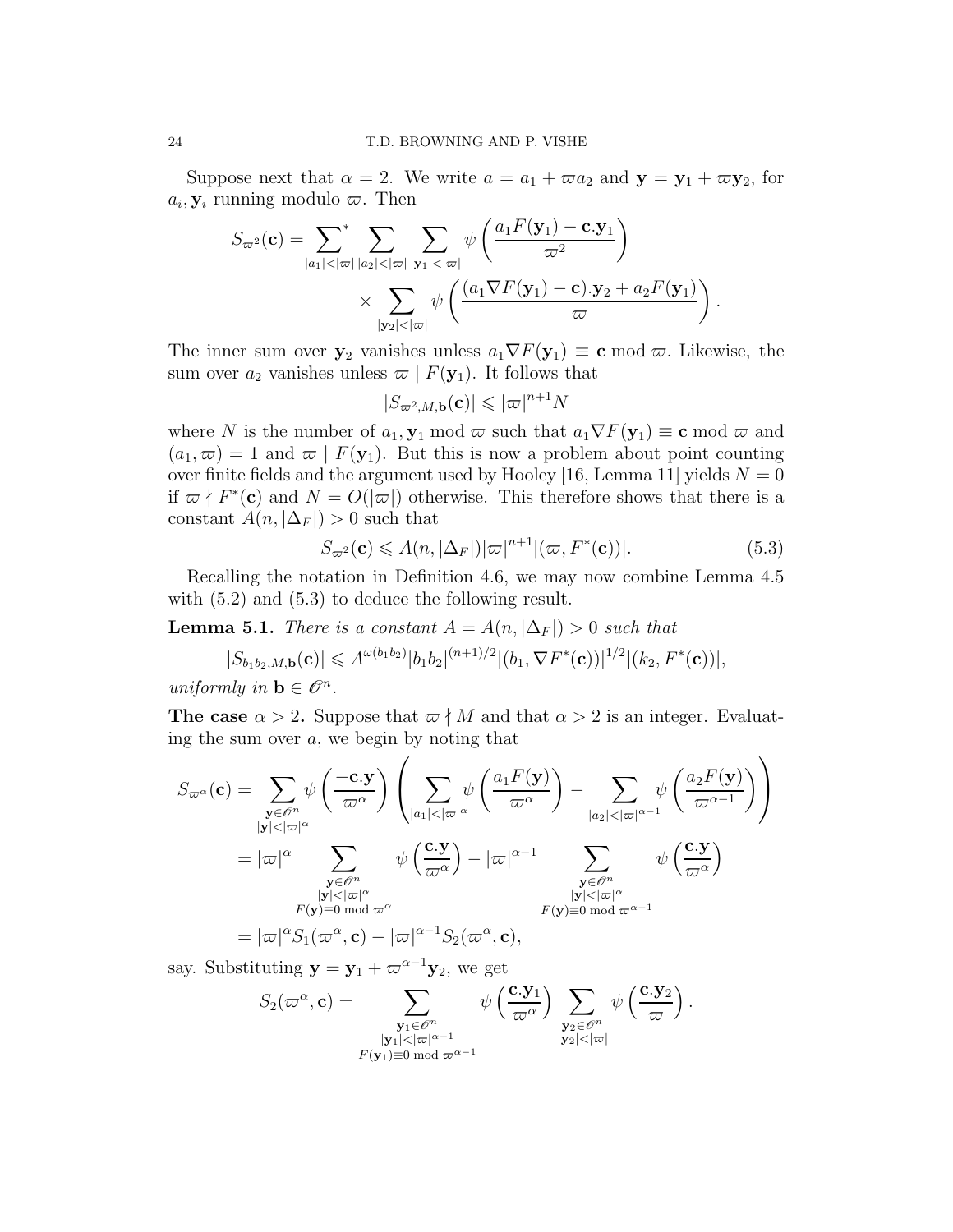This term clearly vanishes if  $\varpi \nmid c$ . Therefore

$$
S_{\varpi^{\alpha}}(\mathbf{c}) = |\varpi|^{\alpha} S_1(\varpi^{\alpha}, \mathbf{c}), \quad \text{ if } \alpha > 1 \text{ and } \varpi \nmid \mathbf{c}.
$$

For  $\alpha > 1$  and  $\varpi \nmid c$ , the argument in [17, §6] goes through to give

$$
S_{\varpi^{\alpha}}(\mathbf{c}) = \frac{|\varpi|}{|\varpi| - 1} \left\{ |\varpi|^{\alpha} \nu_1(\varpi^{\alpha}, \mathbf{c}) - |\varpi|^{\alpha - 1} \nu_2(\varpi^{\alpha}, \mathbf{c}) \right\},
$$

where  $\nu_1(\varpi^{\alpha}, \mathbf{c})$  denotes the number of incongruent solutions modulo  $\varpi^{\alpha}$  of the conditions

$$
F(\mathbf{y}) \equiv 0 \bmod \varpi^{\alpha}, \quad \mathbf{c}.\mathbf{y} \equiv 0 \bmod \varpi^{\alpha}, \quad \mathbf{y} \not\equiv \mathbf{0} \bmod \varpi,
$$

whereas  $\nu_2(\omega^{\alpha}, \mathbf{c})$  is the number of solutions modulo  $\omega^{\alpha}$  of

$$
F(\mathbf{y}) \equiv 0 \mod \varpi^{\alpha}, \quad \mathbf{c}.\mathbf{y} \equiv 0 \mod \varpi^{\alpha-1}, \quad \mathbf{y} \not\equiv \mathbf{0} \mod \varpi.
$$

We may now conclude as follows.

**Lemma 5.2.** We have  $S_{\varpi^{\alpha}}(\mathbf{c}) = 0$  if  $\alpha > 1$  and  $\varpi \nmid MF^*(\mathbf{c})$ .

The following result is the function field analogue of the union of Lemmas 12–15 in [17] . The desired estimates are established in exactly the same manner and the necessary arguments will not be repeated here.

**Lemma 5.3.** Let  $\varpi \nmid c$  be a prime such that  $|\varpi| \gg 1$  and  $\varpi \mid F^*(c)$ . Let r denote the minimal value of the rank modulo  $\varpi$  of the Hessian  $H(y)$ , where y runs over the vectors which contribute to  $\nu_1(\varpi^2, c)$ . Then we have

$$
S_{\varpi^{\alpha}}(\mathbf{c}) \ll \begin{cases} |\varpi|^{2n+3-r/2}, & \text{if } \alpha = 3, \\ |\varpi|^{(\alpha-1)n+4-r}, & \text{if } \alpha \geqslant 4, \\ |\varpi|^{(\alpha-1)n+6-2r}, & \text{if } \alpha \geqslant 6, \end{cases}
$$

with  $r \geq 2$ . If  $\varpi \mid \mathbf{c}$ , then for  $\alpha = 3$  or 4 we have

$$
S_{\varpi^{\alpha}}(\mathbf{c}) \ll |\varpi|^{(\alpha-1)n+3}
$$

The estimates in this result are true for a given value of  $r \geq 2$  which depends on the value of c. According to Hooley (see [17, Eq.  $(56)$ ]), associated to each prime  $\varpi$  is an affine algebraic variety  $V_{\varpi} \subset \mathbb{A}_{\mathbb{F}_{\varpi}}^n$ , with dimension

$$
D(\varpi) \leqslant \begin{cases} r-1, & \text{if } r = n-1 \text{ or } n, \\ r, & \text{if } 2 \leqslant r \leqslant n-2, \end{cases} \tag{5.4}
$$

.

such that the estimates in Lemma 5.3 are true for a given value of  $r \geq 2$  when the reduction of **c** modulo  $\varpi$  is constrained to lie in  $V_{\varpi}$ .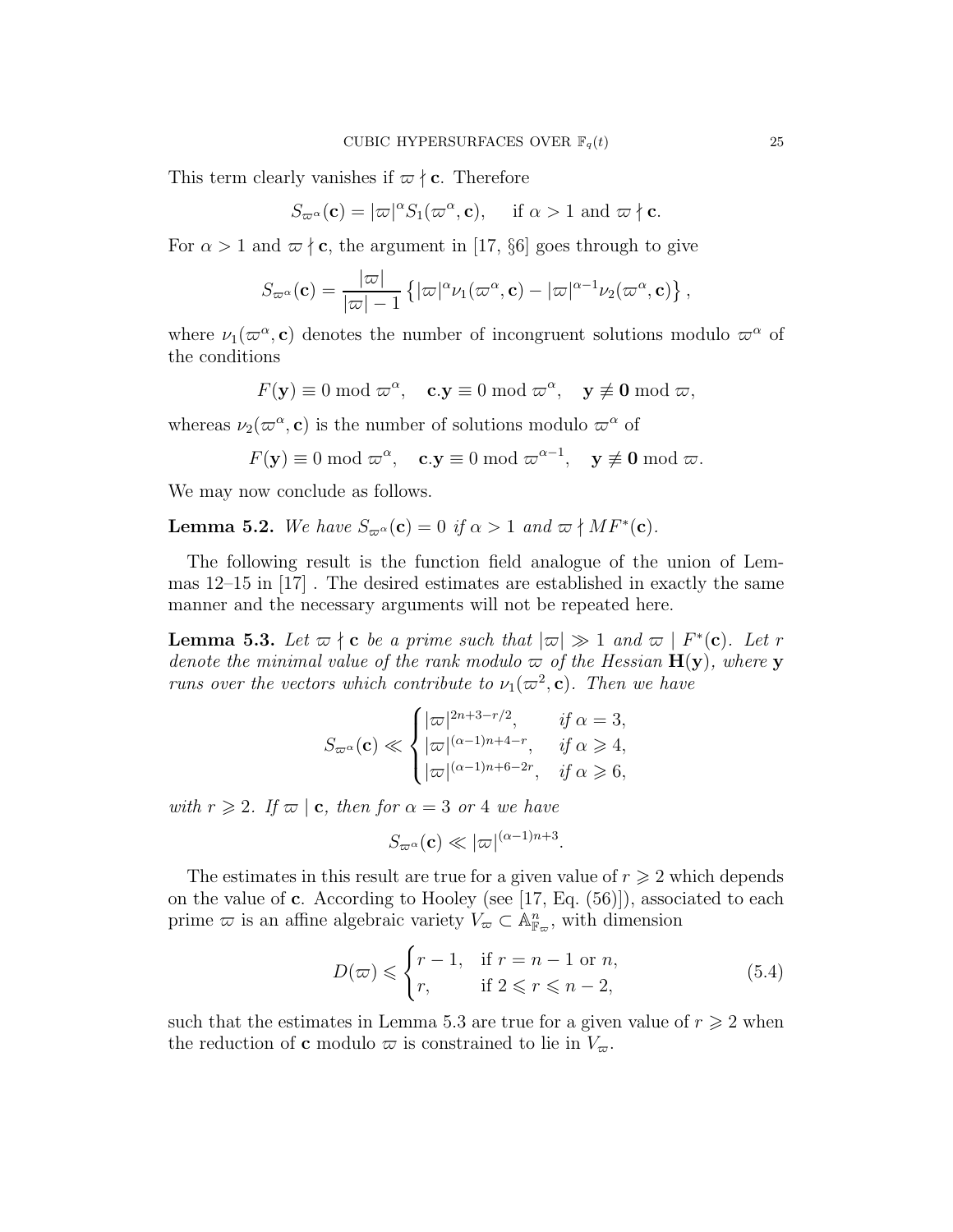| $\gamma_{j,1}$                           | $\gamma_{j,2}$                              | Conditions on $j$       |
|------------------------------------------|---------------------------------------------|-------------------------|
| $2n + \frac{13}{2}$                      | $3n+4$                                      | $j=4$                   |
| $4n + \frac{7}{2}$                       | 6n                                          | $j=6$                   |
| $\frac{j}{2}(n+\frac{7}{2})-\frac{3}{4}$ | $\frac{j}{2}(2n+1)-\frac{n}{2}+\frac{1}{2}$ | $j$ odd                 |
| $\frac{j}{2}(n+\frac{7}{2})-1$           | $\frac{j}{2}(2n+1)-1$                       | $j \notin \{4,6\}$ even |

TABLE 1. Value of the exponents  $\gamma_{j,i}$  in (6.1)

### 6. Cubic exponential sums: averages

Recall Definition 4.6 and the attendant notation  $b_i, k_i, r_i$  associated to an element  $r \in \mathscr{O}$ . Throughout this section  $M \in \mathscr{O}$  will denote a generic fixed integer and **b** mod M such that  $M \mid F(\mathbf{b})$  will also be regarded as fixed. In particular, the implied constant in any estimate is allowed to depend on  $|b|$ and |M|. The purpose of this section is to estimate  $|S_{r_3,M,\mathbf{b}}(\mathbf{c})|$  on average over c. We shall follow the strategy in [13] and [17], although several of our arguments are closer in spirit to those found in [1, §5].

We begin by recording the trio of estimates that we shall require, before moving onto a discussion of their proofs. The first result we need is the analogue of [17, Lemma 16]

**Lemma 6.1.** For any  $C \geq 1$  and any  $\varepsilon > 0$  we have

$$
\sum_{\substack{\mathbf{c}\in\mathscr{O}^n\\|\mathbf{c}|<\widehat{C}}} |S_{r_3,M,\mathbf{b}}(\mathbf{c})| \ll |r_3|^{n/2+1+\varepsilon} \left( |r_3|^{n/3} + \widehat{C}^n \right)
$$

and

$$
\sum_{\substack{\mathbf{c}\in \mathscr{O}^n\\|\mathbf{c}|<\widehat{C}}} |S_{b_3,M,\mathbf{b}}(\mathbf{c})| \ll |b_3|^{n/2+2/3+\varepsilon} \left( |b_3|^{n/3} + \widehat{C}^n \right).
$$

Our remaining results concern averages of  $|S_{r_3,M,\mathbf{b}}(\mathbf{c})|$  over sparser sets of c. The following result is a slight sharpening of the analogous results in [13, Lemma 16] and [15, Lemma 12].

**Lemma 6.2.** For any  $C \geq 1$  and any  $\varepsilon > 0$  we have

$$
\sum_{\substack{\mathbf{c}\in \mathscr{O}^n\backslash\{\mathbf{0}\}\\|\mathbf{c}|<\widehat{C}\\ F^*(\mathbf{c})=0}}|S_{r_3,M,\mathbf{b}}(\mathbf{c})|\ll |r_3|^\varepsilon \widehat{C}^\varepsilon\left(|b_3|^{5n/6+2/3}|r_4|^{n+1/2}+\widehat{C}^{n-3/2}|r_3|^{n/2+4/3}\right).
$$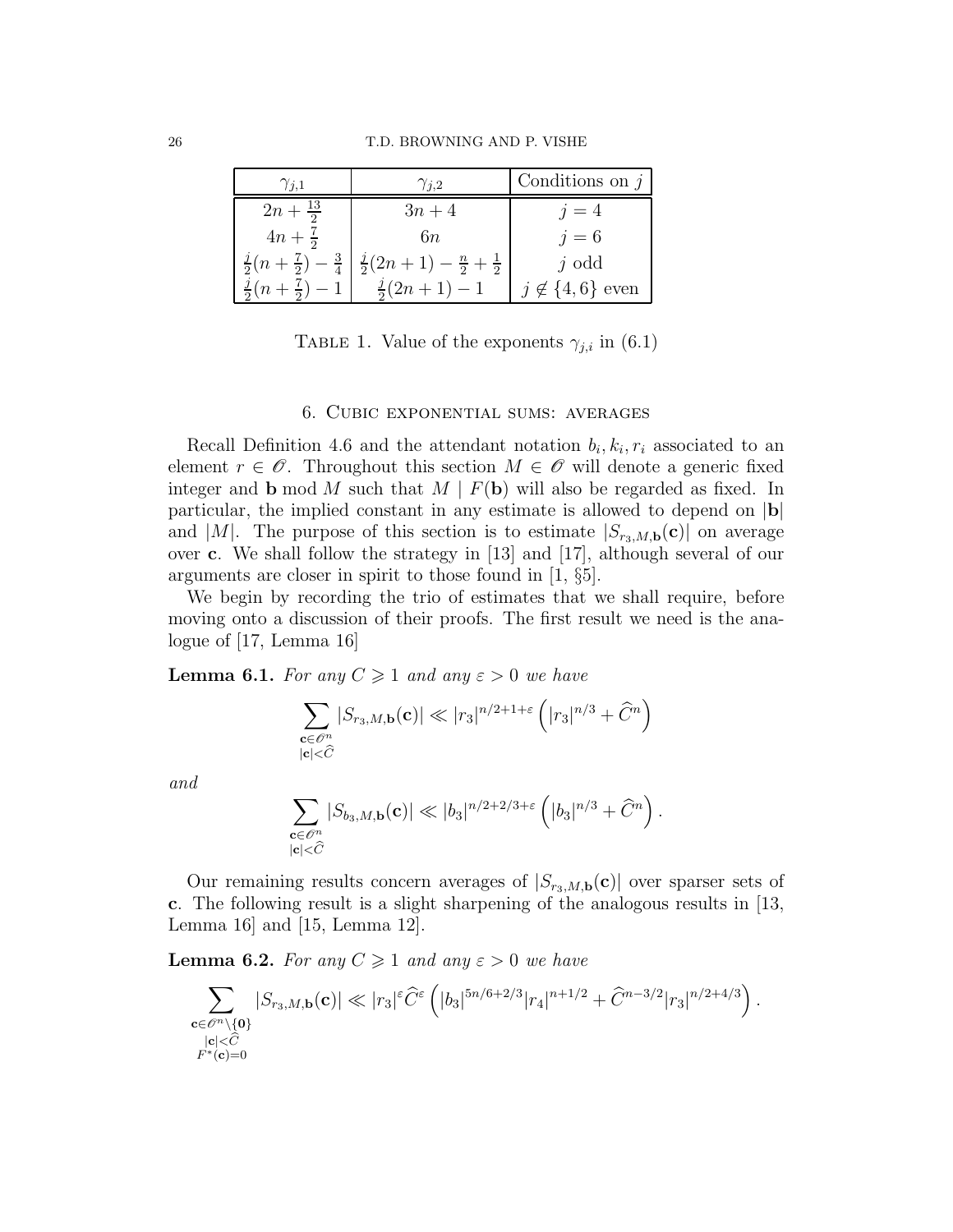The final bound involves a summation over an even sparser set of vectors c. In order to proceed we recall the definition of the functions  $G_1(r)$  and  $G_2(r)$ that appear in Hooley's work. For any  $r \in \mathscr{O}$  and  $i = 1, 2$ , let

$$
G_i(r) = \prod_{\varpi^j \| r} \varpi^{\gamma_{j,i}},\tag{6.1}
$$

where the values of  $\gamma_{j,i}$  are given in Table 1 and are extracted from [17, Eqs. (83), (84)]. We are now ready to record the following result, which is the analogue of [17, Lemma 21].

**Lemma 6.3.** Let  $n = 8$ . For any  $C \ge 1$  and any  $\varepsilon > 0$  we have

$$
\sum_{\substack{\mathbf{c}\in \mathscr{O}^n\backslash \mathbf{0}\\ |\mathbf{c}|<\widehat{C}\\ \nabla F^*(\mathbf{c})=\mathbf{0}}}|S_{r_3,M,\mathbf{b}}(\mathbf{c})|\ll |r_3|^{\varepsilon}\widehat{C}^{\varepsilon}\left(|G_1(r_3)|\widehat{C}^{n-5/2}+|G_2(r_3)|\right).
$$

With reference to Table 1, when  $n = 8$  we easily deduce that

$$
\frac{|G_1(r_3)|}{|r_3|^{n/2+2}} \leq \frac{1}{|b_3|^{1/2}|b_4|^{3/8}|b_5|^{2/5}|b_6|^{1/12}|b_7|^{5/14}|r_8|^{1/4}}\tag{6.2}
$$

and

$$
\frac{|G_2(r_3)|}{|r_3|^{n/2+2}} \leqslant |b_3|^{4/3}|b_4||b_5|^{9/5}|b_6|^2|b_7|^2|b_8|^{19/8}|r_9|^{5/2}.\tag{6.3}
$$

In particular, it follows from these bounds and Lemma 6.3 that

$$
\sum_{\substack{\mathbf{c}\in\mathscr{O}^n\backslash\mathbf{0} \\ |\mathbf{c}|<\widehat{C}\\ \nabla F^*(\mathbf{c})=\mathbf{0}}} \frac{|S_{r_3,M,\mathbf{b}}(\mathbf{c})|}{|r_3|^{n/2+2}} \ll |r_3|^{\varepsilon} \widehat{C}^{\varepsilon} \left(\frac{\widehat{C}^{n-5/2}}{|b_3|^{1/2}} + |b_3|^{4/3} |r_4|^{5/2}\right),\tag{6.4}
$$

when  $n = 8$ .

We will provide reasonably detailed proofs of Lemma 6.1 and Lemma 6.2, but the proof of Lemma 6.3 will not be given here. The latter is closely based on ideas already present in the proofs of the preceding lemmas, with the added information about the behaviour at small prime powers that is provided by Lemma 5.3. The changes required for the function field analogue of [17, Lemma 21] are tedious, routine and do not merit repetition here.

6.1. Proof of Lemma 6.1. We begin by establishing the second part of the lemma. It follows from multiplicativity and Lemmas 5.2 and 5.3 that

$$
|S_{b_3,M,\mathbf{b}}(\mathbf{c})| \ll |b_3|^{\varepsilon} \prod_{\varpi | b_3} |\varpi|^{2n+3-r(\varpi,\mathbf{c})/2+R(\varpi,\mathbf{c})}, \tag{6.5}
$$

where  $R(\varpi, \mathbf{c}) = 0$  if  $r(\varpi, \mathbf{c}) > 1$  and  $R(\varpi, \mathbf{c}) = 1/2$  if  $r(\varpi, \mathbf{c}) = 1$ . Here we stress that the value of  $r(\varpi, c)$  depends only on the value of c modulo  $\varpi^2$ .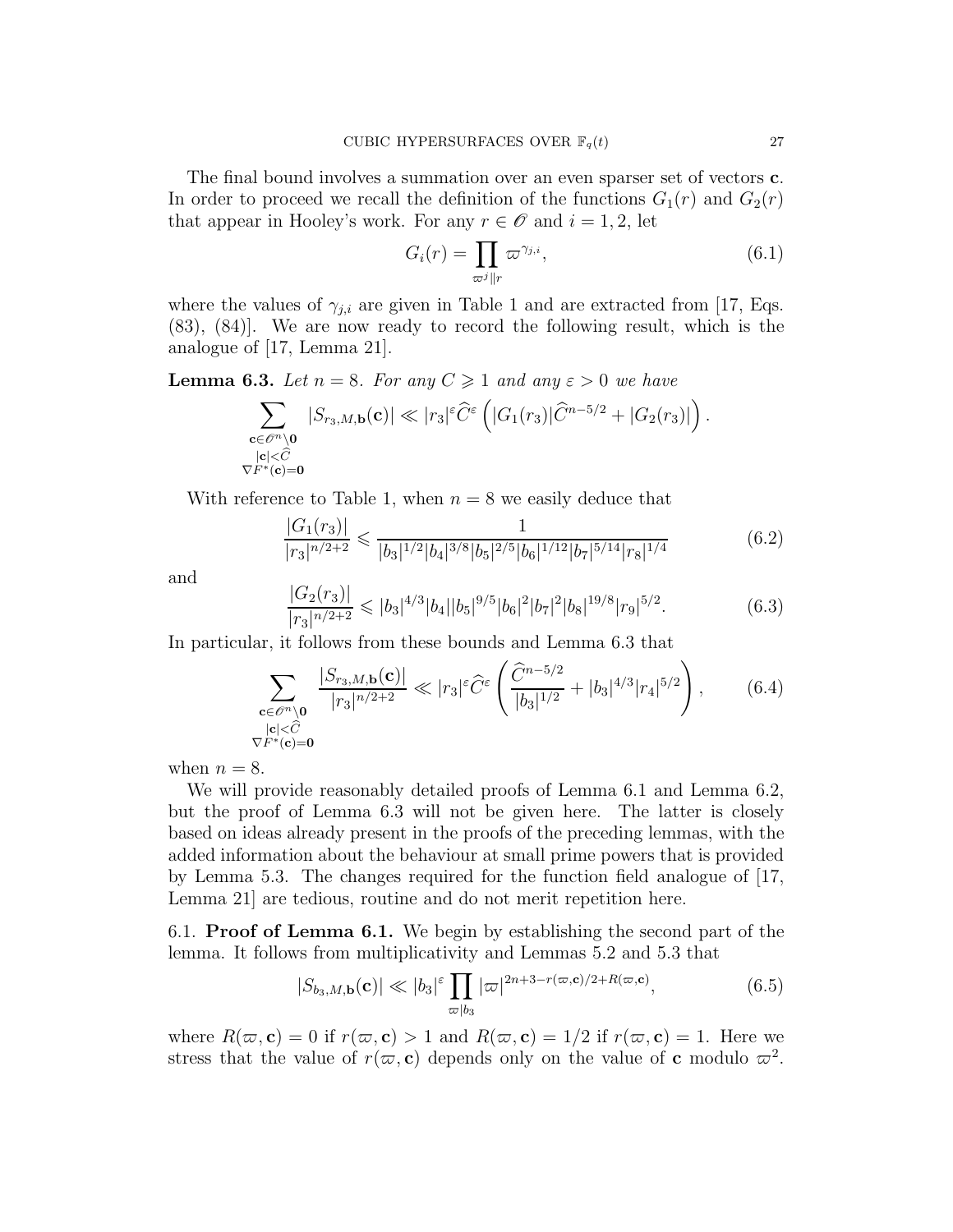Recall from Definition 4.6 the notation  $b_3 = k_3^3$  and note that there are at most  $(\widehat{C}/|k_3| + 1)^n$  choices of  $\mathbf{c} \in \mathscr{O}^n$  for which  $|\mathbf{c}| < \widehat{C}$  and  $\mathbf{c} \equiv \mathbf{a} \bmod k_3$ . But then, on invoking (5.4) and the remark after Lemma 5.3, we easily deduce that

$$
\sum_{\mathbf{c}\in\mathcal{O}^n} |S_{b_3,M,\mathbf{b}}(\mathbf{c})| \ll |b_3|^{\varepsilon} \left(\frac{\widehat{C}}{|k_3|}+1\right)^n \sum_{\mathbf{a}\bmod k_3} \prod_{\varpi|b_3} |\varpi|^{2n+3-r(\varpi,\mathbf{a})/2+R(\varpi,\mathbf{a})}
$$
  

$$
\ll |k_3|^{2n+3} |b_3|^{\varepsilon} \left(\frac{\widehat{C}}{|k_3|}+1\right)^n \sum_{2\leq r\leq n} \prod_{\varpi|b_3} |\varpi|^{D(\varpi)-r/2}
$$
  

$$
\ll |k_3|^{5n/2+2} |b_3|^{\varepsilon} \left(\frac{\widehat{C}}{|k_3|}+1\right)^n
$$

This completes the proof of the second part of Lemma 6.1.

We now turn to the first part of the lemma. In fact, future work will deem it convenient to establish the following more general version, in which the implied constant is made more explicit.

**Lemma 6.4.** Let  $\mathbf{r} \in K_{\infty}^n$ , let  $C \geq 1$  and let  $\varepsilon > 0$ . Then there exists a constant  $c_{n,\varepsilon} > 0$ , depending only on n and  $\varepsilon$ , such that

$$
\sum_{\substack{\mathbf{c}\in \mathscr{O}^n\\|\mathbf{c}-\mathbf{r}|<\widehat{C}}}|S_{r_3,M,\mathbf{b}}(\mathbf{c})|\leqslant c_{n,\varepsilon}|M|^n|\Delta_{F}|^{2n}H_{F}^{n/2}|r_3|^{n/2+1+\varepsilon}\left(|r_3|^{n/3}+\widehat{C}^{n}\right).
$$

The statement of Lemma 6.1 easily follows on taking  $\mathbf{r} = \mathbf{0}$  in this result. During the proof of Lemma 6.4 we will reserve  $c_n$  (resp.  $c_{n,\varepsilon}$ ) for a generic positive constant that depends only on n (resp. n and  $\varepsilon$ ). Recall the definition  $(5.1)$  of the Hessian matrix  $H(x)$  associated to the cubic form F. For any  $m \in \mathscr{O}$  and any  $\mathbf{k} \in \mathscr{O}^n$  let

$$
N_m(\mathbf{k}) = \# \{ \mathbf{y} \bmod m : \mathbf{H}(\mathbf{k}) \mathbf{y} \equiv \mathbf{0} \bmod m \}. \tag{6.6}
$$

We will need the following result, which is an analogue of [1, Lemma 13].

**Lemma 6.5.** For any  $m \in \mathcal{O}$  and  $R \geq 1$  there exists a constant  $c_n > 0$  such that

$$
\sum_{\substack{\mathbf{k}\in\mathscr{O}^n\\|\mathbf{k}|<\widehat{R}}}N_m(\mathbf{k})^{1/2}\leqslant c_nH_F^{n/2}|m|^{n/2}\left(1+\frac{\widehat{R}^3}{|m|}\right)^{n/2}.
$$

*Proof.* Let D denote the degree of m. Given  $K \geq 1$ , let

$$
S_K = \{ \mathbf{y} \in \mathscr{O}^n : |\mathbf{y}| < \widehat{D-K} \} \quad \text{and} \quad S_K^1 = \{ t^{D-K} \mathbf{y} : |\mathbf{y}| < \widehat{K} \}.
$$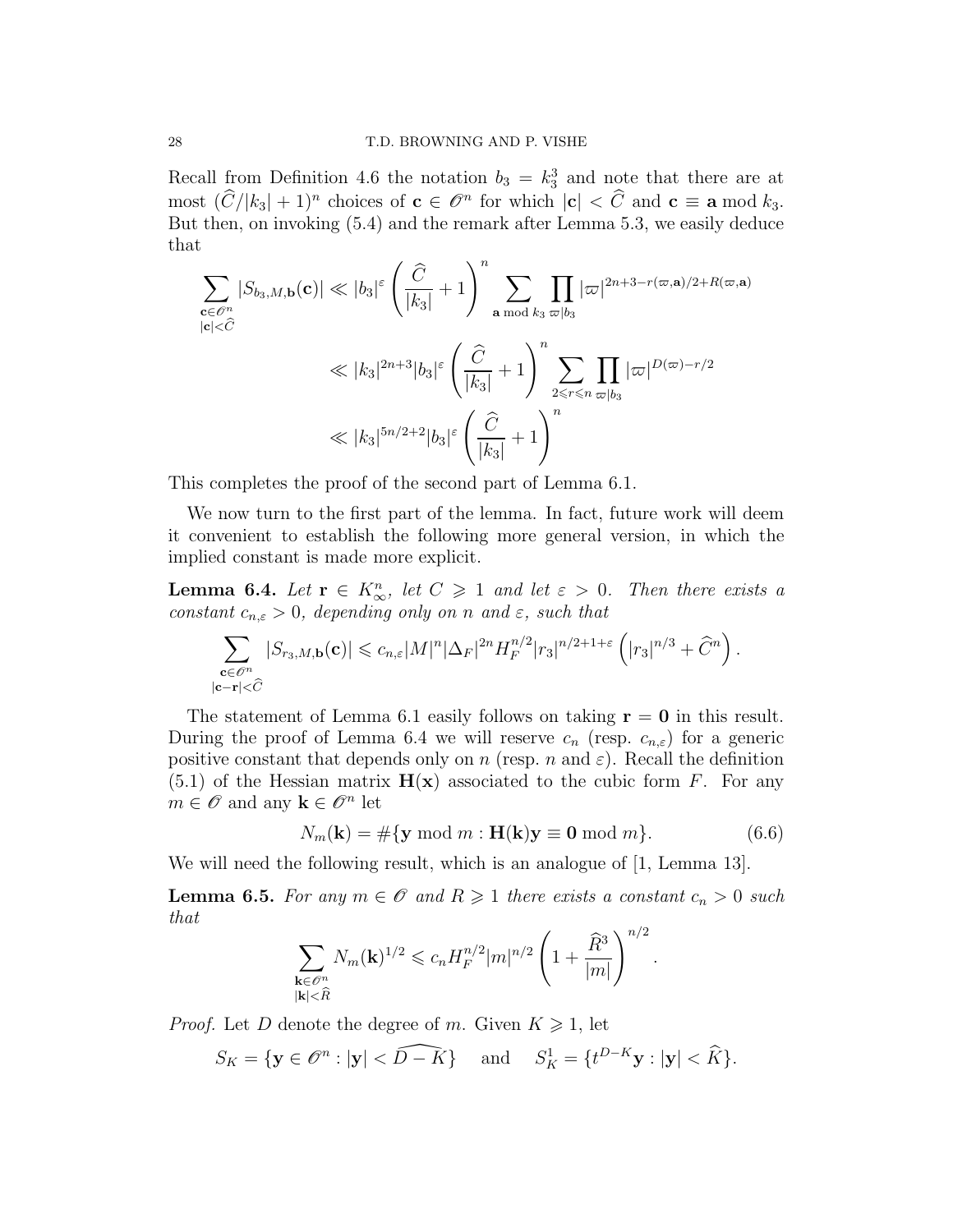For any  $y \in \mathscr{O}^n$  such that  $|y| < |m|$ , we write  $y = y_1 + y_2$ , where  $y_1 \in S_K$ and  $\mathbf{y}_2 \in S_K^1$ . Thus

$$
N_m(\mathbf{k}) = \sum_{\mathbf{y}_2 \in S_K^1} \sum_{\substack{\mathbf{y}_1 \in S_K \\ \mathbf{H}(\mathbf{k})(\mathbf{y}_1 + \mathbf{y}_2) \equiv \mathbf{0} \bmod m}} 1 \leqslant \widehat{K}^n \# \{ \mathbf{y} \in S_K : \mathbf{H}(\mathbf{k}) \mathbf{y} \equiv \mathbf{0} \bmod m \},
$$

since if  $y_1 + y_2$  and  $y'_1 + y_2$  are both counted by the inner sum then we have  $y_3 = y_1 - y_1' \in S_K$  and  $H(k)y_3 \equiv 0 \mod m$ .

Choosing K such that  $\widehat{K} = H_F\widehat{R}$ , we find that

$$
|\mathbf{H}(\mathbf{k})\mathbf{y}| < \frac{H_F R |m|}{\widehat{K}} = |m|
$$

for any  $y \in S_K$ . Thus, for  $y \in S_K$  we have  $H(k)y \equiv 0 \mod m$  if and only if  $H(k)y = 0$ . It follows that

$$
N_m(\mathbf{k}) \leq \widehat{K}^n \# \{ \mathbf{y} \in S_K : \mathbf{H}(\mathbf{k})\mathbf{y} = \mathbf{0} \} = (H_F \widehat{R})^n \left( \frac{|m|}{H_F \widehat{R}} \right)^{n - \varrho(\mathbf{k})},
$$

where  $\rho(\mathbf{k}) = \text{rank } \mathbf{H}(\mathbf{k})$ . Hence

$$
\sum_{|{\bf k}|<\widehat{R}}N_m({\bf k})^{1/2}\leqslant H_F^{n/2}\widehat{R}^{n/2}\sum_{r=0}^n\left(\frac{|m|}{\widehat{R}}\right)^{(n-r)/2}\#\{|{\bf k}|<\widehat{R}:\varrho({\bf k})=r\}.
$$

According to [1, Lemma 2], the condition  $\rho(\mathbf{k}) \leq r$  forces **k** to lie in an affine variety  $T_r \subset \mathbb{A}^n$  of dimension at most r and degree  $O_n(1)$ . Hence Lemma 2.8 implies that there is a positive constant  $c_n > 0$  such that

$$
\#\{|{\bf k}| < \widehat{R} : \varrho({\bf k}) = r\} \leqslant \#\{{\bf k} \in T_r(\mathscr{O}) : |{\bf k}| < \widehat{R}\} \leqslant c_n \widehat{R}^r.
$$

It follows that

$$
\sum_{|\mathbf{k}| < \widehat{R}} N_m(\mathbf{k})^{1/2} \leq c_n H_F^{n/2} \widehat{R}^{n/2} \sum_{r=0}^n \left( \frac{|m|}{\widehat{R}} \right)^{(n-r)/2} \widehat{R}^r
$$
  

$$
\leq (n+1)c_n H_F^{n/2} |m|^{n/2} \left( 1 + \frac{\widehat{R}^3}{|m|} \right)^{n/2}.
$$

The statement of the lemma is now clear.  $\Box$ 

It will be convenient to relate  $S_{r_3,M,\mathbf{b}}(\mathbf{c})$  to the exponential sum

$$
T(a, s; \mathbf{c}) = \sum_{\substack{\mathbf{z} \in \mathscr{O}^n \\ |\mathbf{z}| < |s|}} \psi\left(\frac{ag(\mathbf{z}) - \mathbf{c}.\mathbf{z}}{s}\right),
$$

for appropriate  $g \in \mathscr{O}[x_1, \ldots, x_n], a, s \in \mathscr{O}$  with  $(a, s) = 1$  and  $\mathbf{c} \in \mathscr{O}^n$ . These sums satisfy the following multiplicativity property.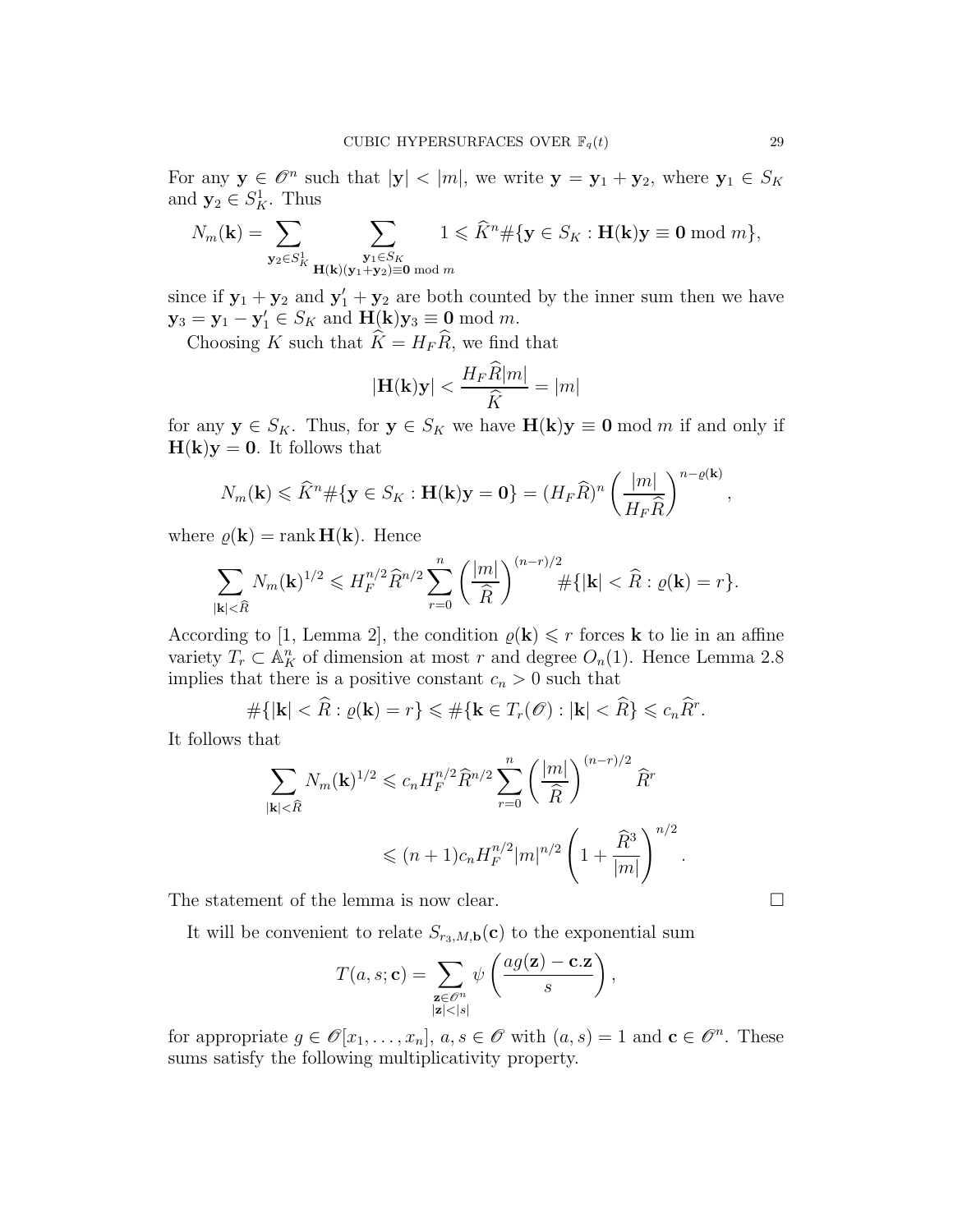**Lemma 6.6.** Suppose that  $s_1, s_2 \in \mathcal{O}$  are coprime and let  $\overline{s}_1, \overline{s}_2 \in \mathcal{O}$  be chosen so that  $s_1\overline{s}_1 + s_2\overline{s}_2 = 1$ . Then  $T(a, s_1s_2; \mathbf{c}) = T(a\overline{s}_2, s_1; \overline{s}_2\mathbf{c})T(a\overline{s}_1, s_2; \overline{s}_1\mathbf{c})$ .

*Proof.* As  $z_1$  ranges over vectors in  $\mathcal{O}^n$  modulo  $s_1$  and  $z_2$  ranges over vectors modulo  $s_2$ , so  $\mathbf{z} = s_2\overline{s}_2\mathbf{z}_1 + s_1\overline{s}_1\mathbf{z}_2$  ranges over a complete set of residues modulo  $s_1s_2$ . Moreover, we clearly have

$$
ag(\mathbf{z}) - \mathbf{c} \cdot \mathbf{z} \equiv s_2 \overline{s}_2 \left\{ ag(\mathbf{z}_1) - \mathbf{c} \cdot \mathbf{z}_1 \right\} + s_1 \overline{s}_1 \left\{ ag(\mathbf{z}_2) - \mathbf{c} \cdot \mathbf{z}_2 \right\} \bmod s_1 s_2,
$$

since  $(s_i \overline{s}_i)^j \equiv s_i \overline{s}_i \mod s_1 s_2$  for  $i \in \{1,2\}$  and all  $j \geqslant 1$ . The desired result now follows easily.

Making the change of variables  $y = b + Mz$  we obtain

$$
S_{r_3,M,\mathbf{b}}(\mathbf{c}) = \psi\left(\frac{-\mathbf{c}.\mathbf{b}}{r_3 M/(r_3, M)}\right) \sum_{|a| < |r_3|}^* T\left(a, \frac{r_3}{(r_3, M)}; \mathbf{c}\right),\tag{6.7}
$$

with underlying polynomial

$$
g(\mathbf{z}) = \frac{1}{(r_3, M)} F(M\mathbf{z} + \mathbf{b}).
$$
\n(6.8)

This is a cubic polynomial with coefficients in  $\mathscr O$  since  $M \mid F(\mathbf b)$ . Moreover it has non-singular homogeneous cubic part  $g_0(\mathbf{z}) = (r_3, M)^{-1} M^3 F(\mathbf{z})$ . We now factorise  $r_3/(r_3, M)$  into a cube-free part and a cube-full part. Since  $r_3$ is cube-full it follows that the cube-free part has absolute value at most  $|M|$ . Applying Lemma 6.6 and estimating the contribution from the cube-free part trivially it follows from (6.7) that

$$
|S_{r_3,M,\mathbf{b}}(\mathbf{c})| \leqslant |M|^n \sum_{|a|<|r_3|} \mathbf{r}(\overline{b}a,s;\overline{b}\mathbf{c})|
$$

for some cube-full  $s \in \mathscr{O}$  with  $s | r_3$ , together with some element  $\overline{b} \in \mathscr{O}$  with  $|\overline{b}| \leqslant |M|$  and  $(\overline{b}, s) = 1$ . To prove Lemma 6.4, it will therefore suffice to show that there is a constant  $c_{n,\varepsilon} > 0$  depending only on n and  $\varepsilon$  such that

$$
\sum_{\substack{\mathbf{c}\in\mathscr{O}^n\\|\mathbf{c}-\mathbf{r}|<\widehat{C}}} |T(a,s;\mathbf{c})| \leqslant c_{n,\varepsilon} |\Delta_F|^{2n} H_F^{n/2} |s|^{n/2+\varepsilon} \left(\widehat{C}^n + |s|^{n/3}\right),\tag{6.9}
$$

for any cube-full  $s \in \mathcal{O}$ , any  $a \in \mathcal{O}$  which is coprime to s and any  $C \geq 1$ . We henceforth write  $s = c^2 d$ , where  $d | c$  and

$$
d = \prod_{\substack{\varpi^e \parallel s \\ e \geqslant 3, 2 \nmid e}} \varpi. \tag{6.10}
$$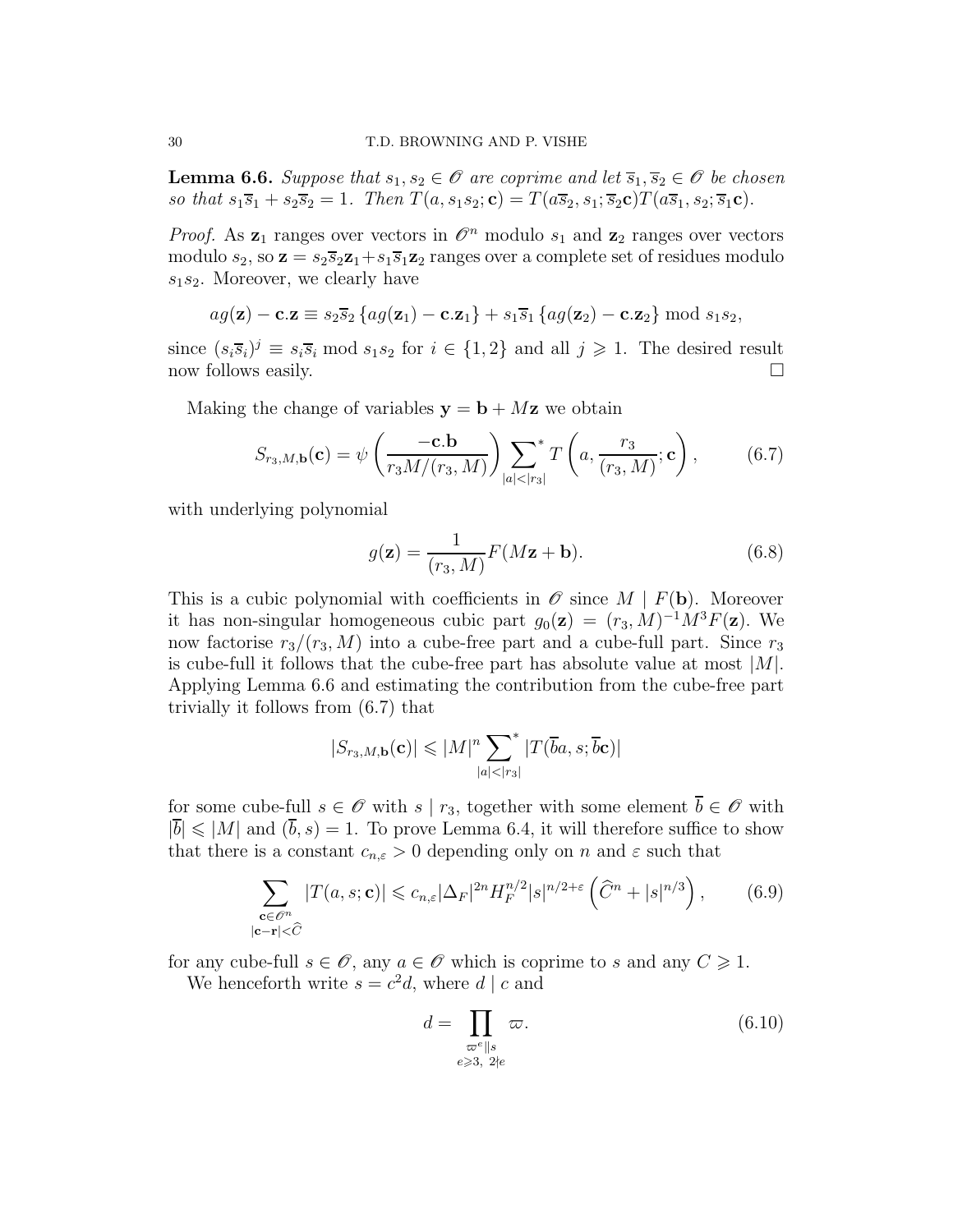Following the opening argument in [1, Lemma 11] more or less verbatim, we easily conclude that

$$
|T(a,s; \mathbf{c})| \leqslant |c^2 d|^{n/2} \sum_{\substack{|\mathbf{u}| < |c| \\ a \nabla g(\mathbf{u}) - \mathbf{c} \equiv \mathbf{0} \bmod c}} M_d(\mathbf{u})^{1/2},
$$

where

$$
M_m(\mathbf{u}) = \# \{ \mathbf{y} \bmod m : \nabla^2 g(\mathbf{u}) \mathbf{y} \equiv \mathbf{0} \bmod m \}. \tag{6.11}
$$

Let us denote the left hand side of (6.9) by  $\mathcal{M}(C)$ . Then our work so far shows that

$$
\mathscr{M}(C) \leqslant |c^2 d|^{n/2} \sum_{|\mathbf{c}-\mathbf{r}| < \widehat{C}} \sum_{\substack{|\mathbf{u}| < |c| \\ a \nabla g(\mathbf{u}) - \mathbf{c} \equiv \mathbf{0} \bmod c}} M_d(\mathbf{u})^{1/2}.
$$

Let  $\varepsilon > 0$ . Then it follows from [1, Lemma 14] that there is a constant  $c_{n,\varepsilon} > 0$ depending only on n and  $\varepsilon$  such that

$$
\sum_{|\mathbf{u}| < |d|} M_d(\mathbf{u}) = \#\{\mathbf{u}, \mathbf{y} \bmod d : \nabla^2 g(\mathbf{u})\mathbf{y} \equiv 0 \bmod d\}
$$
\n
$$
\leq c_{n,\varepsilon} |\Delta_F|^{2n} |d|^{n+\varepsilon}.
$$
\n(6.12)

Our argument now differs according to whether  $|c| < \widehat{C}$  or  $|c| \geq \widehat{C}$ . Beginning with the former case, we have

$$
\mathcal{M}(C) \leqslant |c^2 d|^{n/2} \sum_{|\mathbf{u}| < |c|} M_d(\mathbf{u})^{1/2} \# \{ |\mathbf{c} - \mathbf{r}| < \widehat{C} : a \nabla g(\mathbf{u}) - \mathbf{c} \equiv \mathbf{0} \bmod c \}
$$
\n
$$
= |c^2 d|^{n/2} \left( \frac{\widehat{C}}{|c|} \right)^n \sum_{|\mathbf{u}| < |c|} M_d(\mathbf{u})^{1/2}
$$
\n
$$
\leqslant |c^2 d|^{n/2} \left( \frac{\widehat{C}}{|c|} \right)^n \left( \frac{|c|}{|d|} \right)^n \sum_{|\mathbf{u}| < |d|} M_d(\mathbf{u}).
$$

This is at most  $c_{n,\varepsilon}|\Delta_F|^{2n}|c^2d|^{n/2+\varepsilon}\tilde{C}^n$ , by (6.12).

Next, suppose that  $|c| \geqslant C$ . Starting as above we note that

$$
\#\{|{\bf c}-{\bf r}|<\widehat{C}:a\nabla g({\bf u})-{\bf c}\equiv{\bf 0}\bmod c\}=\sum_{{\bf h}\in\mathscr{O}^n}w\left(\frac{a\nabla g({\bf u})-{\bf r}-c{\bf h}}{t^C}\right),\,
$$

where  $w$  is given by  $(2.1)$ . Now it follows from Lemma 2.1 that

$$
\sum_{\mathbf{h}\in\mathscr{O}^n} w\left(\frac{a\nabla g(\mathbf{u})-\mathbf{r}-c\mathbf{h}}{t^C}\right) = \sum_{\mathbf{k}\in\mathscr{O}^n} \int_{K^n_\infty} w\left(\frac{a\nabla g(\mathbf{u})-\mathbf{r}-c\mathbf{x}}{t^C}\right) \psi(\mathbf{k}.\mathbf{x}) d\mathbf{x}.
$$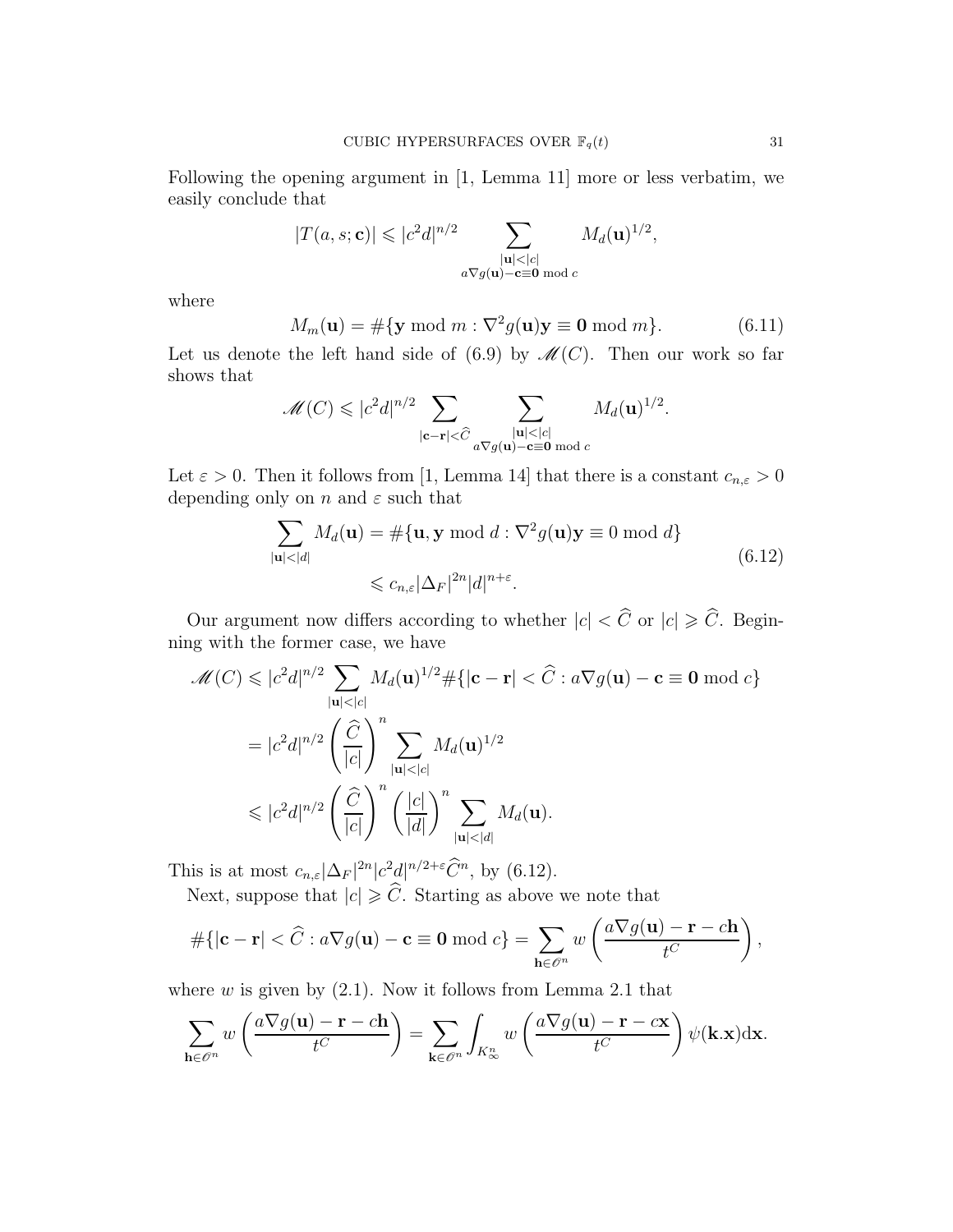But this is equal to

$$
\left(\frac{\widehat{C}}{|c|}\right)^n \sum_{\mathbf{k}\in\mathscr{O}^n}\psi\left(\frac{a\mathbf{k}.\nabla g(\mathbf{u})-\mathbf{r}.\mathbf{k}}{c}\right)\int_{\mathbb{T}^n}\psi\left(\frac{t^C\mathbf{k}.\mathbf{y}}{c}\right)\mathrm{d}\mathbf{y},\,
$$

whence an application of Lemma 2.2 yields

$$
\mathcal{M}(C) \leqslant \frac{|c^2 d|^{n/2} \hat{C}^n}{|c|^n} \sum_{\substack{\mathbf{k} \in \mathcal{O}^n \\ |\mathbf{k}| < |c|/\widehat{C}}} \sigma_{\mathbf{k}},
$$

where

$$
\sigma_{\mathbf{k}} = \sum_{|\mathbf{y}| < |d|} M_d(\mathbf{y})^{1/2} \sum_{\substack{|\mathbf{u}| < |c| \\ \mathbf{u} \equiv \mathbf{y} \bmod d}} \psi\left(\frac{a\mathbf{k}.\nabla g(\mathbf{u}) - \mathbf{r}.\mathbf{k}}{c}\right).
$$

We proceed with an application of Cauchy's inequality and  $(6.12)$ , to obtain

$$
|\sigma_{\mathbf{k}}|^2 \leqslant c_{n,\varepsilon} |\Delta_F|^{2n} |d|^{n+\varepsilon} \sum_{|\mathbf{y}| < |d|} \left| \sum_{\substack{|\mathbf{u}| < |c| \\ \mathbf{u} \equiv \mathbf{y} \bmod d}} \psi\left(\frac{a\mathbf{k}.\nabla g(\mathbf{u})}{c}\right) \right|^2
$$
  

$$
\leqslant c_{n,\varepsilon} |\Delta_F|^{2n} |d|^{n+\varepsilon} \sum_{\substack{|\mathbf{u}_1|, |\mathbf{u}_2| < |c| \\ \mathbf{u}_1 \equiv \mathbf{u}_2 \bmod d}} \psi\left(\frac{a\mathbf{k}.\nabla g(\mathbf{u}_1) - \nabla g(\mathbf{u}_2))}{c}\right).
$$

Writing  $\mathbf{u}_1 = \mathbf{u}_2 + d\mathbf{z}$  and recalling (6.8), we see that

$$
\nabla g(\mathbf{u}_1) - \nabla g(\mathbf{u}_2) = d(r_3, M)^{-1} M^3 \mathbf{H}(\mathbf{z}) \mathbf{u}_2
$$

plus a term which in independent of  $\mathbf{u}_2$ . Hence there exists  $m \in \mathscr{O}$ , with  $|m| \leqslant |c/d|$ , such that  $|\sigma_{\mathbf{k}}|^2 \leqslant c_{n,\varepsilon} |\Delta_F|^{2n} |d|^{n+\varepsilon} |c|^n N_m(\mathbf{k})$ , in the notation of (6.6). It now follows from Lemma 6.5 that

$$
\mathcal{M}(C) \leq c_{n,\varepsilon}^{1/2} |\Delta_F|^n \frac{|c^2 d|^{n/2} \hat{C}^n}{|c|^n} \sum_{\substack{\mathbf{k} \in \mathcal{O}^n \\ |\mathbf{k}| < |c|/\hat{C}}} |d|^{n/2+\varepsilon} |c|^{n/2} N_m(\mathbf{k})^{1/2}
$$
\n
$$
\leq c_n c_{n,\varepsilon}^{1/2} |\Delta_F|^n H_F^{n/2} \frac{|c^2 d|^{n/2} \hat{C}^n |d|^{n/2+\varepsilon} |c|^{n/2}}{|c|^n} \left( |m| + \frac{|c|^3}{\hat{C}^3} \right)^{n/2}
$$
\n
$$
\leq c_n c_{n,\varepsilon}^{1/2} |\Delta_F|^{2n} H_F^{n/2} |c^2 d|^{n/2+\varepsilon} \hat{C}^n \left( 1 + \frac{|c^2 d|}{\hat{C}^3} \right)^{n/2}.
$$

In view of our earlier work this bound is also valid when  $|c| < \widehat{C}$ .

Let  $D = \deg(c^2 d)$ . We therefore arrive at the desired bound (6.9) on noting that  $\mathscr{M}(C) \leqslant \mathscr{M}(\max\{C, \frac{1}{3}D\}).$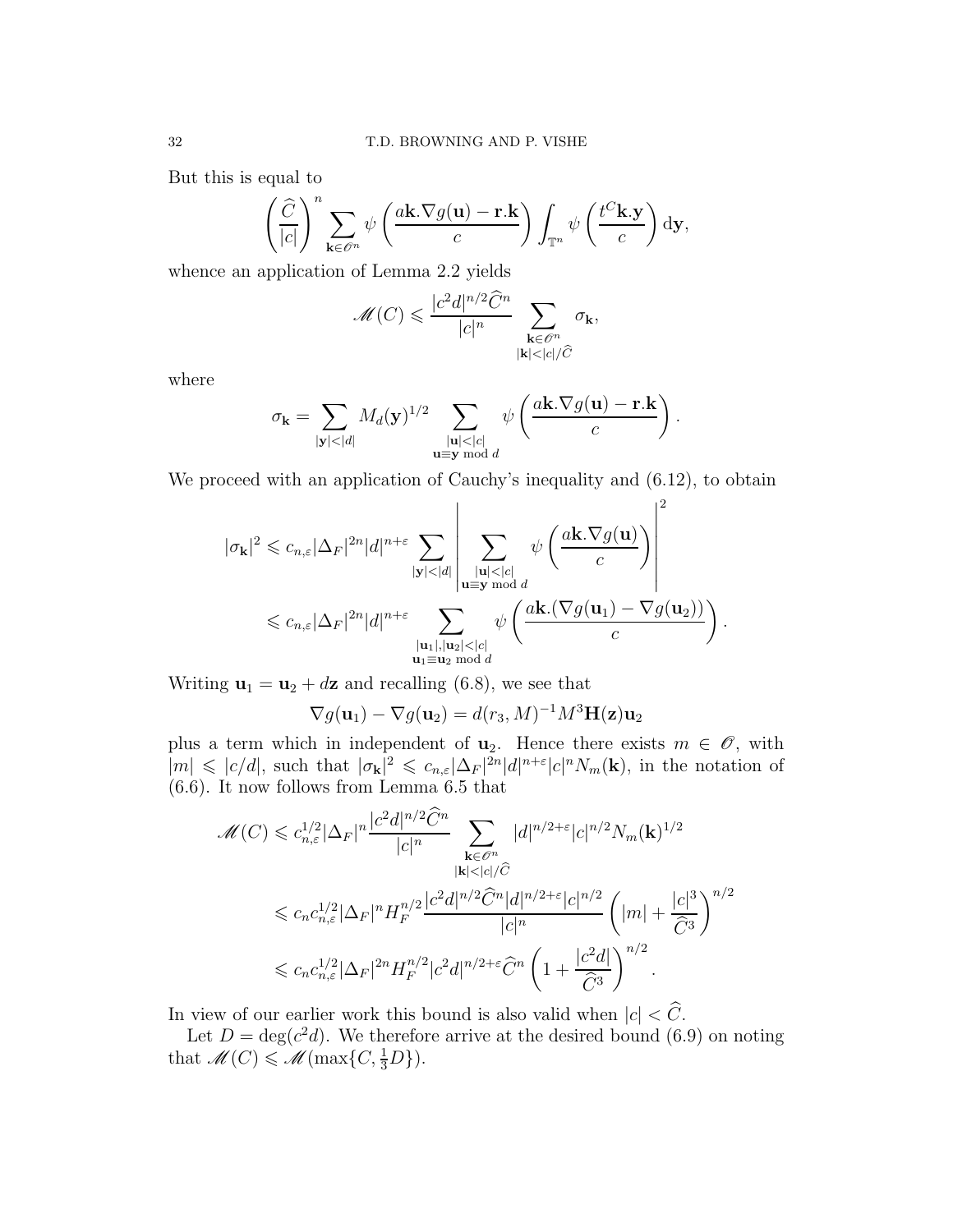6.2. Proof of Lemma 6.2. In addition to taking into account the sparsity of vectors **c** for which  $F^*(c) = 0$ , in the proof of Lemma 6.2 we will also need to sum non-trivially over a in the definition of  $S_{r_3,M,\mathbf{b}}(\mathbf{c})$ .

To begin with we factorise  $r_3 = b_3 r_4$  and use Lemma 4.5 to factorise the sum  $S_{r_3,M,\mathbf{b}}(\mathbf{c})$ . The sum corresponding to  $b_3$  we estimate using (6.5). For the sum involving  $r_4$  we return to (6.7) and relate the exponential sum to  $T(a, s; \mathbf{c})$  for a quartic-full  $s \in \mathscr{O}$ . Abusing notation slightly, this leads to the preliminary estimate

$$
\sum_{\substack{|\mathbf{c}| < \widehat{C}\\ F^*(\mathbf{c}) = 0}} |S_{r_3,M,\mathbf{b}}(\mathbf{c})| \ll |r_3|^{\varepsilon} \sum_{\substack{|\mathbf{c}| < \widehat{C}\\ F^*(\mathbf{c}) = 0}} \prod_{|\mathbf{c}| \leq \widehat{C}} |\varpi|^{2n+3-r(\varpi,\mathbf{c})/2 + R(\varpi,\mathbf{c})} \left| \sum_{|a| < |r_4|} f(a,r_4;\mathbf{c}) \right|.
$$

The term involving  $b_3$  only depends on **c** modulo  $k_3$ . Thus, arguing as in the proof of the second part of Lemma 6.1, we break the c-sum into residue classes modulo  $k_3$  and deduce that

$$
\sum_{\substack{|\mathbf{c}| < \widehat{C}\\F^*(\mathbf{c}) = 0}} |S_{r_3,M,\mathbf{b}}(\mathbf{c})| \ll |k_3|^{2n+3} |r_3|^\varepsilon \sum_{\mathbf{a} \bmod k_3} \Sigma(\mathbf{a}) \prod_{\varpi | b_3} |\varpi|^{-r(\varpi, \mathbf{a})/2 + R(\varpi, \mathbf{a})},
$$

where

$$
\Sigma(\mathbf{a}) = \sum_{\substack{|\mathbf{c}| \leq \widehat{C}\\ F^*(\mathbf{c}) = 0 \\ \mathbf{c} \equiv \mathbf{a} \bmod k_3}} \left| \sum_{|a| < |r_4|} T(a, r_4; \mathbf{c}) \right|.
$$

We will show that

$$
\Sigma(\mathbf{a}) \ll |r_4|^{n+1/2+\varepsilon} + \frac{|r_4|^{n/2+4/3+\varepsilon} \tilde{C}^{n-3/2+\varepsilon}}{|b_3|^{n/3-1/2}}.\tag{6.13}
$$

Recollecting (5.4), we can insert this into the above estimate in order to conclude the proof of Lemma 6.2.

In order to prove (6.13), we write  $r_4 = c^2 d$  as before, with d given by (6.10). The argument in [13, §7] now goes through more or less verbatim, leading to the bound

$$
\sum_{|a|<|r_4|}^* T(a,r_4; \mathbf{c}) \ll |c|^{n+1} |d|^{n/2+1} \sum_{|a_1|<|c|}^* \sum_{\substack{|\mathbf{u}|<|c|\\a_1 \nabla g(\mathbf{u})-\mathbf{c} \equiv \mathbf{0} \bmod c\\g(\mathbf{u}) \equiv 0 \bmod c}} M_d(\mathbf{u})^{1/2},
$$

in the notation of (6.11). Making the change of variables  $h = Mu + b$ , we deduce that there are elements  $c', d'$  with  $d' | c'$  and  $|c'|$  (resp.  $|d'|$ ) of order  $|c|$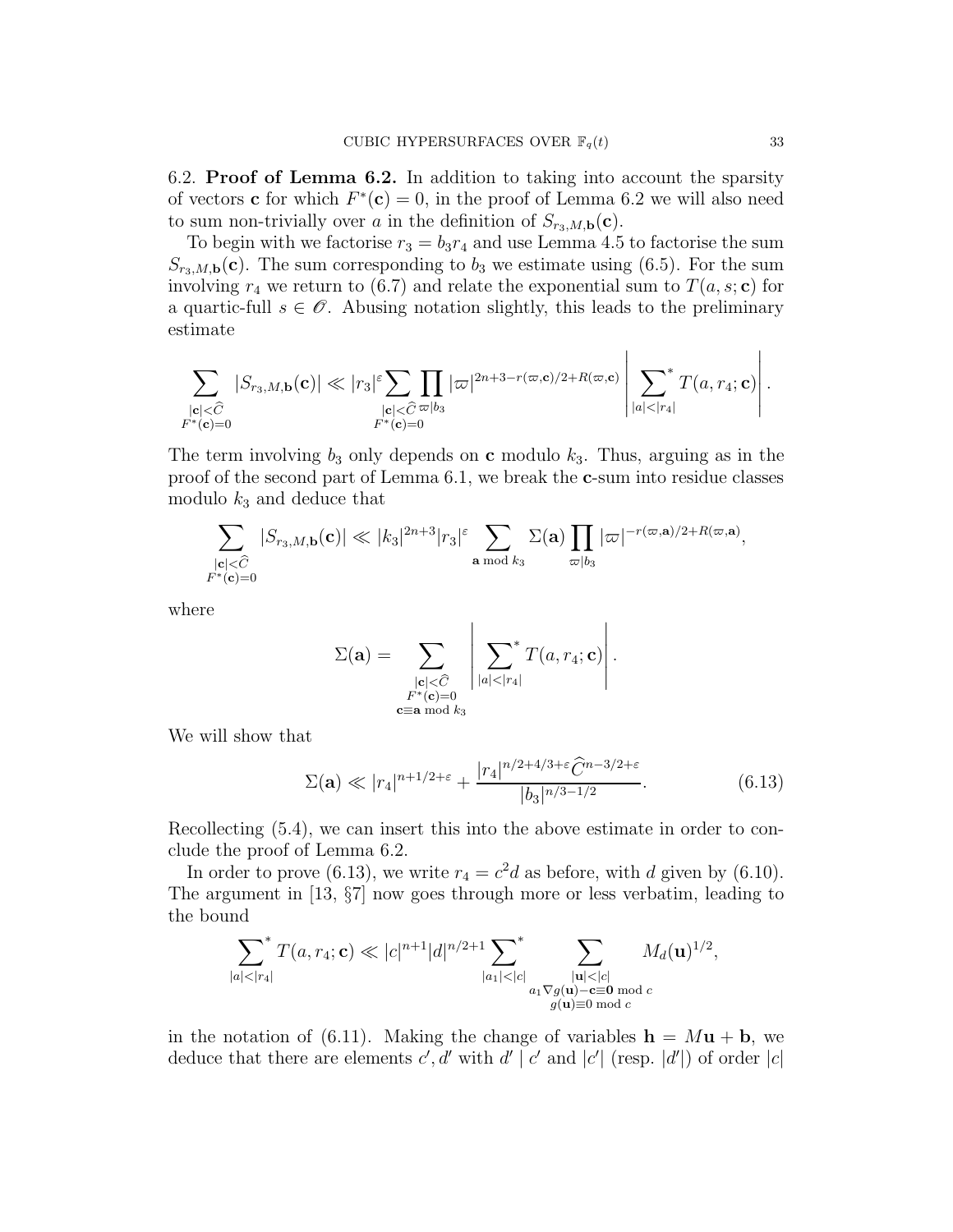(resp.  $|d|$ ), such that

 $\mathbf{L}$ 

$$
\sum_{\substack{|\mathbf{u}|<|c|\\ a_1\nabla g(\mathbf{u})-\mathbf{c}\equiv \mathbf{0} \bmod c}} M_d(\mathbf{u})^{1/2} = \sum_{\substack{|\mathbf{h}|<|c'|\\ a_1\nabla F(\mathbf{h})-\mathbf{c}\equiv \mathbf{0} \bmod c'}} N_{d'}(\mathbf{h})^{1/2}.
$$
  

$$
\sum_{\substack{|\mathbf{h}|<|c'|\\ g(\mathbf{u})\equiv 0 \bmod c'}} M_d(\mathbf{u})^{1/2} = \sum_{\substack{|\mathbf{h}|<|c'|\\ F(\mathbf{h})\equiv 0 \bmod c'}}
$$

Summing trivially over  $a_1$ , we now find that

 $\overline{1}$ 

$$
\sum_{\substack{|\mathbf{c}| < \widehat{C}\\ F^*(\mathbf{c}) = 0\\ \mathbf{c} \equiv \mathbf{a} \bmod k_3}} \left| \sum_{|a| < |r_4|}^* T(a, r_4; \mathbf{c}) \right| \ll |c|^{n+2} |d|^{n/2+1} \mathcal{N} \sum_{\substack{|\mathbf{h}| < |c'|\\ F(\mathbf{h}) \equiv 0 \bmod c'}} N_{d'}(\mathbf{h})^{1/2}, \quad (6.14)
$$

where

$$
\mathcal{N} = \max_{|\mathbf{r}| < |k_3 c'|} \# \left\{ \mathbf{c} \in \mathscr{O}^n : |\mathbf{c}| < \widehat{C}, \ F^*(\mathbf{c}) = 0, \ \mathbf{c} \equiv \mathbf{r} \bmod k_3 c' \right\}.
$$

The equation  $F^*(c) = 0$  cuts out an absolutely irreducible hypersurface in  $\mathbb{A}^n$ of dimension  $n - 1$ . Hence it follows from Lemma 2.10 that

$$
\mathcal{N} \ll \left(\frac{\widehat{C}}{|k_3 c|} + 1\right)^{n-3/2}.\tag{6.15}
$$

It remains to analyse the sum

$$
S(c,d) = \sum_{\substack{|\mathbf{h}| < |c| \\ F(\mathbf{h}) \equiv 0 \bmod c}} N_d(\mathbf{h})^{1/2},
$$

for given  $c, d \in \mathcal{O}$  such that d is square-free and d | c. We will show that

$$
S(c,d) \ll |c|^{n-1+\varepsilon}|d|^{1/2}.
$$

Once combined with  $(6.15)$  in  $(6.14)$ , this gives the desired bound  $(6.13)$  on noting that  $|d| \leqslant |c^2 d|^{1/3} = |r_4|^{1/3}$ . The sum in question satisfies  $S(c_1c_2, d_1d_2) =$  $S(c_1, d_1)S(c_2, d_2)$  for any  $c_i, d_i \in \mathscr{O}$  such that  $(c_1d_1, c_2d_2) = 1$  and  $d_i | c_i$ . Hence it will suffice to show that

$$
S_1 = S(\varpi^e, 1) \ll |\varpi|^{e(n-1)} \quad \text{and} \quad S_2 = S(\varpi^e, \varpi) \ll |\varpi|^{e(n-1)+1/2},
$$

for any  $e \in \mathbb{Z}_{>0}$  and any prime  $\varpi$ . This is achieved by closely following the argument of Heath-Brown [13, page 245]. The estimation of  $S_1$  uses exponential sums and an application of Lemma 6.1 with  $C = 1$ . The main ingredient in the estimation of  $S_2$  is (6.12). Given that the arguments of [13, page 245] carry over verbatim to the function field setting, they will not be repeated here.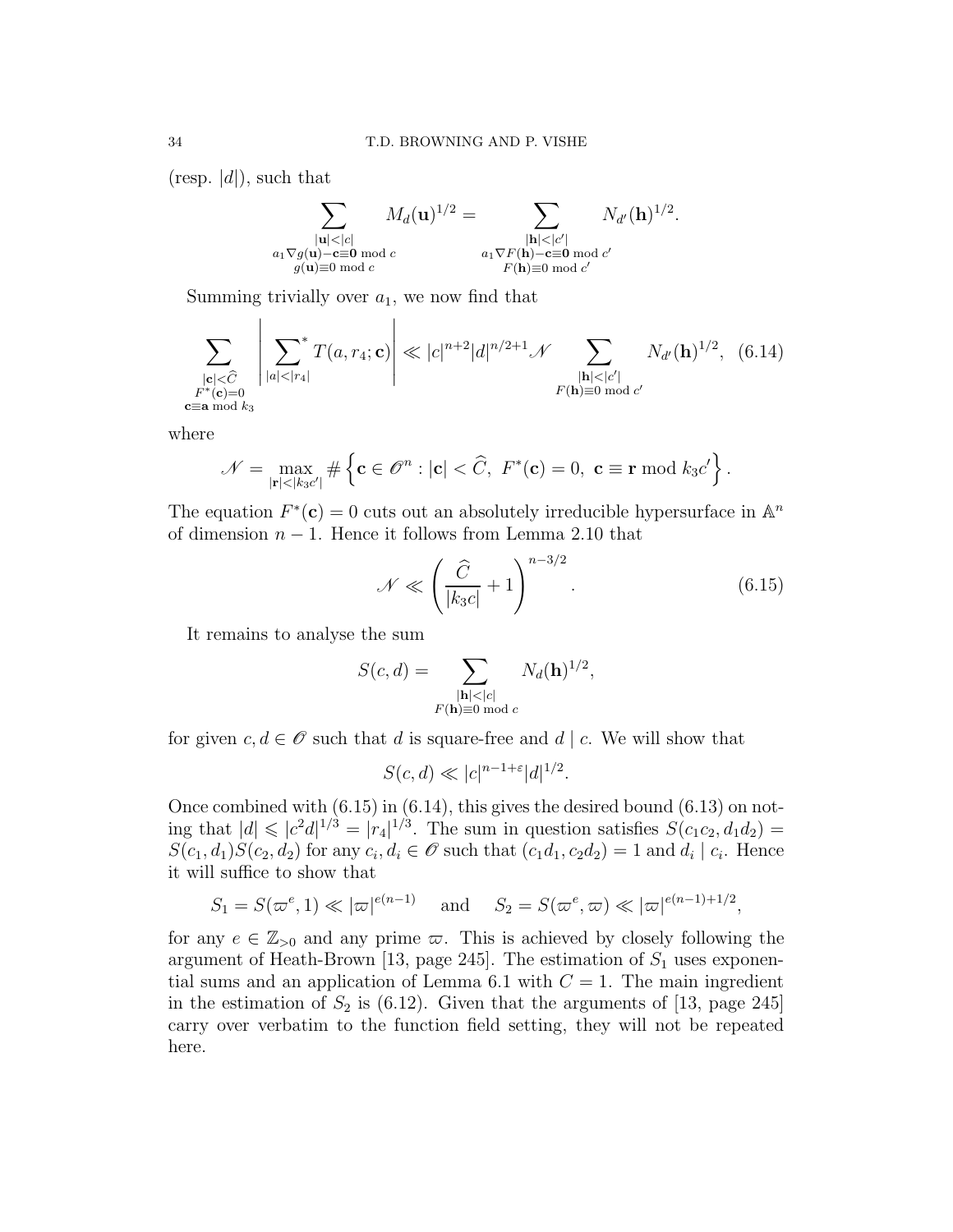### 7. Return to the main counting function

Recall our standing assumption that  $char(\mathbb{F}_q) > 3$ , together with the definition (5.1) of the Hessian matrix associated to our non-singular cubic form  $F \in \mathcal{O}[x_1, \ldots, x_n]$ . The proof of [15, Lemma 1] shows that there exists a point  $\mathbf{x}_0 \in K^n_{\infty}$  satisfying

$$
F(\mathbf{x}_0) = 0, \quad \det \mathbf{H}(\mathbf{x}_0) \neq 0, \quad |\mathbf{x}_0| < 1/H_F. \tag{7.1}
$$

An inspection of the proof reveals that the result is false in characteristic 2 or 3 when F is cubic. Such a point will automatically satisfy  $\nabla F(\mathbf{x}_0) \neq \mathbf{0}$ , since  $F$  is non-singular.

Next, let  $L \geq 1$  be an integer. We define the weight function  $\omega: K^n_{\infty} \to \mathbb{R}_{\geq 0}$ via

$$
\omega(\mathbf{x}) = w\left(t^L(\mathbf{x} - \mathbf{x}_0)\right),\tag{7.2}
$$

where w is given by  $(2.1)$ . Ultimately, L will be taken to be a large but fixed integer. For L large enough, it is clear that

$$
|\mathbf{x}| < 1/H_F
$$
 and  $|\det \mathbf{H}(\mathbf{x})| = |\det \mathbf{H}(\mathbf{x}_0)|,$  (7.3)

for any  $\mathbf{x} \in K^n_{\infty}$  such that  $\omega(\mathbf{x}) \neq 0$ .

Let  $\mathbf{b} \in \mathscr{O}^n$  and let  $M \in \mathscr{O}$  such that  $M \mid F(\mathbf{b})$ . It is clear that  $\omega \in S(K^n_\infty)$ and we are interested in the asymptotic behaviour of the counting function

$$
N(P) = \sum_{\substack{\mathbf{x} \in \mathcal{O}^n \\ F(\mathbf{x}) = 0 \\ \mathbf{x} \equiv \mathbf{b} \bmod M}} \omega(\mathbf{x}/P),
$$
 (7.4)

as  $|P| \to \infty$ . The quantities  $\mathbf{x}_0, \mathbf{b}, M, L$  are to be considered fixed once and for all. Consequently, all our implied constants are allowed to depend on these quantities as well as on the height  $H_F$  of F.

Our main result concerning the behaviour of  $N(P)$  is as follows.

**Theorem 7.1.** Suppose that  $n = 8$ . Then there exists constants  $c \geq 0$  and  $\delta > 0$  such that

$$
N(P) = c|P|^{n-3} + O(|P|^{n-3-\delta}).
$$

The constant c is a Hardy–Littlewood product of local densities, with  $c > 0$ if for every finite prime  $\varpi$  there exists  $\mathbf{x} \in \mathscr{O}_{\varpi}^n$  such that  $F(\mathbf{x}) = 0$  and  $|\mathbf{x} - \mathbf{b}|_{\varpi} < |M|_{\varpi}$ .

In §7.1 we show how this result implies the statement of Theorem 1.2. Next, in §7.2, we initiate our analysis of  $N(P)$  along the lines of §4. The outcome of this first phase of the argument is recorded in Lemma 7.2. The main contribution to  $N(P)$  comes from the trivial characters, which is what we analyse in §7.3. It is here that the explicit value of the leading constant c is recorded.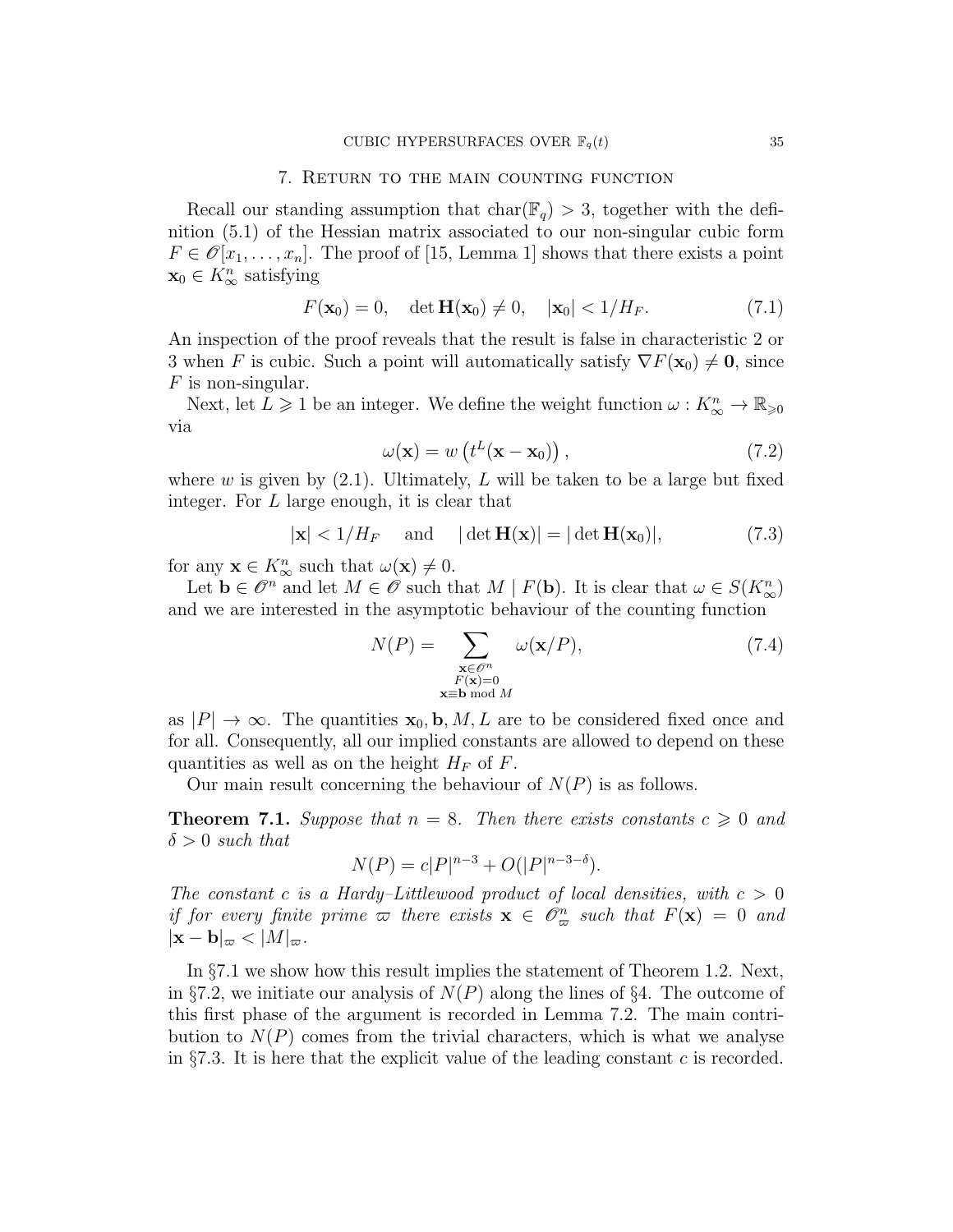Finally, §7.4 is devoted to a preliminary analysis of the contribution from the non-trivial characters.

7.1. Deduction of Theorem 1.2. This section shows how Theorem 7.1 implies Theorem 1.2. Let  $X \subset \mathbb{P}_{K}^{n-1}$  be a non-singular cubic hypersurface defined by a cubic form F over K with  $n \geq 8$  variables. Assume that  $X(K_n) \neq \emptyset$  for every place  $v \in \Omega$ . In order to establish the Hasse principle and weak approximation, we need to show that  $X(K) \neq \emptyset$  and  $X(K)$  is dense in  $X(\mathbf{A}_K)$  under the product topology.

Using a familiar fibration argument, we use induction on the number of variables  $n \geqslant 8$ , supposing for the moment that it is has been verified when  $n = 8$ . Thus let  $n \geq 9$  and let  $H_1, H_2$  be generic hyperplanes in  $\mathbb{P}_K^{n-1}$  defined over K. We consider the fibration  $\pi: X \to \mathbb{P}^1_K$  with fibres  $X_{\lambda,\mu} = X \cap H_{\lambda,\mu}$ , where  $H_{\lambda,\mu} = \lambda H_1 + \mu H_2$ . By the Lefschetz hyperplane theorem  $Pic(X)$  is a free abelian group of rank 1 generated by the class of a hyperplane section Y . All fibres of  $\pi$  are therefore geometrically integral. Indeed if a fibre  $X_{\lambda,\mu}$  were reducible, say  $X_{\lambda,\mu} = Y_1 + Y_2$ , then  $Y_1, Y_2$  would give independent elements of the Picard group of  $X$  which are not multiples of  $Y$ , which is impossible. Moreover  $\mathbb{P}^1_K$  satisfies the Hasse principle and weak approximation, as do the smooth fibres by the inductive hypothesis. A standard argument (see Skorobogatov [31], for example) therefore yields the desired conclusion subject to a satisfactory treatment of the case  $n = 8$ .

Henceforth suppose that  $n = 8$ . Let S be a finite set of primes of K. Suppose that we are given points  $x_{\infty} \in X(K_{\infty})$  and  $x_{\infty} \in X(K_{\infty})$  for each  $\overline{\omega} \in S$ . We wish to prove that there exists a rational point  $x \in X(K)$  which is simultaneously close to these local points in their respective topologies. Since the Hessian does not vanish identically on  $X$ , there is no loss of generality in assuming that  $x_{\infty}$  doesn't lie on the Hessian variety.

Let  $N_{\infty}$ , N be positive integers. We choose representative coordinates so that  $x_{\infty} = [\mathbf{x}_{\infty}]$  for  $\mathbf{x}_{\infty} \in \mathbb{T}^n$  such that  $|\mathbf{x}_{\infty}| < 1/H_F$  and  $x_{\infty} = [\mathbf{x}_{\infty}]$  for  $\mathbf{x}_{\varpi} \in \mathscr{O}_{\varpi}^n$ , for each  $\varpi \in S$ . We need to show that there exists a non-zero vector  $z \in K^n$  such that  $F(z) = 0$ , with

$$
|\mathbf{z} - \mathbf{x}_{\infty}| < \widehat{N}_{\infty}^{-1} \quad \text{and} \quad |\mathbf{z} - \mathbf{x}_{\infty}|_{\varpi} < |\varpi|_{\varpi}^{-N}, \text{ for all } \varpi \in S. \tag{7.5}
$$

Combining weak approximation for  $\mathcal{O}^n$  with the Chinese remainder theorem, we can find a vector  $\mathbf{b} \in \mathscr{O}^n$  such that  $\mathbf{b} \equiv \mathbf{x}_{\varpi} \bmod \varpi^N$  for every  $\varpi \in S$ . Let  $M = \prod_{\varpi \in S} \varpi^N$  and let B run through elements of  $\mathscr O$  for which  $B \equiv 1 \mod M$ . For  $|\overline{B}|$  suitably large we will show that there is a vector  $\mathbf{x} \in \mathscr{O}^n$  such that  $F(\mathbf{x}) = 0$ , with

$$
|\mathbf{x} - B\mathbf{x}_{\infty}| < \widehat{N}_{\infty}^{-1}|B|
$$
 and  $\mathbf{x} \equiv \mathbf{b} \bmod M$ .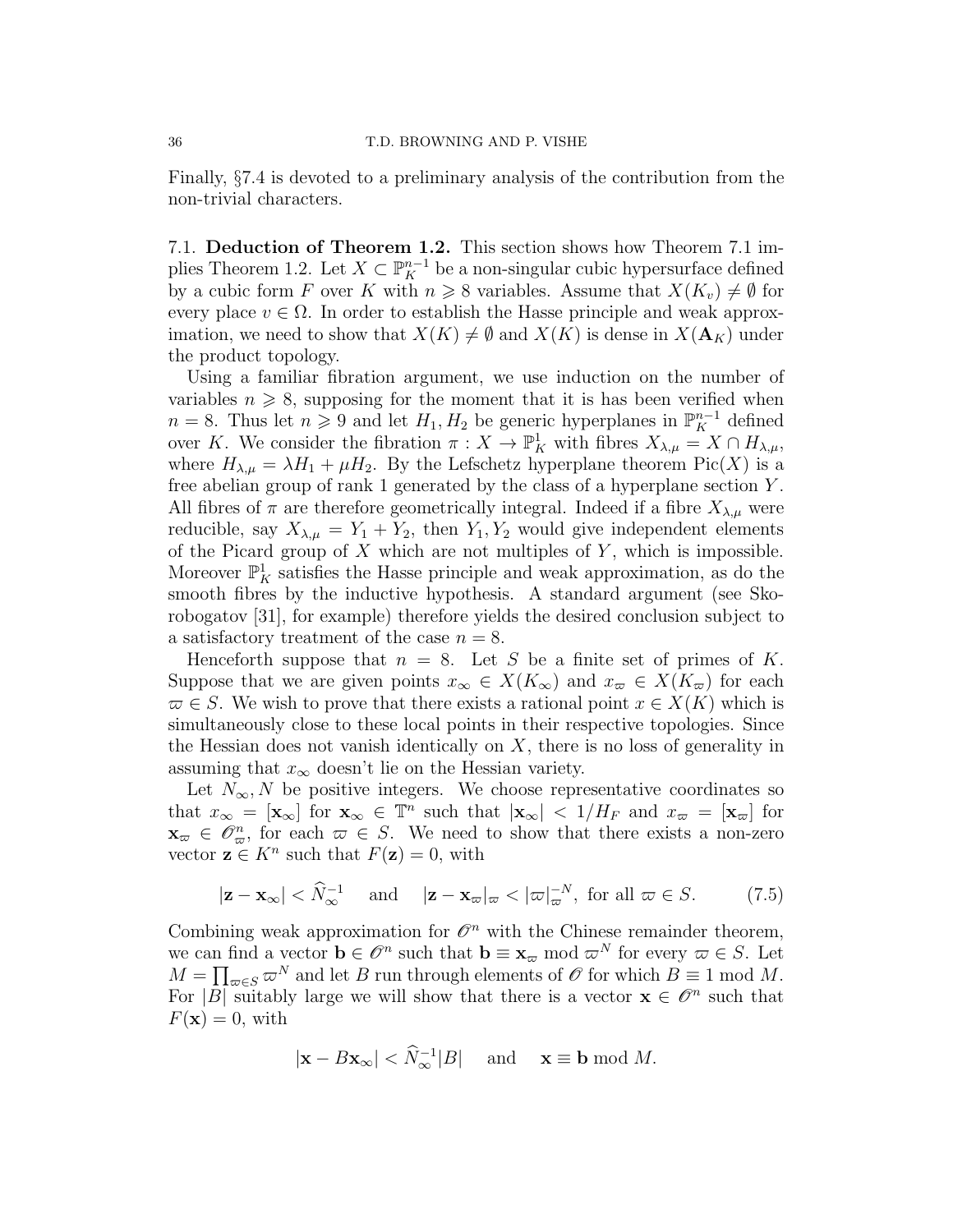We claim that the vector  $\mathbf{z} = \mathbf{x}/B \in K^n$  will satisfy the conditions required to draw the desired conclusion. Now it is clear that  $F(\mathbf{z}) = 0$  and that the restriction at the infinite place in (7.5) is satisfied. Moreover, for any  $\varpi \in S$ we will have  $|\mathbf{z} - \mathbf{x}_{\infty}|_{\infty} < |\varpi|_{\infty}^{-N}$  if and only if  $|\mathbf{x} - \mathbf{x}_{\infty}|_{\infty} < |\varpi|_{\infty}^{-N}$ , since  $B \equiv 1 \mod \varpi^N$ . But this follows from the fact that

$$
|\mathbf{x} - \mathbf{x}_{\varpi}|_{\varpi} \le \max\{|\mathbf{x} - \mathbf{b}|_{\varpi}, |\mathbf{b} - \mathbf{x}_{\varpi}|_{\varpi}\} < |\varpi|_{\varpi}^{-N}.
$$

It will therefore suffice to study the counting function  $N(P)$  in (7.4), with  $\mathbf{x}_0 = \mathbf{x}_{\infty}$  and  $L = N_{\infty}$ . Indeed, our arguments so far show that the Hasse principle and weak approximation hold when  $n = 8$ , if we are able to show that

$$
N(P) > 0,
$$

for  $P \in \mathscr{O}$  such that  $|P| \to \infty$ . But this follows directly from the statement of Theorem 7.1.

7.2. Preliminary analysis of  $N(P)$ . Our starting point is Lemma 4.4, which gives

$$
N(P) = |P|^n \sum_{\substack{r \in \mathcal{O} \\ |r| \leq \widehat{Q} \\ r \text{ monic}}} |r_M|^{-n} \int_{|\theta| < |r|^{-1} \widehat{Q}^{-1}} \sum_{\mathbf{c} \in \mathcal{O}^n} S_{r,M,\mathbf{b}}(\mathbf{c}) I_{r_M}(\theta; \mathbf{c}) d\theta, \qquad (7.6)
$$

where  $r_M = rM/(r, M)$  and  $S_{r,M,\mathbf{b}}(\mathbf{c}), I_{r_M}(\theta; \mathbf{c})$  are as in the statement of lemma. We proceed to use the results of §2.4 to study  $I_r(\theta; \mathbf{c})$  for given  $r \in \mathcal{O}$ . In view of (7.2) and Lemma 2.3, we have

$$
I_r(\theta; \mathbf{c}) = \int_{K_{\infty}^n} w(t^L(\mathbf{x} - \mathbf{x}_0)) \psi\left(\theta P^3 F(\mathbf{x}) + \frac{P \mathbf{c}.\mathbf{x}}{r}\right) d\mathbf{x}
$$
  
\n
$$
= \frac{1}{\hat{L}^n} \psi\left(\frac{P \mathbf{c}.\mathbf{x}_0}{r}\right) \int_{K_{\infty}^n} w(\mathbf{y}) \psi\left(\theta P^3 F(\mathbf{x}_0 + t^{-L} \mathbf{y}) + \frac{P t^{-L} \mathbf{c}.\mathbf{y}}{r}\right) d\mathbf{y}
$$
  
\n
$$
= \frac{1}{\hat{L}^n} \psi\left(\frac{P \mathbf{c}.\mathbf{x}_0}{r}\right) J_G\left(\theta P^3; \frac{P t^{-L} \mathbf{c}}{r}\right), \qquad (7.7)
$$

in the notation of (2.4), where  $G(y) = F(x_0 + t^{-L}y)$ . It is clear that G is a polynomial with coefficients in  $K_{\infty}$  and height  $H_G \leqslant H_F$ .

According to Lemma 2.6 we have  $J_G(\theta P^3; Pt^{-L}\mathbf{c}/r) = 0$  if

$$
\frac{|P||\mathbf{c}|}{|r|} > \widehat{L} \max\{1, |P|^3|\theta|H_F\}.
$$

Hence we may truncate the sum over  $\mathbf c$  in (7.6) to arrive at the following result.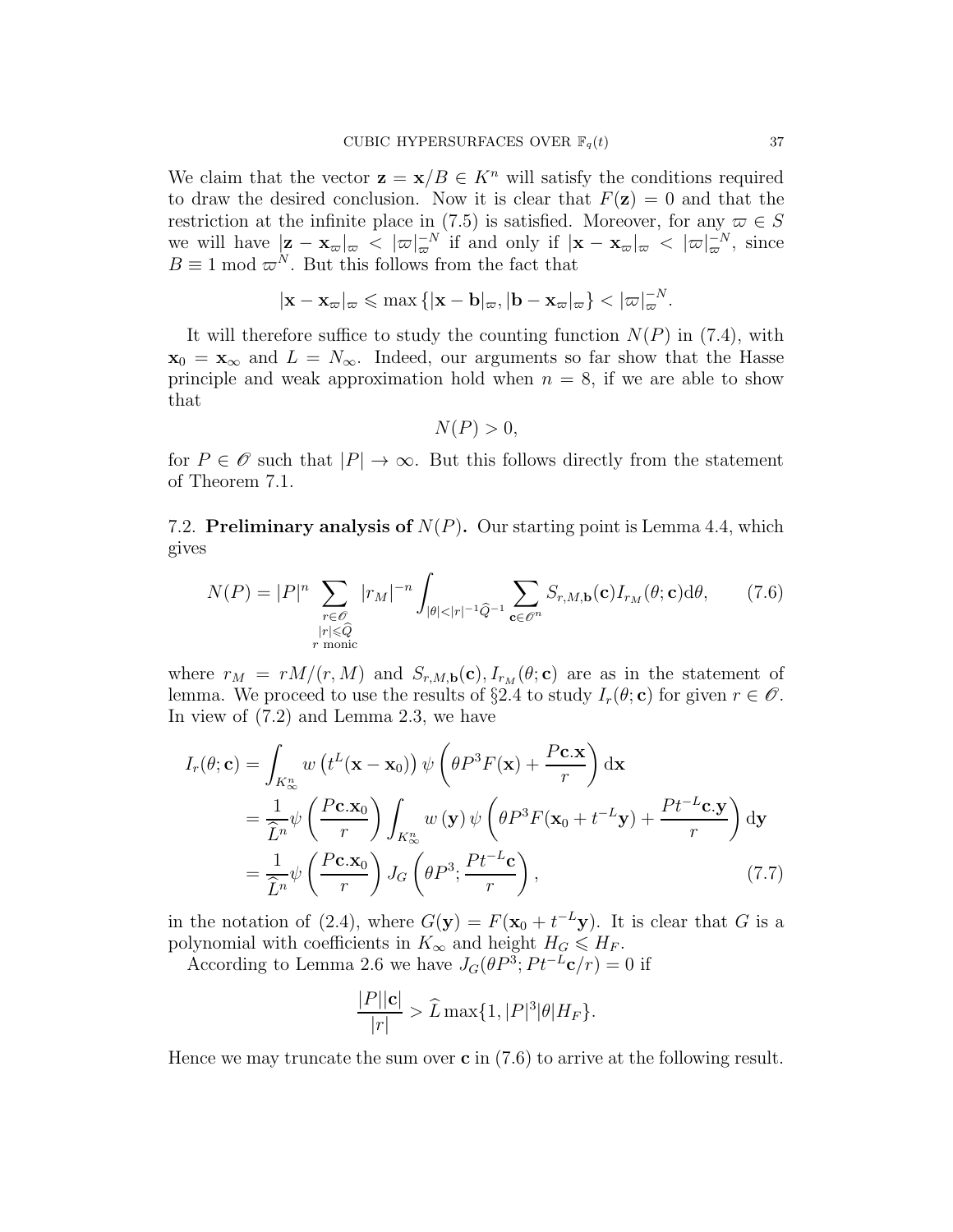Lemma 7.2. We have

$$
N(P) = |P|^n \sum_{\substack{r \in \mathcal{O} \\ |r| \le \widehat{Q} \\ r \text{ monic}}} |r_M|^{-n} \int_{|\theta| < |r|^{-1} \widehat{Q}^{-1}} \sum_{\substack{\mathbf{c} \in \mathcal{O}^n \\ |\mathbf{c}| \le \widehat{C}}} S_{r,M,\mathbf{b}}(\mathbf{c}) I_{r_M}(\theta; \mathbf{c}) d\theta,
$$

where  $C = L H_F |r_M| |P|^{-1} \max\{1, |\theta| |P|^3\}.$ 

We will need a good upper bound for  $I_{r_M}(\theta; \mathbf{c})$ , for  $r, \theta, \mathbf{c}$  appearing in the expression for  $N(P)$  in this lemma. This need is met by the following result.

Lemma 7.3. We have

$$
|I_{r_M}(\theta; \mathbf{c})| \ll H_F^n \max\{1, |\theta| |P|^3\}^{-n/2}.
$$

*Proof.* When  $|c| \leq \widehat{C}$  we put  $\gamma = \theta P^3$  and  $\mathbf{w} = P t^{-L} \mathbf{c}/r_M$ , for convenience. In particular we have

$$
|\mathbf{w}| \leqslant H_F \max\{1, |\gamma|\}.
$$

It then follows from Lemma 2.7 that

$$
\begin{aligned} |I_{r_M}(\theta; \mathbf{c})| &\leq \frac{1}{\widehat{L}^n} |J_G(\gamma; \mathbf{w})| \\ &\leq \frac{1}{\widehat{L}^n} \operatorname{meas} \left\{ \mathbf{y} \in \mathbb{T}^n : |\gamma \nabla G(\mathbf{y}) + \mathbf{w}| \leq H_G \max\{1, |\gamma|^{1/2}\} \right\} \\ &\leqslant \operatorname{meas}(\mathscr{R}), \end{aligned}
$$

where

$$
\mathscr{R} = \left\{ \mathbf{x} \in \mathbb{T}^n : |\mathbf{x} - \mathbf{x}_0| < \widehat{L}^{-1}, \ |\gamma \nabla F(\mathbf{x}) + \mathbf{w}| \leqslant H_F \max\{1, |\gamma|^{1/2}\} \right\}.
$$

We would like to estimate the measure of this region. Recall that  $x_0$  satisfies (7.1). The parameter  $L \ge 0$  is chosen large enough that (7.3) holds for all  $\mathbf{x} \in K^n_\infty$  such that  $|\mathbf{x} - \mathbf{x}_0| < \tilde{L}^{-1}$ .

To begin with, if  $|\gamma| \leq 1$  then we take the trivial bound meas( $\mathscr{R} \leq 1$ . Let us suppose instead that  $|\gamma| > 1$ . If **x** and **x** + **x'** are both in **R** then

$$
|\nabla F(\mathbf{x} + \mathbf{x}') - \nabla F(\mathbf{x})| \leq H_F |\gamma|^{-1/2}.
$$

But

$$
|\nabla F(\mathbf{x} + \mathbf{x}') - \nabla F(\mathbf{x}) - \mathbf{H}(\mathbf{x})\mathbf{x}'| \le H_F |\mathbf{x}'|^2.
$$

Using the inverse of  $H(x)$ , whose entries each have absolute value  $O(1)$ , we find that

 $|\mathbf{x}'| \ll H_F \max\left\{ |\gamma|^{-1/2}, |\mathbf{x}'|^2 \right\}.$ 

This implies that  $|\mathbf{x}'| \ll H_F |\gamma|^{-1/2}$ , since  $|\mathbf{x}'| < 1/H_F$ . We have therefore shown that

$$
\operatorname{meas}(\mathscr{R}) \ll H_F^n \min\{1, |\gamma|^{-n/2}\},\tag{7.8}
$$

which concludes the proof of the lemma.  $\Box$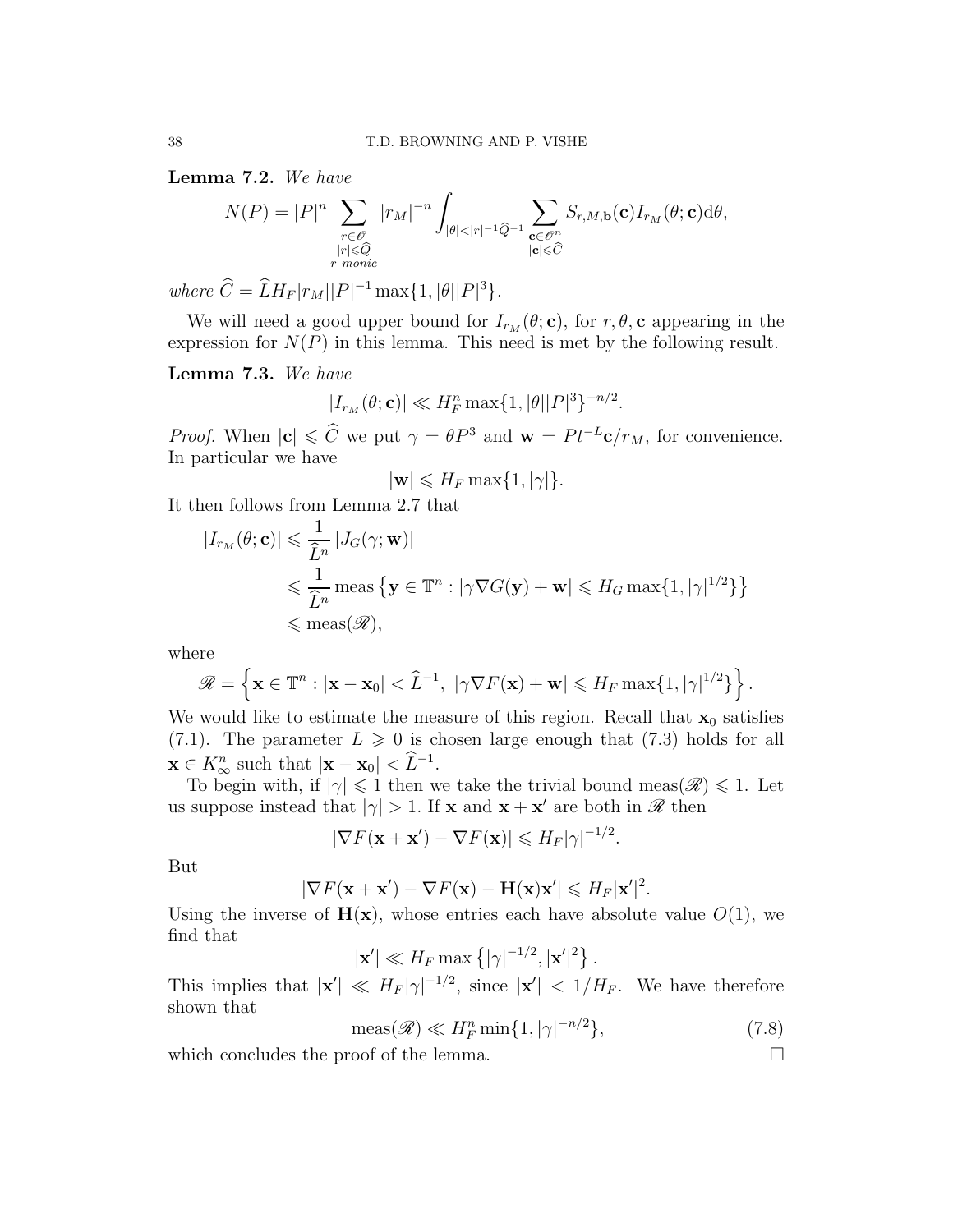7.3. The main term. In this section we investigate the contribution to  $N(P)$ in Lemma 7.2 coming from  $c = 0$ . Let us denote this term by  $M(P)$ . We will always assume that  $n \ge 8$ . Recalling the definition of  $I_{r_M}(\theta; \mathbf{0})$  from Lemma 4.4, we find that

$$
M(P) = |P|^n \sum_{\substack{r \in \mathcal{O} \\ |r| \le \widehat{Q} \\ r \text{ monic}}} |r_M|^{-n} S_{r,M,\mathbf{b}}(\mathbf{0}) K_r,
$$

where

$$
K_r = \int_{|\theta| < |r|^{-1} \widehat{Q}^{-1}} \int_{K^n_\infty} \omega(\mathbf{x}) \psi\left(\theta P^3 F(\mathbf{x})\right) \mathrm{d}\mathbf{x} \; \mathrm{d}\theta.
$$

It follows from Lemma 7.3 that  $K_r = O(|P|^{-3})$  for any r. Moreover, we recall from (7.2) that  $\omega(\mathbf{x}) = w(t^L(\mathbf{x} - \mathbf{x}_0))$  in  $K_r$ , where w is given by (2.1), L is a large fixed integer and  $\mathbf{x}_0$  satisfies (7.1). In particular  $\nabla F(\mathbf{x}_0) \neq \mathbf{0}$  and we let  $\xi \in \mathbb{Z}$  be such that

$$
\widehat{\xi} = |\nabla F(\mathbf{x}_0)|.
$$

In particular  $|\xi|$  < 1.

We begin with the following basic result.

**Lemma 7.4.** For any  $Y \geq 1$  and any  $\varepsilon > 0$ , we have

$$
\sum_{\substack{r \in \mathcal{O} \\ |r| = \widehat{Y} \\ r \text{ monic}}} |r_M|^{-n} |S_{r,M,\mathbf{b}}(\mathbf{0})| \ll \widehat{Y}^{5/4 - n/6 + \varepsilon}.
$$

*Proof.* We factorise any r in the summation as  $r = b_1b_2b_3r_4$  and use the multiplicativity property Lemma 4.5 that is enjoyed by  $S_{r,M,\mathbf{b}}(\mathbf{0})$ . For the modulus  $b_1b_2$  we apply Lemma 5.1. For the modulus  $b_3$  (resp.  $r_4$ ) we use the second (resp. first) part of Lemma 6.1 with  $C = 1$ . This leads to the conclusion that

$$
S_{r,M,\mathbf{b}}(\mathbf{0}) \ll |r|^{\varepsilon} |b_1 b_2|^{n/2+1} |b_3|^{5n/6+2/3} |r_4|^{5n/6+1}
$$
  

$$
\ll |r|^{n/2+1+\varepsilon} |b_3|^{n/3-1/3} |r_4|^{n/3}.
$$

Hence

 $\boldsymbol{r}$ 

$$
\sum_{\substack{r \in \mathscr{O} \\ |r| = \widehat{Y} \\ \text{monic}}} |r_M|^{-n}|S_{r,M,\mathbf{b}}(\mathbf{0})| \ll \widehat{Y}^{1-n/6+\varepsilon} \sum_{|b_3r_4| \leqslant \widehat{Y}} |b_3|^{-1/3} \sum_{|b_1b_2| = \widehat{Y}/|b_3r_4|} \frac{1}{|b_1b_2|^{n/3}}.
$$

The inner sum is absolutely convergent and there are  $O(\widehat{R}^{1/j})$  elements  $r_j \in \mathscr{O}$ such that  $|r_j| \le R$ . Summing first over  $r_4$  we see that the resulting sum over  $b_3$  is absolutely convergent, which therefore completes the proof of the lemma.  $\Box$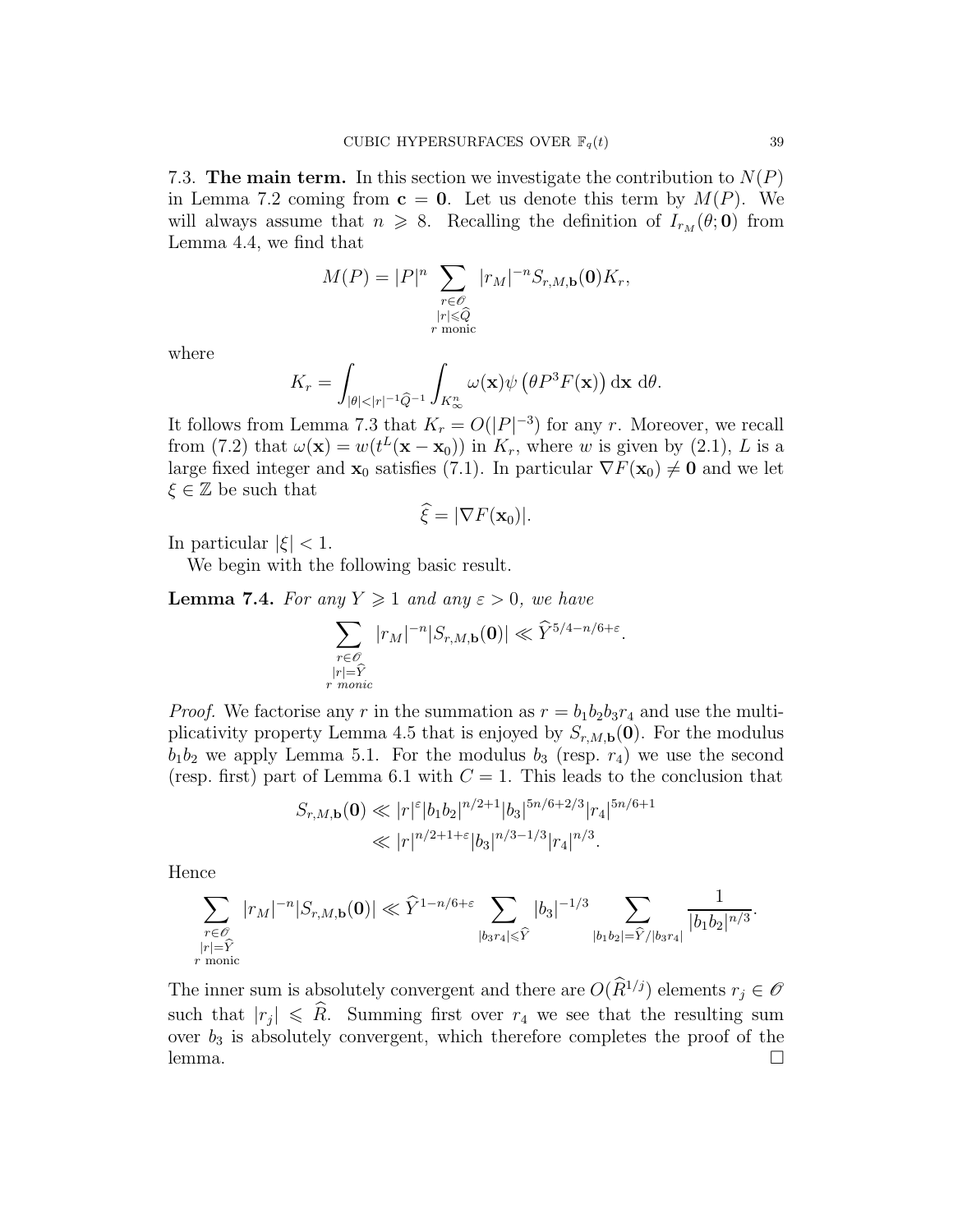Let us put  $C = \widehat{L - \xi}$ . Since  $K_r = O(|P|^{-3})$  and  $5/4 - n/6 < 0$  for  $n \ge 8$ , Lemma 7.4 implies that there exists  $\delta > 0$  such that the overall contribution to  $M(P)$  from r satisfying  $C^{-1}\widehat{Q} \leqslant |r| \leqslant \widehat{Q}$  is  $O(|P|^{n-3-\delta})$ . On the remaining range for r we will actually show that  $K_r$  is independent of r. Let

$$
J_{\theta} = \int_{K_{\infty}^{n}} \omega(\mathbf{x}) \psi\left(\theta P^{3} F(\mathbf{x})\right) d\mathbf{x}.
$$

We then have

$$
K_r = \int_{|\theta| < C|P|^{-3}} J_\theta \, \mathrm{d}\theta + \int_{C|P|^{-3} \leqslant |\theta| < |r|^{-1} \widehat{Q}^{-1}} J_\theta \, \mathrm{d}\theta.
$$

The first integral is independent of  $r$  and the second integral is over a nonempty interval if and only if  $|r| < C^{-1} \widehat{Q}^{-1} |P|^3 = C^{-1} \widehat{Q}$ .

Recalling  $(7.2)$ , we obtain

$$
J_{\theta} = \int_{K_{\infty}^{n}} w(t^{L}(\mathbf{x} - \mathbf{x}_{0})) \psi(\theta P^{3} F(\mathbf{x})) d\mathbf{x}
$$
  
= 
$$
\frac{1}{\widehat{L}^{n}} \int_{\mathbb{T}^{n}} \psi(\theta P^{3} F(\mathbf{x}_{0} + t^{-L} \mathbf{y})) d\mathbf{y}.
$$

Let  $f(\mathbf{y}) = \theta P^3 F(\mathbf{x}_0 + t^{-L} \mathbf{y})$ . Then, provided L is sufficiently large, we will have

$$
|\nabla f(\mathbf{y})| = |\theta P^3 t^{-L} \nabla F(\mathbf{x}_0 + t^{-L} \mathbf{y})| = \frac{|\theta||P|^3 \hat{\xi}}{\hat{L}} = \lambda,
$$

say, for all  $y \in \mathbb{T}^n$ . Likewise, we have  $|\partial^{\beta} f(y)| < \lambda$ , for all  $|\beta| \geq 2$  and all  $y \in \mathbb{T}^n$ . Hence Lemma 2.5 implies that  $J_{\theta} = 0$  if  $\lambda \geq 1$ . It therefore follows that

$$
K_r = \int_{|\theta| < C|P|^{-3}} \int_{K_\infty^n} \omega(\mathbf{x}) \psi\left(\theta P^3 F(\mathbf{x})\right) \mathrm{d}\mathbf{x} \mathrm{d}\theta,
$$

when  $|r| < C^{-1}\widehat{Q}$ , which is now independent of r.

Making the change of variables  $\varphi = \theta P^3$ , we conclude that

$$
M(P) = |P|^{n-3} \mathfrak{S}(Q) \mathfrak{I} + O(|P|^{n-3-\delta}),
$$

for  $n \geqslant 8$ , where

$$
\mathfrak{S}(Q) = \sum_{\substack{r \in \mathcal{O} \\ |r| \le \widehat{Q} \\ r \text{ monic}}} |r_M|^{-n} S_{r,M,\mathbf{b}}(\mathbf{0})
$$

and

$$
\mathfrak{I} = \int_{|\varphi| < \widehat{L - \xi}} \int_{K_{\infty}^n} \omega(\mathbf{x}) \psi(\varphi F(\mathbf{x})) \, \mathrm{d}\mathbf{x} \mathrm{d}\varphi.
$$

The latter quantity is (essentially) the "singular integral" for the problem and can be evaluated explicitly as follows.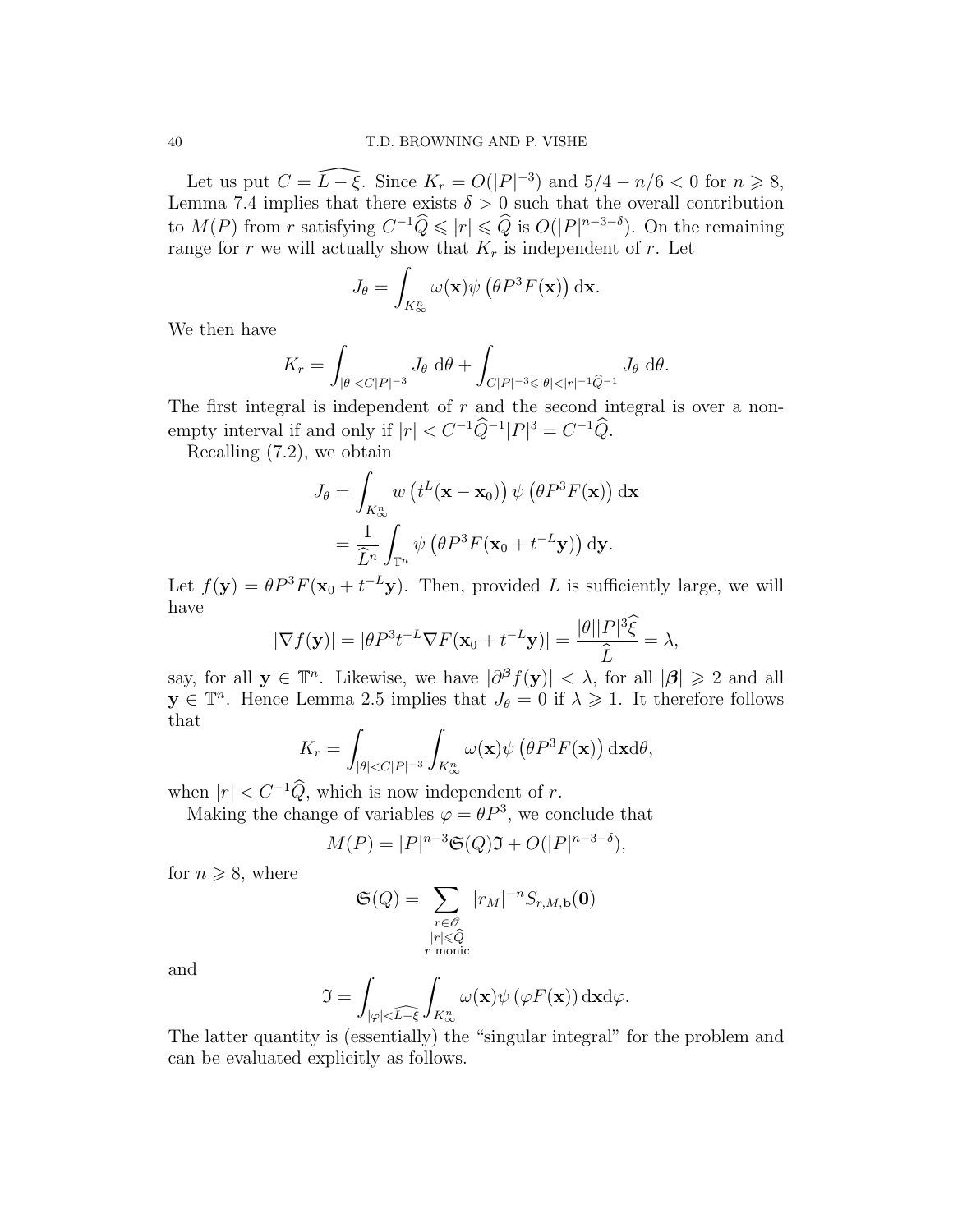Lemma 7.5. We have

$$
\mathfrak{I} = \frac{1}{|\nabla F(\mathbf{x}_0)| \widehat{L}^{n-1}} \gg 1.
$$

*Proof.* Opening up  $\omega$  and making a change of variables as before, we see that

$$
\mathfrak{I} = \frac{1}{\widehat{L}^n} \int_{|\varphi| < \widehat{L-\xi}} \int_{\mathbb{T}^n} \psi \left( \varphi F(\mathbf{x}_0 + t^{-L} \mathbf{y}) \right) d\mathbf{y} d\varphi
$$
\n
$$
= \frac{\widehat{L-\xi}}{\widehat{L}^n} \operatorname{meas} \left\{ \mathbf{y} \in \mathbb{T}^n : |F(\mathbf{x}_0 + t^{-L} \mathbf{y})| < \frac{\widehat{\xi}}{\widehat{L}} \right\},
$$

by Lemma 2.2. Put  $f(\mathbf{y}) = F(\mathbf{x}_0 + t^{-L}\mathbf{y})$ . Then Taylor's theorem yields

$$
f(\mathbf{y}) = t^{-L} \mathbf{y} \cdot \nabla F(\mathbf{x}_0) + \frac{1}{2} t^{-2L} \mathbf{y}^T \nabla^2 F(\mathbf{x}_0) \mathbf{y} + t^{-3L} F(\mathbf{y}),
$$

since  $F(\mathbf{x}_0) = 0$  by (7.1). Now the second and third terms here have absolute value  $O(|y|^2/\tilde{L}^2)$ , whereas the first term has absolute value at most  $|y|\tilde{\xi}/\tilde{L}$ . Assuming that  $L$  is large enough, it therefore follows from the ultrametric inequality that  $|f(\mathbf{y})| < \xi/L$  for any  $\mathbf{y} \in \mathbb{T}^n$ . Hence the region in which we are interested has measure 1, which finally leads to the desired conclusion.  $\Box$ 

In view of Lemma 7.4 we can extend the summation over r in  $\mathfrak{S}(Q)$  to infinity with acceptable error. Thus, for  $n \geq 8$ , there exists  $\delta > 0$  such that

$$
M(P) = |P|^{n-3} \mathfrak{S} \mathfrak{I} + O(|P|^{n-3-\delta}),
$$

where  $\Im$  is given by Lemma 7.5 and

$$
\mathfrak{S} = \sum_{\substack{r \in \mathscr{O} \\ r \text{ monic}}} |r_M|^{-n} S_{r,M,\mathbf{b}}(\mathbf{0})
$$

is the (absolutely convergent) "singular series". The analysis of  $\mathfrak S$  is standard and will not be repeated here. It runs exactly as in Lee [24, 25], with the outcome that  $\mathfrak{S} > 0$  if for every finite prime  $\varpi$  there exists  $\mathbf{x} \in \mathscr{O}_{\varpi}^n$  such that  $F(\mathbf{x}) = 0$  and  $|\mathbf{x} - \mathbf{b}|_{\varpi} < |M|_{\varpi}$ .

7.4. Preparations for the error term. It remains to show that overall contribution to  $N(P)$  in Lemma 7.2 from  $c \neq 0$  is  $O(|P|^{n-3-\delta})$  for some  $\delta > 0$ if  $n = 8$ . The purpose of this section is to lay some groundwork furthering this aim. Now it is clear from (4.1) that there is a satisfactory overall contribution to  $N(P)$  from values of  $\theta$  such that  $|\theta| < \widehat{Q}^{-5}$ . This allows us to henceforth focus on the contribution from  $|\theta| \geq Q^{-5}$ .

Let  $Y, \Theta \in \mathbb{Z}$  be such that

$$
0 \leq Y \leq Q, \quad -5Q \leq \Theta < -(Y+Q). \tag{7.9}
$$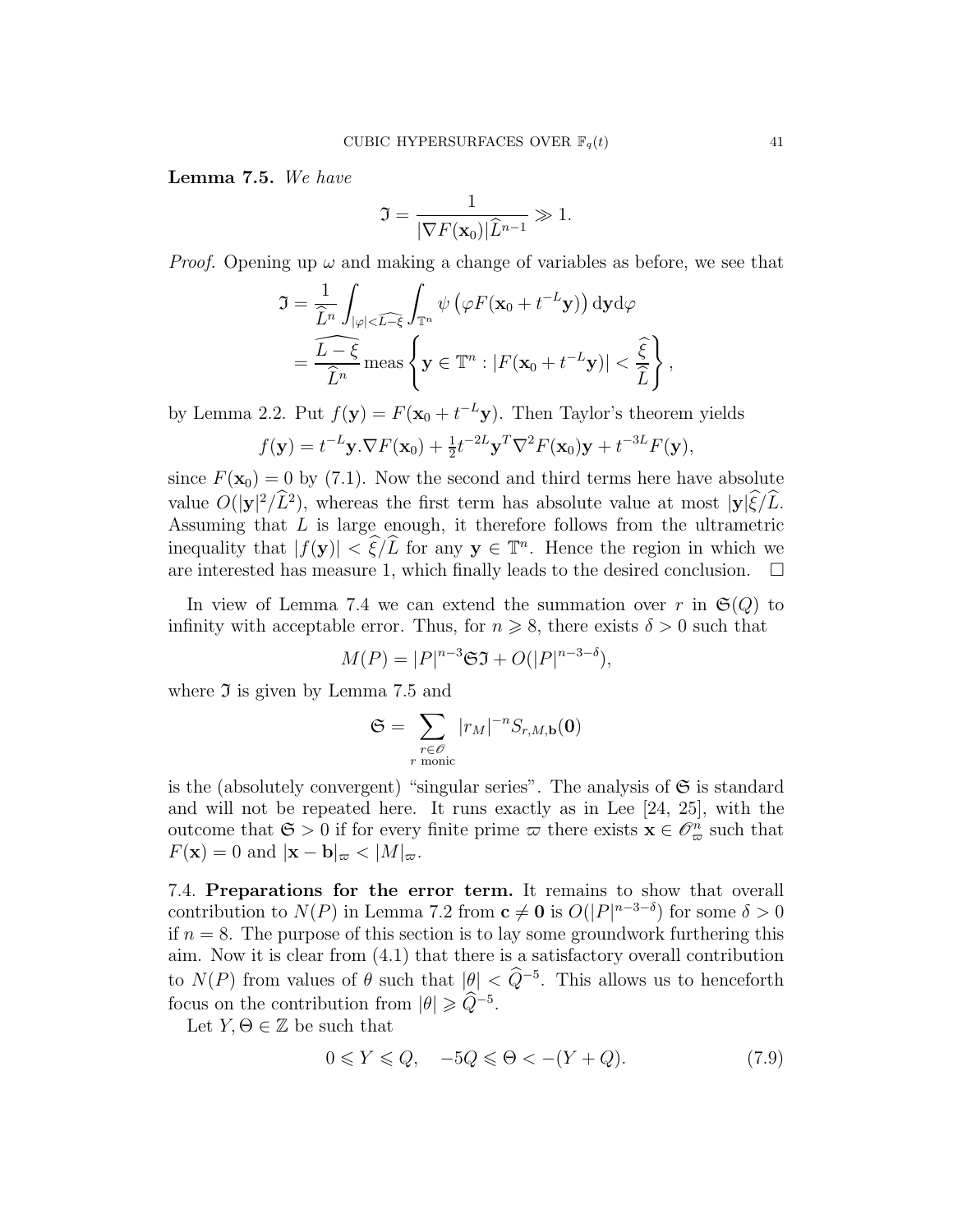The last inequality is equivalent to  $\widehat{Q}^{-5} \leq \widehat{\Theta} < (\widehat{Y}\widehat{Q})^{-1}$  and one sees that there are at most  $4Q = O(\log |P|)$  choices for Y,  $\Theta$ . We will content ourselves with focusing on the overall contribution to  $N(P)$  from  $c \neq 0$  and  $r, \theta$  such that  $|r| = \hat{Y}$  and  $|\theta| = \hat{\Theta}$ . Let us denote this contribution by  $E(P) = E(P; Y, \Theta)$ . Suppose that we are able to prove the existence of a positive constant  $\eta > 0$ such that

$$
E(P) = O(|P|^{n-3-\eta})\tag{7.10}
$$

for any  $Y, \Theta \in \mathbb{Z}$  satisfying (7.9). Then this will lead to an asymptotic formula for  $N(P)$ , as  $|P| \to \infty$ , for the range of n that (7.10) is valid for.

In what follows it will be convenient to introduce the notation

$$
J(\Theta) = \max\{1, \widehat{\Theta}|P|^3\}.
$$
\n(7.11)

The constraint on **c** imposed in Lemma 7.2 now becomes  $|c| \ll \hat{Y}|P|^{-1}J(\Theta)$ , for a suitable implied constant. In particular, since  $c \neq 0$ , we must have

$$
\widehat{Y} \gg \frac{|P|}{J(\Theta)}.\tag{7.12}
$$

Switching the order of summation we obtain

$$
E(P) = |P|^n \sum_{\substack{\mathbf{c} \in \mathcal{O}^n \\ \mathbf{c} \neq \mathbf{0} \\ |\mathbf{c}| \ll \widehat{Y}|P|^{-1}J(\Theta)}} \sum_{\substack{r \in \mathcal{O} \\ |r| = \widehat{Y} \\ \text{monic}}} |r_M|^{-n} \int_{|\theta| = \widehat{\Theta}} S_{r,M,\mathbf{b}}(\mathbf{c}) I_{r_M}(\theta; \mathbf{c}) d\theta, \quad (7.13)
$$

where  $I_{r_M}(\theta; \mathbf{c}) \ll J(\Theta)^{-n/2}$ . Let S be a set of finite primes to be decided upon in due course, but which contains all prime divisors of M. Any  $r \in \mathscr{O}$ can be written  $r = b'_1 b_1 r_2$  where  $b'_1$  is square-free such that  $\varpi \mid b'_1 \Rightarrow \varpi \in S$ and  $b_1$  is square-free and coprime to S. According to Lemma 4.5 there is a factorisation  $M = M_1 M_2 M_3$  for  $M_1, M_2, M_3 \in \mathscr{O}$  such that  $M_1 \mid (b'_1)^{\infty}$ ,  $M_2 | r_2^{\infty}$  and  $(M_3, r) = 1$ , together with  $\mathbf{b}_1, \mathbf{b}_2, \mathbf{b}_3 \in (\mathcal{O}/M\mathcal{O})^n$  such that

$$
S_{r,M,\mathbf{b}}(\mathbf{c}) = S_{b_1,1,\mathbf{0}}(\mathbf{c}) S_{b'_1,M_1,\mathbf{b}_1}(\mathbf{c}) S_{r_2,M_2,\mathbf{b}_2}(\mathbf{c}) \psi\left(\frac{-\mathbf{c}.\mathbf{b}_3}{M_3}\right). \tag{7.14}
$$

The vectors  $\mathbf{b}_1, \mathbf{b}_2$  and  $\mathbf{b}_3$  depend only on the value of  $b_1 \mod M$ . In §8 we will consider the effect of  $S_{b_1,1,0}(c)$  on  $E(P)$ . Later, in §9, we will consider the contribution from  $S_{r_2,M_2,\mathbf{b}_2}(\mathbf{c})$ .

# 8. Contribution from square-free moduli

It will be convenient to define

$$
\mathscr{O}^{\sharp} = \{b \in \mathscr{O} : b \text{ is monic and square-free}\}.
$$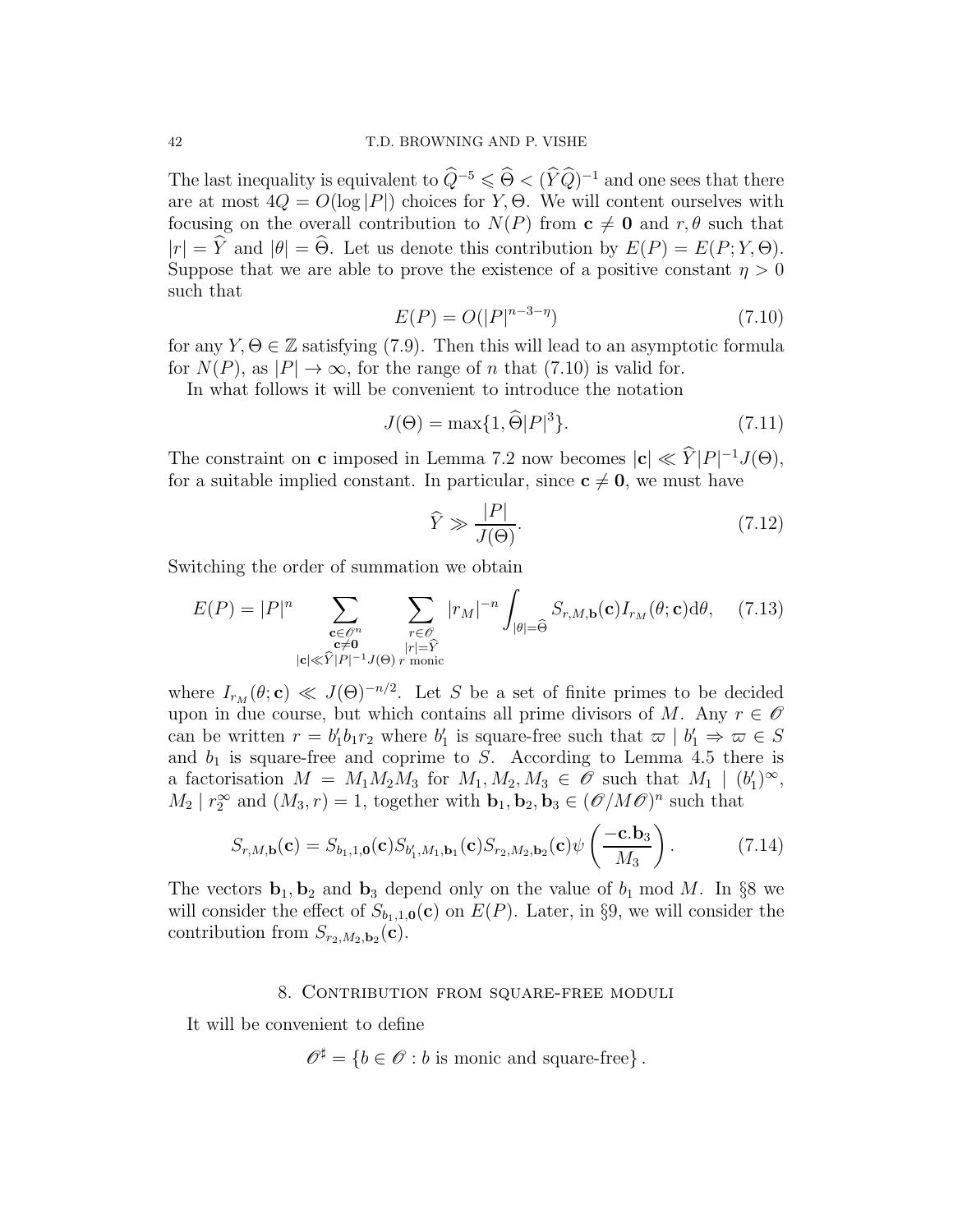Recalling the expression (7.13) and the subsequent factorisation (7.14) of the exponential sum involved, it follows that there exists  $\mathbf{b}_1, \mathbf{b}_2 \in (\hat{\mathscr{O}}/M\hat{\mathscr{O}})^n$  and  $b_0 \in (\mathscr{O}/M\mathscr{O})^*$  such that

$$
E(P) \ll \frac{|P|^n}{\widehat{Y}^{(n-1)/2}} \sum_{\substack{\mathbf{c} \in \mathcal{O}^n \\ |\mathbf{c}| \ll \widehat{Y}|P|^{-1}J(\Theta)}} \sum_{\substack{b'_1 \in \mathcal{O}^\sharp \\ |\mathbf{c}_1| \ll \widehat{Y}|P|^{-1}J(\Theta)}} \sum_{\substack{b'_1 \in \mathcal{O}^\sharp \\ |\mathbf{c}_1| \ll \widehat{Y}^2}} \sum_{\substack{|\mathbf{c}_1| \ll \widehat{Y}^2|P|^{-1}J(\Theta) \\ |\mathbf{c}_1| \ll \widehat{Y}^2}} \sum_{\substack{|\mathbf{c}_1| \ll \widehat{Y}^2|P| \ll \widehat{Y}^2}} \sum_{\substack{|\mathbf{c}_1| \ll \widehat{Y}^2|P| \ll \widehat{Y}^2}} \sum_{\substack{|\mathbf{c}_1| \ll \widehat{Y}^2|P| \ll \widehat{Y}^2}} (8.1)
$$
\n
$$
\times \sum_{\substack{r_2 \in \mathcal{O} \\ |\mathbf{b}'_1 r_2| \ll \widehat{Y}}} \frac{|S_{b'_1, M_1, \mathbf{b}_1}(\mathbf{c}) S_{r_2, M_2, \mathbf{b}_2}(\mathbf{c})|}{|b'_1 r_2|^{(n+1)/2}} \int_{|\theta| = \widehat{\Theta}} |\Sigma(Y, \theta)| d\theta,
$$
\n
$$
(8.1)
$$

where

$$
\Sigma(Y,\theta) = \sum_{\substack{b_1 \in \mathcal{O}^\sharp \\ (b_1,S)=1 \\ b'_1b_1r_2|\geq \hat{Y} \\ b_1 \equiv b_0 \bmod{M}}} \frac{S_{b_1,1,0}(\mathbf{c}) I_{b_1(b'_1r_2)_M}(\theta; \mathbf{c})}{|b_1|^{(n+1)/2}}.
$$
(8.2)

Here we have observed that  $(b'_1b_1r_2)_M = b_1(b'_1r_2)_M$  since  $(b_1, M) = 1$ . Our main job in this section is to estimate  $\Sigma(Y, \theta)$  whenever c is suitably generic.

In what follows we will put  $b = b_1$  and redefine  $b'_1 r_2$  to be d, for simplicity. Putting  $S_b(\mathbf{c}) = S_{b,1,\mathbf{0}}(\mathbf{c})$ , we have

$$
S_b(\mathbf{c}) = \sum_{|a| < |b|} \sum_{\substack{\mathbf{y} \in \mathscr{O}^n \\ |\mathbf{y}| < |b|}} \psi\left(\frac{aF(\mathbf{y}) - \mathbf{c} \cdot \mathbf{y}}{r}\right).
$$

Let  $\Delta_F \in \mathscr{O}$  denote the non-zero discriminant of F. Assuming that  $F^*(c) \neq 0$ we shall take S to be the set of primes dividing  $\Delta_F M F^*(c)$ . Alternatively, if  $F^*(c) = 0$  but  $\nabla F^*(c) \neq 0$ , then we will take S to be the set of primes dividing  $\Delta_F M \nabla F^*(c)$ . Lemma 4.5 shows that the sum  $S_b(c)$  is a multiplicative function of b. When  $b = \varpi$  for a prime  $\varpi$ , the sum is a complete exponential sum over the finite field  $\mathbb{F}_{\varpi}$ . It then follows from (5.2) that  $S_{\varpi}(\mathbf{c}) \ll |\varpi|^{(n+1)/2} |(\varpi, \nabla F^*(\mathbf{c}))|^{1/2}$ . Hence

$$
\sum_{\substack{b \in \mathscr{O}^\sharp \\ (b,S)=1 \\ |bd|=\widehat{Y} \\ b \equiv b_0 \bmod{M}}} \frac{|S_b(\mathbf{c})|}{|b|^{(n+1)/2}} \ll \widehat{Y}^{\varepsilon} \sum_{\substack{b \in \mathscr{O}^\sharp \\ (b,S)=1 \\ |bd|=\widehat{Y}}} |(b, \nabla F^*(\mathbf{c}))|^{1/2}
$$

in (8.2). According to our definition of S this is  $O(|d|^{-1}\hat{Y}^{1+\varepsilon})$  if  $\nabla F^*(c) \neq 0$ and  $O(|d|^{-3/2}\hat{Y}^{3/2+\epsilon})$  if  $\nabla F^*(c) = 0$ . Recalling the bound in Lemma 7.3 for  $I_{bd_M}(\theta; \mathbf{c})$  and the definition (7.11) of  $J(\Theta)$ , this leads to the following "easy" estimate for  $\Sigma(Y, \theta)$ .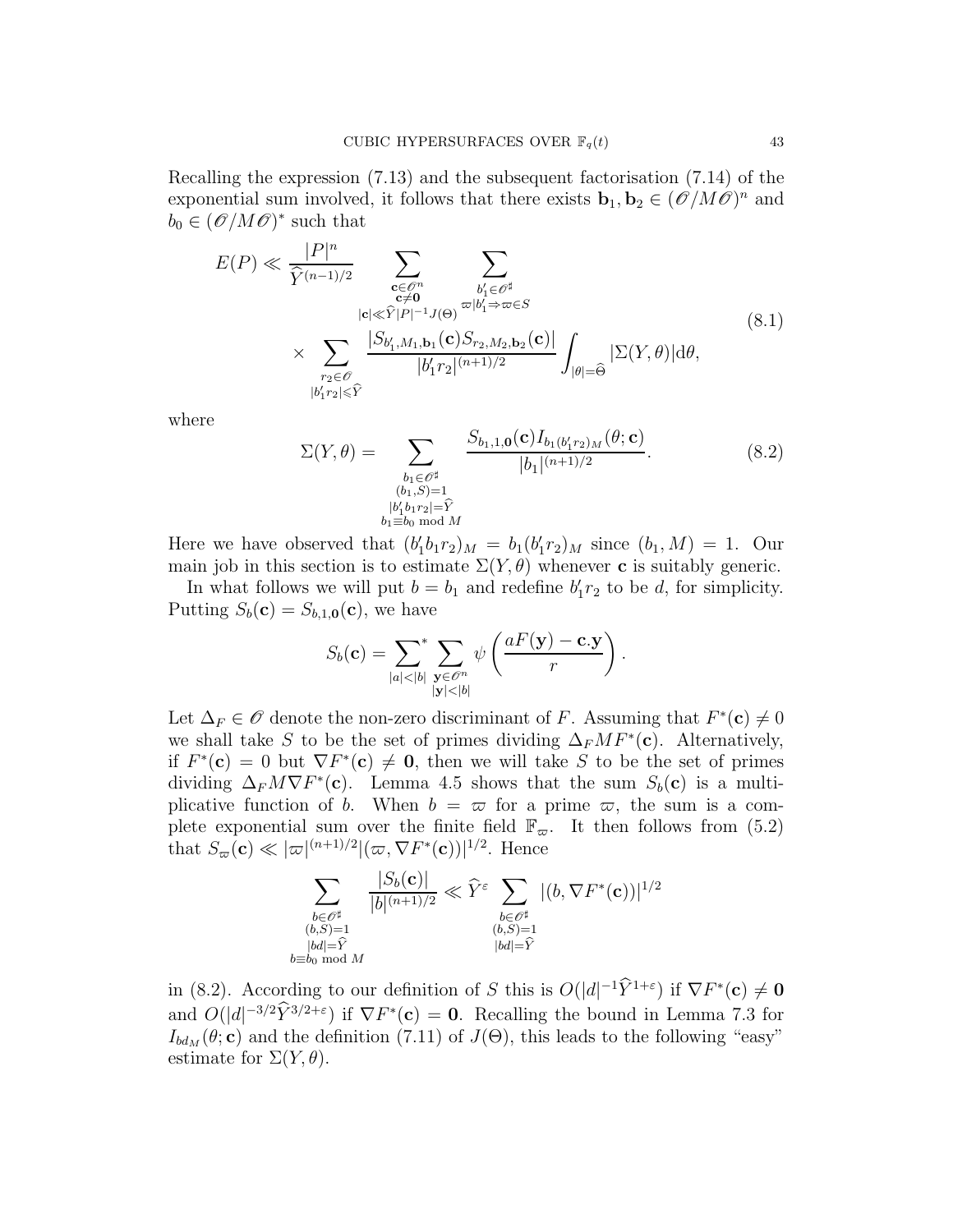**Lemma 8.1.** Let  $\varepsilon > 0$ . If  $\nabla F^*(c) \neq 0$  and S is the set of primes dividing  $\Delta_F M \nabla F^*(\mathbf{c})$ , then

$$
\Sigma(Y,\theta) \ll \frac{\hat{Y}^{1+\varepsilon}}{|d| J(\Theta)^{n/2}}.
$$

If  $\nabla F^*(c) = 0$  and S is the set of primes dividing  $\Delta_F M$ , then

$$
\Sigma(Y,\theta) \ll \frac{\widehat{Y}^{3/2+\varepsilon}}{|d|^{3/2}J(\Theta)^{n/2}}.
$$

The implied constants in these estimates are allowed to depend on the choice of  $\varepsilon$ , a convention that we shall henceforth adhere to. Lemma 8.1 does not take advantage of any cancellation in the sum over  $b \in \mathcal{O}^{\sharp}$  coming from sign changes in the exponential sum  $S_b(c)$ . The following "hard" estimate does so under suitable hypotheses. Its proof will occupy the rest of this section.

**Lemma 8.2.** Assume that n is even and that  $F^*(c) \neq 0$ . Let S be the set of primes dividing  $\Delta_F MF^*(c)$ . Assume, furthermore, that  $\hat{Y} > \sqrt{q|d||P||c|}$ . Then for any  $\varepsilon > 0$  we have

$$
\Sigma(Y,\theta) \ll \frac{(|\mathbf{c}| \widehat{Y})^{\varepsilon}}{|d|^{1/2}} \frac{\widehat{Y}^{1/2}}{J(\Theta)^{n/2-1/2}}.
$$

At this stage it might be useful to compare Lemmas 8.1 and 8.2 for typical values of Y,  $\Theta$ , c satisfying (7.9), by which we mean that  $Y \sim Q$ ,  $\Theta \sim (\widehat{Y}\widehat{Q})^{-1}$ and  $|c| \sim |P|^{1/2}$ . But then  $J(\Theta) \sim 1$  and the bound in Lemma 8.2 is roughly of order  $(Q/|d|)^{1/2}$ , while that in Lemma 8.1 is of order  $Q/|d|$ .

We begin the proof of Lemma 8.2 by writing

$$
\Sigma(Y,\theta) = \int_{K_{\infty}^n} w\left(t^L(\mathbf{x}-\mathbf{x}_0)\right) \psi\left(\theta P^3 F(\mathbf{x})\right) \Sigma(Y;\mathbf{x}) d\mathbf{x},
$$

where

$$
\Sigma(Y; \mathbf{x}) = \sum_{\substack{b \in \mathscr{O}^{\sharp} \\ (b,S)=1 \\ |b|=\widehat{Y}/|d| \\ b \equiv b_0 \bmod{M}}} \frac{S_b(\mathbf{c})}{|b|^{(n+1)/2}} \psi\left(\frac{P\mathbf{c}.\mathbf{x}/d_M}{b}\right).
$$

Here we recall that  $|\mathbf{x}| < 1$  for  $\mathbf{x} \in K^n_{\infty}$  such that  $w(t^L(\mathbf{x}-\mathbf{x}_0)) \neq 0$ . We detect the condition  $b \equiv b_0 \mod M$  by summing over Dirichlet characters  $\eta_1 \mod M$ . Letting  $D_1 = (\mathscr{O}/M\mathscr{O})^*$ , this gives

$$
\Sigma(Y; \mathbf{x}) = \frac{1}{\#D_1} \sum_{\eta_1 \bmod M} \overline{\eta_1(b_0)} \sum_{\substack{b \in \mathscr{O}^{\sharp} \\ (b,S)=1 \\ |b|=\widehat{Y}/|d|}} \frac{\eta_1(b)S_b(\mathbf{c})}{|b|^{(n+1)/2}} \psi\left(\frac{P\mathbf{c}.\mathbf{x}/d_M}{b}\right).
$$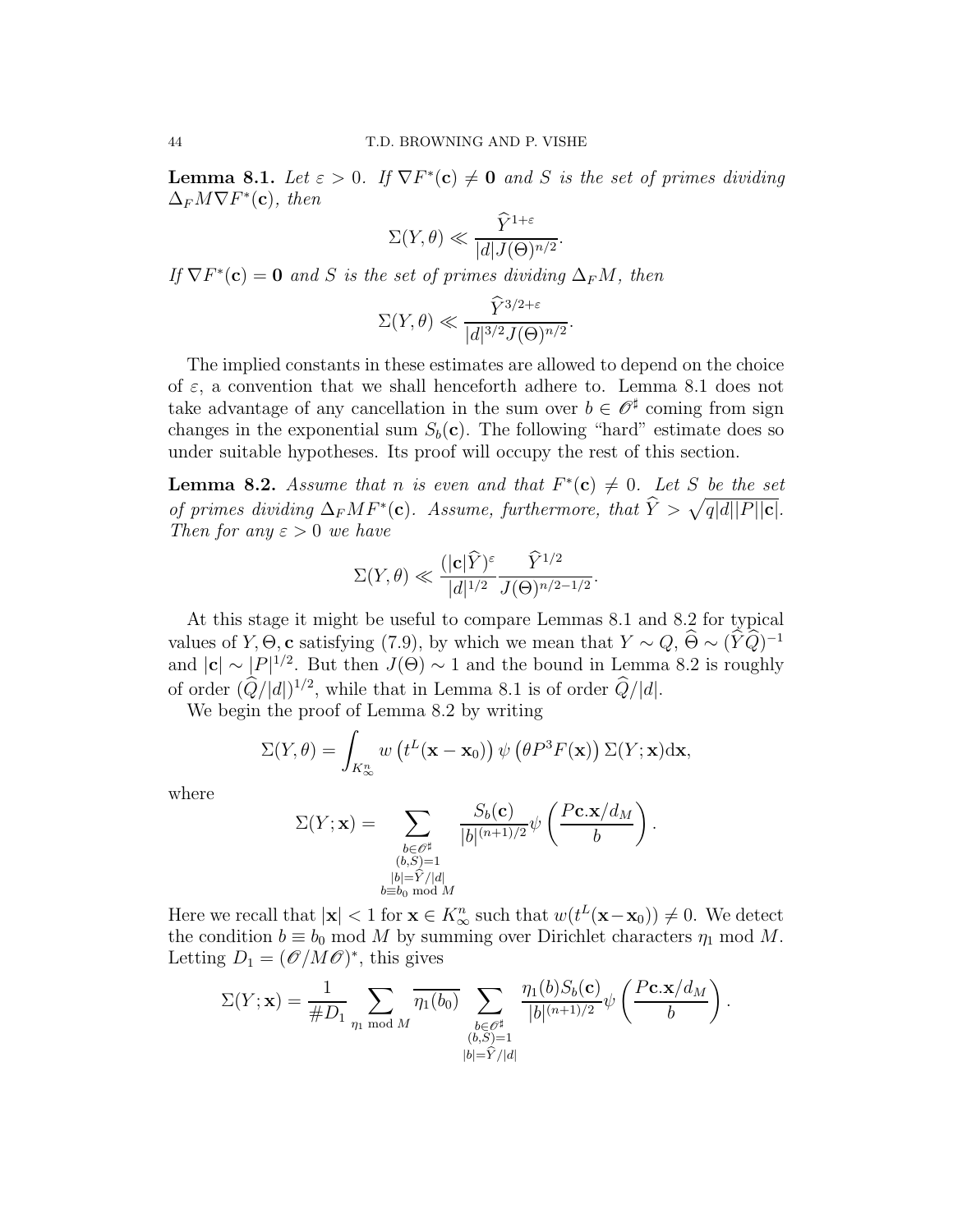Next, we let  $J \in \mathbb{Z}$  be such that

$$
\widehat{J} = q^{J} = \max \left\{ 1, \frac{q|P||\mathbf{c}|}{\widehat{Y}} \right\}.
$$

In particular  $J \geq 0$ . Typically we expect  $\hat{J}$  to be rather small. For any b arising in  $\Sigma(Y; \mathbf{x})$  let us put  $K = \deg(b)$ , so that

$$
\widehat{K} = q^K = \frac{\widehat{Y}}{|d|}.
$$

Lemma 8.2 is stated under the assumption that  $\hat{Y} \geq \sqrt{q|d||P||c|}$ , which is equivalent to  $J \leqslant K$ . Let us put  $x = t^{-1}$  for the prime at infinity and  $A = \mathbb{F}_q[x] \subset \mathscr{O}_{\infty}$ . Then, since b is monic, there exist  $c_1, \ldots, c_K \in \mathbb{F}_q$  such that

$$
b = \underbrace{t^K + c_1 t^{K-1} + \dots + c_{J-1} t^{K-J+1}}_{=t^{K} a} + \underbrace{c_J t^{K-J} + \dots + c_K}_{=t^{K-J} b'},
$$

where  $a \in (A/x^{J}A)^{*}$  and  $b' \in A$ . Thus  $b = t^{K}(a + x^{J}b')$  with  $|b'| \leq 1$  and  $|a| = 1$ . But then it follows that

$$
\psi\left(\frac{P\mathbf{c}.\mathbf{x}/d_M}{b}\right) = \psi\left(\frac{P\mathbf{c}.\mathbf{x}}{d_M}\left\{\frac{1}{t^K(a+x^Jb')}-\frac{1}{t^Ka}\right\}\right)\psi\left(\frac{P\mathbf{c}.\mathbf{x}/d_M}{t^Ka}\right)
$$

$$
= \psi\left(\frac{P\mathbf{c}.\mathbf{x}/d_M}{t^Ka}\right),
$$

since

$$
\left| \frac{P \mathbf{c}.\mathbf{x}}{d_M} \left\{ \frac{1}{t^K(a + x^J b')} - \frac{1}{t^K a} \right\} \right| < \frac{|P||\mathbf{c}|}{|t^K a d_M|} \left| - \frac{x^J b'}{a} + \dots \right|
$$
\n
$$
\leq \frac{|P||\mathbf{c}|}{\widehat{J}\widehat{K}|d|}
$$
\n
$$
\leq q^{-1}.
$$

The conclusion of this is that the character  $\psi$  in  $\Sigma(Y; \mathbf{x})$  only depends on the value of  $b/t^K \mod x^J$ .

Putting  $D_2 = (A/x<sup>J</sup>A)^*$ , it follows that

$$
\Sigma(Y; \mathbf{x}) = \frac{1}{\#D_1} \sum_{\eta_1 \bmod M} \overline{\eta_1(b_0)} \sum_{a \in D_2} \psi\left(\frac{P \mathbf{c}. \mathbf{x}/d_M}{t^K a}\right) \sum_{\substack{b \in \mathcal{O}^\sharp \\ (b,S)=1 \\ t^{-K} b \equiv a \bmod x^J}} \frac{\eta_1(b) S_b(\mathbf{c})}{|b|^{(n+1)/2}}.
$$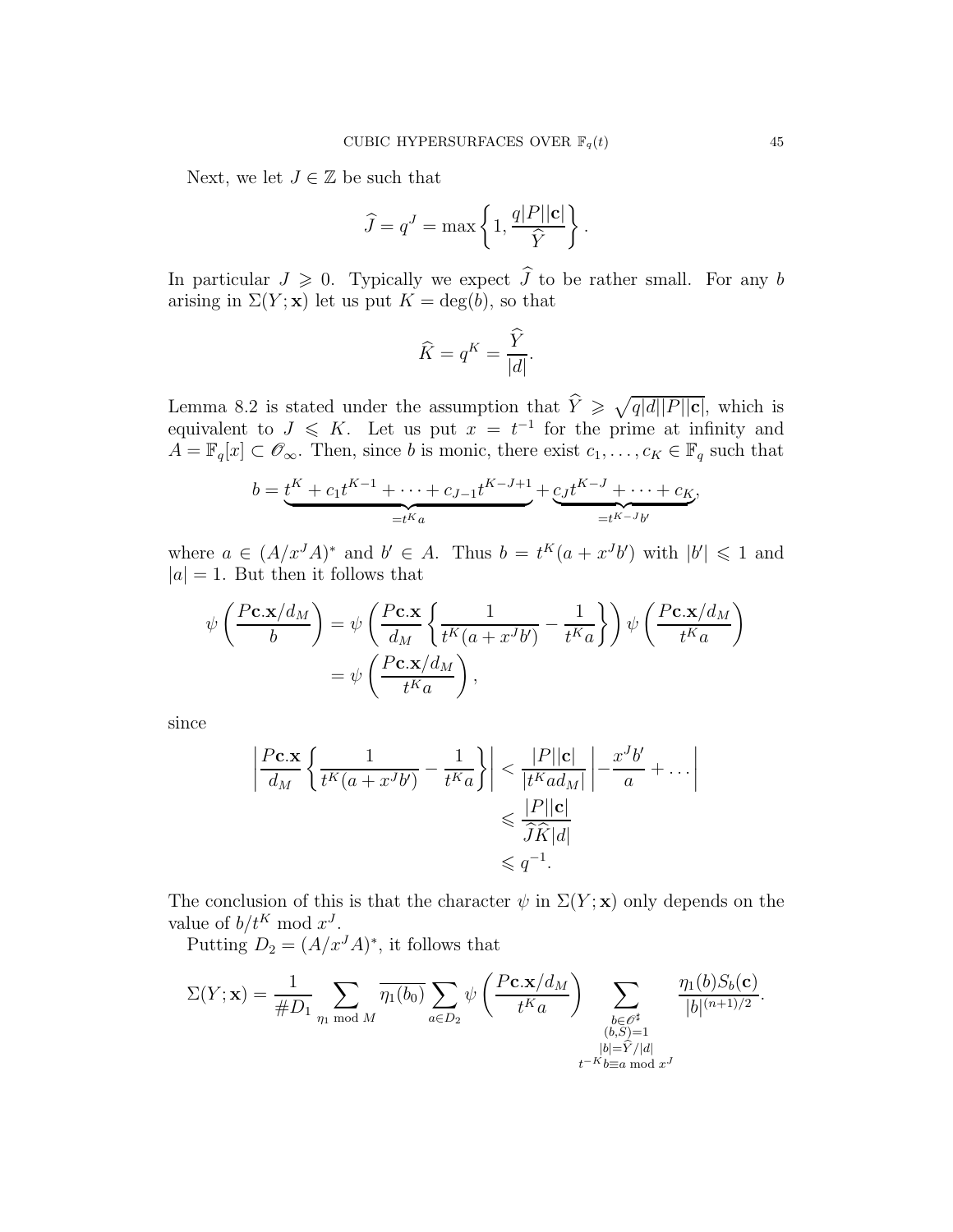Introducing Dirichlet characters  $\chi: D_2 \to \mathbb{C}^*$  to detect the congruence condition in the inner sum, we deduce that

$$
\Sigma(Y; \mathbf{x}) = \frac{1}{\#D_1 \#D_2} \sum_{\eta_1 \bmod M} \sum_{\chi \bmod x^J}
$$

$$
\times \sum_{a \in D_2} \psi\left(\frac{P \mathbf{c}. \mathbf{x}/d_M}{t^K a}\right) \overline{\eta_1(b_0) \chi(a)} \Sigma_0(\eta_1, \chi; Y),
$$

where

$$
\Sigma_0(\eta_1, \chi; Y) = \sum_{\substack{b \in \mathscr{O}^\sharp \\ (b, S) = 1 \\ |b| = \widehat{Y}/|d|}} \frac{\eta_1(b) \chi(t^{-K}b) S_b(\mathbf{c})}{|b|^{(n+1)/2}}.
$$

In conclusion, we have therefore established the identity

$$
\Sigma(Y,\theta) = \frac{1}{\#D_1 \#D_2} \sum_{\eta_1 \bmod M} \overline{\eta_1(b_0)} \sum_{\chi \bmod x^J} \Sigma_0(\eta_1, \chi; Y)
$$
  
 
$$
\times \sum_{a \in D_2} \overline{\chi(a)} I_{t^K a d_M}(\theta; \mathbf{c}).
$$
 (8.3)

Our first concern is an estimate for the inner sum over  $a$ . It is easy to see that

$$
\frac{1}{\#D_2} \sum_{\chi \bmod x^J} \left| \sum_{a \in D_2} \overline{\chi(a)} I_{t^K a d_M}(\theta; \mathbf{c}) \right| \ll \widehat{J} J(\Theta)^{-n/2} \ll J(\Theta)^{1-n/2}, \quad (8.4)
$$

since the size constraint on **c** in (8.1) gives  $\hat{J} = \max\{1, |P||\mathbf{c}|/\hat{Y}\} \ll J(\Theta)$ . It turns out that this bound does not suffice for  $(7.10)$  when  $n = 8$  and it is necessary to produce a bound which takes advantage of non-trivial averaging over a. This is achieved in the following result.

Lemma 8.3. We have

$$
\frac{1}{\# D_2} \sum_{\chi \bmod x^J} \left|\sum_{a \in D_2} \overline{\chi(a)} I_{t^Kad_M}(\theta;\mathbf{c})\right| \ll J(\Theta)^{1/2-n/2}.
$$

*Proof.* Let  $\chi$  mod  $x^J$  be a Dirichlet character. Opening up  $I_{t^Kad_M}(\theta; \mathbf{c})$ , we deduce from (7.7) that

$$
\sum_{a\in D_2} \chi(a) I_{t^Kad_M}(\theta; \mathbf{c}) = \frac{1}{\widehat{L}^n} \sum_{a\in D_2} \chi(a) \psi\left(\frac{P\mathbf{c}.\mathbf{x}_0}{t^Kad_M}\right) J_G\left(\theta P^3, \frac{Pt^{-L}\mathbf{c}}{t^Kad_M}\right),
$$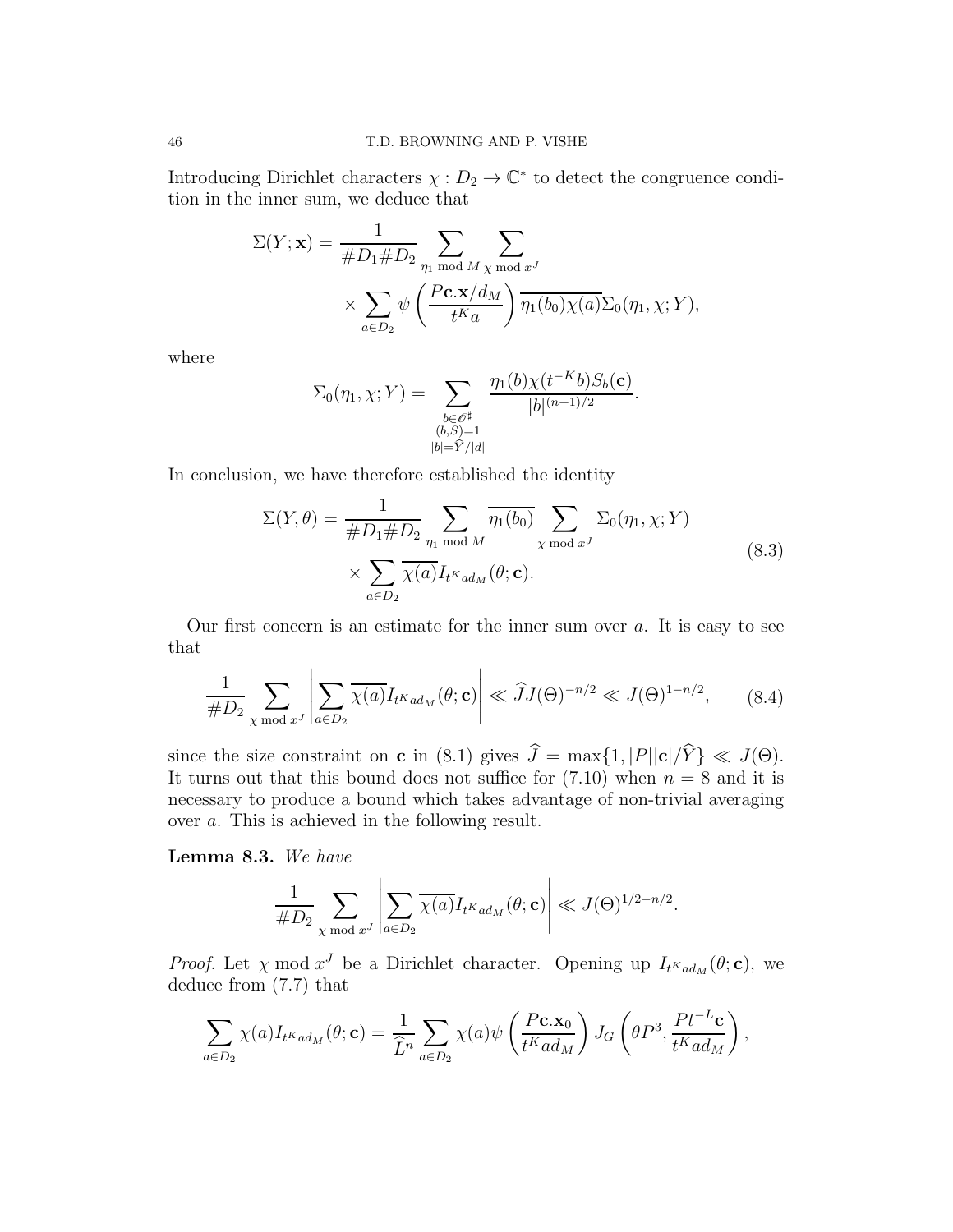in the notation of (2.4), where  $G(\mathbf{x}) = F(\mathbf{x}_0 + t^{-L}\mathbf{x})$ . Lemma 2.7 implies that

$$
J_G\left(\theta P^3, \frac{Pt^{-L}\mathbf{c}}{t^K a d_M}\right) = \int_{\Omega_a} \psi\left(\theta P^3 G(\mathbf{x}) + \frac{Pt^{-L}\mathbf{c}.\mathbf{x}}{t^K a d_M}\right) d\mathbf{x},
$$

where

$$
\Omega_a = \left\{ \mathbf{x} \in \mathbb{T}^n : \left| \theta P^3 \nabla G(\mathbf{x}) + \frac{P t^{-L} \mathbf{c}}{t^K a d_M} \right| \ll J(\Theta)^{1/2} \right\}.
$$

It follows from (7.8) that meas $(\Omega_a) \ll J(\Theta)^{-n/2}$ .

Let  $\varepsilon > 0$  and choose  $J_0 \in \mathbb{Z}$  such that  $\hat{J}_0$  has order of magnitude  $J(\Theta)^{1/2+\varepsilon}$ . If  $J_0 > J$  then Lemma 8.3 follows from (8.4). Alternatively, we may proceed under the assumption that  $J/2 \leqslant J_0 \leqslant J$ . Recall that  $x = t^{-1}$  and suppose that  $a \equiv a' \bmod x^{J_0}$ , for  $a, a' \in D_2$ . Then

$$
\left|\frac{Pt^{-L}\mathbf{c}}{t^Kad_M} - \frac{Pt^{-L}\mathbf{c}}{t^Ka'd_M}\right| \leq \widehat{J}\left|\frac{a-a'}{aa'}\right| \leq \frac{\widehat{J}}{\widehat{J}_0} \ll J(\Theta)^{1/2-\varepsilon}.
$$

Hence the set  $\Omega_a$  only depends on the value of a mod  $x^{J_0}$ .

Let us write  $a = a_0 + x^{J_0} a_1$ , where  $a_0 \in (A/x^{J_0}A)^*$  and  $a_1 \in A/x^{J-J_0}A$ . Then

$$
\sum_{a\in D_2} \chi(a) I_{t^Kad_M}(\theta; \mathbf{c}) = \sum_{a_0 \in (A/x^{J_0}A)^*} \sum_{a_1 \in A/x^{J-J_0}A} \chi(a_0 + x^{J_0}a_1)
$$

$$
\times \frac{1}{\widehat{L}^n} \int_{\Omega_{a_0}} \psi(\theta P^3 G(\mathbf{x})) \psi\left(\frac{P\mathbf{c}.\left(\mathbf{x}_0 + t^{-L}\mathbf{x}\right)}{t^K(a_0 + x^{J_0}a_1)d_M}\right) d\mathbf{x}.
$$

For fixed  $a_0 \in (A/x^{J_0}A)^*$  and  $\mathbf{x} \in \Omega_{a_0}$  we proceed to examine the sum

$$
S(\mathbf{x}) = \sum_{a_1 \in A/x^{J-J_0}A} \psi \left( \frac{P\mathbf{c}.\mathbf{y}}{t^K(a_0 + x^{J_0}a_1)d_M} \right) \chi(1 + x^{J_0}a_1\overline{a_0}),
$$

where  $y = x_0 + t^{-L}x$  and  $\overline{a_0}$  denotes the multiplicative inverse of  $a_0$  mod  $x^{J-J_0}$ . Let  $\varphi_\chi$  be the additive character defined on  $A/x^{J-J_0}A$  via

$$
\frac{1}{2}
$$

$$
\varphi_{\chi}(a) = \chi(1 + x^{J_0}a).
$$

This must be a twist of the standard additive character. Thus there exists an element  $a_{\chi} \in A/x^{J-J_0}A$  such that

$$
\varphi_{\chi}(a) = \psi\left(\frac{a_{\chi}a}{x^{J-J_0}}\right),\,
$$

for any  $a \in A/x^{J-J_0}A$ . This gives a surjective homomorphism

$$
\varphi: \text{Hom}\left((A/x^J A)^*, \mathbb{C}^*\right) \to A/x^{J-J_0} A,
$$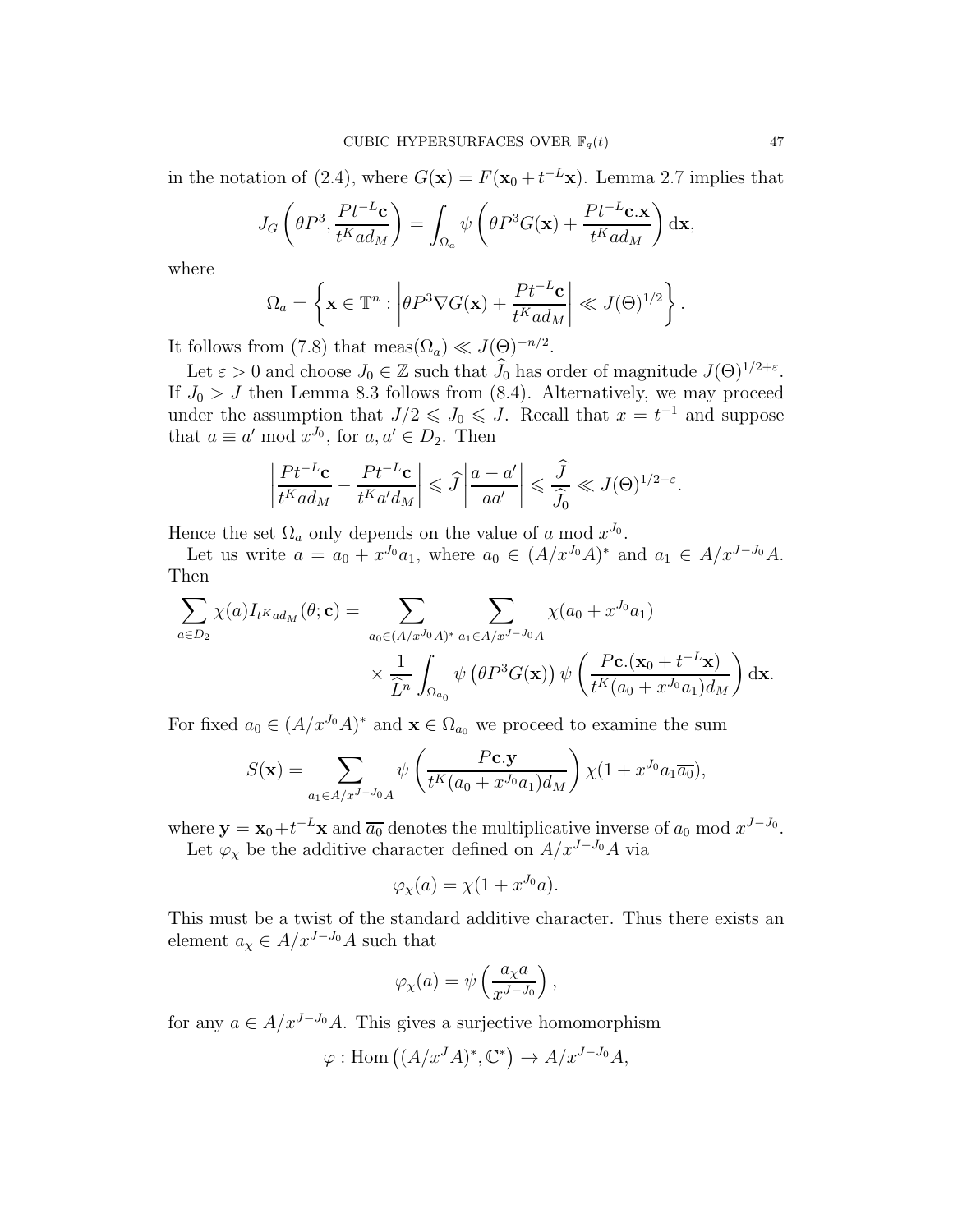defined by  $\varphi(\chi) = a_{\chi}$ , with kernel isomorphic to  $\text{Hom}((A/x^{J_0}A)^*, \mathbb{C}^*)$ . We conclude that

$$
S(\mathbf{x}) = \sum_{a_1 \in A/x^{J-J_0}A} \psi \left( \frac{P\mathbf{c}.\mathbf{y}}{t^K(a_0 + x^{J_0}a_1)d_M} \right) \psi \left( \frac{a_\chi a_1 \overline{a_0}}{x^{J-J_0}} \right). \tag{8.5}
$$

Observe that  $|P \mathbf{c}. \mathbf{y}/(t^K d_M)| \leq \tilde{J}$ . Hence

$$
\psi\left(\frac{P\mathbf{c}.\mathbf{y}}{t^K(a_0+x^{J_0}a_1)d_M}\right) = \psi\left(\frac{P\mathbf{c}.\mathbf{y}}{t^Ka_0(1+x^{J_0}a_1\overline{a_0})d_M}\right)
$$

$$
= \psi\left(\frac{P\mathbf{c}.\mathbf{y}(1-a_1\overline{a_0}x^{J_0})}{t^Ka_0d_M}\right)
$$

$$
= \psi\left(\frac{P\mathbf{c}.\mathbf{y}}{t^Ka_0d_M}\right)\psi\left(\frac{-P\mathbf{c}.\mathbf{y}a_1\overline{a_0}x^{J_0}}{t^Ka_0d_M}\right)
$$

and

$$
\psi\left(\frac{-P\mathbf{c}.\mathbf{y}a_1\overline{a_0}x^{J_0}}{t^K a_0d_M}\right) = \psi\left(\frac{a''a_1\overline{a_0}^2}{x^{J-J_0}}\right),\,
$$

for some  $a'' \in A$ . Applying this reasoning in  $(8.5)$ , we are led to the identity

$$
S(\mathbf{x}) = \psi \left( \frac{P \mathbf{c} \cdot \mathbf{y}}{t^K a_0 d_M} \right) \sum_{a_1 \in A/x^{J-J_0} A} \psi \left( \frac{a_1 \overline{a_0} (a_\chi + a'' \overline{a_0})}{x^{J-J_0}} \right)
$$

,

where  $a_{\chi}$  and  $a''$  are independent of the choices of  $a_0$  and  $a_1$ .

For fixed  $a_0$  we deduce that  $S(\mathbf{x}) = 0$  unless  $a_\chi \equiv a''' \bmod x^{J-J_0}$ , where  $a''' = -a''\overline{a_0} \mod x^{J-J_0}$ , in which case  $|S(\mathbf{x})| \leqslant J/J_0$ . However, for fixed  $a''' \in A/x^{J-J_0}A$  we have  $\#\{\chi \in \varphi^{-1}(a''')\} \leq \#\{\chi \in \varphi^{-1}(0)\} \leq \tilde{J}_0$ , since  $\varphi$  is a homomorphism. Thus

$$
\frac{1}{\#D_2} \sum_{\chi \bmod x^J} \left| \sum_{a \in D_2} \chi(a) I_{t^K a d_M}(\theta; \mathbf{c}) \right| \ll \frac{1}{\hat{J}} \sum_{\chi \bmod x^J} \sum_{a_0 \in (A/x^{J_0} A)^*} \times \left| \int_{\Omega_{a_0}} \psi(\theta P^3 G(\mathbf{x})) S(\mathbf{x}) d\mathbf{x} \right|
$$
  
\$\ll\$  $\sum_{a_0 \in (A/x^{J_0} A)^*} \text{meas}(\Omega_{a_0})$   
\$\ll\$  $\hat{J}_0 J(\Theta)^{-n/2}.$ 

This completes the proof of the lemma, since  $\widehat{J}_0$  has order  $J(\Theta)^{1/2+\varepsilon}$ .  $\Box$ 

It is now time to start analysing the sum  $\Sigma_0(\eta_1, \chi; Y)$  for fixed Dirichlet characters  $\eta_1: D_1 \to \mathbb{C}^*$  and  $\chi: D_2 \to \mathbb{C}^*$ . Let us define a further character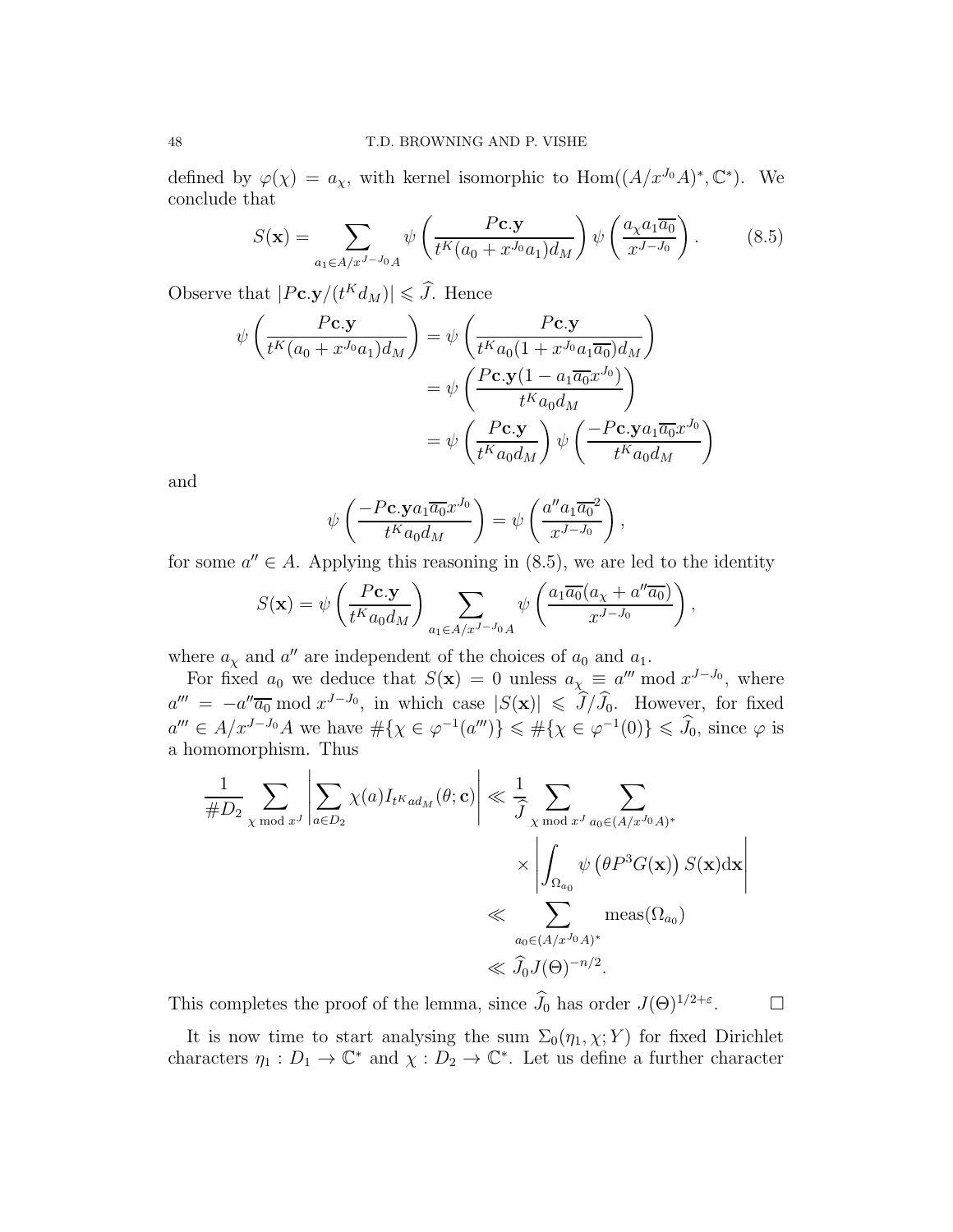$\eta_2: \mathscr{O} \to \mathbb{C}^*$ , given by  $\eta_2(r) = \chi(r/t^{\deg r})$  for any  $r \in \mathscr{O}$ . This a multiplicative character of order at most  $\widehat{J}$ . We proceed to bound the sum

$$
\sum_{\substack{b\in \mathscr{O}^\sharp\\ (b,S)=1\\ |b|\leqslant \widehat{Z}}} \frac{\eta_1(b)\eta_2(b)S_b(\mathbf{c})}{|b|^{(n+1)/2}}
$$

for any  $Z \geq 1$ , where S is the set of primes dividing  $\Delta_F M F^*(c)$ .

Let  $X \subset \mathbb{P}_{K}^{n-1}$  denote the smooth and projective hypersurface  $F = 0$  defined over K and let  $X_c \subset \mathbb{P}_{K}^{n-2}$  denote the projective hypersurface cut out from X by the hyperplane  $c.x = 0$ . Since  $F^*(c) \neq 0$  it follows that  $X_c$  is smooth. Moreover, we have  $\dim(X) = n - 2$  and  $\dim(X_c) = n - 3$ . We begin our analysis of  $S_{\varpi}(\mathbf{c})$  with an application of Hooley [17, Lemma 7 and Eq. (86)]. This shows that

$$
S_{\varpi}(\mathbf{c}) = |\varpi| \left\{ |\varpi| \# X_{\mathbf{c}, \varpi}(\mathbb{F}_{\varpi}) - \# X_{\varpi}(\mathbb{F}_{\varpi}) + 1 \right\},\tag{8.6}
$$

for any prime  $\varpi$ . It now follows from (3.12) that

$$
S_{\varpi}(\mathbf{c}) = (-1)^{n-3} |\varpi|^2 \sum_{j=1}^{b_{n-3}} \omega_{n-3,j} + O(|\varpi|^{n/2}),
$$

for any finite prime  $\varpi \notin S$ , where for any prime  $\ell \nmid q$  the number  $b_{n-3}$  is the dimension of the middle cohomology group  $H_{\ell}^{n-3}$  $\mathcal{L}_{\ell}^{n-3}(X_{\mathbf{c}}) = H^{n-3}_{\text{\'et}}(\overline{X}_{\mathbf{c}},\mathbb{Q}_{\ell})$ (as a vector space over  $\mathbb{Q}_{\ell}$ ) and  $\omega_{n-3,j}$  are the eigenvalues of the Frobenius endomorphism acting on it. The dimension  $b_{n-3}$  is independent of the choice of  $\ell$  and is bounded in terms of n. Moreover,  $|\omega_{n-3,j}| = |\varpi|^{(n-3)/2}$  for each index  $1 \leqslant j \leqslant b_{n-3}$ .

We proceed to study the Dirichlet series

$$
F(s) = \sum_{\substack{b \in \mathcal{O}^\sharp \\ (b,S)=1}} \frac{\eta_1(b)\eta_2(b)S_b(\mathbf{c})}{|b|^s} = \prod_{\varpi \notin S} \left(1 + \frac{\eta_1(\varpi)\eta_2(\varpi)S_\varpi(\mathbf{c})}{|\varpi|^s}\right),\tag{8.7}
$$

which is defined for  $\sigma = \Re(s) > (n+3)/2$ . Let  $\varpi \notin S$  and  $\sigma > n/2 + 1$ . Then, with  $\S$ \$3.3–3.5 to hand,  $(8.6)$  implies that

$$
1 + \frac{\eta_1(\varpi)\eta_2(\varpi)S_{\varpi}(\mathbf{c})}{|\varpi|^s} = \left(1 + \eta_1(\varpi)\eta_2(\varpi)\frac{(-1)^{n-3}}{|\varpi|^{s-2}}\sum_{j=1}^{b_{n-3}}\omega_{n-3,j}\right) \times \left(1 + O(|\varpi|^{n/2-\sigma} + |\varpi|^{n+1-2\sigma})\right) = L_{\varpi}(\eta \otimes H^{n-3}(X_{\mathbf{c}}), s-2)^{(-1)^{n-3}} \times \left(1 + O(|\varpi|^{n/2-\sigma})\right),
$$
\n(8.8)

where we view  $\eta = \eta_1 \otimes \eta_2$  as a Galois representation by class field theory.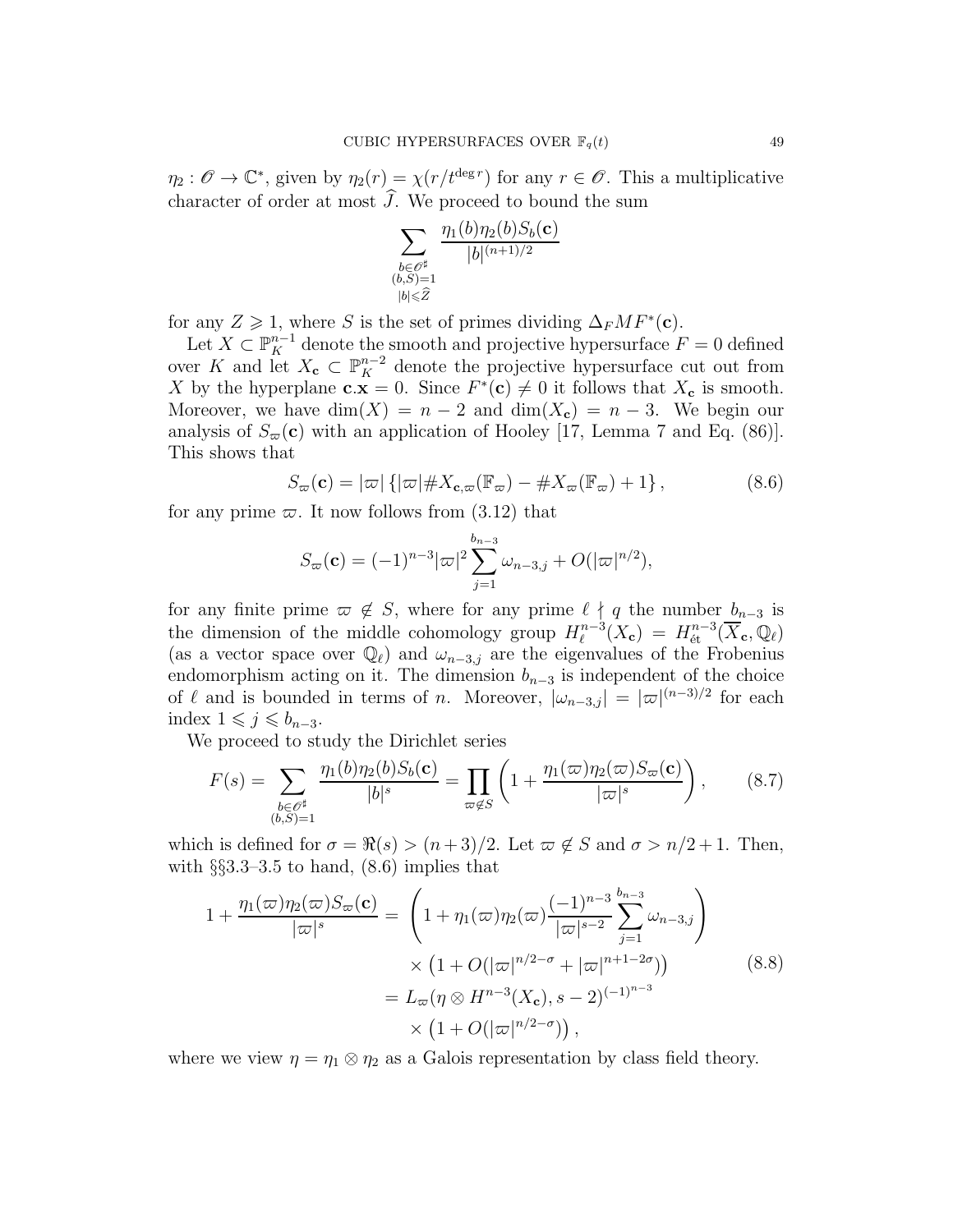We may now appeal to the contents of §3.5 where some of the analytic properties of the global L-function  $L(\eta \otimes H^{n-3}(X_c), s-2)$  are recorded. When  $\overline{\omega} \in S$  it follows from our discussion in §3.4 that

$$
L_{\infty}(\eta \otimes H^{n-3}(X_{\mathbf{c}}), s-2) = 1 + O(|\varpi|^{(n+1)/2-\sigma}),
$$

since the inverse roots have modulus at most  $|\varpi|^{(n-3)/2}$ . Hence, on recalling the definition of the associated global L-function, we finally obtain

$$
F(s) = L(\eta \otimes H^{n-3}(X_{\mathbf{c}}), s-2)^{(-1)^{n-3}} E(s), \quad (\sigma > n/2 + 1), \tag{8.9}
$$

where

$$
E(s) = \prod_{\varpi \notin S} \left( 1 + O(|\varpi|^{n/2-\sigma}) \right) \prod_{\varpi \in S} \left( 1 + O(|\varpi|^{(n+1)/2-\sigma}) \right). \tag{8.10}
$$

Note that  $E(s)$  is holomorphic and bounded for  $\sigma > n/2 + 1$ .

We will need a decent bound for the absolute value of the function  $F(s)$  well inside its domain of analytic continuation. This is achieved in the following result.

**Lemma 8.4.** Assume that n is even and let  $\varepsilon > 0$ . Then for  $\sigma \geq 1/2 + \varepsilon$  we have  $|F(s+(n+1)/2)| \ll_{\varepsilon} |\mathbf{c}|^{\varepsilon}$ .

*Proof.* Recalling (8.9), the fact that n is even implies that  $F(s + (n+1)/2) =$  $G(s)E(s + (n+1)/2)$  for  $\sigma > 1/2$ , with

$$
G(s) = L \left( \eta \otimes H^{n-3}(X_c), s + \frac{n-3}{2} \right)^{-1},
$$

where  $\eta = \eta_1 \otimes \eta_2$ . It follows from (3.13) that

$$
G(s) = \frac{P_0(q^{-s - (n-3)/2})P_2(q^{-s - (n-3)/2})}{P_1(q^{-s - (n-3)/2})},
$$

with  $P_0, P_1, P_2 \in \mathbb{Z}[T]$  as in §3.5. Let  $e_k = \deg P_k$  for  $0 \leq k \leq 2$ . Then  $e_0, e_2 = O(1)$  and

$$
e_1 \ll 1 + \log |F^*(\mathbf{c})| \ll 1 + \log |\mathbf{c}|,\tag{8.11}
$$

by (3.14). Moreover, the inverse roots of  $P_k$  have absolute value  $q^{(n-3+k)/2}$ . It is now clear that  $G(s)$  is holomorphic in the half-plane  $\sigma > 1/2$  and that in this region its only zeros come from the zeros of  $P_2(q^{-s-(n-3)/2})$ , which are located on the line  $\sigma = 1$ . We have

$$
F(s + \frac{n+1}{2}) = P_2(q^{-s - (n-3)/2})H(s),
$$

with

$$
H(s) = E\left(s + \frac{n+1}{2}\right) \frac{P_0(q^{-s - (n-3)/2})}{P_1(q^{-s - (n-3)/2})}.
$$

Now it is obvious that  $|P_2(q^{-s-(n-3)/2})| \leq (1+q^{-\sigma+1})^{e_2} \ll 1$ , for  $\sigma > 1/2$ . Hence it suffices to establish the bound in the lemma for  $H(s)$ .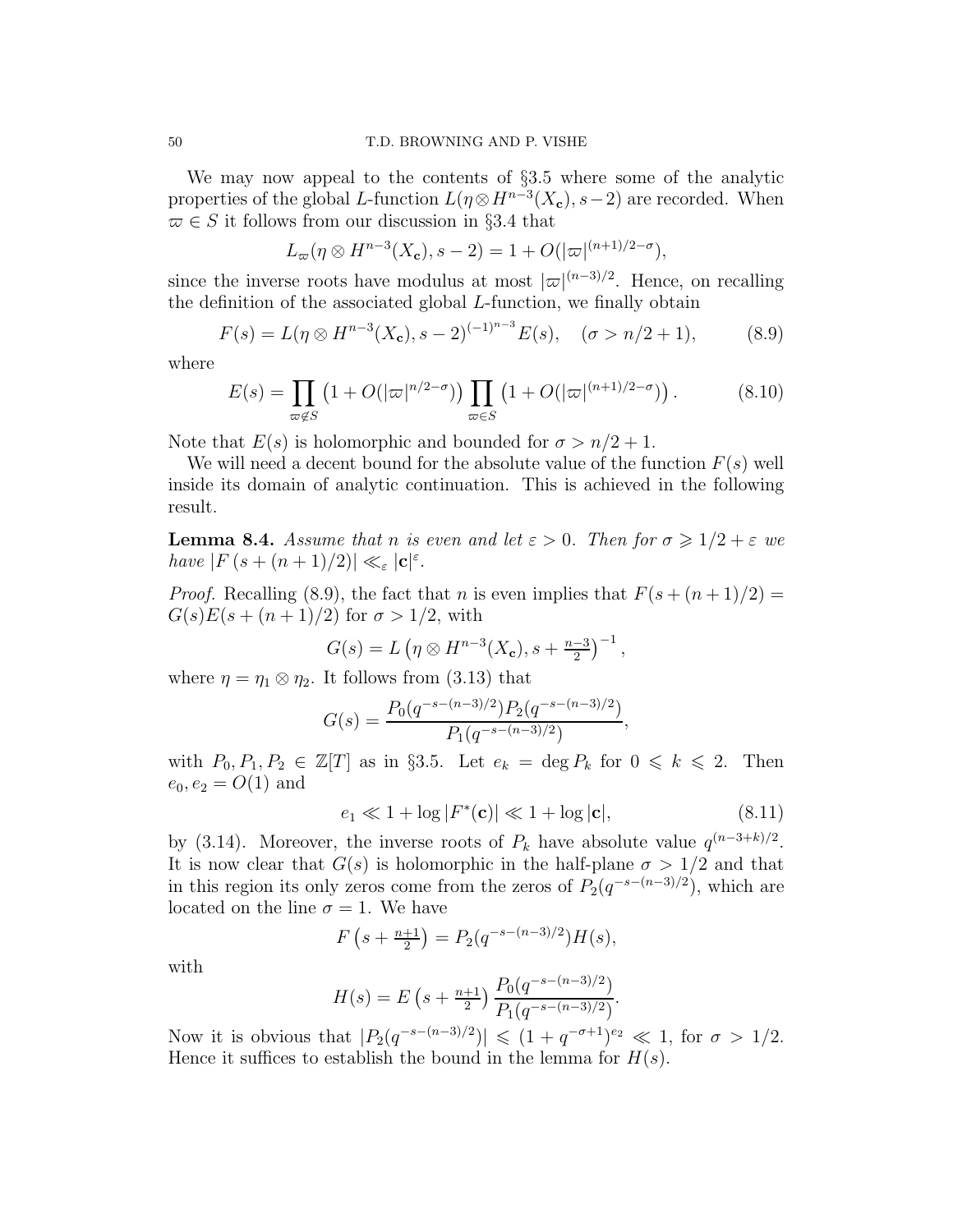We will produce a good bound when  $\sigma > 1$  together with a weaker bound which is valid for  $\sigma > 1/2$ . In the familiar way (cf. Titchmarsh [34, Chapter XIV]), we will then use the Hadamard three circle theorem to establish the final bound recorded in the statement of the lemma. Our trivial bound is based on (8.7). Thus it follows from (8.8) that there is a constant  $c > 0$  such that

$$
\left| \log F\left(s + \frac{n+1}{2}\right) \right| \leqslant \sum_{j=1}^{b_{n-3}} \sum_{\varpi} \sum_{\alpha \geqslant 1} \frac{1}{\alpha |\varpi|^{\alpha \sigma}} + \sum_{\varpi} \sum_{\alpha \geqslant 1} \frac{1}{\alpha} \left(\frac{c}{|\varpi|^{\sigma+1/2}}\right)^{\alpha}
$$
  

$$
\ll \log Z(\sigma),
$$

for  $\sigma > 1$ , where  $Z(s)$  is the ordinary zeta function of  $K = \mathbb{F}_q(t)$ . It easily follows that

$$
|\log H(s)| \ll \log Z(\sigma), \quad (\sigma > 1). \tag{8.12}
$$

Next, for  $\sigma > 1/2$ , it follows from  $(8.10)$  that  $E(s+(n+1)/2) \ll Z(\sigma+1/2)^c$ for some absolute constant  $c > 0$ . Hence we obtain

$$
|H(s)| \ll Z \left(\sigma + \frac{1}{2}\right)^c (1 - q^{1/2 - \sigma})^{-e_1}
$$

for  $\sigma > 1/2$ , whence

$$
\Re \log H(s) = \log |H(s)| \ll \log Z \left(\sigma + \frac{1}{2}\right) + e_1
$$

in this region. Note that  $\log H(s)$  is analytic in the half-plane  $\sigma > 1/2$ . We apply the Borel–Caratheodory theorem to  $\log H(s)$  with circles of centre  $3/2 + it_0$  and radii  $1 - \varepsilon/2$  and  $1 - \varepsilon$ . This leads to the conclusion that

$$
|\log H(s)| \ll \frac{1}{\varepsilon} \left\{ \log Z\left(\sigma + \frac{1}{2}\right) + e_1 \right\}, \quad (\sigma \geqslant \frac{1}{2} + \varepsilon). \tag{8.13}
$$

We now refine this bound by applying the Hadamard three circle theorem to log  $H(s)$ . Let  $\sigma_0 = \sigma_0(\varepsilon)$  and let  $s = \sigma + it$  with  $1/2 + \varepsilon \leq \sigma \leq 1 + \varepsilon/2$ . We take circles with centre  $\sigma_0 + it$  and radii  $r_1 = \sigma_0 - 1 - \varepsilon/2$ ,  $r_2 = \sigma_0 - \sigma$  and  $r_3 = \sigma_0 - 1/2 - \varepsilon/2$ . Combining (8.12) and (8.13), we deduce the existence of constants  $c_1(\varepsilon), c_2(\varepsilon) > 0$  such that

$$
|\log H(s)| \leqslant c_1(\varepsilon)^{1-\beta} \left( c_2(\varepsilon)e_1 \right)^{\beta},
$$

where

$$
\beta = \frac{\log r_2/r_1}{\log r_3/r_1} = 2 - 2\sigma + \varepsilon + O\left(\frac{1}{\sigma_0}\right) \leq 1 - \varepsilon + O\left(\frac{1}{\sigma_0}\right).
$$

We take  $\sigma_0$  sufficiently large to ensure that  $\beta \leq 1 - \varepsilon/2 < 1$ . Recalling the bound  $(8.11)$  for  $e_1$ , all of this is now seen to give

$$
|H(s)| \leqslant c(\varepsilon)^{1+(\log|\mathbf{c}|)^{\beta}}, \quad (\sigma \geqslant \frac{1}{2} + \varepsilon),
$$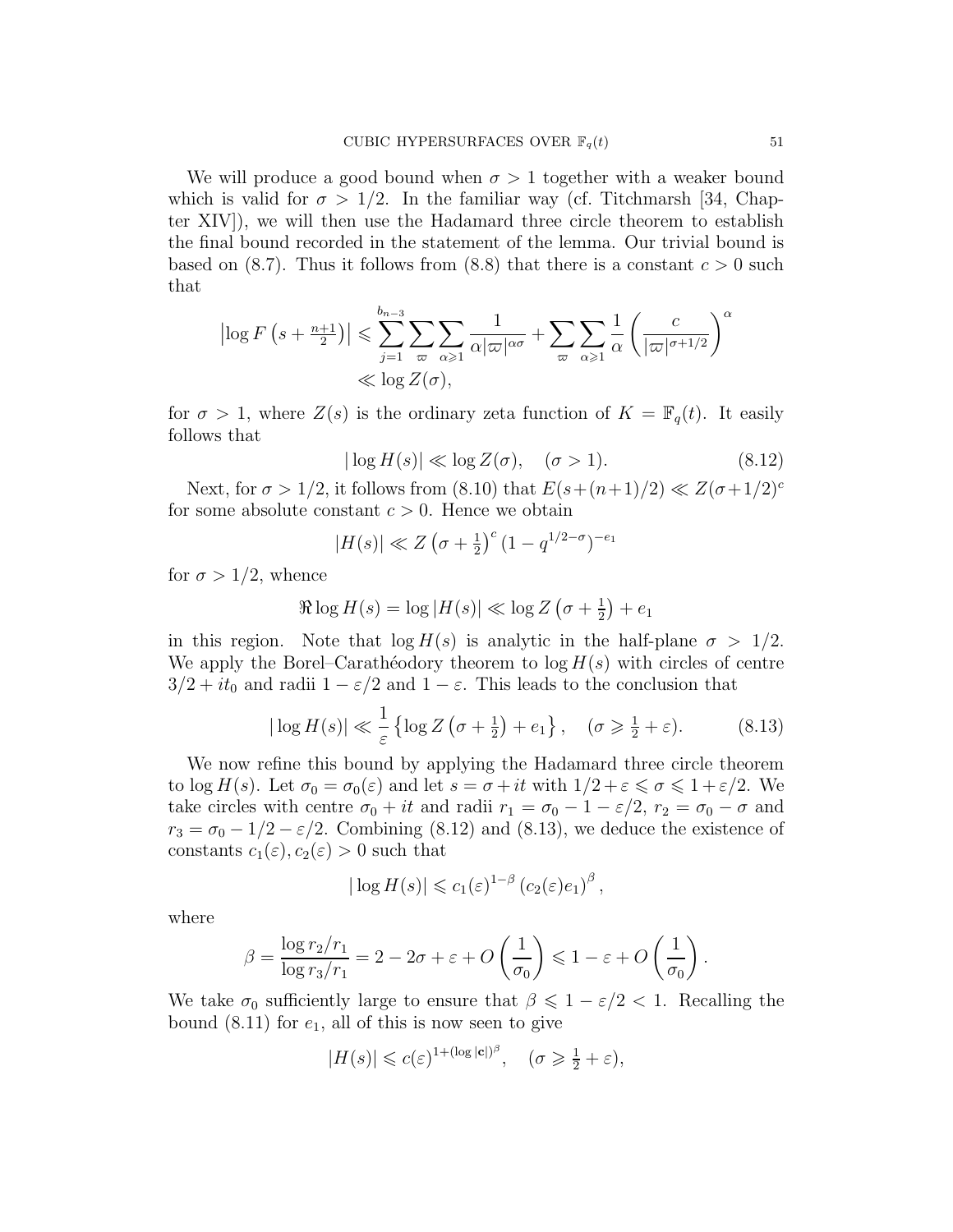for an appropriate constant  $c(\varepsilon) > 0$ . The statement of the lemma easily follows.  $\Box$ 

We are now ready to establish the following estimate, which once combined with  $(8.3)$  and Lemma 8.3, clearly completes the proof of Lemma 8.2.

**Lemma 8.5.** Assume that n is even and  $F^*(c) \neq 0$ . Then for any  $\varepsilon > 0$  we have  $\left(1\right)$   $\left(1\right)$   $\alpha$  ( )

$$
\sum_{\substack{b \in \mathscr{O}^\sharp \\ (b,\Delta_F M F^\ast(\mathbf{c})) = 1}} \frac{\eta_1(b)\eta_2(b)S_b(\mathbf{c})}{|b|^{(n+1)/2}} \ll (|\mathbf{c}| \widehat{J})^\varepsilon \widehat{Z}^{1/2+\varepsilon}.
$$

*Proof.* It follows from Perron's formula that the sum to be estimated is equal to

$$
\sum_{k\leqslant \widehat{Z}}\frac{a_k}{k^{(n+1)/2}}=\frac{1}{2\pi i}\int_{2-i\infty}^{2+i\infty}F\left(s+\frac{n+1}{2}\right)\frac{\widehat{Z}^s\mathrm{d}s}{s},
$$

where

$$
a_k = \sum_{\substack{b \in \mathscr{O}^\sharp, \ |b| = k \\ (b, \Delta_F M F^*(\mathbf{c})) = 1}} \eta_1(b) \eta_2(b) S_b(\mathbf{c})
$$

and  $F(s)$  is the Dirichlet series (8.7). The latter is absolutely convergent and bounded for  $\sigma > (n+3)/2$ . Noting that

$$
\frac{1}{2\pi i} \int_{2\pm iT}^{2\pm i\infty} \frac{u^s \mathrm{d}s}{s} = O\left(\frac{u^2}{T|\log u|}\right),\,
$$

this may clearly be rewritten as

$$
\frac{1}{2\pi i} \int_{2-iT}^{2+iT} F\left(s + \frac{n+1}{2}\right) \frac{\widehat{Z}^s \mathrm{d}s}{s} + O\left(\frac{\widehat{Z}^3}{T}\right).
$$

Let  $\varepsilon > 0$ . According to (8.9), the function  $F(s+(n+1)/2)$  has an analytic continuation to the half-plane  $\sigma \geq 1/2 + \varepsilon$  on which it is holomorphic. We change the contour of integration so that it consists of the remaining three sides of the rectangle R with vertices  $2 - iT$ ,  $1/2 + \varepsilon - iT$ ,  $1/2 + \varepsilon + iT$  and  $2+iT$ . We will use Lemma 8.4 to estimate the contributions from the various contours. Thus, to begin with, the horizontal contours are seen to contribute

$$
\ll \frac{(|\mathbf{c}|{\widehat{J}})^\varepsilon}{T} \int_{\frac{1}{2}+\varepsilon}^2 {\widehat{Z}}^\sigma \mathrm{d} \sigma \ll \frac{(|\mathbf{c}|{\widehat{J}})^\varepsilon {\widehat{Z}}^2}{T}.
$$

The remaining contour makes the overall contribution

$$
\ll |\mathbf{c}|^{\varepsilon} \widehat{Z}^{1/2+\varepsilon} \int_{\frac{1}{2}+\varepsilon-iT}^{\frac{1}{2}+\varepsilon+iT} \frac{\mathrm{d}t}{1+|t|} \ll |\mathbf{c}|^{\varepsilon} \widehat{Z}^{1/2+\varepsilon} T^{\varepsilon}.
$$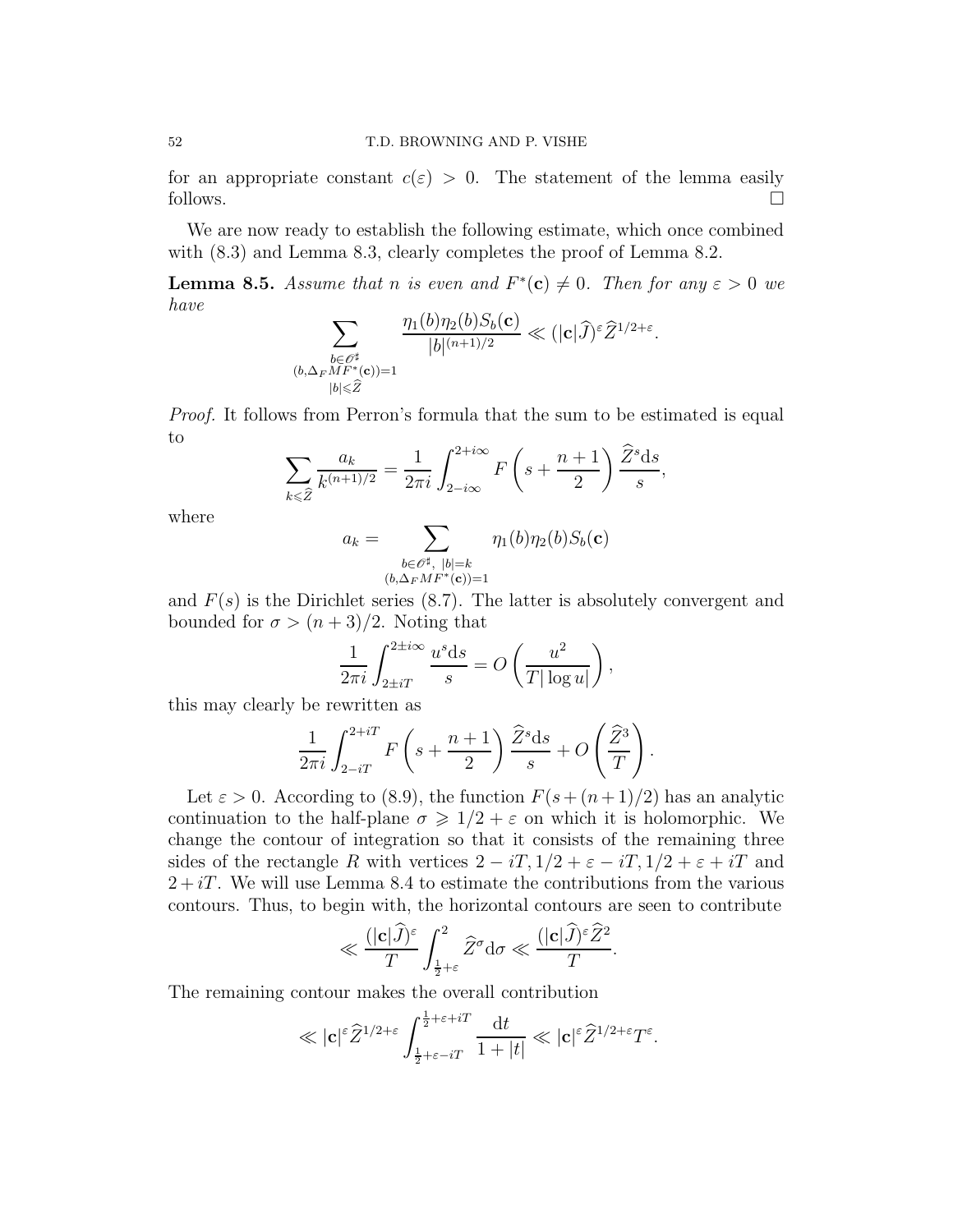Combining our estimates and taking  $T = \tilde{Z}^3$ , we therefore arrive at the statement of the lemma.  $\Box$ 

**Remark 8.6.** If n is odd then we cannot (obviously) rule out the possibility that  $F(s + (n+1)/2)$  has a pole at  $s = 1$ . This prevents us from establishing a version of Theorem 7.1 when  $n = 9$  using the methods of this paper.

## 9. Contribution from square-full moduli

In what follows we will adhere to the notation introduced in Definition 4.6 regarding j-full numbers. Thus any  $r \in \mathcal{O}$  admits a unique factorisation

$$
r = r_{j+1} \prod_{i=1}^{j} b_i = r_{j+1} \prod_{i=1}^{j} k_i^i,
$$

for any integer  $j \geq 1$ , with  $r_j$  being j-full. In particular it is easy to prove that

$$
\sum_{|r_j| < \widehat{X}} 1 = O(\widehat{X}^{1/j}) \quad \text{and} \quad \sum_{|r_j| > \widehat{X}} |r_j|^{-\ell} = O(\widehat{X}^{1/j - \ell})
$$

for any  $X > 1$  and  $\ell > 1/j$ . We will make frequent use of these bounds without further comment.

In this section we complete our estimation of  $E(P)$ , which was initiated in  $(8.1)$ , by using the bounds for  $\Sigma(Y, \theta)$  derived in the preceding section together with the estimates for averages of complete exponential sums in §6. We begin by recalling  $(8.1)$ , in which it follows from  $(5.2)$  that

$$
S_{b'_1,M_1,\mathbf{b}_1}(\mathbf{c}) \ll |b'_1|^{(n+1)/2+\varepsilon} |(b'_1, F^*(\mathbf{c}))|^{1/2}.
$$

Hence there exists  $\mathbf{b}_1, \mathbf{b}_2 \in (\mathcal{O}/M\mathcal{O})^n$  and  $b_0 \in (\mathcal{O}/M\mathcal{O})^*$  such that

$$
E(P) \ll \frac{|P|^{n+\varepsilon}}{\widehat{Y}^{(n-1)/2}} \sum_{\substack{\mathbf{c} \in \mathcal{O}^n \\ \mathbf{c} \neq \mathbf{0} \\ |\mathbf{c}| \ll \widehat{Y}|P|^{-1}J(\mathbf{\Theta})}} \sum_{\substack{b'_1 \in \mathcal{O}^\sharp \\ |b'_1 \Rightarrow \varpi \in S \\ |\mathbf{c}_1 \neq \mathbf{0} \\ |\mathbf{c}_2 \neq \mathbf{0}}} |(b'_1, F^*(\mathbf{c}))|^{1/2}
$$
\n
$$
\times \sum_{\substack{r_2 \in \mathcal{O} \\ |b'_1r_2| \ll \widehat{Y}}} \frac{|S_{r_2,M_2,\mathbf{b}_2}(\mathbf{c})|}{|r_2|^{(n+1)/2}} \int_{|\theta|=\widehat{\Theta}} |\Sigma(Y,\theta)| d\theta,
$$
\n(9.1)

for suitable  $M_2 \mid M$ , where  $\Sigma(Y, \theta)$  is given by (8.2). Our treatment of this sum differs according to the value of  $c$  in the outer sum. It will be convenient to differentiate these contributions by writing

- $E_1(P)$  for the part coming from **c** such that  $F^*(c) \neq 0$ ,
- $E_2(P)$  for the part coming from **c** such that  $\nabla F^*(c) \neq 0$  but  $F^*(c) = 0$ ,
- $E_3(P)$  for the part coming from  $\mathbf{c} \neq \mathbf{0}$  such that  $\nabla F^*(\mathbf{c}) = \mathbf{0}$ .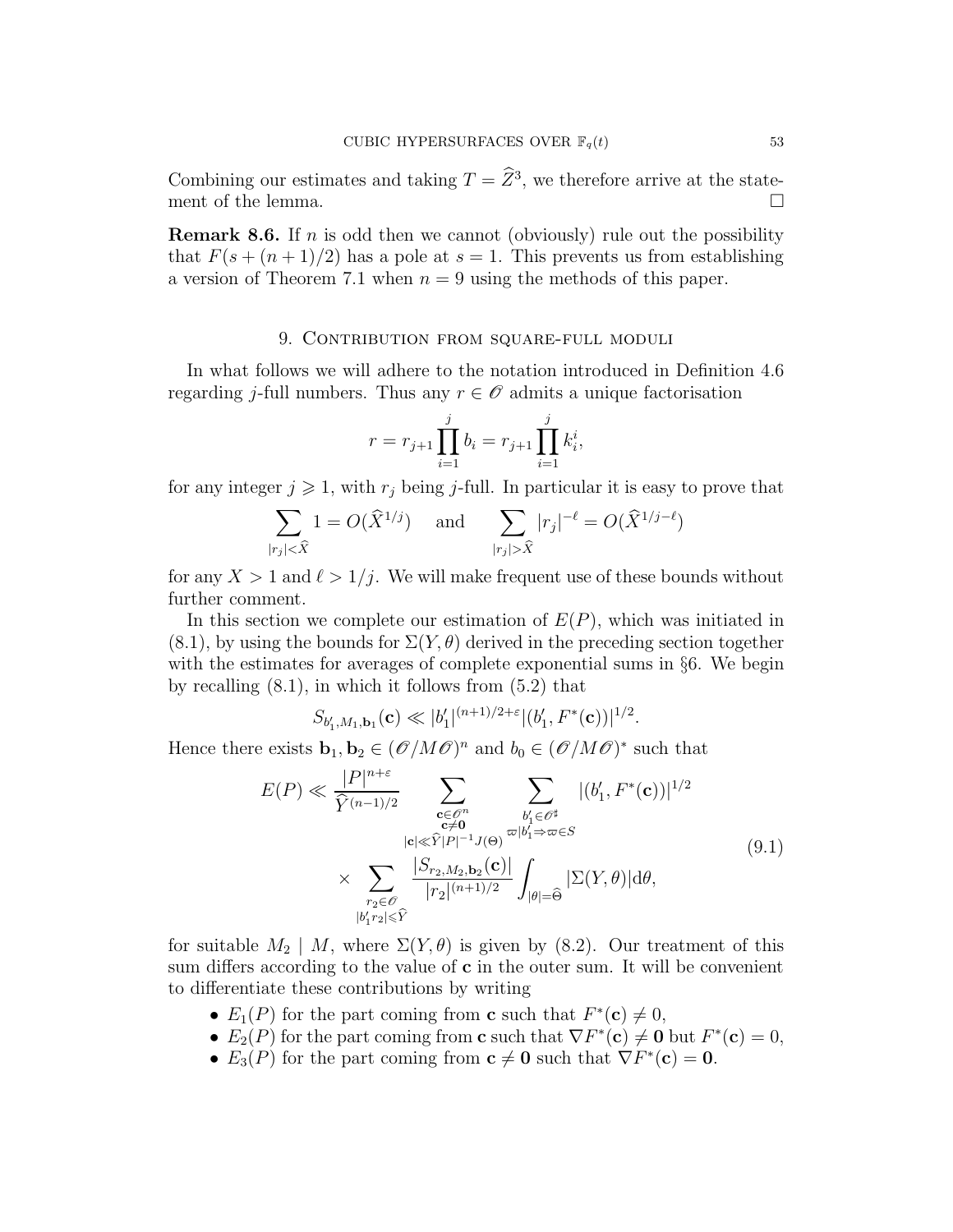In our estimation of these quantities we will follow common convention and take  $\varepsilon > 0$  to be a positive quantity whose value may change from one appearance to the next. Finally, it will be convenient to set

$$
\widehat{C} = \widehat{Y}|P|^{-1}J(\Theta),\tag{9.2}
$$

to ease notation. In particular we must have  $\hat{C} \gg 1$  in (9.1), which recovers the bound  $\hat{Y} \gg |P|/J(\Theta)$  that we recorded in (7.12). Throughout this section we will make frequent use of the inequalities (7.9) satisfied by Y and  $\Theta$ .

9.1. **Treatment of**  $E_1(P)$ . In this section we will assume that  $n \geq 8$  is even and we will take S to be the set of primes dividing  $\Delta_F M F^*(c)$ . In particular, it is worth emphasising that  $|b'_1|$  can potentially be rather large.

Let  $Y_1 \geqslant 0$  be such that

$$
\widehat{Y}_1 = \frac{\widehat{Y}}{J(\Theta)}.\tag{9.3}
$$

Our argument will differ according to the size of  $|b'_1r_2|$ . Let  $E_{1,a}(P)$  be the contribution to  $E_1(P)$  from  $|b'_1r_2| \leq \hat{Y}_1$  and write  $E_{1,b}(P)$  for the corresponding contribution from  $|b'_1r_2| \ge \max\{1, Y_1\}$ . In the first scenario it will be more efficient to apply Lemma 8.2, whereas Lemma 8.1 is sharper in the second scenario.

The contribution from  $|b'_1r_2| \leq Y_1$ . We may suppose that  $Y_1 \geq 1$  since otherwise there is nothing to prove. Note that  $|b'_1r_2||P||c| \ll Y^2$  for any c contributing to  $E_{1,a}(P)$ . Since  $F^*(c) \neq 0$ , it therefore follows from Lemma 8.2 that

$$
\Sigma(Y,\theta) \ll \frac{|P|^{\varepsilon}}{|b_1' r_2|^{1/2}} \frac{\widehat{Y}^{1/2}}{J(\Theta)^{n/2-1/2}},
$$

for any  $\varepsilon > 0$ . There are  $O(|P|^\varepsilon)$  choices of  $b'_1 \in \mathscr{O}^\sharp$  such that  $\varpi | b'_1 \Rightarrow \varpi \in S$ . Employing our bound for  $\Sigma(Y, \theta)$  in (9.1) we therefore obtain

$$
E_{1,a}(P) \ll \frac{|P|^{n+\varepsilon} \widehat{Y}^{1-n/2} \widehat{\Theta}}{J(\Theta)^{n/2-1/2}} \sum_{\substack{\mathbf{c} \in \mathscr{O}^n \\ F^*(\mathbf{c}) \neq 0}} \sum_{\substack{r_2 \in \mathscr{O} \\ |r_2| \leq \widehat{Y}_1}} \frac{|S_{r_2,M_2,\mathbf{b}_2}(\mathbf{c})|}{|r_2|^{n/2+1}}.
$$

Decomposing  $r_2$  as  $b_2r_3$  it follows from Lemma 4.5 and (5.3) that

$$
\sum_{b_2 \le \widehat{Y}_1} \frac{|S_{b_2, M_2, b_2}(\mathbf{c})|}{|b_2|^{n/2+1}} \ll |P|^{\varepsilon} \sum_{|k_2| \le \widehat{Y}_1^{1/2}} \frac{|(k_2, F^*(\mathbf{c}))|}{|k_2|} \ll |P|^{\varepsilon}.
$$
 (9.4)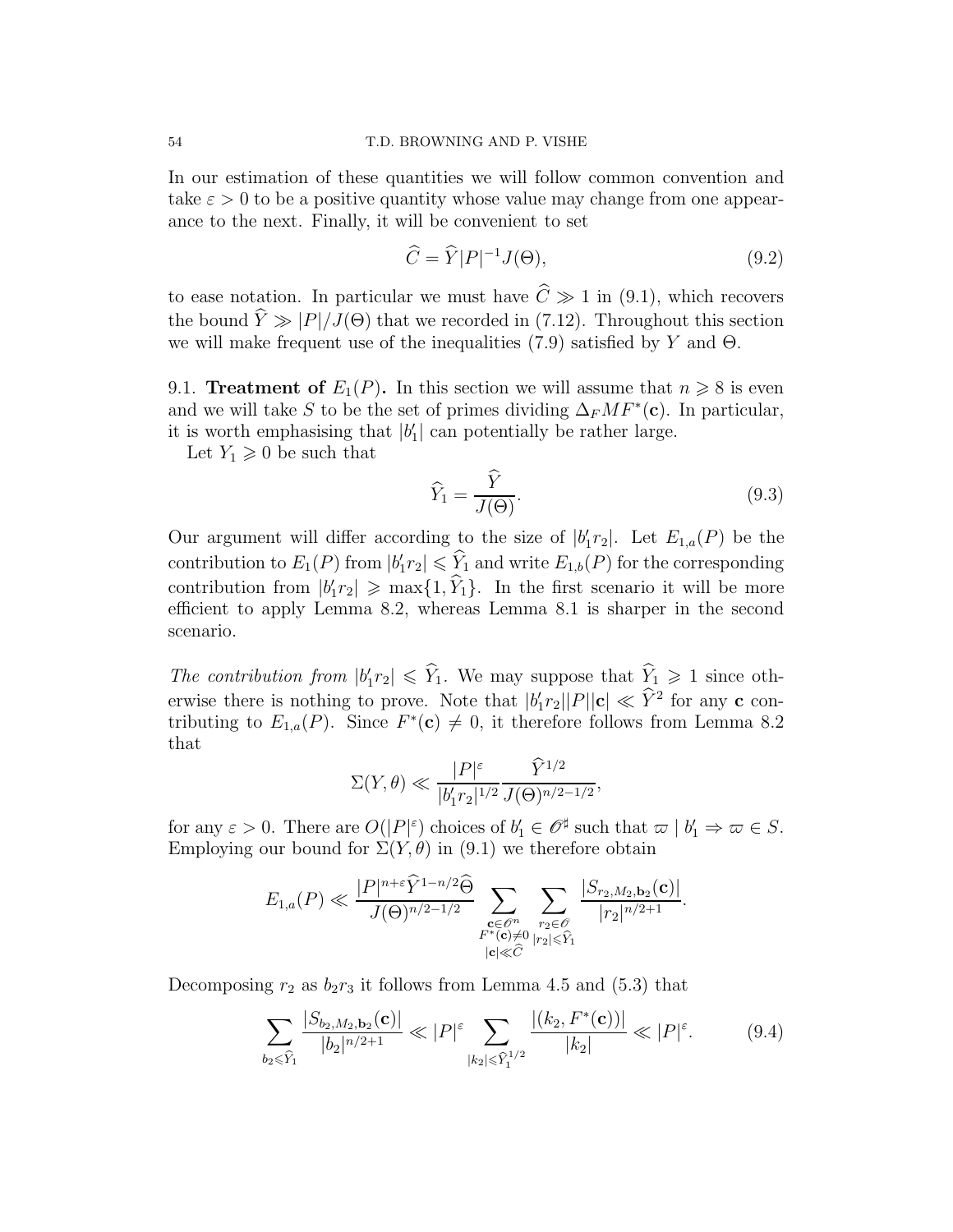Hence

$$
E_{1,a}(P) \ll \frac{|P|^{n+\varepsilon} \widehat{Y}^{1-n/2} \widehat{\Theta}}{J(\Theta)^{n/2-1/2}} \sum_{\substack{\mathbf{c} \in \mathscr{O}^n \\ F^*(\mathbf{c}) \neq 0}} \sum_{\substack{r_3 \in \mathscr{O} \\ |r_3| \leq \widehat{Y}_1}} \frac{|S_{r_3,M_3,\mathbf{b}_3}(\mathbf{c})|}{|r_3|^{n/2+1}},
$$

for appropriate  $M_3 \mid M$  and  $\mathbf{b}_3 \mod M$ . The following result is devoted to estimating the inner sums over  $\mathbf c$  and  $r_3$ .

**Lemma 9.1.** Let  $R \geq 1$ . There exists a constant  $\delta > 0$  depending only on n such that

$$
\sum_{\substack{\mathbf{c}\in \mathscr{O}^n\\|\mathbf{c}|\ll \widehat{C} \textrm{ } |r_3|=\widehat{R}}} \sum_{r_3\in \mathscr{O}} |S_{r_3,M_3,\mathbf{b}_3}(\mathbf{c})| \ll |P|^{\varepsilon} \widehat{R}^{n/2+4/3-\delta} \left(\widehat{R}^{n/3} + \widehat{C}^n \right).
$$

*Proof.* To estimate this we write  $r_3 = b_3r_4$  and we will need to argue differently according to the size of  $|r_4|$ . For a parameter  $0 < Z \le R$ , to be defined in due course, the contribution to the inner sum from  $r_4$  such that  $|r_4| = \hat{Z}$  is at most

$$
\sum_{\substack{r_3 = b_3 r_4 \in \mathcal{O} \\ |r_3| = \widehat{R} \\ |r_4| = \widehat{Z} \\ \ll \frac{|P|^\varepsilon \widehat{R}^{n/2 + 4/3}}{\widehat{Z}^{1/12}}} |\widehat{S}_{r_3, M_3, b_3}(\mathbf{c})| \ll |P|^\varepsilon \sum_{\substack{r_3 = b_3 r_4 \in \mathcal{O} \\ |r_3| = \widehat{R} \\ |r_4| = \widehat{Z}}} |r_3|^{n/2 + 1} \left( |r_3|^{n/3} + \widehat{C}^n \right) \tag{9.5}
$$

by Lemma 6.1. Alternatively, for appropriate  $M'_3$ ,  $\mathbf{b}'_3$ , the second part of this same result gives

$$
\sum_{\substack{r_3=b_3r_4\in\mathscr{O}\\|r_3|\equiv \widehat{R}\\|r_4|\equiv \widehat{Z}\\|r_4|\equiv \widehat{Z}\\|r_4|\equiv \widehat{Z}\\|r_5|\equiv \widehat{R}\\|r_6|\ll \widehat{C}\\\|P\|^\varepsilon\widehat{Z}^{n+1}\sum_{\substack{r_3=b_3r_4\in\mathscr{O}\\|r_4|\equiv \widehat{Z}\\|r_4|\equiv \widehat{Z}\\|r_4|\equiv \widehat{Z}\\|r_4|\equiv \widehat{Z}\\|r_4|\equiv \widehat{Z}\\|r_4|\equiv \widehat{Z}\\|r_4|\equiv \widehat{Z}^{n/2+1}\widehat{Z}^{n/2+1/4}\left(\widehat{R}^{n/3}+\widehat{C}^n\right).
$$

Taking the minimum of these two estimates and summing over q-adic intervals for  $Z$ , we readily arrive at the statement of the lemma.  $\square$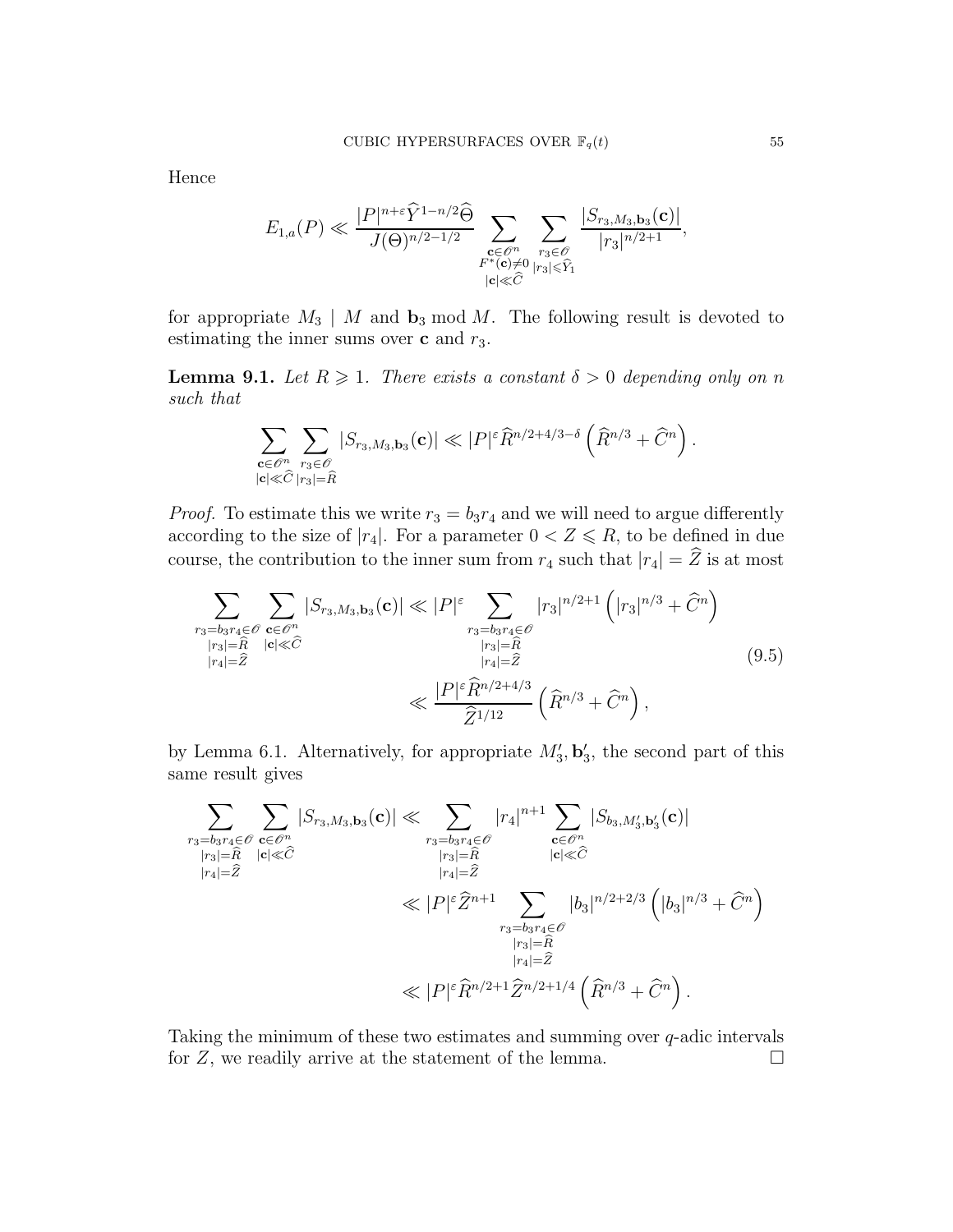Recalling the definitions (9.2), (9.3) of  $\widehat{C}$  and  $\widehat{Y}_1$ , and applying Lemma 9.1 with q-adic ranges for  $\widehat{R} \ll \widehat{Y}_1$ , our work so far shows that

$$
E_{1,a}(P) \ll \frac{|P|^{n+\varepsilon} \widehat{Y}^{4/3-n/2-\delta} \widehat{\Theta}}{J(\Theta)^{n/2-1/6-\delta}} \left\{ \left( \frac{\widehat{Y}}{J(\Theta)} \right)^{n/3} + \left( \widehat{Y}|P|^{-1} J(\Theta) \right)^n \right\}
$$
  

$$
\ll |P|^{\varepsilon} \left\{ \frac{|P|^{n-3} \widehat{Y}^{4/3-n/6-\delta} \widehat{\Theta} |P|^3}{J(\Theta)^{5n/6-1/6-\delta}} + \widehat{Y}^{n/2+4/3-\delta} \widehat{\Theta} J(\Theta)^{n/2+1/6+\delta} \right\},
$$

for a constant  $\delta > 0$  depending only on n. Note that  $4/3 - n/6 - \delta < 0$  for  $n \geq 8$ . Hence, in view of (7.12), there exists  $\delta' > 0$  such that the first term is

$$
\ll |P|^{n-3-\delta'} \frac{\hat{\Theta}|P|^3}{J(\Theta)} \ll |P|^{n-3-\delta'}.\tag{9.6}
$$

This is clearly satisfactory. Applying (7.9), the second term is seen to be

$$
\ll |P|^{\varepsilon} \widehat{\Theta} \widehat{Y}^{n/2+4/3-\delta} + |P|^{3n/2+1/2+3\delta+\varepsilon} \widehat{\Theta}^{n/2+7/6+\delta} \widehat{Y}^{n/2+4/3-\delta}
$$
  
\n
$$
\ll |P|^{\varepsilon} \widehat{Q}^{n/2-2/3-\delta} + \frac{|P|^{3n/2+1/2+3\delta+\varepsilon} \widehat{Y}^{1/6-2\delta}}{\widehat{Q}^{n/2+7/6+\delta}}
$$
(9.7)  
\n
$$
\ll |P|^{3n/4-1-\delta'},
$$

for an appropriate constant  $\delta' > 0$  depending on  $\delta$  and  $\varepsilon$ . This is satisfactory for  $n \geqslant 8$ .

The contribution from  $|b'_1r_2| \ge \max\{1, Y_1\}$ . Let us put  $Y_2 = \max\{1, Y_1\}$  to ease notation. In this case we deduce from Lemma 8.1 that

$$
\Sigma(Y,\theta) \ll \frac{|P|^{\varepsilon}}{|b'_1 r_2|} \frac{\hat{Y}}{J(\Theta)^{n/2}},
$$

since  $\nabla F^*(c) \neq 0$ . Applying this bound in (9.1) we obtain

$$
E_{1,b}(P) \ll \frac{|P|^{n+\varepsilon} \widehat{Y}^{(3-n)/2}\widehat{\Theta}}{J(\Theta)^{n/2}} \sum_{\substack{\mathbf{c} \in \mathscr{O}^n \\ F^*(\mathbf{c}) \neq 0}} \sum_{\substack{b'_1 \in \mathscr{O}^\sharp \\ |c| \ll \widehat{C}}} \sum_{\substack{r_2 \in \mathscr{O} \\ \sum_{\substack{r_2 \in \mathscr{O} \\ |b'_1 \Rightarrow \varpi \in S}} \widehat{Y}_2 < |b'_1|^{2} |r_2|^{(n+3)/2} \\ \leq \widehat{Y}}.
$$

Decomposing  $r_2$  as  $b_2r_3$ , we find that

$$
\sum_{\substack{r_2 \in \mathscr{O} \\ \widehat{Y}_2 < |b_1'r_2| \leqslant \widehat{Y}}} \frac{|S_{r_2,M_2,\mathbf{b}_2}(\mathbf{c})|}{|r_2|^{(n+3)/2}} = \sum_{\substack{r_2 = b_2r_3 \in \mathscr{O} \\ \widehat{Y}_2 < |b_1'b_2r_3| \leqslant \widehat{Y}}} \frac{|S_{b_2,M_2',\mathbf{b}_2'}(\mathbf{c})S_{r_3,M_3,\mathbf{b}_3}(\mathbf{c})|}{|b_2r_3|^{(n+3)/2}},
$$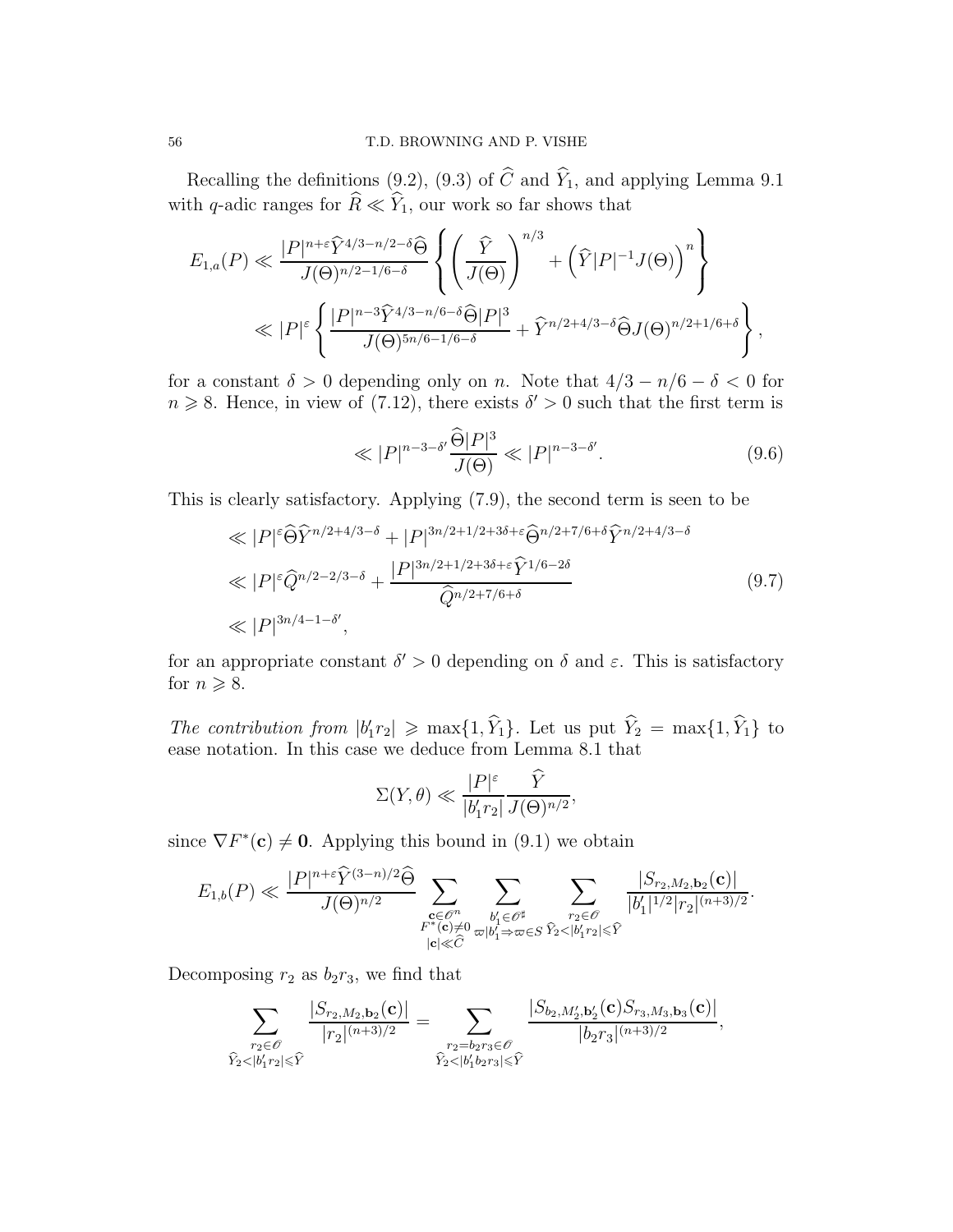for appropriate  $M'_2, M_3, \mathbf{b}'_2, \mathbf{b}_3$ , Summing this over the relevant c, we now apply Lemma 9.1 for q-adic values of  $\hat{R}$  in the interval  $\hat{Y}_2/|b'_1b_2| < \hat{R} \leq \hat{Y}/|b'_1b_2|$  to conclude that

$$
\sum_{\substack{\mathbf{c}\in \mathscr{O}^n \\ F^*(\mathbf{c})\neq 0}}\sum_{\substack{r_3\in \mathscr{O} \\ |\mathbf{c}|\ll \widehat{C}}} \frac{|S_{r_3,M_3,\mathbf{b}_3}(\mathbf{c})|}{|r_3|^{(n+3)/2}}\ll |P|^{\varepsilon}\left(\widehat{Y}^{n/3-1/6-\delta}+\frac{\widehat{C}^n}{(\widehat{Y}_2/|b_1'b_2|)^{1/6+\delta}}\right).
$$

The sums over  $b'_1$  and  $b_2$  are now easily estimated (with recourse to (9.4) for the latter). Hence, recalling (9.2), we obtain

$$
E_{1,b}(P) \ll \frac{|P|^{n+\epsilon} \widehat{Y}^{(3-n)/2} \widehat{\Theta}}{J(\Theta)^{n/2}} \left( \widehat{Y}^{n/3-1/6-\delta} + \frac{(\widehat{Y}|P|^{-1} J(\Theta))^n}{\widehat{Y}_2^{1/6+\delta}} \right) \ll |P|^{\epsilon} \widehat{\Theta} \left\{ \frac{|P|^n \widehat{Y}^{4/3-n/6-\delta}}{J(\Theta)^{n/2}} + \frac{\widehat{Y}^{n/2+3/2} J(\Theta)^{n/2}}{\widehat{Y}_2^{1/6+\delta}} \right\}
$$
(9.8)

for some  $\delta > 0$ . Note that  $4/3 - n/6 - \delta < 0$  for  $n \ge 8$ , as before. Hence, in view of (7.12), there exists  $\delta' > 0$  such that the first term is bounded by (9.6), which is satisfactory. On the other hand, taking  $\hat{Y}_2 \geq \hat{Y}_1 = \hat{Y} / J(\Theta)$ , the second term is seen to be

$$
\ll |P|^{\varepsilon} \widehat{\Theta} \widehat{Y}^{n/2+4/3-\delta} + |P|^{3n/2+1/2+3\delta+\varepsilon} \widehat{\Theta}^{n/2+7/6+\delta} \widehat{Y}^{n/2+4/3-\delta}.
$$

But this is satisfactory for  $n \geq 8$ , by (9.7).

9.2. **Treatment of**  $E_2(P)$ . In this section we will assume that  $n \ge 8$  (without any assumption on the parity) and we will take  $S$  to be the set of primes dividing  $\Delta_F M \nabla F^*(c)$ . There are  $O(|P|^\varepsilon)$  choices for  $b'_1$  in (9.1). Applying Lemma 8.1, we therefore obtain the bound

$$
E_2(P) \ll \frac{|P|^{n+\varepsilon} \widehat{\Theta}}{\widehat{Y}^{(n-3)/2} J(\Theta)^{n/2}} \sum_{\substack{\mathbf{c} \in \mathscr{O}^n \\ F^*(\mathbf{c}) = 0 \\ |\mathbf{c}| \ll \widehat{C}}} \sum_{\substack{r_2 \in \mathscr{O} \\ |r_2| \le \widehat{Y} \\ |\mathbf{c}| \ll \widehat{C}}} \frac{|S_{r_2, M_2, \mathbf{b}_2}(\mathbf{c})|}{|r_2|^{(n+3)/2}}.
$$

The argument used in (9.4) allows us to replace  $r_2$  by  $r_3$  in the inner sum, after adjusting the value of the parameter  $\varepsilon$  in the exponent of  $|P|$ . We will need the following analogue of Lemma 9.1.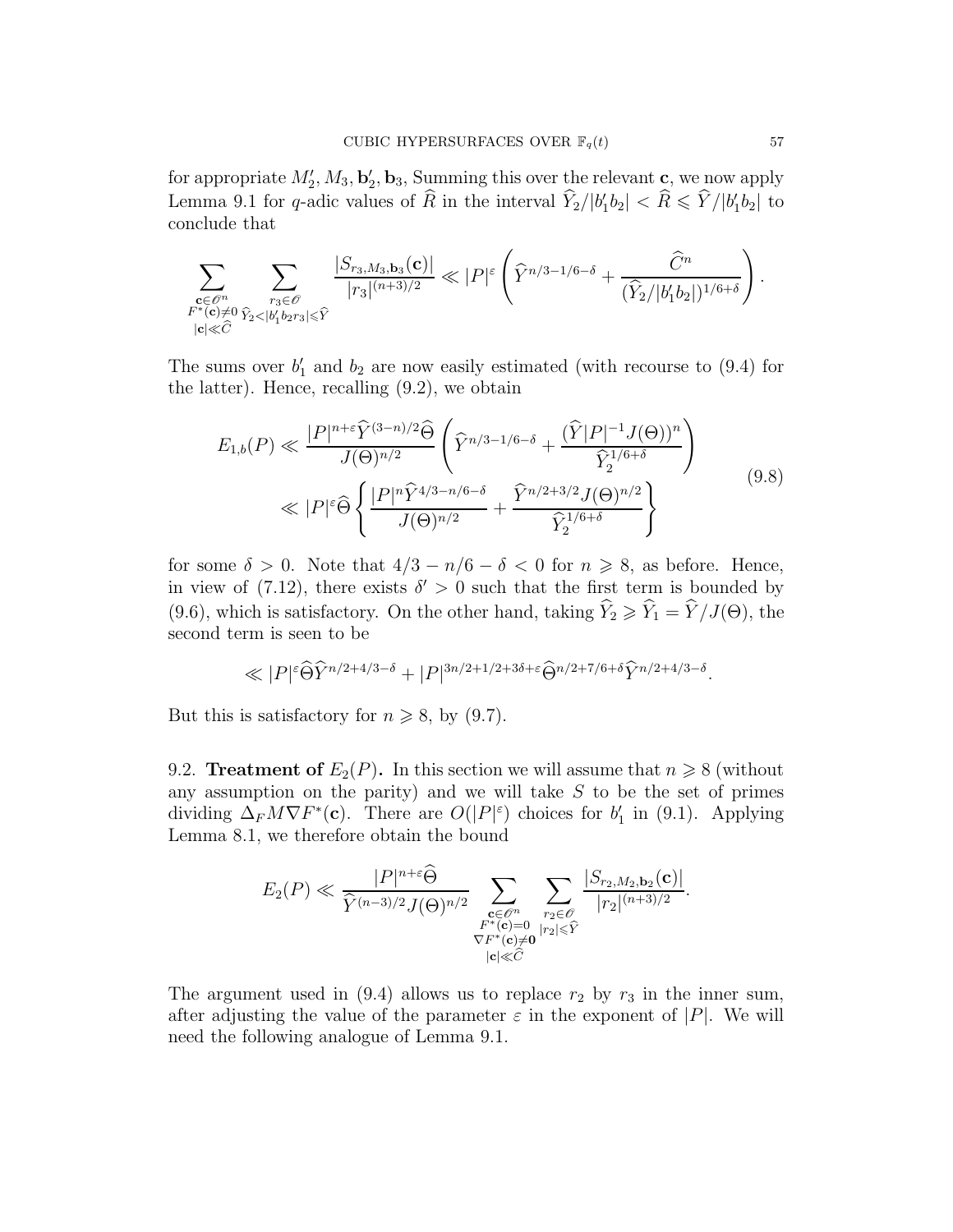**Lemma 9.2.** Let  $R \geqslant 1$  and put  $\delta = \frac{1}{2(n-1)}$ . Then

$$
\sum_{\substack{\mathbf{c} \in \mathcal{O}^n \\ F^*(\mathbf{c}) = 0}} \sum_{\substack{r_3 \in \mathcal{O} \\ |r_3| = \widehat{R} \\ |\mathbf{c}| \ll \widehat{C}}} \frac{|S_{r_3, M_3, \mathbf{b}_3}(\mathbf{c})|}{|r_3|^{(n+3)/2}} \ll |P|^{\varepsilon} \left( \frac{\widehat{R}^{n/3}}{\widehat{R}^{1/6 + \delta/3}} + \widehat{C}^{n-1/2 - \delta} + \widehat{R}^{1/6} \widehat{C}^{n-3/2} \right),
$$

*Proof.* To estimate this we write  $r_3 = b_3r_4$  and we start by considering the contribution to the inner sum from  $r_4$  such that  $|r_4| = \hat{Z}$ , for a parameter  $0 < Z \leq R$  to be defined in due course. The estimate (9.5) gives

$$
\sum_{\substack{r_3=b_3r_4\in\mathscr{O}\\ |r_3|=\widehat{R}\\ |r_4|=\widehat{Z}}}\sum_{\substack{\mathbf{c}\in\mathscr{O}^n\\ \mathbf{F}^*(\mathbf{c})=0\\ |\mathbf{c}|\ll \widehat{C}}} |S_{r_3,M_3,\mathbf{b}_3}(\mathbf{c})|\ll \frac{|P|^{\varepsilon}\widehat{R}^{n/2+4/3}}{\widehat{Z}^{1/12}}\left(\widehat{R}^{n/3}+\widehat{C}^n\right).
$$

Alternatively, we invoke Lemma 6.2, which gives

$$
\sum_{\substack{\mathbf{c} \in \mathcal{O}^n \\ F^*(\mathbf{c}) = 0}} |S_{r_3,M_3,\mathbf{b}_3}(\mathbf{c})| \ll \hat{R}^{n/2 + 4/3 + \varepsilon} \left( |b_3|^{n/3 - 2/3} \hat{Z}^{n/2 - 5/6} + \hat{C}^{n - 3/2} \right)
$$
  

$$
= \hat{R}^{n/2 + 4/3 + \varepsilon} \left( \hat{R}^{n/3 - 2/3} \hat{Z}^{n/6 - 1/6} + \hat{C}^{n - 3/2} \right),
$$

for any  $r_3 = b_3r_4 \in \mathcal{O}$  such that  $|r_3| = \widehat{R}$  and  $|r_4| = \widehat{Z}$ . There are clearly  $O(\tilde{R}^{1/3}\tilde{Z}^{-1/12})$  such choices for  $r_3$ . This therefore gives

$$
\sum_{\substack{r_3=b_3r_4\in\mathcal{O}\\|r_3|=\widehat{R}\\|r_4|=\widehat{Z}}} \sum_{\substack{\mathbf{c}\in\mathcal{O}^n\\|\mathbf{c}|\ll \widehat{C}}} |S_{r_3,M_3,\mathbf{b}_3}(\mathbf{c})| \ll \frac{\widehat{R}^{n/2+5/3+\varepsilon}}{\widehat{Z}^{1/12}} \left(\widehat{R}^{n/3-2/3}\widehat{Z}^{n/6-1/6} + \widehat{C}^{n-3/2}\right)
$$
  

$$
\ll \widehat{R}^{n/2+4/3+\varepsilon} \left(\widehat{R}^{n/3-1/3}\widehat{Z}^{n/6-1/4} + \widehat{R}^{1/3}\widehat{C}^{n-3/2}\right).
$$

Taking the minimum of these two estimates gives

$$
\sum_{\substack{r_3=b_3r_4\in\mathscr{O}\\ |r_3|=\widehat{R}\\ |r_4|=\widehat{Z}}}\sum_{\substack{\mathbf{c}\in\mathscr{O}^n\\ F^*(\mathbf{c})=0\\ |\mathbf{c}|\ll \widehat{C}}} |S_{r_3,M_3,\mathbf{b}_3}(\mathbf{c})|\ll |P|^{\varepsilon}\widehat{R}^{n/2+4/3}\left(A+B+\widehat{R}^{1/3}\widehat{C}^{n-3/2}\right),
$$

where

$$
A = \min{\{\widehat{R}^{n/3 - 1/3} \widehat{Z}^{n/6 - 1/4}, \widehat{Z}^{-1/12} \widehat{R}^{n/3}\}},
$$
  

$$
B = \min{\{\widehat{R}^{n/3 - 1/3} \widehat{Z}^{n/6 - 1/4}, \widehat{Z}^{-1/12} \widehat{C}^n\}}.
$$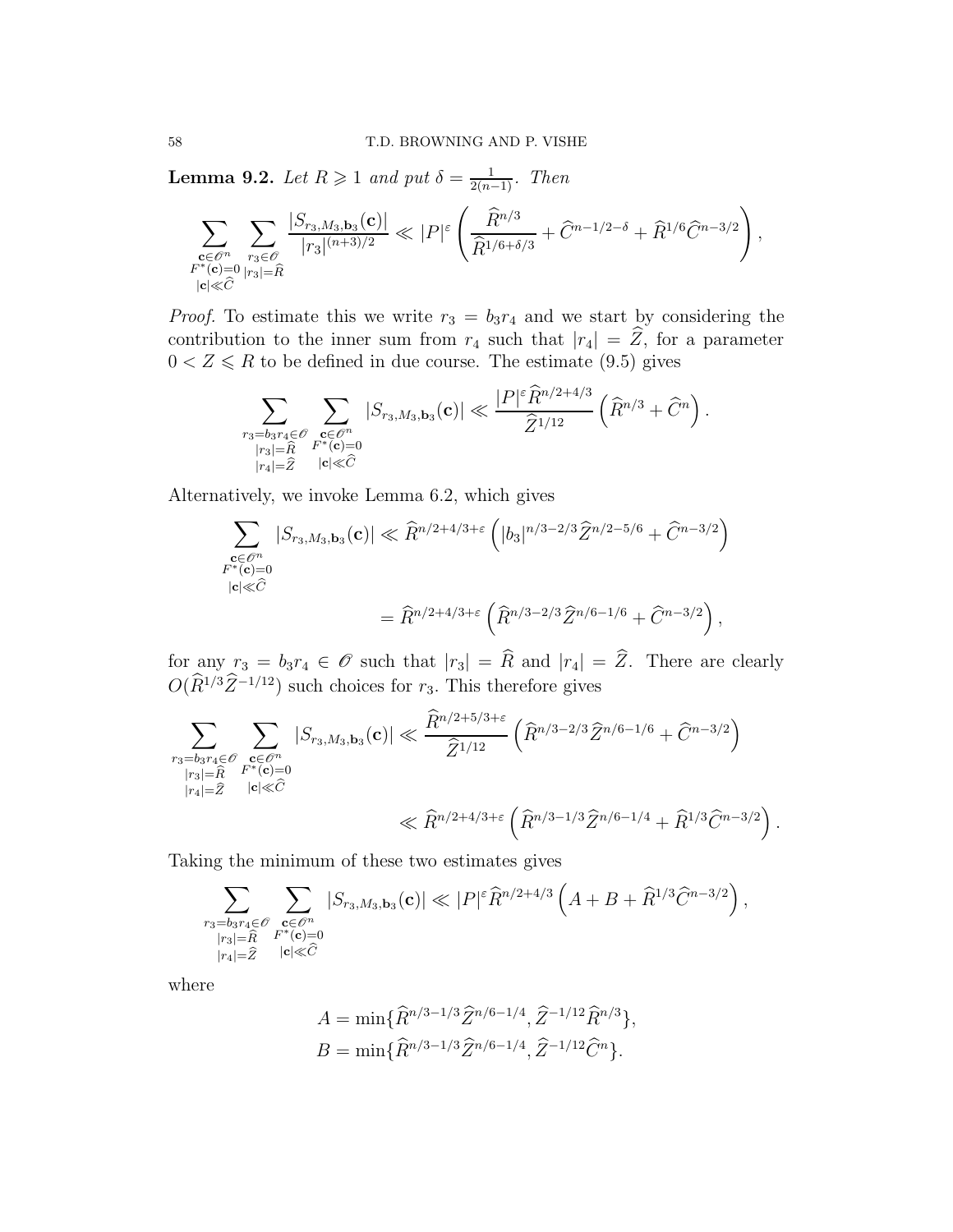We take  $\min\{X, Y\} \leqslant X^{\delta} Y^{1-\delta}$  in both of these, with  $\delta = \frac{1}{2(n-1)}$ , to find that  $A \leq R^{n/3-\delta/3}$  and  $B \leq R^{1/6}C^{n-1/2-\delta}$ . Summing over q-adic intervals for  $Z$ , we quickly arrive at the statement of the lemma.

Applying Lemma 9.2 in our earlier bound for  $E_2(P)$ , with  $1 \leq \widehat{R} \leq \widehat{Y}$ , we are led to the conclusion that

$$
E_2(P) \ll \frac{|P|^{n+\varepsilon} \widehat{\Theta}}{\widehat{Y}^{(n-3)/2} J(\Theta)^{n/2}} \left( \widehat{Y}^{n/3-1/6-\delta/3} + \widehat{C}^{n-1/2-\delta} + \widehat{Y}^{1/6} \widehat{C}^{n-3/2} \right),
$$

where  $\delta = \frac{1}{2(n-1)}$  The first term here is equal to the first term in the estimate  $(9.8)$  for  $E_{1,b}(P)$ , with a different value of  $\delta$ , and so makes a satisfactory overall contribution for  $n \geq 8$ . Recalling the definition (9.2) of  $\widehat{C}$ , the second term contributes

$$
\ll \frac{|P|^{n+\varepsilon}\widehat{\Theta}(\widehat{Y}|P|^{-1}J(\Theta))^{n-1/2-\delta}}{\widehat{Y}^{(n-3)/2}J(\Theta)^{n/2}}
$$
\n
$$
= |P|^{1/2+\delta+\varepsilon}\widehat{\Theta}\widehat{Y}^{n/2+1-\delta}J(\Theta)^{n/2-1/2-\delta}
$$
\n
$$
\ll |P|^{1/2+\delta+\varepsilon}\widehat{Q}^{n/2-1-\delta} + |P|^{3n/2-1-2\delta+\varepsilon}\widehat{Y}^{n/2+1-\delta}\Theta^{n/2+1/2-\delta}
$$
\n
$$
\ll |P|^{3n/4-1-\delta/2+\varepsilon},
$$

which is satisfactory for  $n \geq 8$ . Similarly, the contribution from the third term is seen to be

$$
\ll \frac{|P|^{n+\epsilon}\widehat{\Theta}(\widehat{Y}|P|^{-1}J(\Theta))^{n-3/2}}{\widehat{Y}^{n/2-5/3}J(\Theta)^{n/2}}
$$
\n
$$
= |P|^{3/2+\epsilon}\widehat{\Theta}\widehat{Y}^{n/2+1/6}J(\Theta)^{n/2-3/2}
$$
\n
$$
\ll |P|^{3/2+\epsilon}\widehat{Q}^{n/2-11/6} + |P|^{3n/2-3+\epsilon}\widehat{Y}^{n/2+1/6}\Theta^{n/2-1/2}
$$
\n
$$
\ll |P|^{3n/4-5/4+\epsilon},
$$

which is also satisfactory for  $n \geq 8$ .

9.3. Treatment of  $E_3(P)$ . In this section we will assume that  $n = 8$  and we take S to be the set of primes dividing  $\Delta_F M$ . We combine the second part of Lemma 8.1 with the argument used in  $(9.4)$  to replace  $r_2$  by  $r_3$ , to get

$$
E_3(P) \ll \frac{|P|^{n+\varepsilon} \widehat{\Theta}}{\widehat{Y}^{n/2-2} J(\Theta)^{n/2}} \sum_{\substack{r_3 \in \mathscr{O} \\ |r_3| \leq \widehat{Y}}} \sum_{\substack{\mathbf{c} \in \mathscr{O}^n \\ \mathbf{C} \subset \mathscr{C} \\ 0 < |\mathbf{c}| \ll \widehat{C}}} \frac{|S_{r_3, M_3, \mathbf{b}_3}(\mathbf{c})|}{|r_3|^{n/2+2}},
$$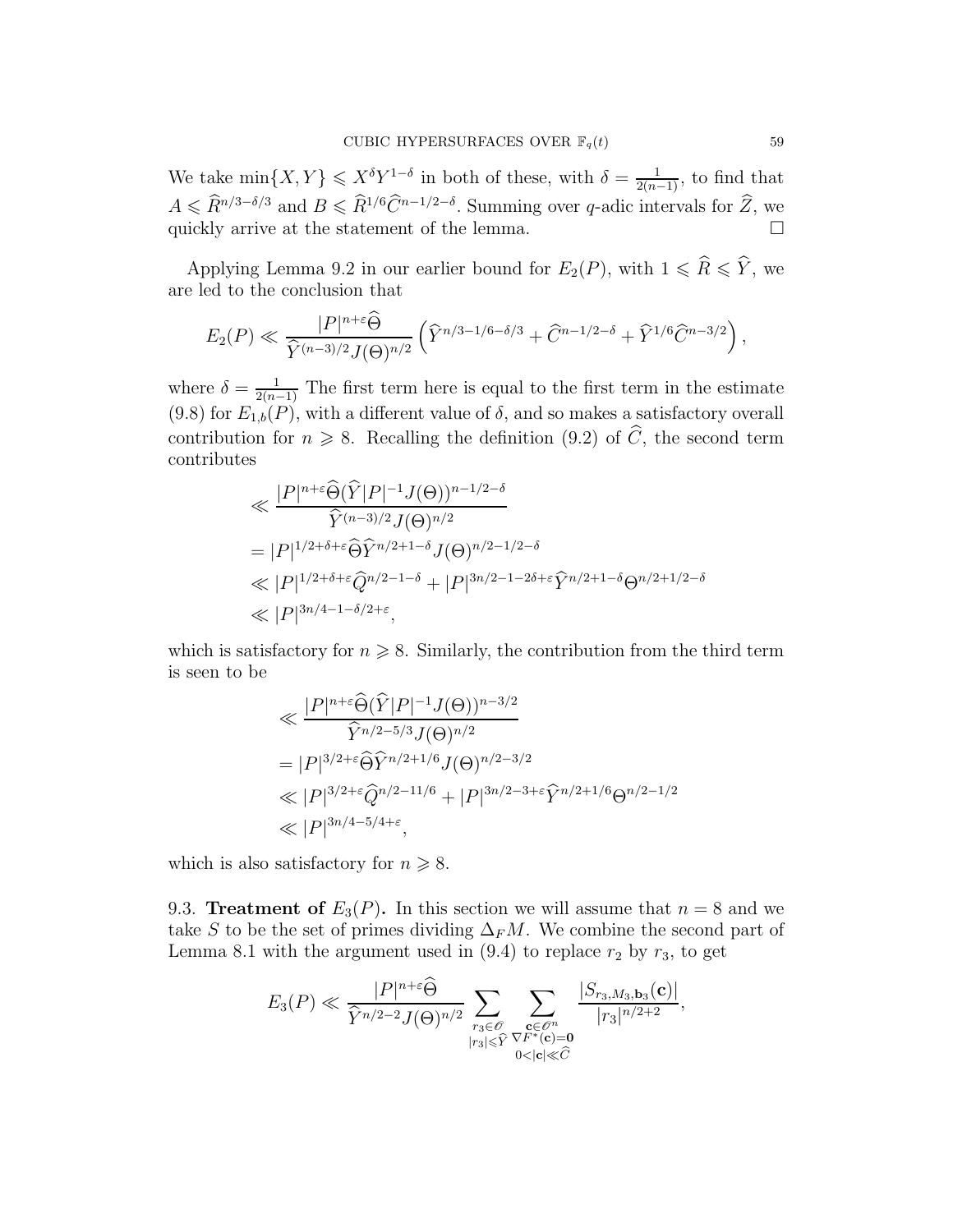for appropriate  $M_3 \mid M$  and  $\mathbf{b}_3 \mod M_3$ . Our main tools to estimate the inner sum over  $\mathbf c$  will be Lemma 6.3 and its corollary  $(6.4)$ , together with Lemma 6.1. We begin with the following result.

**Lemma 9.3.** Let  $n = 8$  and let  $\Delta > 0$ . Then

$$
\frac{|P|^{n+\varepsilon}\widehat{\Theta}\widehat{C}^{6-\Delta}}{\widehat{Y}^{n/2-2}J(\Theta)^{n/2}} \ll |P|^{5-\Delta/2+\varepsilon} = |P|^{n-3-\Delta/2+\varepsilon}
$$

*Proof.* Recalling the notation (9.2) for  $\widehat{C}$ , we take  $n = 8$  and see that the left hand side is

$$
\ll |P|^{2+\Delta+\varepsilon} \widehat{\Theta} \widehat{Y}^{4-\Delta} J(\Theta)^{2-\Delta}
$$
  

$$
\ll |P|^{2+\Delta+\varepsilon} \widehat{\Theta} \widehat{Y}^{4-\Delta} + |P|^{8-2\Delta+\varepsilon} \widehat{\Theta}^{3-\Delta} \widehat{Y}^{4-\Delta}
$$
  

$$
\ll |P|^{5-\Delta/2+\varepsilon},
$$

as claimed.  $\square$ 

To begin with we dispatch the contribution from  $r_3$  for which  $|b_3| > \hat{Y}^{1-\delta}$ , for some small value of  $\delta > 0$  to be determined below. In particular we must have  $|r_4| < \hat{Y}^{\delta}$  in the decomposition  $r_3 = b_3 r_4$ . In this setting (6.4) gives the contribution

$$
\ll \frac{|P|^{n+\varepsilon} \widehat{\Theta}}{\widehat{Y}^{n/2-2} J(\Theta)^{n/2}} \sum_{\substack{r_3 \in \mathscr{O} \\ |r_3| \leq \widehat{Y} \\ |b_3| > \widehat{Y}^{1-\delta}}} \left( \frac{\widehat{C}^{n-5/2}}{|b_3|^{1/2}} + |b_3|^{4/3} |r_4|^{5/2} \right)
$$
  

$$
\ll \frac{|P|^{n+\varepsilon} \widehat{\Theta} \widehat{Y}^{O(\delta)}}{\widehat{Y}^{n/2-2} J(\Theta)^{n/2}} \left( \frac{\widehat{C}^{n-5/2}}{\widehat{Y}^{1/6}} + \widehat{Y}^{5/3} \right),
$$

since there are  $O(Y^{1/3})$  available choices of  $r_3$ . Assuming that  $\delta$  is sufficiently small, the first term makes a satisfactory contribution, by Lemma 9.3. On the other hand, taking  $n = 8$ , the second term contributes

$$
\ll \frac{|P|^{n+\varepsilon} \widehat{\Theta} \widehat{Y}^{-1/3+O(\delta)}}{J(\Theta)^{n/2}} = |P|^{n-3+\varepsilon} \left( \frac{\widehat{\Theta}|P|^{3} \widehat{Y}^{-1/3+O(\delta)}}{J(\Theta)^{n/2}} \right).
$$

This too is satisfactory, if  $\delta$  is small enough, since  $\hat{Y} \gg |P|/J(\Theta)$ .

We now turn to the contribution from  $|r_3| \leqslant \hat{Y}$  such that  $|b_3| \leqslant \hat{Y}^{1-\delta}$ . There are clearly at most  $O(\hat{Y}^{1/3-\delta/12})$  choices for  $r_3$ . In fact the only place we will need to use this inequality is when dealing with the term  $|r_3|^{5n/6+1}$  that appears in Lemma 6.1. Summing over the available  $r_3$  the effect of this term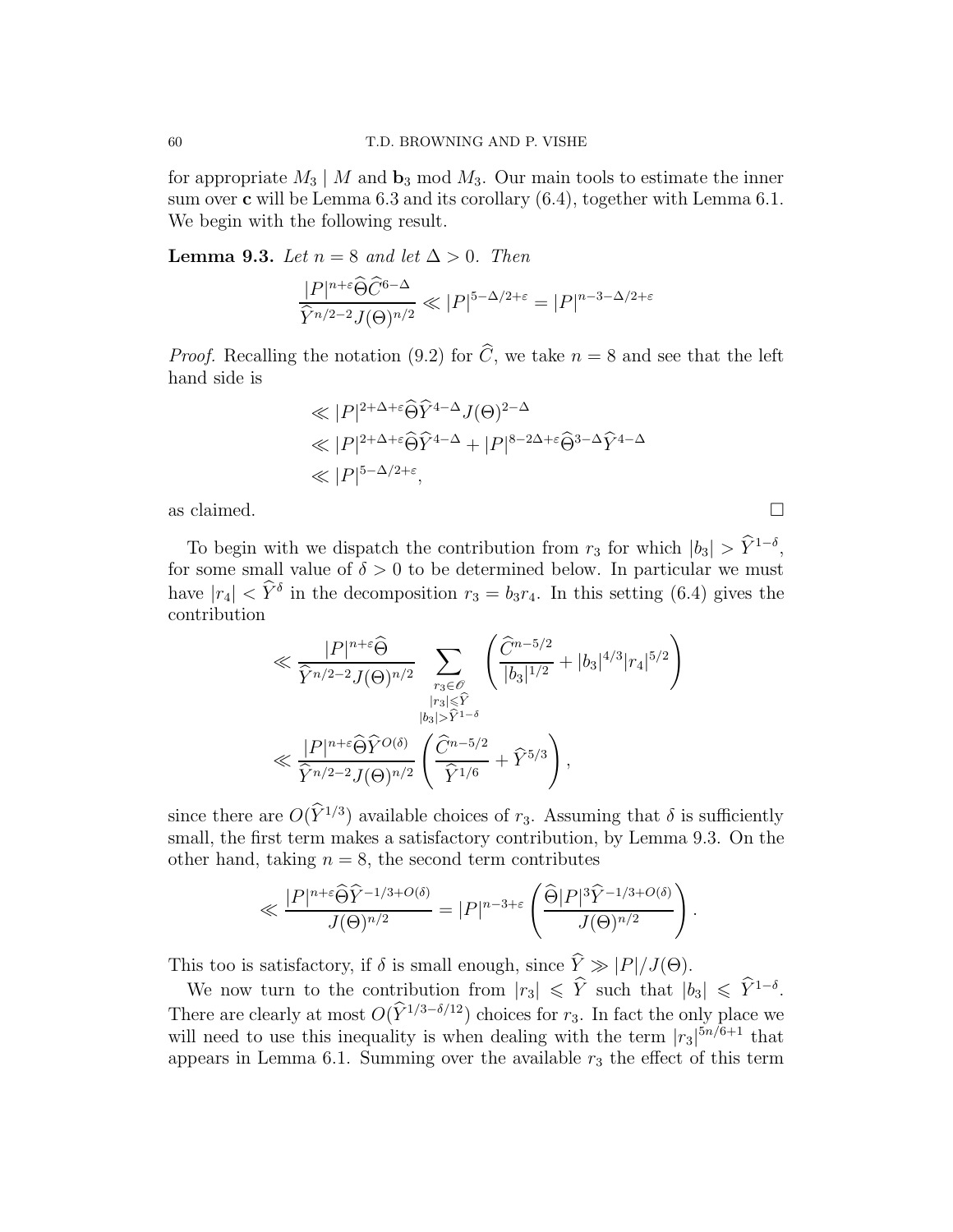is seen to be

$$
\ll \frac{|P|^{n+\varepsilon} \widehat{\Theta}}{\widehat{Y}^{n/2-2} J(\Theta)^{n/2}} \sum_{\substack{r_3 \in \mathscr{O} \\ |r_3| \leq \widehat{Y} \\ |b_3| \leq \widehat{Y}^{1-\delta}}} |r_3|^{n/3-1} \ll \frac{|P|^{n+\varepsilon} \widehat{\Theta}}{\widehat{Y}^{n/6-4/3+\delta/12} J(\Theta)^{n/2}}.
$$

The exponent of  $\hat{Y}$  is strictly positive for  $n = 8$ , which is enough to conclude that this term makes a satisfactory overall contribution.

Applying Lemmas 6.3 and 6.1, the remaining contribution is found to be at most

$$
\ll \frac{|P|^{n+\varepsilon} \widehat{\Theta}}{\widehat{Y}^{n/2-2} J(\Theta)^{n/2}} \left(H_1 + H_2\right),
$$

where

$$
H_1 = \sum_{\substack{r_3 \in \mathscr{O} \\ |r_3| \leq \hat{Y}}} \min \left\{ \frac{\widehat{C}^n}{|r_3|} \; , \; \frac{|G_1(r_3)|\widehat{C}^{n-5/2}}{|r_3|^{n/2+2}} \right\}, \; H_2 = \sum_{\substack{r_3 \in \mathscr{O} \\ |r_3| \leq \hat{Y}}} \min \left\{ \frac{\widehat{C}^n}{|r_3|} \; , \; \frac{|G_2(r_3)|}{|r_3|^{n/2+2}} \right\}.
$$

In the light of Lemma 9.3 it suffices to show the existence of positive constants  $\Delta_1, \Delta_2 > 0$  such that  $H_i \ll \tilde{C}^{6-\Delta_i}$ , for  $i = 1, 2$ . Beginning with  $H_1$ , we take  $\min\{X,Y\} \leqslant X^{1/5-2\delta/5} Y^{4/5+2\delta/5}$  for a very small value of  $\delta > 0$ . Recalling that  $n = 8$  and then appealing to (6.2), we therefore find that

$$
H_1 \leq \widehat{C}^{6-\delta} \sum_{\substack{r_3 \in \mathscr{O} \\ |r_3| \leq \widehat{Y}}} \frac{|r_3|^{O(\delta)}}{|r_3|^{1/5} (|b_3|^{1/2}|b_4|^{3/8}|b_5|^{2/5}|b_6|^{1/12}|b_7|^{5/14}|r_8|^{1/4})^{4/5}}.
$$

This therefore gives  $H_1 \ll \tilde{C}^{6-\delta}$ , as required, since the sum over  $r_3$  is absolutely convergent if  $\delta$  is small enough. Turning to  $H_2$ , for a very small value of  $\delta > 0$ , we take  $\min\{X, Y\} \leqslant X^{3/4-\delta/8} Y^{1/4+\delta/8}$ . This time we appeal to (6.3), giving

$$
H_2 \leqslant \widehat{C}^{6-\delta}\sum_{\substack{r_3 \in \mathscr{O} \\ |r_3| \leqslant \widehat{Y}}} \frac{|r_3|^{O(\delta)} \left(|b_3|^{4/3}|b_4||b_5|^{9/5}|b_6|^2|b_7|^2|b_8|^{19/8}|r_9|^{5/2}\right)^{1/4}}{|r_3|^{3/4}}.
$$

This therefore gives  $H_2 \ll \hat{C}^{6-\delta}$ , as required, since the sum over  $r_3$  is absolutely convergent if  $\delta$  is small enough.

#### **REFERENCES**

- [1] T.D. Browning and D.R. Heath-Brown, Rational points on quartic hypersurfaces. J. reine angew. Math. 629 (2009), 37–88.
- [2] T.D. Browning and P. Vishe, Cubic hypersurfaces and a version of the circle method for number fields. Duke. Math. J. 163 (2014), 1825–1883.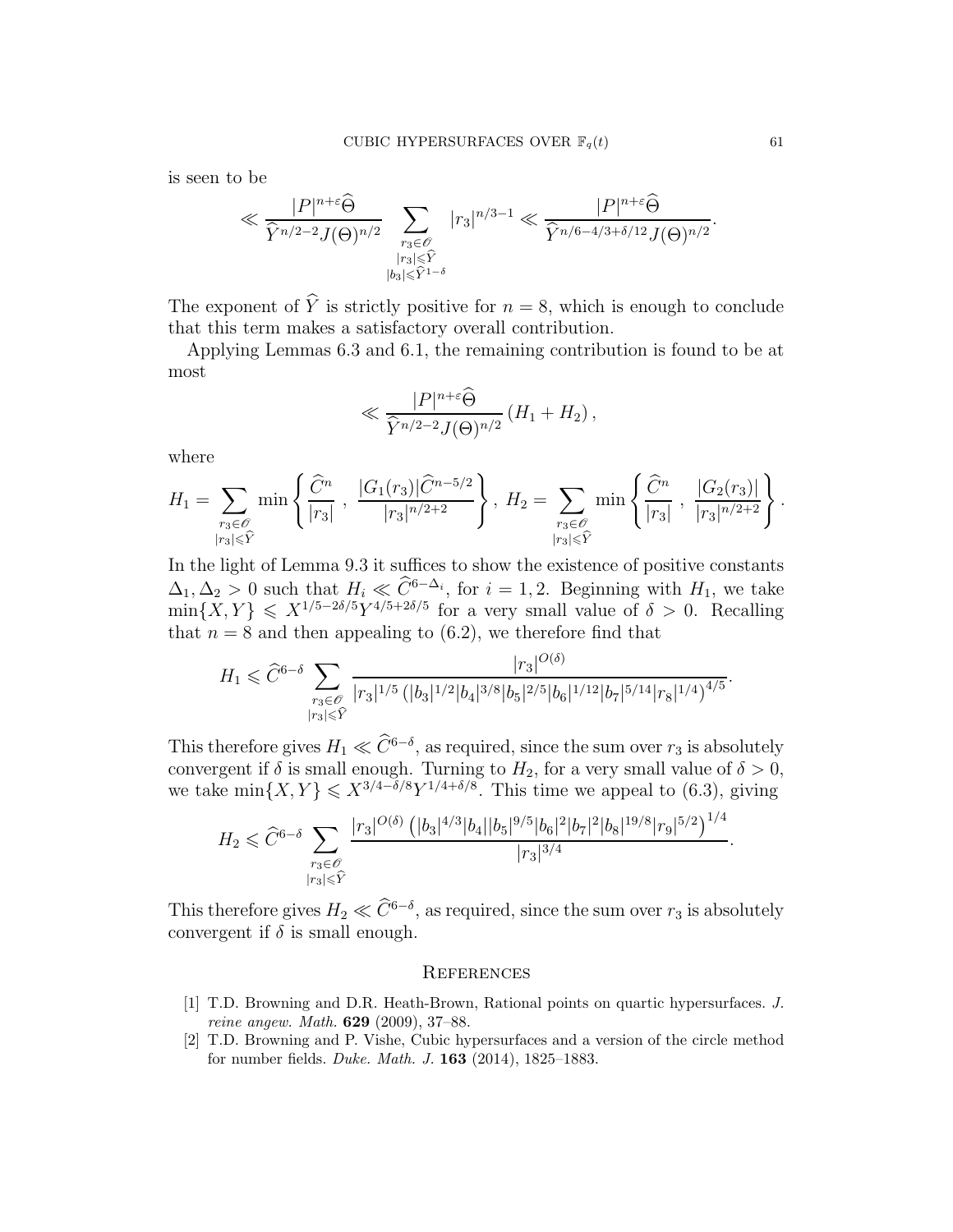- [3] J.-L. Colliot-Thélène, Points rationnels sur les fibrations. *Higher dimensional varieties* and rational points (Budapest, 2001), 171–221, Springer-Verlag, 2003.
- [4] P. Colmez and J.-P. Serre, Correspondance Grothendieck–Serre. Documents Math. 2, SMF, Paris, 2001.
- [5] P. Deligne, La conjecture de Weil. I. Publ. Math. IHÉS  $43$  (1974), 273–307.
- [6] P. Deligne, La conjecture de Weil. II. Publ. Math. IHÉS  $52$  (1980), 137–252.
- [7] W. Duke, J.B. Friedlander and H. Iwaniec, Bounds for automorphic L-functions. In*vent. Math.* **112** (1993), 1–8.
- [8] É. Fouvry, E. Kowalski and P. Michel, Algebraic twists of modular forms and Hecke orbits. Geom. Funct. Anal., to appear. (arXiv/1207.0617)
- [9] S.R. Ghorpade and G. Lachaud, Number of solutions of equations over finite fields and a conjecture of Lang and Weil. Number theory and discrete mathematics, 269–291, Birkhäuser Basel, 2002.
- [10] M. Greenberg, Lectures on forms in many variables. Benjamin, New York, 1969.
- [11] A. Grothendieck, Formule de Lefschetz et rationalité des fonctions L. Séminaire Bourbaki (1964–1966), Exp. No. 279, 41–55, Soc. Math. France, Paris, 1995.
- [12] B. Hassett and Y. Tschinkel, Weak approximation for hypersurfaces of low degree. Algebraic geometry 2005, 937–955, Proc. Symp. Pure Math. 80, AMS, 2009.
- [13] D.R. Heath-Brown, Cubic forms in ten variables. Proc. London Math. Soc. 47 (1983), 225–257.
- [14] C. Hooley, On Waring's problem. Acta Math. **157** (1986), 49–97.
- [15] C. Hooley, On nonary cubic forms. J. reine angew. Math. 386 (1988), 32–98.
- [16] C. Hooley, On nonary cubic forms. III. *J. reine angew. Math.* **456** (1994), 53–63.
- [17] C. Hooley, On octonary cubic forms. Proc. Lond. Math. Soc. 109 (2014), 241–281.
- [18] C.N. Hsu, Large sieve inequality for rational function fields. J. Number Theory 58 (1996), 267–287.
- [19] Y. Hu, Weak approximation over function fields of curves over large or finite fields. Math. Ann. 348 (2010), 357–377.
- [20] J.-I. Igusa, An introduction to the theory of local zeta functions. AMS/IP Studies in Advanced Mathematics 14, AMS, Providence, RI, 2000.
- [21] N. Katz, Gauss sums, Kloosterman sums and monodromy groups. Princeton University Press, 1988.
- [22] N. Katz, L-Functions and monodromy: four lectures on Weil II. Advances in Mathematics 160 (2001), 81–132.
- [23] R.M. Kubota, Waring's problem for  $\mathbb{F}_q[t]$ . Dissertationes Math. 117 (1974), 60pp.
- [24] S.A. Lee, Birch's theorem in function fields.  $\mathit{Submitted}$ , 2011. (arXiv:1109.4953)
- [25] S.A. Lee, On the applications of the circle method to function fields, and related topics. Ph.D. thesis, University of Bristol, 2013.
- [26] Yu-Ru Liu and T.D. Wooley, Waring's problem in function fields. J. reine angew. Math. 638 (2010), 1–67.
- [27] D. Ramakrishnan and R.J. Valenza, Fourier analysis on number fields. Springer-Verlag, 1999.
- [28] H.L. Schmid and O. Teichmüller, Ein neuer Beweis für die Funktional gleichung der L-Reihen. Abh. Math. Sem. Hansischen Univ. 15 (1943), 85–96.
- [29] J.-P. Serre, Facteurs locaux des fonctions zêta des variétés algébriques. Séminaire Delange–Pisot–Poitou. Théorie des nombres (1969–1970), Oeuvres, vol. II, 1–15.
- [30] J.-P. Serre, Lectures on the Mordell–Weil Theorem. 3rd ed., Vieweg, 1997.